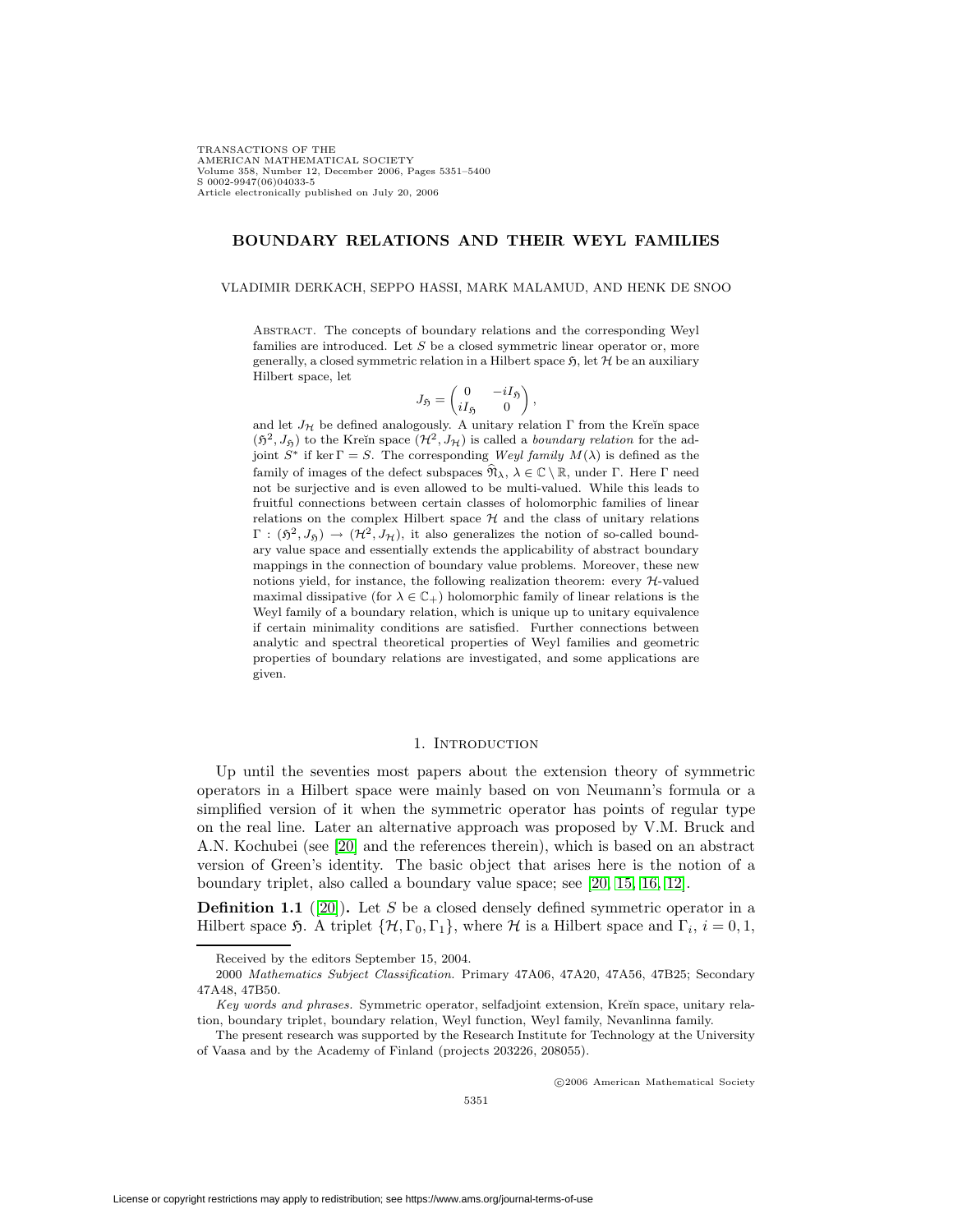are operators from dom  $S^*$  to  $\mathcal{H}$ , is said to be an (ordinary) boundary triplet for  $S^*$ , if:

(BT1) the abstract Green's identity

(1.1) 
$$
(S^*f,g)-(f,S^*g)=(\Gamma_1f,\Gamma_0g)_{\mathcal{H}}-(\Gamma_0f,\Gamma_1g)_{\mathcal{H}}
$$

<span id="page-1-0"></span>holds for all  $f, g \in \text{dom } S^*$ ;

(BT2) the linear mapping  $\Gamma := {\{\Gamma_0, \Gamma_1\}}: dom S^* \to H \oplus H$  is surjective.

In [\[14,](#page-48-4) [15\]](#page-48-1) the concept of a Weyl function was associated to an ordinary boundary triplet as an abstract version of the so-called m-function appearing in boundary value problems for differential operators.

<span id="page-1-4"></span><span id="page-1-1"></span>**Definition 1.2** ([\[14,](#page-48-4) [15\]](#page-48-1))**.** Let  $\Pi = {\mathcal{H}, \Gamma_0, \Gamma_1}$  be a boundary triplet for  $S^*$ . The operator-valued function  $M(\lambda)$  defined by

(1.2) 
$$
\Gamma_1 f_{\lambda} = M(\lambda) \Gamma_0 f_{\lambda}, \quad f_{\lambda} \in \mathfrak{N}_{\lambda} := \ker(S^* - \lambda), \quad \lambda \in \mathbb{C} \setminus \mathbb{R},
$$

is called the *Weyl function*, corresponding to the boundary triplet  $\Pi$ .

The mappings  $\Gamma_0$  and  $\Gamma_1$  induce two selfadjoint extensions  $A_0$  and  $A_1$  of S, given by dom  $A_i := \ker \Gamma_i$ ,  $i = 0, 1$ . It turns out that the Weyl function  $M(\cdot)$  is an operator-valued function with values in  $[\mathcal{H}]$ , which is holomorphic on  $\rho(A_0)$ . Here the following notation is used:  $[\mathfrak{X}, \mathfrak{Y}]$  stands for the set of all bounded linear operators between the Banach spaces  $\mathfrak{X}$  and  $\mathfrak{Y}$ , and when  $\mathfrak{Y} = \mathfrak{X}$  this is abbreviated to  $[\mathfrak{X}]$ . The Weyl function  $M(\cdot)$  determines the pair  $\{A_0, A_1\}$  up to unitary equivalence. In particular, the resolvent set of  $A_0$  (of  $A_1$ ) coincides with the domain of holomorphy of  $M(\cdot)$  (of  $M^{-1}(\cdot)$ ).

The Weyl function  $M(\cdot)$  plays an important role in the spectral theory of the selfadjoint extension  $A_0$  of S. It follows from  $(1.1)$  and  $(1.2)$  that the Weyl function  $M(\cdot)$  satisfies the identity

<span id="page-1-2"></span>(1.3) 
$$
\frac{M(\lambda) - M(\mu)^*}{\lambda - \bar{\mu}} = \gamma(\mu)^* \gamma(\lambda), \quad \lambda, \mu \in \rho(A_0),
$$

where the so-called  $\gamma$ -field  $\gamma(\lambda)$  is defined by  $\gamma(\lambda) = (\Gamma_0|\mathfrak{N}_{\lambda})^{-1}$ . This implies that the Weyl function belongs to the class  $R[\mathcal{H}]$  of *Nevanlinna functions* (also called Pick or Herglotz functions; see [\[18\]](#page-48-5), [\[19\]](#page-48-6), [\[21\]](#page-48-7)) consisting of  $[\mathcal{H}]$ -valued functions  $M(\cdot)$ , holomorphic on  $\mathbb{C} \setminus \mathbb{R}$ , which satisfy the conditions  $M(\lambda) = M(\overline{\lambda})^*$  and  $(\text{Im }\lambda)(\text{Im }M(\lambda)) \geq 0, \lambda \in \mathbb{C} \setminus \mathbb{R}$ . Every function  $M(\cdot) \in R[\mathcal{H}]$  admits the following integral representation:

$$
M(\lambda) = A + B\lambda + \int_{\mathbb{R}} \left( \frac{1}{t - \lambda} - \frac{t}{t^2 + 1} \right) d\Sigma(t), \quad \int_{\mathbb{R}} \frac{d\Sigma(t)}{t^2 + 1} \in [\mathcal{H}],
$$

where  $A = A^* \in [\mathcal{H}], 0 \leq B = B^* \in [\mathcal{H}],$  the  $[\mathcal{H}]$ -valued family  $\Sigma(\cdot)$  is nondecreasing, and the integral is uniformly convergent in the strong topology; cf. [\[7\]](#page-48-8), [\[21\]](#page-48-7). In the case when the operator  $S$  is densely defined the corresponding Weyl function  $M(\cdot)$  satisfies two additional conditions

$$
B = \lim_{y \to \infty} \frac{M(iy)}{iy} = 0 \quad \text{and} \quad \lim_{y \to \infty} y \text{Im}(M(iy)h, h) = \infty, \quad 0 \neq h \in \mathcal{H}.
$$

<span id="page-1-3"></span>**Example 1.3.** The motivation for the introduction of Weyl functions goes back to the theory of singular Sturm-Liouville operators. Let  $L = -d^2/dt^2 + q(t)$  be a Sturm-Liouville operator in the Hilbert space  $L^2(0,\infty)$  with a real potential  $q(\cdot)$ ,

 $\mathbf{R}$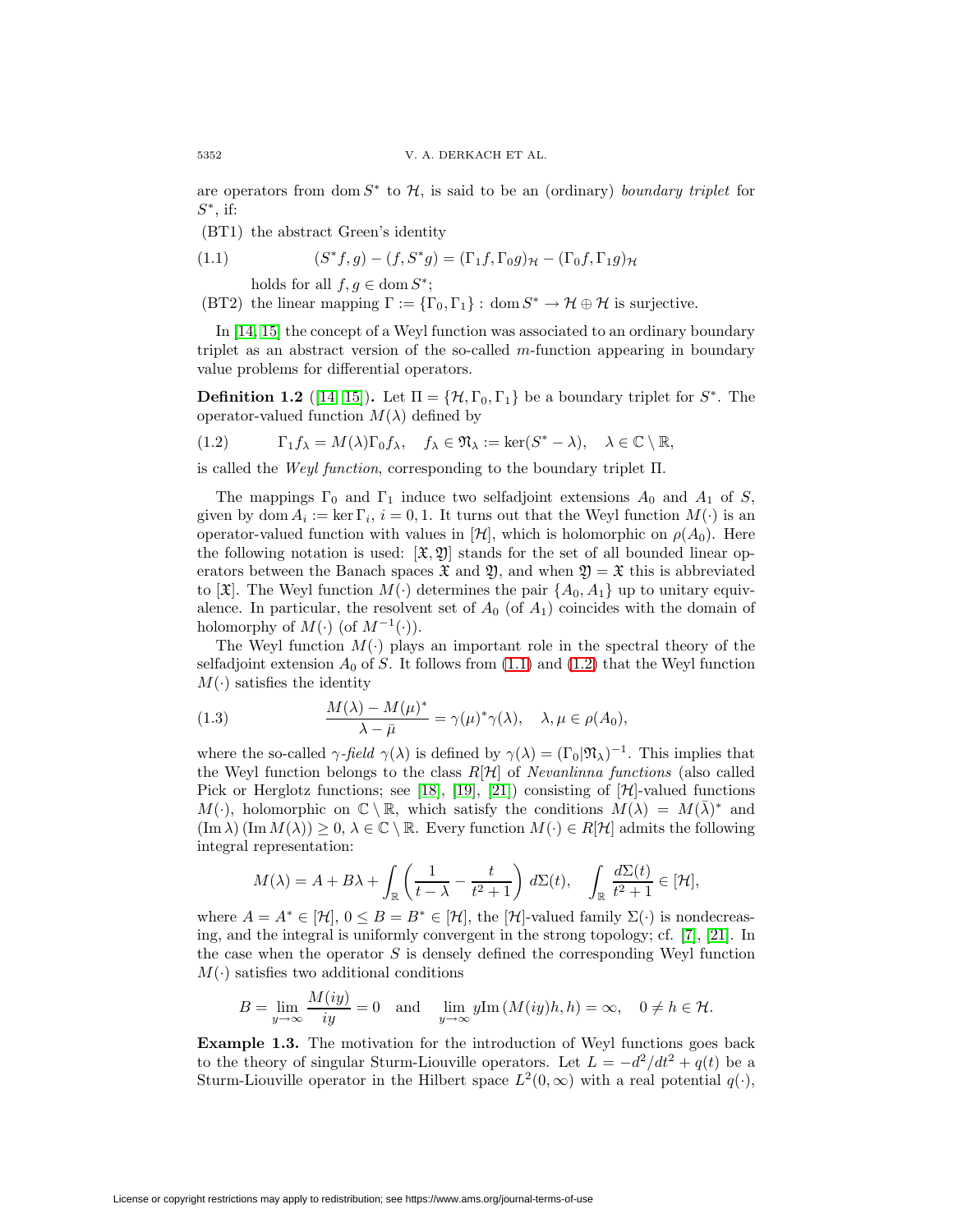which is assumed to be in the limit-point case at  $\infty$ . The corresponding minimal operator S is densely defined, closed, and symmetric; its defect numbers are  $(1, 1)$ . For y in the domain of the corresponding maximal operator  $S^*$  one can define a boundary triplet  $\{\mathbb{C}, \Gamma_0, \Gamma_1\}$  for  $S^*$  by the equalities

(1.4) 
$$
\Gamma_0 y = y(0), \quad \Gamma_1 y = y'(0).
$$

Then the corresponding Weyl function  $M(\cdot)$  coincides with the m-function introduced originally by H. Weyl [\[40\]](#page-49-0) and E.C. Titchmarsh [\[39\]](#page-49-1), also called the Titchmarsh-Weyl coefficient. Let  $\varphi(\cdot,\lambda)$  and  $\psi(\cdot,\lambda)$  denote the fundamental solutions of the system  $Lu = \lambda u$  on  $(0, \infty)$  which satisfy the initial conditions

<span id="page-2-2"></span><span id="page-2-1"></span><span id="page-2-0"></span>
$$
\begin{cases}\n\varphi(0,\lambda) = 1, & \psi(0,\lambda) = 0, \\
\varphi'(0,\lambda) = 0, & \psi'(0,\lambda) = 1.\n\end{cases}
$$

The limit-point case at  $\infty$  yields the fact that

(1.5) 
$$
\gamma(t,\lambda) = \varphi(t,\lambda) + M(\lambda)\psi(t,\lambda), \quad \lambda \in \rho(A_0),
$$

is the only solution of  $Lu = \lambda u$  for  $\lambda \in \mathbb{C} \setminus \mathbb{R}$  which belongs to  $L^2(0, \infty)$  (up to constant multiples), and it satisfies

(1.6) 
$$
\frac{M(\lambda) - \overline{M(\lambda)}}{\lambda - \overline{\lambda}} = \int_0^\infty |\gamma(t, \lambda)|^2 dt, \quad \lambda \in \mathbb{C} \setminus \mathbb{R}.
$$

Since  $\Gamma_0 \gamma(\cdot, \lambda) = \gamma(0, \lambda) = 1$  and  $\Gamma_1 \gamma(\cdot, \lambda) = \gamma'(0, \lambda) = M(\lambda)$ , the  $\gamma$ -field and the Weyl function corresponding to the boundary triplet  $\{C, \Gamma_0, \Gamma_1\}$  in [\(1.4\)](#page-2-0) coincide with the functions  $\gamma(\cdot)$  and  $M(\cdot)$  in [\(1.5\)](#page-2-1), while [\(1.6\)](#page-2-2) expresses the identity [\(1.3\)](#page-1-2).

The condition in Definition [1.1](#page-0-0) that the operator  $S$  is densely defined can be relaxed: it suffices to require that  $S$  is a symmetric linear relation (multi-valued linear operator). However, if S is nondensely defined, then the adjoint  $S^*$  of S is a linear relation and the mappings  $\Gamma_i$  now belong to  $[S^*, \mathcal{H}]$ , where  $S^*$  is considered as a subspace of  $5^2 := 5 \times 5$  equipped with the graph norm. In this case the condition (BT1) is replaced by

<span id="page-2-4"></span>(1.7) 
$$
(f', g) - (f, g') = (\Gamma_1 \hat{f}, \Gamma_0 \hat{g})_{\mathcal{H}} - (\Gamma_0 \hat{f}, \Gamma_1 \hat{g})_{\mathcal{H}},
$$

with  $f := \{f, f'\}, \hat{g} := \{g, g'\} \in S^*$ , and the condition (BT2) requires the closed linear mapping

 $\Gamma := {\{\Gamma_0,\Gamma_1\}} : S^* \to \mathcal{H} \oplus \mathcal{H}$ 

to be surjective. Moreover, the Weyl function defined by

<span id="page-2-3"></span>
$$
\Gamma_1 \widehat{f}_{\lambda} = M(\lambda) \Gamma_0 \widehat{f}_{\lambda}, \quad \widehat{f}_{\lambda} := \{ f_{\lambda}, \lambda f_{\lambda} \} \in S^*,
$$

satisfies the equality [\(1.3\)](#page-1-2) with the definition of the γ-field  $\gamma(\lambda)$  modified accordingly; cf. [\[16\]](#page-48-2), [\[28\]](#page-49-2). Nondensely defined symmetric operators or relations naturally arise in various areas, such as the moment problem, Kre $\tilde{m}$ 's string theory, and the spectral theory of canonical systems.

**Example 1.4.** The spectral theory of canonical systems is concerned with systems of differential equations of the form

(1.8) 
$$
J\frac{dx}{dt} = \lambda H(t)x, \quad J = \begin{pmatrix} 0 & -I_n \\ I_n & 0 \end{pmatrix}, \quad t \in [0, \infty),
$$

with a locally integrable nonnegative  $2n \times 2n$  Hamiltonian  $H(t)$ . If  $H(t)$  is invertible for almost all  $t \in (0, \infty)$ , then [\(1.8\)](#page-2-3) induces a densely defined minimal symmetric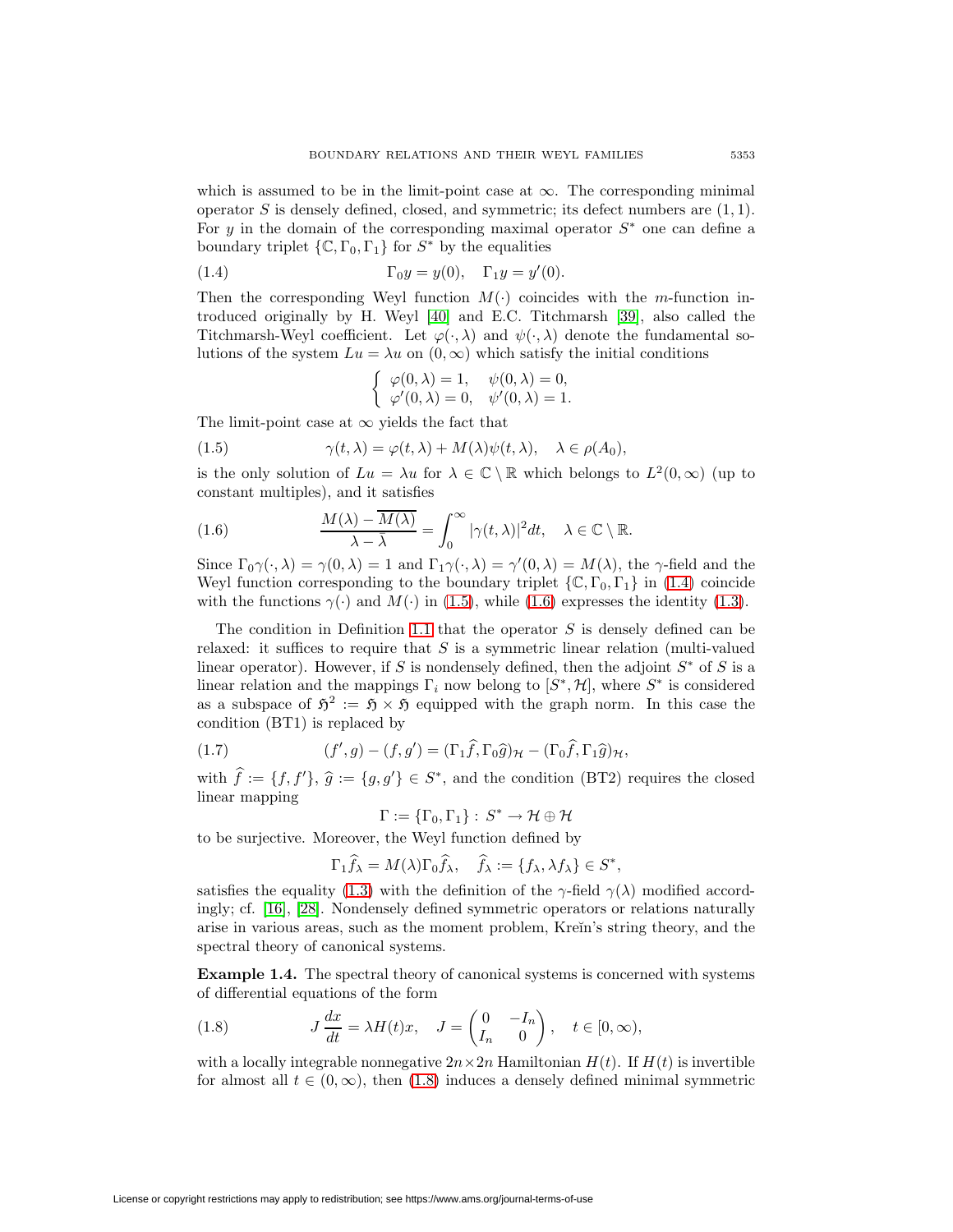operator S in the associated Hilbert space  $L<sup>2</sup><sub>H</sub>(0, \infty)$ , by means of the operator  $H^{-1}J\frac{d}{dt}$ . However, if  $H(t)$  is singular on a subset of positive Lebesgue measure of  $(0, \infty)$ , then  $(1.8)$  generates a closed symmetric relation S, whose domain is not dense in  $L<sup>2</sup><sub>H</sub>(0, \infty)$  and which need not even be a graph of an operator; cf. [\[31\]](#page-49-3), [\[27\]](#page-49-4).

Note in this connection that every scalar Nevanlinna function coincides with a Titchmarsh-Weyl coefficient of a canonical system  $(1.8)$  with a trace normed  $2 \times 2$ Hamiltonian  $H$  (see [\[6\]](#page-48-9)) which can be interpreted as the Weyl function corresponding to a boundary triplet for  $S^*$ .

Define the subclass  $R^s[\mathcal{H}]$   $(R^u[\mathcal{H}])$  of strict (uniformly strict) Nevanlinna functions in R[H] as the set of all functions  $M(\cdot) \in R[H]$  for which  $0 \notin \sigma_p(\text{Im }M(i))$  $(0 \in \rho(\text{Im }M(i)))$ . The identity  $(1.3)$  means that  $M(\cdot)$  is a Q-function of the pair  $\{S, A_0\}$  in the sense of M.G. Kreĭn and H. Langer (see [\[25,](#page-48-10) [26\]](#page-49-5)), and hence it belongs to the subclass  $R^u[\mathcal{H}]$  (whether S is densely defined or not). As a Q-function it determines the pair  $\{S, A_0\}$  up to unitary equivalence. It was shown in [\[14,](#page-48-4) [16\]](#page-48-2) that for each Nevanlinna function in  $R^u[\mathcal{H}]$  there exists a boundary triplet in the above sense for which it is the Weyl function. In [\[16\]](#page-48-2) the concept of boundary triplet in Definition [1.1](#page-0-0) has been extended to the case where the corresponding Weyl function belongs to the subclass  $R^s[\mathcal{H}]$  and the inverse result for this subclass has been established.

Now the natural problem arises of whether every Nevanlinna function in the class  $R[\mathcal{H}]$  can be interpreted as a Weyl function of some generalized boundary triplet. In fact, the same question can be asked for the more general notion of an arbitrary Nevanlinna family. The class of all *Nevanlinna families*  $M(\cdot)$  in  $H$  is denoted by  $R(\mathcal{H})$ ; it is the set of families of linear relations  $M(\lambda): \mathcal{H} \to \mathcal{H}, \lambda \in \mathbb{C} \setminus \mathbb{R}$ , i.e.  $M(\lambda)$  is a linear subspace of  $\mathcal{H} \times \mathcal{H}$ , which satisfy

- (NF1) for every  $\lambda \in \mathbb{C}_+(\mathbb{C}_-)$  the relation  $M(\lambda)$  is maximal dissipative (resp. accumulative);
- (NF2)  $M(\lambda)^* = M(\overline{\lambda}), \lambda \in \mathbb{C} \setminus \mathbb{R};$
- (NF3) for some, and hence for all,  $\mu \in \mathbb{C}_+(\mathbb{C}_-)$  the operator family  $(M(\lambda)+\mu)^{-1}$  $(\in [\mathcal{H}])$  is holomorphic for all  $\lambda \in \mathbb{C}_+(\mathbb{C}_-)$ .

The class  $R(\mathcal{H})$  contains the class  $R(\mathcal{H})$  of all Nevanlinna functions whose values are in general unbounded operators. The theory of maximal dissipative operators goes back at least to R.S. Phillips; cf. [\[32\]](#page-49-6), [\[33\]](#page-49-7). Later followed extensions to maximal dissipative relations and  $\lambda$ -depending holomorphic families (in  $\mathbb{C}^+$ ) of maximal dissipative relations or, equivalently, of Nevanlinna pairs; cf. e.g. [\[24\]](#page-48-11), [\[17\]](#page-48-12), [\[26\]](#page-49-5), [\[3\]](#page-47-0). The following example illustrates the occurrence of Nevanlinna functions whose values are unbounded operators and the relevance of the above question.

<span id="page-3-1"></span>**Example 1.5.** Let  $L = -d^2/dt^2 + Q$  be a Sturm-Liouville operator in the Hilbert space  $L^2(0,\infty;\mathcal{H})$  with a (constant) potential  $Q(\geq I)$  being a bounded operator in the Hilbert space  $\mathcal H$ . Let S be the minimal operator associated with L. Then the boundary triplet is still given by [\(1.4\)](#page-2-0) and the corresponding Weyl function is given by

<span id="page-3-0"></span>(1.9) 
$$
M(\lambda) = \sqrt{Q - \lambda}, \quad \lambda \in \mathbb{C} \setminus [1, \infty).
$$

In the case when  $Q$  is unbounded, which occurs, for example, when  $L$  is the Laplace operator in a half-plane or in a strip, the formulas [\(1.4\)](#page-2-0) do not define a boundary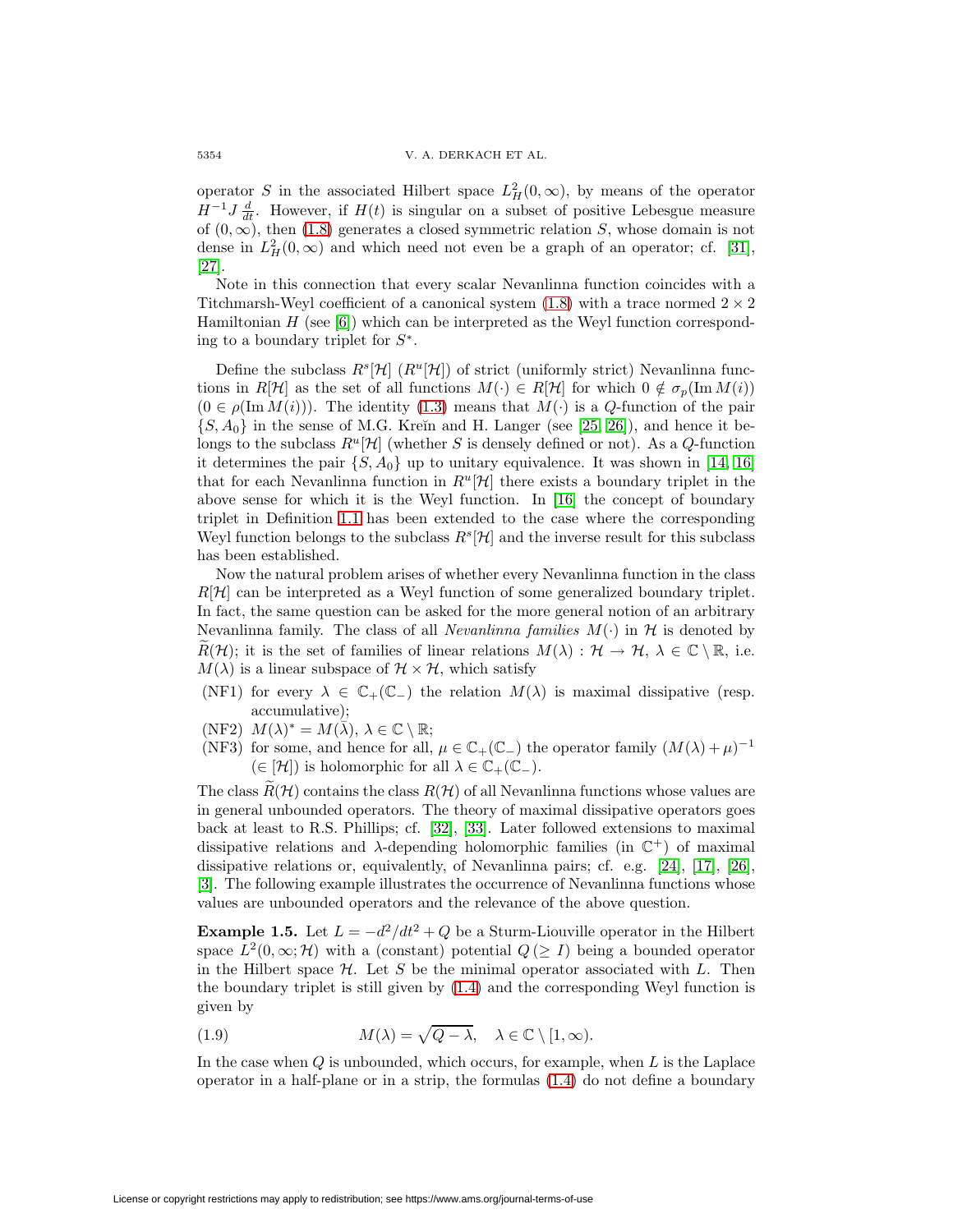triplet for  $S^*$  anymore, since the boundary values  $y(0)$  and  $y'(0)$  do not belong to the space H for  $y \in \text{dom } S^*$ . Therefore the construction of a boundary triplet for S<sup>∗</sup> in this case is nontrivial. For this purpose a regularization procedure of the boundary mappings has been developed in [\[20\]](#page-48-0) resulting in a boundary triplet for  $S<sup>*</sup>$ . However, this regularization procedure produces a Weyl function which is a renormalization of the function  $M(\cdot)$  in [\(1.9\)](#page-3-0) (see [\[15\]](#page-48-1)), and this makes it difficult to investigate the appropriate spectral properties determined by the given boundary conditions.

The concept of a boundary relation introduced in the present paper does not require surjectivity of the mappings  $\Gamma_0$  or  $\Gamma_1$ , nor do these mappings have to be defined everywhere on  $S^*$ . This makes it possible to introduce a boundary relation for  $S^*$  in Example [1.5](#page-3-1) by defining the mappings  $\Gamma_0$  and  $\Gamma_1$  in [\(1.4\)](#page-2-0) only on "smooth vectors" from  $dom S^*$ , without any regularization procedure. The corresponding Weyl function  $M(\cdot)$  is still of the form [\(1.9\)](#page-3-0), but now it is an operator-valued Rfunction with unbounded values. The construction of a boundary relation for the operator  $S^*$  in the new sense is much simpler than the construction of a boundary triplet for  $S^*$ . Furthermore, the corresponding generalized Weyl function  $M(\lambda)$  =  $\sqrt{Q - \lambda}$  makes it possible to describe the spectrum of the operator  $A_0$  corresponding to the Dirichlet boundary value problem for the operator  $S^*$ . Namely, starting with  $M(\lambda) = \sqrt{Q - \lambda}$  it can be shown that for every  $Q(\geq I)$  the extension  $A_0$  has a purely absolutely continuous spectrum.

The above problem concerning the interpretation of Nevanlinna families is also intimately related to the Kre $\overline{n}$ -Naimark formula. If S is a closed symmetric relation in a Hilbert space  $\mathfrak H$  with equal defect numbers, then the Kreĭn-Naimark formula

<span id="page-4-0"></span>
$$
(1.10) \tP_{\mathfrak{H}}(\widetilde{A} - \lambda)^{-1} \upharpoonright_{\mathfrak{H}} = (A_0 - \lambda)^{-1} - \gamma(\lambda)(M(\lambda) + \tau(\lambda))^{-1} \gamma(\overline{\lambda})^*,
$$

with  $\lambda \in \mathbb{C} \setminus \mathbb{R}$ , expresses a one-to-one correspondence between all selfadjoint exit space extensions A in a Hilbert space  $\tilde{\mathfrak{H}} \supset \mathfrak{H}$  of S and the class of all Nevanlinna families  $\tau(\cdot)$  in the Hilbert space  $\mathcal{H}$ . Here  $P_{\mathfrak{H}}$  is the orthogonal projection from the exit space  $\mathfrak H$  onto  $\mathfrak H$ ,  $M(\cdot)$  is the Weyl function in H and  $\gamma(\cdot)$  is the  $\gamma$ -field mapping H into  $\mathfrak{N}_{\lambda}(S^*)$ , corresponding to the selfadjoint extension  $A_0$  of S. The new concepts of a boundary relation and the corresponding Weyl family introduced in this paper make it possible to interpret the Nevanlinna family  $\tau(\cdot)$  in the resolvent formula [\(1.10\)](#page-4-0) as a Weyl family for the symmetric relation  $S_2 := A \cap (\mathfrak{H} \ominus \mathfrak{H})^2$ . Moreover, following the ideas in [\[12\]](#page-48-3), the exit space extension  $\widetilde{A}$  can be constructed as a coupling of the relations  $S$  and  $S_2$ . This leads to a general and useful "linearization method" to investigate, for instance, spectral problems involving spectral parameters in the boundary conditions. In the special case when  $\tau(\cdot) \in R^u[\mathcal{H}]$  these constructions have been established by the authors in [\[12\]](#page-48-3); see also [\[11\]](#page-48-13). The general case will be carried out in a forthcoming paper. Recently the coupling method for the construction of generalized resolvents in [\[12\]](#page-48-3) has been applied by J. Behrndt and P. Jonas [\[4\]](#page-48-14). Their treatment involves a scalar function  $\tau(\cdot)$ , belonging to the class of local generalized Nevanlinna functions, which generates a selfadjoint exit space extension in a Kreĭn space. The next example illustrates the above ideas and the occurrence of Nevanlinna families, which are not necessarily (graphs of) operators, in connection with boundary value problems.

**Example 1.6.** Consider the following boundary value problem for the Sturm-Liouville operator  $L = -d^2/dt^2 + q(t)$  in Example [1.3,](#page-1-3) but now in  $\mathfrak{H} = L^2(0, \infty; \mathcal{H})$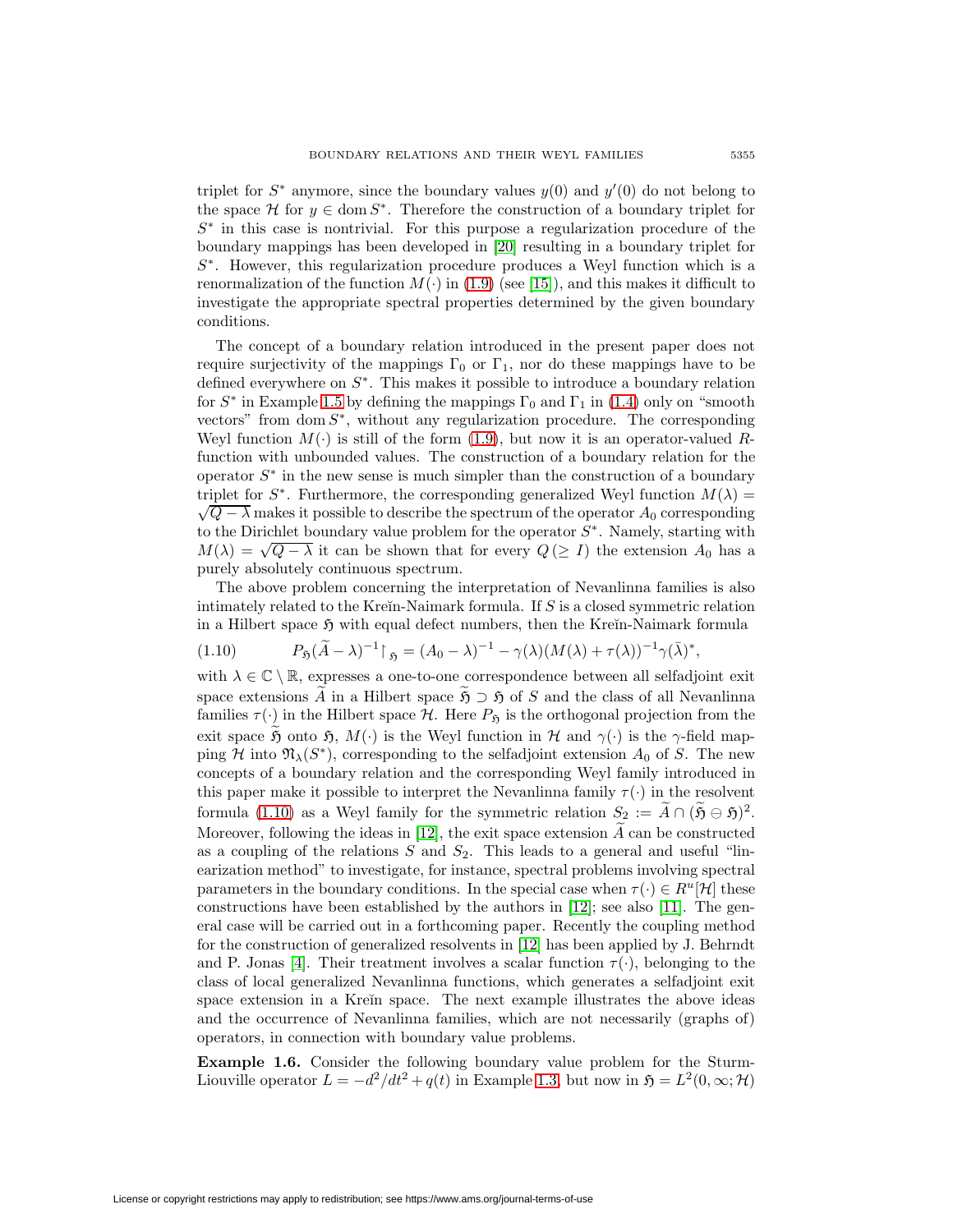with  $\mathcal{H} = \mathbb{C}^n$ , assuming that  $q(\cdot)$  is a selfadjoint  $n \times n$  matrix potential such that the limit point case prevails at  $\infty$ :

(1.11) 
$$
Ly = \lambda y, \quad \Phi(\lambda)y'(0) + \Psi(\lambda)y(0) = 0.
$$

Here  $\{\Phi(\cdot), \Psi(\cdot)\}\$ is a Nevanlinna pair, which means that

<span id="page-5-1"></span><span id="page-5-0"></span>
$$
\tau(\lambda) = \{ \{ \Phi(\lambda)h, \Psi(\lambda)h \} : h \in \mathcal{H} \}
$$

is a Nevanlinna family, which is not operator-valued when  $\Phi(\lambda)$  is not invertible. Denote by S the corresponding minimal symmetric operator which, by assumption, has defect numbers  $(n,n)$ . Let  $M(\cdot)$  be the Weyl function of S corresponding to the boundary triplet [\(1.4\)](#page-2-0). The solution of the equation  $Ly - \lambda y = g$ , subject to the boundary conditions [\(1.11\)](#page-5-0), admits a representation

(1.12) 
$$
y(\cdot, \lambda) = P_{\mathfrak{H}}(\widetilde{A} - \lambda)^{-1} g, \quad g \in \mathfrak{H},
$$

where  $P_{\mathfrak{H}}(\widetilde{A} - \lambda)^{-1}$  is a generalized resolvent of S as in [\(1.10\)](#page-4-0). Following [\[12\]](#page-48-3) and applying the main realization result of the present paper, the extension A (i.e., a linearization of the spectral problem [\(1.11\)](#page-5-0)) can be constructed as a coupling of the minimal Sturm-Liouville operator  $S$  and a symmetric relation  $S_2$  with the Weyl family  $\tau(\cdot)$ , independent of the invertibility of  $\Phi(\cdot)$ . It is in this way that multi-valued families  $\tau(\cdot)$  naturally arise in the connection of boundary value problems. Using the coupling conditions for  $S$  and  $S_2$  the calculation of the compressed resolvent in  $(1.12)$  gives the Kreĭn-Naimark resolvent formula  $(1.10)$ ; cf.  $[11]$ ,  $[12]$ .

In order to explain the new notions assume for the moment that  $S$  is densely defined and rewrite Green's identity [\(1.1\)](#page-1-0) in the assumption (BT1) of Definition [1.1](#page-0-0) as

<span id="page-5-3"></span><span id="page-5-2"></span>
$$
(1.13) \qquad (S^*f,g) - (\Gamma_1 f, \Gamma_0 g)_{\mathcal{H}} = (f, S^*g) - (\Gamma_0 f, \Gamma_1 g)_{\mathcal{H}}, \quad f, g \in \text{dom } S^*.
$$

The interpretation of [\(1.13\)](#page-5-2) is that the operator  $\widetilde{A}$  defined by

(1.14) 
$$
\widetilde{A}: \begin{pmatrix} f \\ \Gamma_0 f \end{pmatrix} \mapsto \begin{pmatrix} S^* f \\ -\Gamma_1 f \end{pmatrix}, \quad f \in \text{dom } S^*,
$$

is symmetric in  $\mathfrak{H} \times \mathcal{H}$ . Moreover, the assumption (BT2) of Definition [1.1](#page-0-0) guarantees that A is selfadjoint in  $\mathfrak{H}\times\mathcal{H}$ . If S is not densely defined, similar observations can be made when [\(1.14\)](#page-5-3) is appropriately interpreted. The precise definition of a boundary relation will be given in Section [3,](#page-17-0) but in an equivalent form it can be reformulated as follows. A pair  $\{\mathcal{H}, \Gamma\}$ , where  $\Gamma : \mathfrak{H}^2 \to \mathcal{H}^2$  is a closed linear relation (i.e. a linear subspace of  $5^2 \times H^2$ ), is said to be a boundary relation for  $S^*$  if dom  $\Gamma$  is dense in  $S^*$  and if the transform  $\widetilde{A} = \mathcal{J}(\Gamma)$  of  $\Gamma$  determined by

<span id="page-5-4"></span>(1.15) 
$$
\widetilde{A} = \mathcal{J}(\Gamma) := \left\{ \left\{ \binom{f}{h}, \binom{f'}{-h'} \right\} : \left\{ \binom{f}{f'}, \binom{h}{h'} \right\} \in \Gamma \right\}
$$

is a selfadjoint relation in  $\mathfrak{H}\times\mathcal{H}$ . The linear relation Γ from the Kreĭn space  $(\mathfrak{H}^2, J_{\mathfrak{H}})$ to the Kreĭn space  $(\mathcal{H}^2, J_{\mathcal{H}})$  turns out to be unitary in the sense of relations; cf. [\[34\]](#page-49-8). In this definition S is not necessarily densely defined, and S is allowed to have infinite and unequal defect numbers. The corresponding Weyl family is now defined by

(1.16) 
$$
M(\lambda) = \Gamma\left(\{\{f, f'\}\in \text{dom}\,\Gamma : f' = \lambda f\}\right)
$$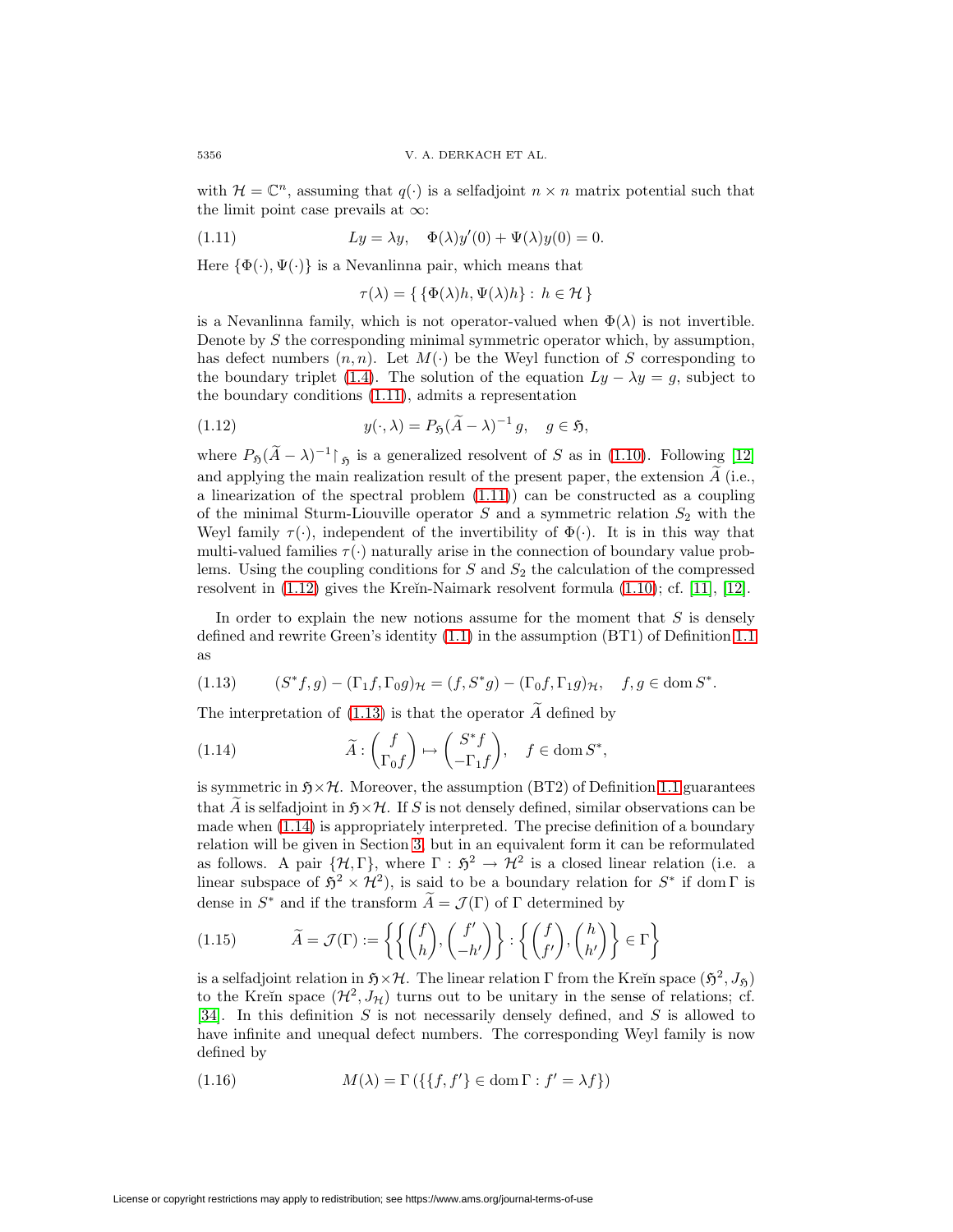as an extension of Definition [1.2.](#page-1-4) The given assumptions are enough to guarantee that the Weyl family  $M(.)$  is a Nevanlinna family in the sense of Definition (NF1)– (NF3).

The main result in this paper shows that every Nevanlinna family can be realized as a Weyl family of some boundary relation which is unique, up to unitary equivalence, when a certain minimality condition is satisfied; see Theorem [3.9.](#page-21-0) This establishes a new general technique for investigating problems and various applications where Nevanlinna families or their various special cases appear. The proof of Theorem [3.9](#page-21-0) is based on the generalized Naimark theorem and does not use any operator model as was done in the case of a uniformly strict Nevanlinna function (see [\[25\]](#page-48-10), [\[26\]](#page-49-5), [\[16\]](#page-48-2)). Note in this connection that a simple proof of the Naimark dilation theorem was recently presented in [\[29\]](#page-49-9). Observe that the definition of boundary relation allows  $\Gamma$  to be multi-valued in which case it may happen that  $\Gamma$  is indecomposable into the orthogonal sum  $\Gamma_0 \oplus \Gamma_1$ , where  $\Gamma_j : \mathfrak{H}^2 \to \mathcal{H}$ ,  $j = 0, 1$  (see [\(3.6\)](#page-19-0)). When such a decomposition makes sense, the new concept of the boundary relation reduces to a natural generalization of the notion of an ordinary boundary triplet in Definition [1.1](#page-0-0) as well as of the notion of a generalized boundary triplet in [\[16\]](#page-48-2); in this case the notation "boundary triplet" will still be kept for Γ in the present paper.

The connection [\(1.15\)](#page-5-4) between the boundary relation  $\Gamma$  and the selfadjoint operator or, in general, relation A plays a fundamental role in the sequel. The interpretation of A is that of a selfadjoint exit space extension of S determined by the boundary relation Γ. The given procedure can be applied, for instance, in the linearization of boundary value problems with eigenvalue parameters in the boundary conditions; here arbitrary (finite or infinite, and equal or unequal) defect numbers for the underlying operators are allowed. The appearance of unbounded Weyl functions is not excluded here either; this makes it unnecessary to find regularizations for boundary mappings for treating boundary value problems involving partial differential operators; cf. [\[20\]](#page-48-0), [\[16\]](#page-48-2). Some recent physical applications can be found, for instance, in [\[8\]](#page-48-15), [\[9\]](#page-48-16). In forthcoming papers these matters will be further investigated, including the extension of the notions of boundary relations and the corresponding Weyl families to the case where S is defined on a space with an indefinite inner product. The present paper establishes for the first time on a general level the link between the abstract boundary triplets (here the mapping  $\Gamma$ ) and the exit space extensions  $\tilde{A}$  (via the transform  $\tilde{J}$  which connects  $\Gamma$  and  $\tilde{A}$ ). In what follows, this connection is effectively used in building up the general theory of boundary relations and their Weyl families, and it plays a key role in proving some of the central theorems of the present paper. Some of the main results of the paper have been announced in [\[13\]](#page-48-17).

In Section 2 some preparatory material is presented, including results on linear relations in Kreĭn spaces. Here the main transform  $\mathcal J$  acting between two Kreĭn spaces is introduced, and its properties are investigated. In Section 3 the concepts of a boundary relation and the corresponding Weyl family are introduced. The main result of this section is the following inverse theorem: every Nevanlinna family can be realized as the Weyl function of a boundary relation. In Section 4 the investigation of geometrical properties of boundary relations and the analytical properties of the corresponding Weyl families is continued. Several known results on Q-functions or, equivalently, Weyl functions of ordinary boundary triplets are extended to wider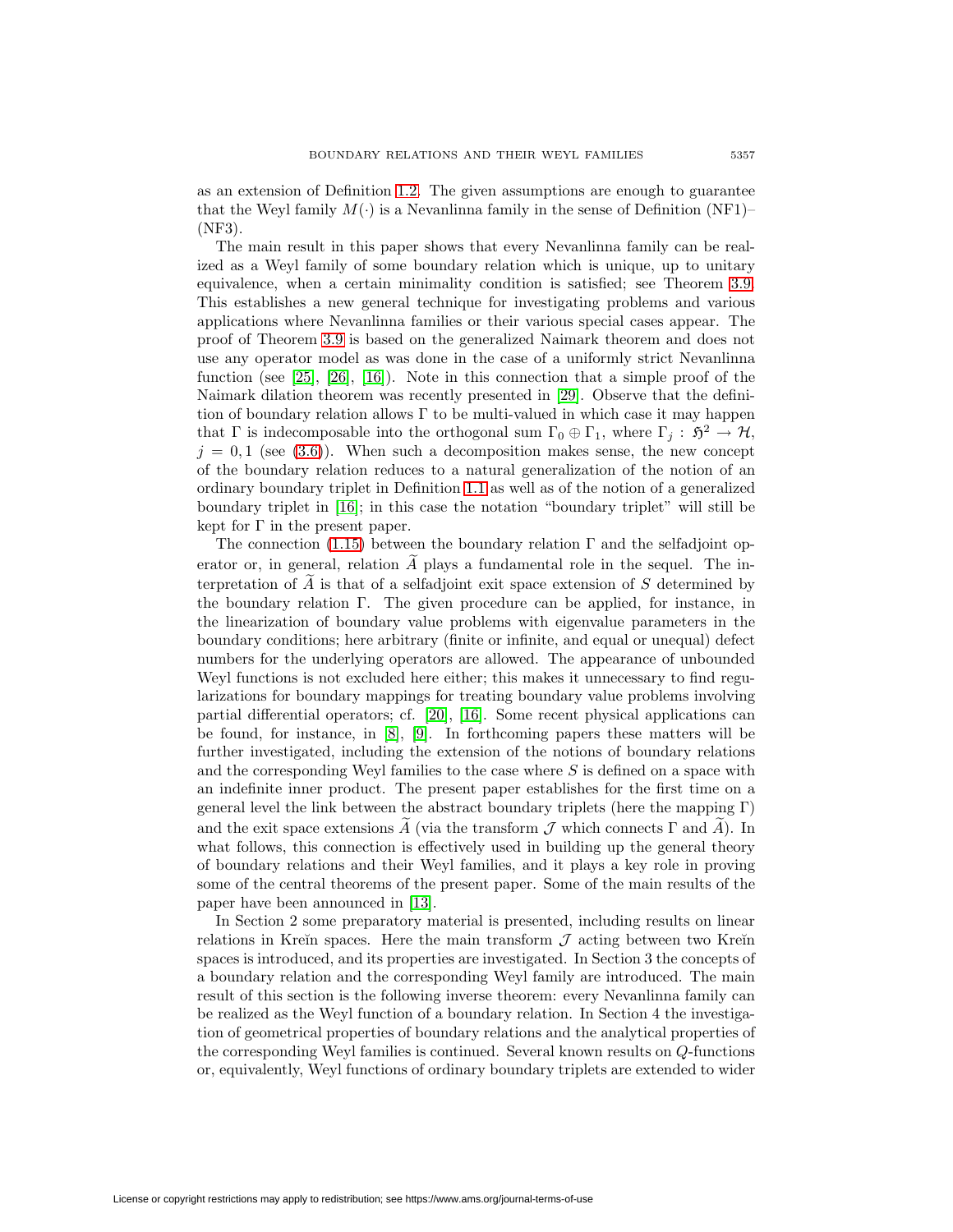subclasses of Nevanlinna families. In particular, geometrical properties of boundary relations whose Weyl families  $M(\lambda)$  are domain invariant are studied in detail. In Section 5 the connection between the new concepts and the earlier concepts of boundary triplets and the corresponding Weyl functions is investigated. Section 6 contains several examples which demonstrate the applicability of the new concepts and sharpness of several statements in the earlier sections of the paper, as well as some new unexpected effects.

## 2. Preliminaries

2.1. **Linear relations in linear spaces.** This paper is concerned with (graphs of) linear operators and linear relations in linear spaces. The following notation will be used systematically. The Cartesian product  $\mathfrak{H} \times \mathfrak{H}'$  of linear spaces  $\mathfrak{H}$  and  $\mathfrak{H}'$  is the set of all ordered pairs (of  $1 \times 2$  matrices)  $\{f, f'\}$  with  $f \in \mathfrak{H}$  and  $f' \in \mathfrak{H}'.$ Frequently it will be convenient to denote the Cartesian product  $\mathfrak{H} \times \mathfrak{H}'$  and the elements of it (as  $2 \times 1$  matrices) by

$$
\begin{pmatrix} f \\ f' \end{pmatrix} \in \begin{pmatrix} \mathfrak{H} \\ \mathfrak{H}' \end{pmatrix}, \quad f \in \mathfrak{H}, \quad f' \in \mathfrak{H}'.
$$

If  $\mathfrak{L} \subset \mathfrak{H}$  and  $\mathfrak{L}' \subset \mathfrak{H}'$  are linear subspaces, then  $\mathfrak{L} \times \mathfrak{L}'$  denotes the Cartesian product of the subspaces; in agreement with the ordered pairs this product will also be denoted by  $\{\mathfrak{L}, \mathfrak{L}'\}$ , or by  $\mathfrak{L}^2$  if  $\mathfrak{L} = \mathfrak{L}'$ .

A linear relation T from  $\mathfrak{H}$  to  $\mathfrak{H}'$  is a linear subspace of  $\mathfrak{H} \times \mathfrak{H}'$ . Systematically a linear operator  $T$  will be identified with its graph. It is convenient to write  $T : \mathfrak{H} \to \mathfrak{H}'$  and interpret the linear relation T as a multi-valued linear mapping from  $\mathfrak H$  into  $\mathfrak H'$ . If  $\mathfrak H' = \mathfrak H$  one speaks of a linear relation T in  $\mathfrak H$ .

If T is a linear relation from  $\mathfrak{H}^2 = \mathfrak{H} \times \mathfrak{H}$  to  $\mathfrak{H}'^2 = \mathfrak{H}' \times \mathfrak{H}'$ , then an element of T will be denoted by  $\{\widehat{f},\widehat{h}\}$  with the understanding that  $\widehat{f} = \{f,f'\} \in \mathfrak{H}^2$  and  $\hat{h} = \{h, h'\} \in \mathfrak{H}^2$ . It will also be convenient to think of such a general element as

$$
\{\widehat{f},\widehat{h}\} = \left\{ \begin{pmatrix} f \\ f' \end{pmatrix}, \begin{pmatrix} h \\ h' \end{pmatrix} \right\} \quad \text{with} \quad \widehat{f} = \begin{pmatrix} f \\ f' \end{pmatrix} \in \begin{pmatrix} \mathfrak{H} \\ \mathfrak{H} \end{pmatrix}, \quad \widehat{h} = \begin{pmatrix} h \\ h' \end{pmatrix} \in \begin{pmatrix} \mathfrak{H}' \\ \mathfrak{H}' \end{pmatrix},
$$

according to the interpretation explained above. This interpretation will be assumed whenever needed without explicit mention.

For a linear relation  $T : \mathfrak{H} \to \mathfrak{H}'$  the symbols dom T, ker T, ran T, and mul T stand for the domain, kernel, range, and the multi-valued part, respectively. The inverse  $T^{-1}$  is a relation from  $\mathfrak{H}'$  to  $\mathfrak{H}$  defined by  $\{f', f\} : \{f, f'\} \in T$ . The sum  $T_1 + T_2$  and the componentwise sum  $T_1 \hat{+} T_2$  of two linear relations  $T_1$  and  $T_2$  are defined by

<span id="page-7-1"></span><span id="page-7-0"></span>
$$
T_1 + T_2 = \{ \{f, g + h\} : \{f, g\} \in T_1, \{f, h\} \in T_2 \},
$$
  

$$
T_1 \hat{+} T_2 = \{ \{f + h, g + k\} : \{f, g\} \in T_1, \{h, k\} \in T_2 \}.
$$

If the componentwise sum is orthogonal it will be denoted by  $T_1 \oplus T_2$ . Clearly,

(2.1) 
$$
\ker(T_1 - T_2) = \text{dom}(T_1 \cap T_2), \quad \ker(T_1^{-1} - T_2^{-1}) = \text{ran}(T_1 \cap T_2).
$$

The null spaces of  $T - \lambda$ ,  $\lambda \in \mathbb{C}$ , are defined by

(2.2) 
$$
\mathfrak{N}_{\lambda}(T) = \ker(T - \lambda), \quad \mathfrak{N}_{\lambda}(T) = \{ \{ f, \lambda f \} \in T : f \in \mathfrak{N}_{\lambda}(T) \}.
$$

Moreover,  $\rho(T)$  ( $\rho(T)$ ) stands for the set of regular (regular type) points of T. The closure of a linear relation T will be denoted by clos T. Note that dom  $T \subset$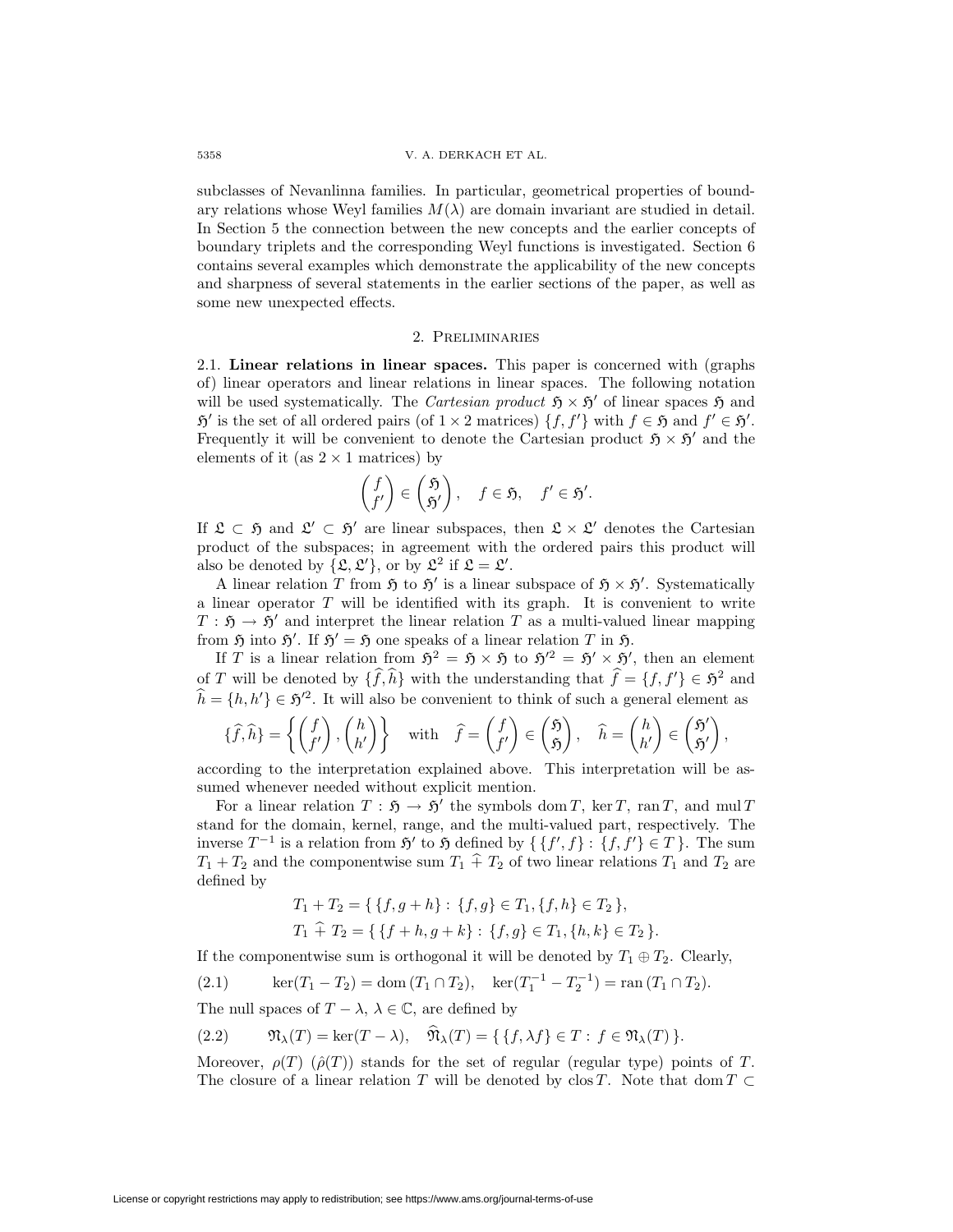dom (clos T) and ran  $T \subset \text{ran}(\text{clos }T)$ , with equality when dom T or ran T are closed, respectively.

<span id="page-8-0"></span>Recall the following simple result (cf. [\[16,](#page-48-2) Lemma 2.1]) which will be used in the analysis of linear relations.

**Lemma 2.1** ([\[16\]](#page-48-2)). Let  $\mathfrak{X}$  and  $\mathfrak{Y}$  be Banach spaces, let  $\mathfrak{M}$  be a closed linear subspace of  $\mathfrak{X}$ , and let  $P \in [\mathfrak{X}, \mathfrak{Y}]$  be surjective. Then the range PM is closed in  $\mathfrak{Y}$  if and only if the sum of the linear subspaces  $\mathfrak{M} + \mathfrak{N}$  is closed in  $\mathfrak{X}$ , where  $\mathfrak{N} := \ker P$ .

2.2. **Linear relations in Hilbert spaces.** Let  $\mathfrak{H}_1$  and  $\mathfrak{H}_2$  be separable Hilbert spaces and provide the Cartesian product  $\mathfrak{H}_1 \times \mathfrak{H}_2$  with the usual inner product so that  $\mathfrak{H}_1 \times \mathfrak{H}_2$  is a Hilbert space denoted by  $\mathfrak{H}_1 \oplus \mathfrak{H}_2$ . Let  $T : \mathfrak{H}_1 \to \mathfrak{H}_2$  be a linear relation from  $\mathfrak{H}_1$  to  $\mathfrak{H}_2$ . The adjoint  $T^*$  is the closed linear relation from  $\mathfrak{H}_2$  to  $\mathfrak{H}_1$ defined by (see  $[5]$ ,  $[10]$ )

<span id="page-8-3"></span><span id="page-8-1"></span>
$$
(2.3) \t T^* = \{ \{h, k\} \in \mathfrak{H}_2 \oplus \mathfrak{H}_1 : (k, f)_{\mathfrak{H}_1} = (h, g)_{\mathfrak{H}_2}, \{f, g\} \in T \}.
$$

**Proposition 2.2.** Let T be a closed linear relation from a Hilbert space  $\mathfrak{H}_1$  to a Hilbert space  $\mathfrak{H}_2$ . Then:

- (i) dom T is closed if and only if dom  $T^*$  is closed;
- (ii) ran T is closed if and only if ran  $T^*$  is closed.

*Proof.* The statement (i) is equivalent to the statement (ii) (by inversion of  $T$ ). So it suffices to prove the last statement. Let P be the orthoprojection from  $\mathfrak{H}_1 \oplus \mathfrak{H}_2$ onto  $\mathfrak{H}_2$ , so that ker  $P = \mathfrak{H}_1 \times \{0\}$ . Assume that ran  $T = PT$  is closed. Then by Lemma [2.1](#page-8-0)  $T \hat{+} (\mathfrak{H}_1 \times \{0\})$  is also closed. By a theorem of Kato [\[22,](#page-48-20) Chapter 4, Theorem 4.8] the corresponding sum of the orthogonal complements in  $\mathfrak{H}_1 \oplus \mathfrak{H}_2$ ,

$$
(2.4) \t\t T^{\perp} \widehat{+} (\{0\} \times \mathfrak{H}_2),
$$

is also closed. The operator  $J : \mathfrak{H}_1 \oplus \mathfrak{H}_2 \to \mathfrak{H}_2 \oplus \mathfrak{H}_1$  given by  $J\{h, h'\} = \{-h', h\}$ is unitary, and it follows from [\(2.3\)](#page-8-1) that  $T^* = JT^{\perp}$ . Hence, [\(2.4\)](#page-8-2) implies that

<span id="page-8-2"></span>
$$
T^* \widehat{+} (\mathfrak{H}_2 \times \{0\})
$$

is also closed. In other words,  $T^* \hat{+}$  ker Q is closed. Here Q is the orthoprojection from  $\mathfrak{H}_2 \oplus \mathfrak{H}_1$  onto  $\mathfrak{H}_1$ , so that ker  $Q = \mathfrak{H}_2 \times \{0\}$ . Another application of Lemma [2.1](#page-8-0) shows that  $QT^* = \text{ran } T^*$  is closed.

Recall that a linear relation T in  $\mathfrak{H}$  is called *symmetric (dissipative* or *accu*mulative) if Im  $(h', h) = 0 \geq 0$  or  $\leq 0$ , respectively) for all  $\{h, h'\} \in T$ . These properties remain invariant under closures. By polarization it follows that a linear relation T in  $\mathfrak H$  is symmetric if and only if  $T \subset T^*$ . A linear relation T in  $\mathfrak H$  is called selfadjoint if  $T = T^*$ , and it is called essentially selfadjoint if clos  $T = T^*$ . A dissipative (accumulative) linear relation T in  $\mathfrak{H}$  is called maximal dissipative (maximal accumulative) if it has no proper dissipative (accumulative) extensions. Clearly, a linear relation  $T$  is selfadjoint if and only if it is both maximal dissipative and maximal accumulative.

Assume that T is closed. If T is dissipative or accumulative, then mul  $T \subset$ mul T<sup>\*</sup>. In this case the orthogonal decomposition  $\mathfrak{H} = (\text{mul }T)^{\perp} \oplus \text{mul }T$  induces an orthogonal decomposition of T as

$$
T = T_s \oplus T_{\infty}, \quad T_{\infty} = \{0\} \times \text{mul } T, \quad T_s = \{ \{f, g\} \in T : g \perp \text{mul } T \},
$$

where  $T_{\infty}$  is a selfadjoint relation in mul T and  $T_s$  is an operator in  $\mathfrak{H} \ominus \text{mul } T$  with  $\overline{\text{dom}} T_s = \overline{\text{dom}} T = (\text{mul } T^*)^{\perp}$ , which is dissipative or accumulative. Moreover,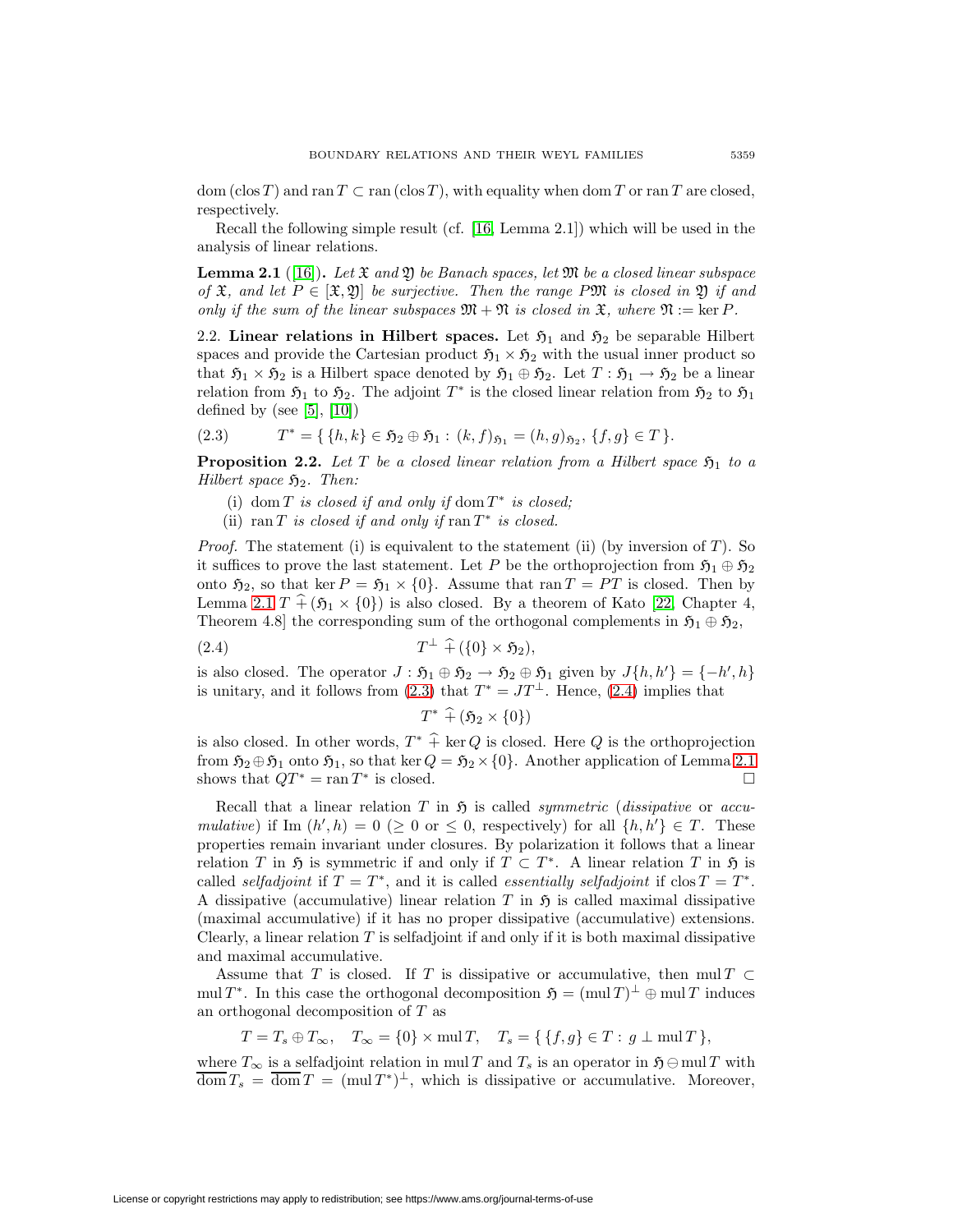5360 V. A. DERKACH ET AL.

if the relation T is maximal dissipative or accumulative, then  $mul T = mul T^*$ . In this case the orthogonal decomposition  $(\text{dom } T)^{\perp} = \text{mul } T^*$  shows that  $T_s$  is a densely defined dissipative or accumulative operator in  $(\text{mul } T)^{\perp}$ , which is maximal (as an operator). In particular, if  $T$  is a selfadjoint relation, then there is such a decomposition where  $T_s$  is a selfadjoint operator (densely defined in  $(\text{mul }T)^{\perp}$ ).

Let S be a closed symmetric linear relation in a Hilbert spaces  $\mathfrak{H}$ . Then the adjoint relation  $S^*$  can be decomposed via the von Neumann formula:

(2.5) 
$$
S^* = S \widehat{+} \widehat{\mathfrak{N}}_{\lambda}(S^*) \widehat{+} \widehat{\mathfrak{N}}_{\overline{\lambda}}(S^*), \quad \lambda \in \mathbb{C} \setminus \mathbb{R}, \quad \text{direct sums,}
$$

<span id="page-9-4"></span>where  $\widehat{\mathfrak{N}}_{\lambda}(S^*)$  is defined as in [\(2.2\)](#page-7-0). When  $\lambda = \pm i$  the decomposition [\(2.5\)](#page-9-0) is orthogonal:

(2.6) 
$$
S^* = S \oplus \widehat{\mathfrak{N}}_i(S^*) \oplus \widehat{\mathfrak{N}}_{-i}(S^*),
$$

where the orthogonality is with respect to the inner product topology in  $S^*$ ; cf. [\[5\]](#page-48-18), [\[10\]](#page-48-19). A symmetric linear relation S is called *simple* if there is no nontrivial orthogonal decomposition of the Hilbert space  $\mathfrak{H} = \mathfrak{H}_1 \oplus \mathfrak{H}_2$  and no corresponding orthogonal decomposition  $S = S_1 \oplus S_2$  with  $S_1$  a symmetric relation in  $\mathfrak{H}_1$  and  $S_2$ a selfadjoint relation in  $\mathfrak{H}_2$ . The above decomposition  $S = S_s \oplus S_\infty$  shows that a simple closed symmetric relation is necessarily an operator. Recall that (cf. [\[26\]](#page-49-5)) a closed symmetric linear relation S in a Hilbert space  $\mathfrak{H}$  is simple if and only if

<span id="page-9-2"></span><span id="page-9-0"></span>
$$
\mathfrak{H} = \overline{\operatorname{span}} \{ \mathfrak{N}_{\lambda}(S^*) : \lambda \in \mathbb{C} \setminus \mathbb{R} \}.
$$

2.3. **Linear relations in Kreĭn spaces.** Now let  $\mathfrak{H}$  and  $\mathcal{H}$  be Hilbert spaces and let  $j_{\mathfrak{H}}$  and  $j_{\mathcal{H}}$  be signature operators in them. Recall that a bounded linear operator j in a Hilbert space is a signature operator if  $j = j^* = j^{-1}$ . Interpret the spaces  $\mathfrak{H}$  and  $\mathcal H$  as Kreĭn spaces whose inner products are determined by the fundamental symmetries  $j_{\mathfrak{H}}$  and  $j_{\mathcal{H}}$ . Then the adjoint  $T^{[*]}$  of a linear relation T from the Kreĭn space  $(\mathfrak{H}, j_{\mathfrak{H}})$  to the Kreĭn space  $(\mathcal{H}, j_{\mathcal{H}})$  is given by  $T^{[*]} = j_{\mathfrak{H}}T^*j_{\mathcal{H}}$ . It satisfies the following equalities familiar from the Hilbert space case:

(2.7) 
$$
(\text{dom } T)^{[\perp]} = \text{mul } T^{[*]}, \quad (\text{ran } T)^{[\perp]} = \text{ker } T^{[*]}.
$$

Here the orthogonal complements, denoted by  $[\perp]$ , are with respect to the Kre $\overline{u}$ space structures. The inner products in  $(\mathfrak{H}, j_{\mathfrak{H}}), (\mathcal{H}, j_{\mathcal{H}})$  will be denoted by

$$
[\varphi,\psi]_{\mathcal{H}}=(j_{\mathfrak{H}}\varphi,\psi)_{\mathcal{H}},\quad [\varphi',\psi']_{\mathfrak{H}}=(j_{\mathfrak{H}}\varphi',\psi')_{\mathfrak{H}},\quad \varphi,\psi\in\mathcal{H},\ \varphi',\psi'\in\mathfrak{H}.
$$

<span id="page-9-1"></span>A linear relation T from the Kreĭn space  $(\mathfrak{H},j_{\mathfrak{H}})$  to the Kreĭn space  $(\mathcal{H},j_{\mathcal{H}})$  is called isometric if

(2.8) 
$$
[\varphi', \varphi']_{\mathcal{H}} = [\varphi, \varphi]_{\mathfrak{H}}, \quad {\varphi, \varphi'} \in T,
$$

and *contractive* or *expanding* if equality in [\(2.8\)](#page-9-1) is replaced by  $\leq$  or by  $\geq$ , respectively. These properties are invariant under closures. By polarization it follows that a linear relation T is isometric if and only if  $T^{-1} \subset T^{[*]}$ . A linear relation T is called unitary if  $T^{-1} = T^{[*]};$  it is called *essentially unitary* if  $(\text{clos } T)^{-1} = T^{[*]}.$ 

<span id="page-9-3"></span>The first statement in the next proposition is due to Yu.L. Shmul'jan (see [\[34\]](#page-49-8)), who obtained it by combining [\[34,](#page-49-8) Theorem 3] with a result of I.M. Spitkovskiı̆ in [\[35\]](#page-49-10). A simple and essentially different proof of this statement is presented below. The second statement is proved in [\[34,](#page-49-8) Theorem 2] by using a result of R. Arens [\[2\]](#page-47-1).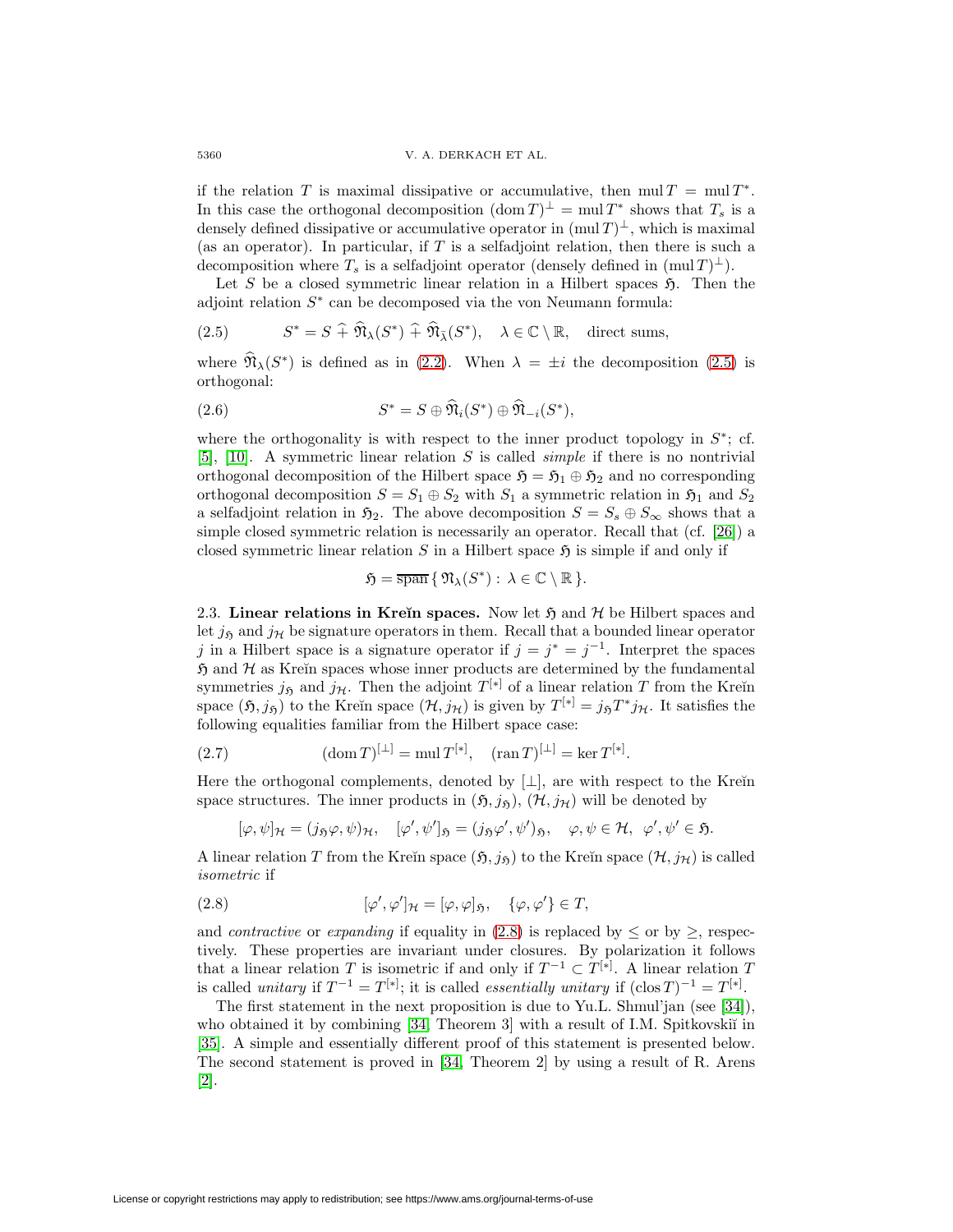**Proposition 2.3.** Let T be a unitary relation from the Kre $\check{\imath}$ n space  $(\mathfrak{H},j_{\mathfrak{H}})$  to the Kreïn space  $(\mathcal{H}, j_{\mathcal{H}})$ . Then:

- (i) dom  $T$  is closed if and only if  $ran T$  is closed;
- <span id="page-10-0"></span>(ii) the following equalities hold:

(2.9) 
$$
\ker T = (\operatorname{dom} T)^{[\perp]}, \quad \operatorname{mul} T = (\operatorname{ran} T)^{[\perp]}.
$$

*Proof.* By definition T satisfies the identity  $T^{-1} = T^{[*]}$ , where the Krein space adjoint  $T^{[*]}$  of T is connected to the Hilbert space adjoint  $T^*$  via  $T^{[*]} = j_{\tilde{p}}T^*j_{\mathcal{H}}$ . It is clear that dom  $T^{[*]}$  (ran  $T^{[*]}$ ) is closed if and only if dom  $T^*$  (resp. ran  $T^*$ ) is closed. Therefore, the equivalence dom  $T$  is closed if and only if ran  $T$  is closed follows from Proposition [2.2.](#page-8-3)

To get the identities [\(2.9\)](#page-10-0) it is enough to apply [\(2.7\)](#page-9-2) and the equality  $T^{-1}$  =  $T^{[*]}.$ . The contract of the contract of the contract of the contract of the contract of  $\Box$ 

In the present generality it is useful to give criteria for a unitary relation  $T$ :  $(\mathfrak{H}, j_{\mathfrak{H}}) \rightarrow (\mathcal{H}, j_{\mathcal{H}})$  to be an operator (not necessarily densely defined).

**Corollary 2.4.** Let T be a unitary relation from the Kre $\check{\mathbf{n}}$  space  $(\mathfrak{H},j_{\mathfrak{H}})$  to the Kreïn space  $(\mathcal{H}, j_{\mathcal{H}})$ . Then:

- (i) T is single-valued if and only if  $\overline{\text{ran}}\,T = \mathcal{H}$ ;
- (ii) T is a densely defined operator if and only if  $\overline{ran} T = H$  and  $\ker T = \{0\}$ ;
- (iii) T is bounded and single-valued if and only if  $\text{ran } T = H$ ;
- (iv)  $T \in [\mathfrak{H}, \mathcal{H}]$  if and only if  $\text{ran } T = \mathcal{H}$  and  $\ker T = \{0\}.$

*Proof.* The second identity in [\(2.9\)](#page-10-0) is mul  $T = (\text{ran } T)^{[\perp]}$ , and this gives (i). More-over, according to Proposition [2.3](#page-9-3)  $\text{ran } T$  is closed if and only if dom T is closed, and thus (iii) follows from the closed graph theorem. To get (ii) and (iv) it remains to apply the first identity in [\(2.9\)](#page-10-0) ker  $T = (\text{dom } T)^{\lfloor \perp \rfloor}$ . .  $\Box$ 

Using Kreĭn space terminology, Proposition [2.3](#page-9-3) shows that for a unitary relation T, the isotropic part of dom T is equal to keen T and the isotropic part of ran T is equal to mul T. For an isometric relation T from the Kreĭn space  $(5, j_5)$  to the Kreĭn space  $(\mathcal{H}, j_{\mathcal{H}})$ , the situation is different. It follows from  $T^{-1} \subset T^{[*]}$  and the identities [\(2.7\)](#page-9-2) that

<span id="page-10-1"></span>(2.10) 
$$
\ker T \subset (\text{dom } T)^{[\perp]}, \quad \text{mul } T \subset (\text{ran } T)^{[\perp]},
$$

so that ker T is contained in the isotropic part of dom T and mul T is contained in the isotropic part of ran  $T$ . It turns out that isometric relations whose domain satisfies the additional property

$$
(\operatorname{dom} T)^{[\perp]} \subset \operatorname{dom} T
$$

play a central role in the construction of boundary mappings. The following results give sufficient conditions for such an isometric relation  $T$  to be unitary. The connection to ordinary boundary triplets becomes clear in Section [5.](#page-38-0)

<span id="page-10-2"></span>**Proposition 2.5.** Let T be an isometric linear relation from the Kre $\check{\imath}$ n space  $(\mathfrak{H},j_{\mathfrak{H}})$ to the Krein space  $(\mathcal{H}, j_{\mathcal{H}})$ . If the conditions

- (i)  $(\text{dom } T)^{[\perp]} \subset \text{dom } T;$
- (ii)  $(\operatorname{ran} T)^{[\perp]} \subset \operatorname{mul} T$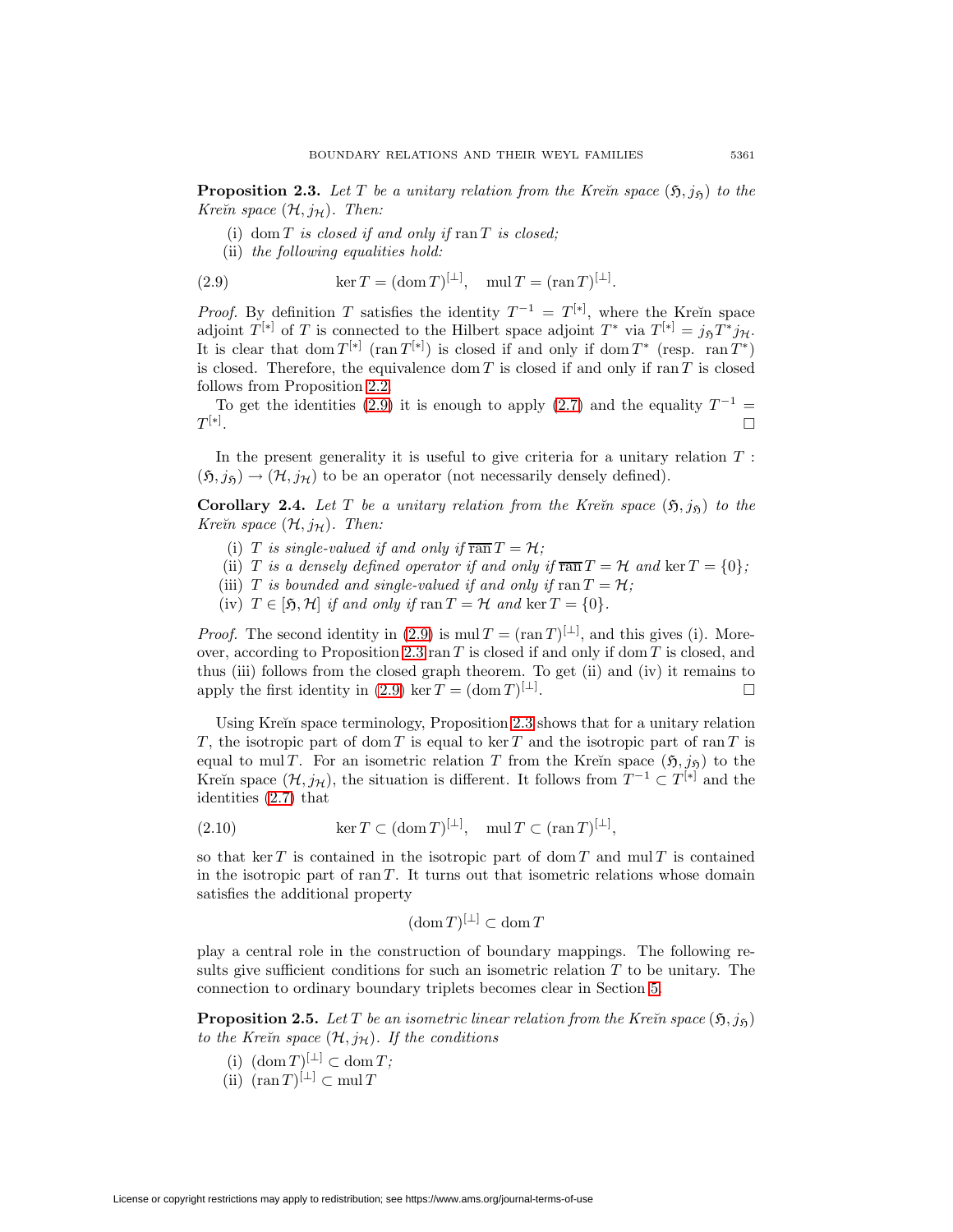<span id="page-11-0"></span>are satisfied, then T also satisfies

(2.11)  $\ker T = (\dim T)^{[\perp]}$ .

Moreover, if the condition [\(2.11\)](#page-11-0) and the condition

$$
(2.12)\qquad \qquad \text{dom}\, T^{[*]}\subset \text{ran}\, T
$$

are satisfied, then T is a unitary relation.

*Proof.* Assume that  $f \in (\text{dom } T)^{[\perp]}$  so that  $[f,h]_{\mathfrak{H}} = 0$  for all  $h \in \text{dom } T$ . By assumption (i) there exists an element  $f' \in \mathcal{H}$  so that  $\{f, f'\} \in T$ . Hence for all  $\{h, h'\} \in T$ 

<span id="page-11-1"></span>
$$
[f',h']_{\mathcal{H}}=[f,h]_{\mathfrak{H}}=0,
$$

so that  $f \in (\tan T)^{[\perp]}$ . Hence, assumption (ii) implies that  $f' \in \text{mul } T$ . Therefore  $f \in \ker T$ , so that  $(\text{dom } T)^{[\perp]} \subset \ker T$ . Hence,  $(2.10)$  implies that  $(2.11)$  is satisfied.

Now assume that [\(2.11\)](#page-11-0) and [\(2.12\)](#page-11-1) hold. Let  $\{f, f'\} \in T^{[*]}$  so that  $[f', h]$   $\mathfrak{h}$  $[f, h']$ <sub>H</sub> for all  $\{h, h'\} \in T$ . The condition [\(2.12\)](#page-11-1) implies the existence of an element  $\varphi \in \mathfrak{H}$  such that  $\{\varphi, f\} \in T$ . Since T is isometric it follows that  $[f, h']_{\mathcal{H}} = [\varphi, h]_{\mathfrak{H}}$ , so that  $[f',h]_{\mathfrak{H}} = [\varphi,h]_{\mathfrak{H}}$  for all  $h \in \text{dom } T$ . This implies that  $f' = \varphi + \gamma$  with  $\gamma \in (\text{dom } T)^{[\perp]}$ . The condition [\(2.11\)](#page-11-0) shows that  $\gamma \in \text{ker } T$ . Hence

$$
\{f', f\} = \{\varphi + \gamma, f\} = \{\varphi, f\} + \{\gamma, 0\} \in T,
$$

<span id="page-11-5"></span>which implies that  $T^{[*]}\subset T^{-1}$ .

**Corollary 2.6.** Condition (ii) in Proposition [2.5](#page-10-2) is automatically satisfied when ran T is dense in H, in which case T is single-valued. In particular, if (i) holds and ran  $T = H$ , then dom T is closed and T is a single-valued unitary relation, which is bounded.

*Proof.* Assume that ran T is dense in H. Since  $(\text{ran } T)^{[\perp]} = \{0\}$ , clearly (ii) is satisfied. Since  $T$  is isometric it follows from the second inclusion in [\(2.10\)](#page-10-1) that  $T$ is single-valued.

Now assume ran  $T = H$ . Hence, ran T is dense in H, so that (ii) follows and  $(2.11)$  automatically follows. Moreover,  $(2.12)$  is also automatically satisfied, so that (ii) implies that  $T$  is unitary. It follows from Proposition [2.3](#page-9-3) that dom  $T$  is closed. The boundedness of T follows from the closed graph theorem.  $\Box$ 

<span id="page-11-3"></span>Clearly, with T the inverse  $T^{-1}$  is also isometric. Hence, a formal inversion in Proposition [2.5](#page-10-2) gives the following equivalent version.

**Proposition 2.7.** Let T be an isometric linear relation from the Kreïn space  $(5, j_5)$ to the Kreïn space  $(\mathcal{H}, j_{\mathcal{H}})$ . If the conditions

(i)  $(\operatorname{ran} T)^{[\perp]} \subset \operatorname{ran} T;$ 

<span id="page-11-4"></span><span id="page-11-2"></span>(ii)  $(\text{dom } T)^{[\perp]} \subset \ker T$ 

are satisfied, then T also satisfies

(2.13) mul  $T = (\tan T)^{[\perp]}$ .

Moreover, if the condition [\(2.13\)](#page-11-2) and the condition

$$
(2.14)\qquad \qquad \tan T^{[*]}\subset \text{dom}\, T
$$

<span id="page-11-6"></span>are satisfied, then T is a unitary relation.

 $\Box$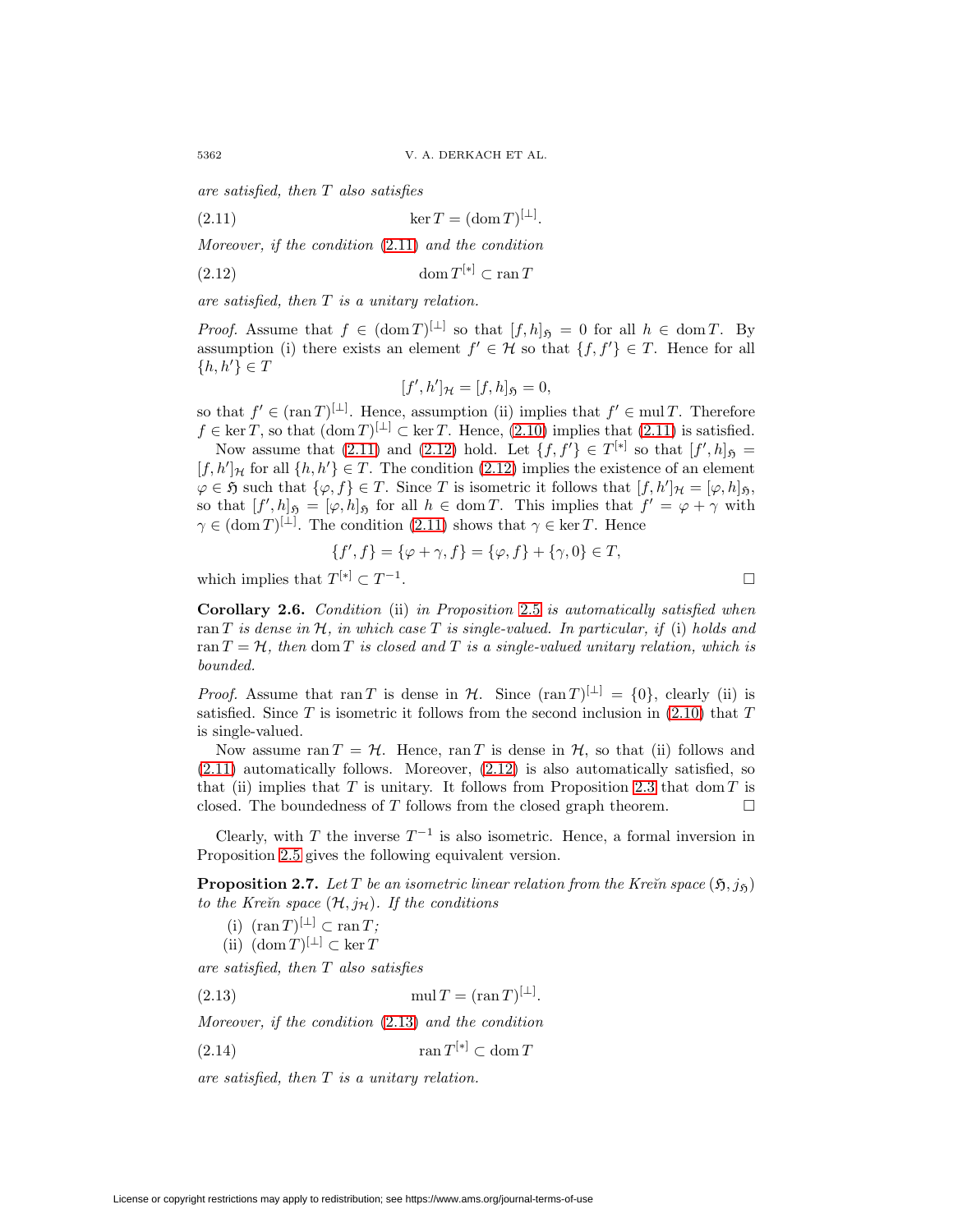**Corollary 2.8.** Condition (ii) in Proposition [2.7](#page-11-3) is automatically satisfied when dom T is dense in H, in which case  $T^{-1}$  is single-valued. In particular, if (i) holds and dom  $T = H$ , then ran T is closed and  $T^{-1}$  is a single-valued unitary relation, which is bounded.

Since with  $T$  the closure of  $T$  is also isometric, it is possible to replace in Propo-sitions [2.5,](#page-10-2) [2.7,](#page-11-3) and their corollaries the relation  $T$  by its closure to conclude that T is an essentially unitary relation.

Let T be an isometric operator from the Kreĭn space  $(5, j_5)$  to the Kreĭn space  $(\mathcal{H}, j_{\mathcal{H}})$  such that  $\overline{\text{dom}} T = \mathfrak{H}$  and  $\overline{\text{ran}} T = \mathcal{H}$ . If either [\(2.12\)](#page-11-1) or [\(2.14\)](#page-11-4) holds, then T and  $T^{-1}$  are single-valued unitary relations, which are in general unbounded; see Examples [6.5,](#page-43-0) [6.6.](#page-44-0) In particular, if either  $\overline{\text{dom}} T = \mathfrak{H}$  and ran  $T = \mathcal{H}$ , or dom  $T = \mathfrak{H}$ and  $\overline{\text{ran}} T = \mathcal{H}$ , then by Corollary [2.6](#page-11-5) or [2.8](#page-11-6) both T and  $T^{-1}$  are unitary operators, which are bounded (cf. [\[3,](#page-47-0) Chapter 2, Definition 5.1 and Corollary 5.8]).

In what follows it is convenient to interpret the Hilbert space  $\mathfrak{H}^2 = \mathfrak{H} \oplus \mathfrak{H}$ as a Kreĭn space  $(\mathfrak{H}^2, J_{\mathfrak{H}})$  whose inner product is determined by the fundamental symmetry  $J_{\mathfrak{H}}$ :

$$
J_{\mathfrak{H}} := \begin{pmatrix} 0 & -iI_{\mathfrak{H}} \\ iI_{\mathfrak{H}} & 0 \end{pmatrix}.
$$

<span id="page-12-1"></span>The adjoint  $T^*$  in [\(2.3\)](#page-8-1) of a linear relation T in the Hilbert space  $\mathfrak{H}$  can be written in terms of  $J_{\mathfrak{H}}$  as

(2.15) 
$$
T^* = J_{\mathfrak{H}} T^{\perp} = (J_{\mathfrak{H}} T)^{\perp}.
$$

The following connections between linear relations in the Hilbert space  $\mathfrak{H}$  and subspaces in the Kreĭn space  $(\mathfrak{H}^2, J_{\mathfrak{H}})$  will be useful.

**Proposition 2.9** ([\[3\]](#page-47-0), [\[32\]](#page-49-6)). Let T be a linear relation in the Hilbert space  $\mathfrak{H}$ . Then

- (i)  $T$  is symmetric (selfadjoint) if and only if  $T$  is a neutral (hypermaximal neutral) subspace of  $(\mathfrak{H}^2, J_{\mathfrak{H}})$ ;
- (ii)  $T$  is dissipative (maximal dissipative) if and only if  $T$  is a nonnegative (maximal nonnegative) subspace of  $(\mathfrak{H}^2, J_{\mathfrak{H}})$ ;
- (iii)  $T$  is accumulative (maximal accumulative) if and only if  $T$  is a nonpositive (maximal nonpositive) subspace of  $(\mathfrak{H}^2, J_{\mathfrak{H}})$ .

<span id="page-12-2"></span>2.4. **The main transform.** Let  $\mathfrak{H}$  and  $\mathcal{H}$  be Hilbert spaces and let their Cartesian product be denoted by  $\widetilde{\mathfrak{H}} = \mathfrak{H} \oplus \mathcal{H}$ . Define the linear mapping  $\mathcal{J}$  from  $\mathfrak{H}^2 \times \mathcal{H}^2$  to  $(5 \oplus \mathcal{H})^2$  by

<span id="page-12-0"></span>
$$
\mathcal{J}: \left\{ \begin{pmatrix} f \\ f' \end{pmatrix}, \begin{pmatrix} h \\ h' \end{pmatrix} \right\} \mapsto \left\{ \begin{pmatrix} f \\ h \end{pmatrix}, \begin{pmatrix} f' \\ -h' \end{pmatrix} \right\}, \quad f, f' \in \mathfrak{H}, \ h, h' \in \mathcal{H}.
$$

This mapping establishes a one-to-one correspondence between the (closed) linear relations  $\Gamma : \mathfrak{H}^2 \to \mathcal{H}^2$  and the (closed) linear relations  $\widetilde{A}$  in  $\widetilde{B} = \mathfrak{H} \oplus \mathcal{H}$  via

(2.16) 
$$
\Gamma \mapsto \widetilde{A} := \mathcal{J}(\Gamma) = \left\{ \left\{ \begin{pmatrix} f \\ h \end{pmatrix}, \begin{pmatrix} f' \\ -h' \end{pmatrix} \right\} : \left\{ \begin{pmatrix} f \\ f' \end{pmatrix}, \begin{pmatrix} h \\ h' \end{pmatrix} \right\} \in \Gamma \right\}.
$$

<span id="page-12-3"></span>The mapping  $\mathcal J$  plays a principal role in the whole paper, and it is referred to as the main transform. Some basic properties of this transform are stated in the following proposition.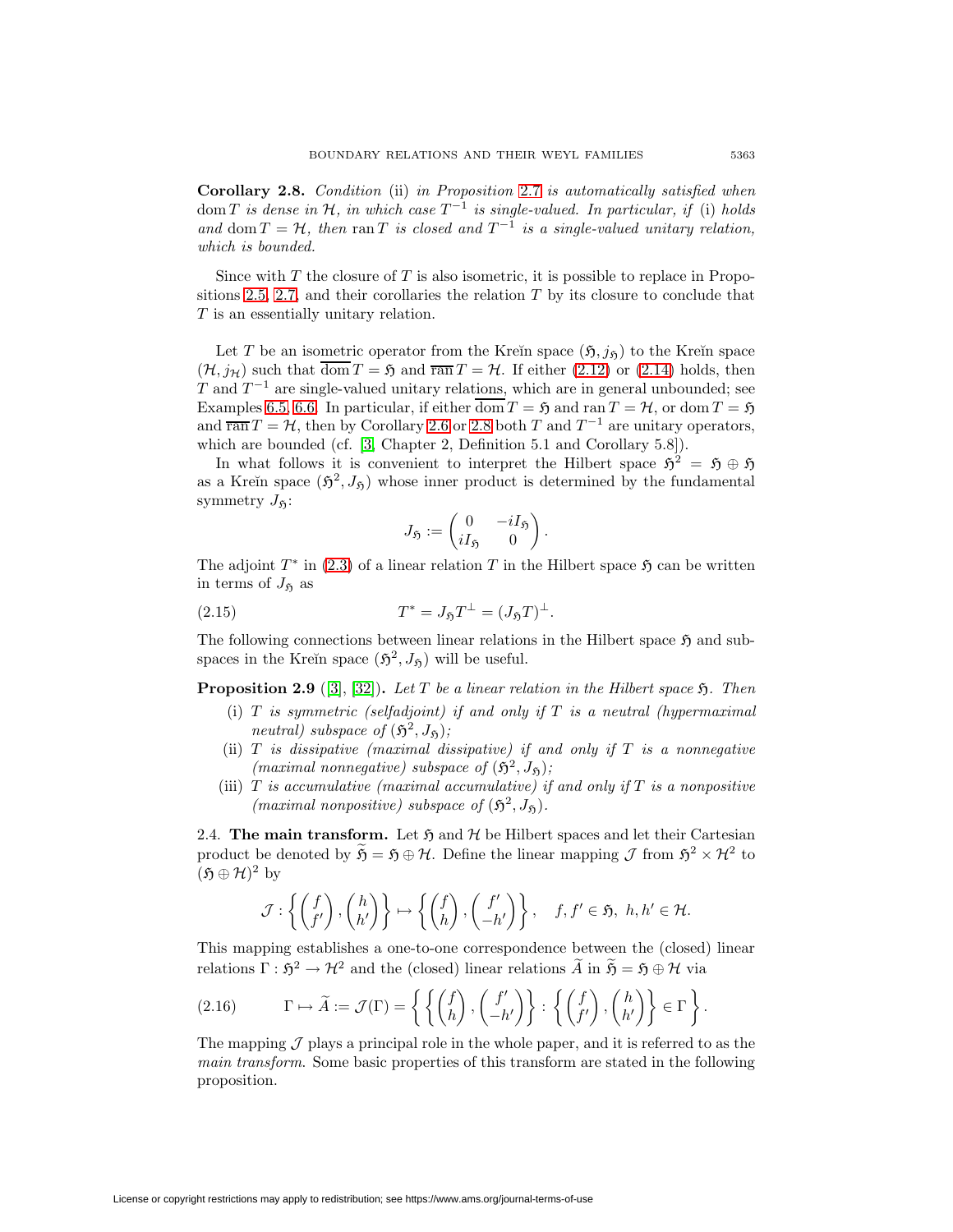**Proposition 2.10.** Let the linear relation  $\Gamma$  from  $(\mathfrak{H}^2, J_{\mathfrak{H}})$  to  $(\mathcal{H}^2, J_{\mathcal{H}})$  and the linear relation  $\widetilde{A}$  in  $\mathfrak{H} \oplus \mathcal{H}$  be connected by  $\widetilde{A} = \mathcal{J}(\Gamma)$ . Then

(2.17) 
$$
\widetilde{A}^* = \mathcal{J}((\Gamma^{[*]})^{-1}).
$$

Moreover, the transform  $J$  establishes a one-to-one correspondence between the isometric (contractive, expanding, unitary) relations  $\Gamma$  from  $(\mathfrak{H}^2, J_{\mathfrak{H}})$  to  $(\mathcal{H}^2, J_{\mathcal{H}})$ and the symmetric (dissipative, accumulative, selfadjoint) relations in  $\mathfrak{H} \oplus \mathcal{H}$ .

Proof. It is straightforward to check that for all elements of the form

<span id="page-13-1"></span><span id="page-13-0"></span>
$$
\left\{ \begin{pmatrix} f \\ f' \end{pmatrix}, \begin{pmatrix} h \\ h' \end{pmatrix} \right\}, \left\{ \begin{pmatrix} g \\ g' \end{pmatrix}, \begin{pmatrix} k \\ k' \end{pmatrix} \right\} \in \begin{pmatrix} \mathfrak{H} \\ \mathfrak{H} \end{pmatrix} \times \begin{pmatrix} \mathcal{H} \\ \mathcal{H} \end{pmatrix},
$$

the following identity is satisfied:

(2.18) 
$$
\frac{1}{i} \left\{ \left( \begin{pmatrix} f' \\ -h' \end{pmatrix}, \begin{pmatrix} g \\ k \end{pmatrix} \right)_{\mathfrak{H}\oplus\mathcal{H}} - \left( \begin{pmatrix} f \\ h \end{pmatrix}, \begin{pmatrix} g' \\ -k' \end{pmatrix} \right)_{\mathfrak{H}\oplus\mathcal{H}} \right\} = \left( J_{\mathfrak{H}} \begin{pmatrix} f \\ f' \end{pmatrix}, \begin{pmatrix} g \\ g' \end{pmatrix} \right)_{\mathfrak{H}^2} - \left( J_{\mathcal{H}} \begin{pmatrix} h \\ h' \end{pmatrix}, \begin{pmatrix} k \\ k' \end{pmatrix} \right)_{\mathcal{H}^2}.
$$

This identity implies the equivalence

$$
\left\{ \begin{pmatrix} f \\ h \end{pmatrix}, \begin{pmatrix} f' \\ -h' \end{pmatrix} \right\} \in \widetilde{A}^* \quad \Leftrightarrow \quad \left\{ \begin{pmatrix} h \\ h' \end{pmatrix}, \begin{pmatrix} f \\ f' \end{pmatrix} \right\} \in \Gamma^{[*]},
$$

which leads to the identity [\(2.17\)](#page-13-0). Hence it follows that

$$
\widetilde{A} \subset \widetilde{A}^* \quad \Leftrightarrow \quad \Gamma^{-1} \subset \Gamma^{[*]}, \quad \widetilde{A} = \widetilde{A}^* \quad \Leftrightarrow \quad \Gamma^{-1} = \Gamma^{[*]}.
$$

Observe that [\(2.18\)](#page-13-1) in particular leads to the following identity:

$$
2\mathrm{Im}\,\left(\begin{pmatrix}f'\\-h'\end{pmatrix},\begin{pmatrix}f\\h\end{pmatrix}\right)_{\mathfrak{H}\oplus\mathcal{H}}=\left(J_{\mathfrak{H}}\begin{pmatrix}f\\f'\end{pmatrix},\begin{pmatrix}f\\f'\end{pmatrix}\right)_{\mathfrak{H}^2}-\left(J_{\mathcal{H}}\begin{pmatrix}h\\h'\end{pmatrix},\begin{pmatrix}h\\h'\end{pmatrix}\right)_{\mathcal{H}^2}.
$$

This implies the connection between the contractive (expanding) relations  $\Gamma$  from  $(\mathfrak{H}^2, J_{\mathfrak{H}})$  to  $(\mathcal{H}^2, J_{\mathcal{H}})$  and the dissipative (accumulative) relations  $\widetilde{A}$  in  $\mathfrak{H} \oplus \mathcal{H}$ .  $\Box$ 

*Remark* 2.11. Let  $\mathcal C$  be a Cayley transform of  $\widetilde{A}$ :

<span id="page-13-2"></span>
$$
\mathcal{C}: \widetilde{A} \mapsto U = \left\{ \{u' + iu, u' - iu\} : \{u, u'\} \in \widetilde{A} \right\}.
$$

Then the transform  $C \circ \mathcal{J}$  is a kind of Potapov-Ginzburg transform (see [\[34\]](#page-49-8)) which establishes a one-to-one correspondence between isometric (contractive, expanding, unitary) relations from  $(\mathfrak{H}^2, J_{\mathfrak{H}})$  to  $(\mathcal{H}^2, J_{\mathcal{H}})$  and isometric (contractive, expanding, unitary) operators in  $\mathfrak{H} \oplus \mathcal{H}$ .

With the Hilbert spaces  $\mathfrak{H}$  and  $\mathcal H$  the Cartesian product  $\widetilde{\mathfrak{H}} = \mathfrak{H} \oplus \mathcal H$  has been defined. The following identifications will be used:

(2.19) 
$$
\mathfrak{H}_1 = \begin{pmatrix} \mathfrak{H} \\ 0 \end{pmatrix}, \quad \mathfrak{H}_2 = \begin{pmatrix} 0 \\ \mathcal{H} \end{pmatrix}, \quad \widetilde{\mathfrak{H}} = \mathfrak{H}_1 \oplus \mathfrak{H}_2 = \begin{pmatrix} \mathfrak{H} \\ \mathcal{H} \end{pmatrix}.
$$

<span id="page-13-3"></span>Let  $P_j$  be the orthogonal projection from  $\widetilde{\mathfrak{H}}$  onto  $\mathfrak{H}_j$ ,  $j = 1, 2$ .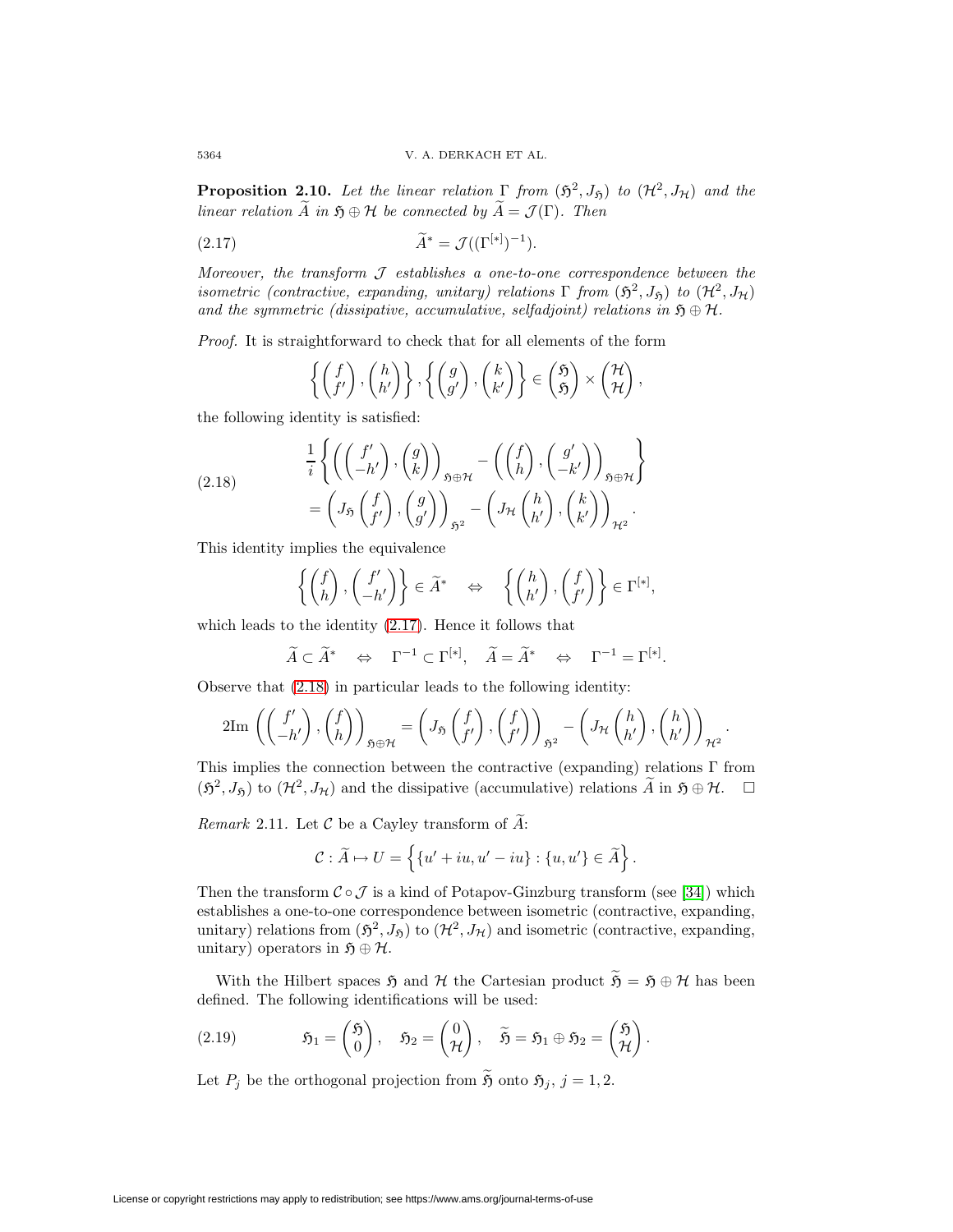<span id="page-14-2"></span>**Proposition 2.12.** Let the linear relations  $\Gamma$  and  $\tilde{A}$  be related by [\(2.16\)](#page-12-0), i.e.  $\tilde{A} =$  $\mathcal{J}(\Gamma)$ . Then the linear relations

(2.20)  $S_1 = \ker \Gamma$ ,  $-S_2 = \operatorname{mul} \Gamma$ ,  $T_1 = \operatorname{dom} \Gamma$ ,  $-T_2 = \operatorname{ran} \Gamma$ , are given by

<span id="page-14-0"></span>(2.21) 
$$
S_j = \widetilde{A} \cap \mathfrak{H}_j^2, \quad T_j = \left\{ \{ P_j \varphi, P_j \varphi' \} : \{ \varphi, \varphi' \} \in \widetilde{A} \right\}.
$$

Moreover, if A is a symmetric linear relation in  $\mathfrak{H}$ , then  $T_j \subset S_j^*$  and in particular  $S_j$  is a symmetric linear relation in  $\mathfrak{H}_j$ ,  $j = 1, 2$ . If, in addition,  $\widetilde{A}$  is selfadjoint, then

<span id="page-14-1"></span>(2.22) 
$$
\cos T_j = S_j^* \quad j = 1, 2.
$$

*Proof.* The equalities [\(2.21\)](#page-14-0) are immediate from [\(2.16\)](#page-12-0). The inclusions  $T_j \,\subset S_j^*$ with  $\tilde{A}$  symmetric (Γ isometric) and the equalities [\(2.22\)](#page-14-1) with  $\tilde{A}$  selfadjoint (Γ unitary) are implied by Proposition 2.3 in view of (2.20) and (2.15) unitary) are implied by Proposition [2.3](#page-9-3) in view of  $(2.20)$  and  $(2.15)$ .

If for  $j = 1$  or  $j = 2$ , the relation  $S_j$  is densely defined, then it follows from [\(2.22\)](#page-14-1) that  $\cos T_j = S_j^*$  is an operator, and [\(2.21\)](#page-14-0) shows that  $P_j$  mul  $A = \{0\}$ .

<span id="page-14-3"></span>The next result gives some mapping properties of isometric relations in product spaces.

**Proposition 2.13.** Let  $\Gamma$  be an isometric relation from  $(\mathfrak{H}^2, J_{\mathfrak{H}})$  to  $(\mathcal{H}^2, J_{\mathcal{H}})$  and let  $A \subset \text{dom }\Gamma$  be a linear relation in  $\mathfrak{H}^2$ . Then:

- (i) A is symmetric (dissipative, accumulative) in  $\mathfrak{H}^2$  if and only if  $\Gamma(A)$  is symmetric (dissipative, accumulative) in  $\mathcal{H}^2$ ;
- (ii) if  $A^* \subset \text{dom }\Gamma$ , then  $\Gamma(A^*) \subset \Gamma(A)^*$ ;
- (iii) if  $A^* \subset \text{dom }\Gamma$  and  $\Gamma(A)$  is essentially selfadjoint in  $\mathcal{H}^2$ , then A is essentially selfadjoint in  $\mathfrak{H}^2$ .

*Proof.* (i) By definition  $\Gamma(A) = \{ h : \{ f, h \} \in \Gamma \text{ for some } f \in A \}$ , and the statement follows from

$$
2\mathrm{Im}\,(f',f) = \left(J_{\mathfrak{H}}\left(\begin{matrix}f\\f'\end{matrix}\right),\left(\begin{matrix}f\\f'\end{matrix}\right)\right)_{\mathfrak{H}^2} = \left(J_{\mathcal{H}}\left(\begin{matrix}h\\h'\end{matrix}\right),\left(\begin{matrix}h\\h'\end{matrix}\right)\right)_{\mathcal{H}^2} = 2\mathrm{Im}\,(h',h).
$$

(ii) Let  $\widehat{g} \in A^*$  and let  $\{\widehat{g}, k\} \in \Gamma$ . Then for every  $h \in \Gamma(A)$  one obtains

$$
0 = \left(J_{\mathfrak{H}}\left(\begin{matrix}g\\g'\end{matrix}\right), \left(\begin{matrix}f\\f'\end{matrix}\right)\right)_{\mathfrak{H}^2} = \left(J_{\mathcal{H}}\left(\begin{matrix}k\\k'\end{matrix}\right), \left(\begin{matrix}h\\h'\end{matrix}\right)\right)_{\mathcal{H}^2},
$$

since here  $f \in A$ . This means that  $k \in \Gamma(A)^*$  and hence  $\Gamma(A^*) \subset \Gamma(A)^*$ .

(iii) If  $\Gamma(A)$  is essentially selfadjoint, then by part (i) A is symmetric. Now part (ii) shows that  $\Gamma(A) \subset \Gamma(A^*) \subset \Gamma(A)^*$ . Hence,  $\text{clos }\Gamma(A) = \text{clos }\Gamma(A^*)$  and  $\Gamma(A^*)$ is essentially selfadjoint. Therefore,  $A^*$  must be symmetric by part (i), and hence  $A^* = A^{**} = \text{clos } A.$ 

2.5. **Orthogonal couplings.** Let  $\mathfrak{H}_1$  and  $\mathfrak{H}_2$  be arbitrary Hilbert spaces (not necessarily the same as in  $(2.19)$  and let  $\ddot{A}$  be a selfadjoint linear relation in the orthogonal sum  $\mathfrak{H} = \mathfrak{H}_1 \oplus \mathfrak{H}_2$ . Then the formula [\(2.21\)](#page-14-0) defines closed symmetric linear relations  $S_1$  and  $S_2$ , and not necessarily closed linear relations  $T_1$  and  $T_2$ , in  $\mathfrak{H}_1$  and  $\mathfrak{H}_2$ , respectively. The relation A can be interpreted as a selfadjoint extension of the orthogonal sum  $S_1 \oplus S_2$ . It is called the *orthogonal coupling* of  $S_1$  and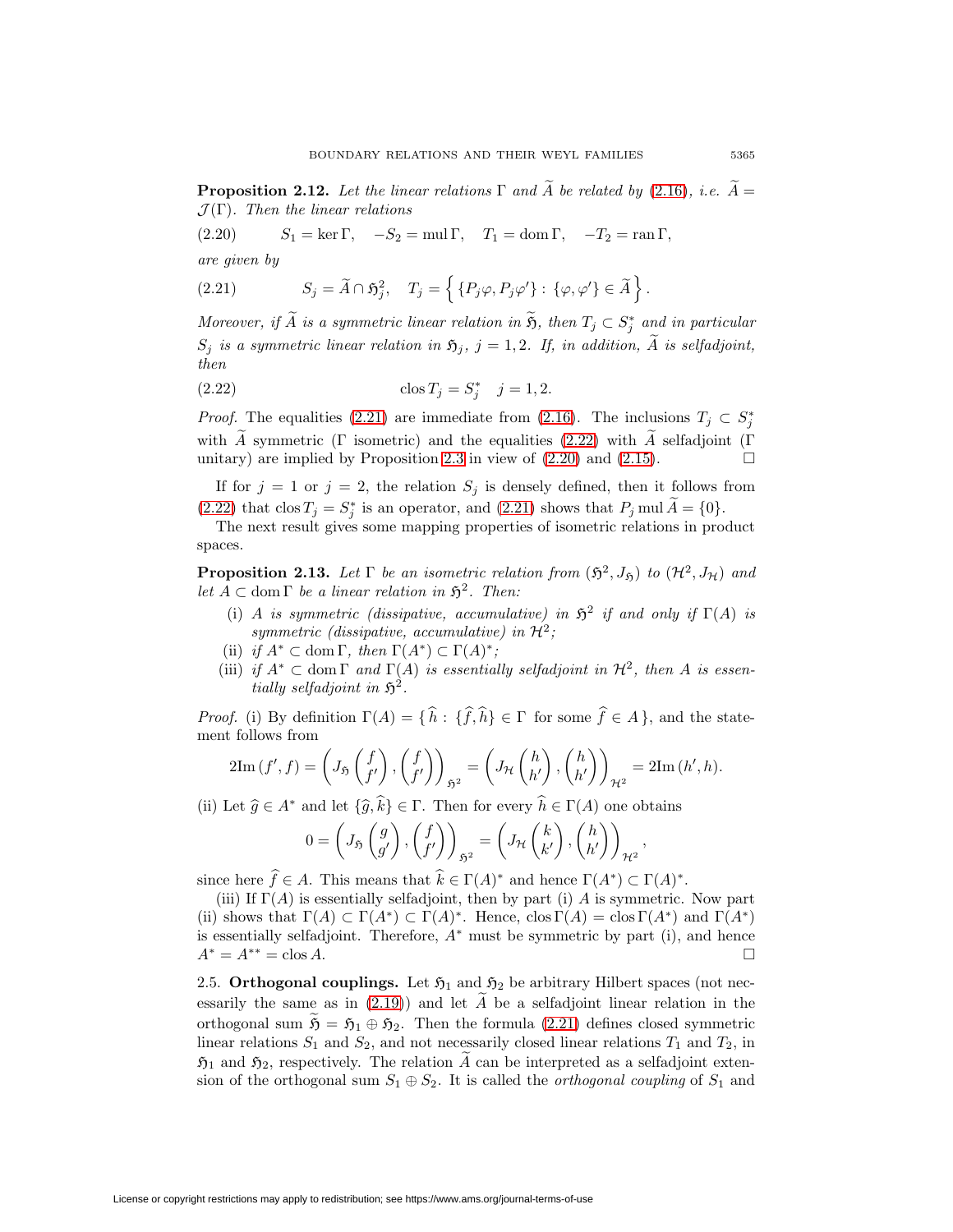<span id="page-15-2"></span> $T_2$  (or of  $T_1$  and  $S_2$ ); see [\[38\]](#page-49-11). The selfadjoint relation  $\tilde{A}$  is said to be *minimal* with respect to the Hilbert space  $\mathfrak{H}_j$  (j is fixed, j = 1, 2) if

(2.23) 
$$
\mathfrak{H}_1 \oplus \mathfrak{H}_2 = \overline{\operatorname{span}} \left\{ \mathfrak{H}_j + (\widetilde{A} - \lambda)^{-1} \mathfrak{H}_j : \lambda \in \rho(\widetilde{A}) \right\}.
$$

<span id="page-15-3"></span>The null spaces of  $T_j - \lambda$  as in [\(2.2\)](#page-7-0) are said to be "defect spaces" of the linear relations  $T_j$ , i.e.,

(2.24) 
$$
\mathfrak{N}_{\lambda}(T_j) = \ker(T_j - \lambda), \quad \widehat{\mathfrak{N}}_{\lambda}(T_j) = \{ \{ f, \lambda f \} \in T_j : f \in \mathfrak{N}_{\lambda}(T_j) \}.
$$

For notational convenience the usual defect spaces of  $S_j$  are denoted here by  $\mathfrak{N}_{\lambda}(S_j^*)$ and  $\mathfrak{N}_{\lambda}(S_j^*)$ .

<span id="page-15-4"></span>**Lemma 2.14.** Let  $\widetilde{A}$  be a selfadjoint linear relation in  $\widetilde{\mathfrak{H}} = \mathfrak{H}_1 \oplus \mathfrak{H}_2$ , and let the linear relations  $S_j$  and  $T_j$ ,  $j = 1, 2$ , be defined by [\(2.21\)](#page-14-0). Then:

- (i)  $\mathfrak{N}_{\lambda}(T_1) = P_1(\widetilde{A} \lambda)^{-1} \mathfrak{H}_2, \mathfrak{N}_{\lambda}(T_2) = P_2(\widetilde{A} \lambda)^{-1} \mathfrak{H}_1;$
- (ii)  $\mathfrak{N}_{\lambda}(T_j)$  is dense in  $\mathfrak{N}_{\lambda}(S_j^*)$  for all  $\lambda \in \mathbb{C} \setminus \mathbb{R}, j = 1, 2;$
- (iii) the defect numbers of  $S_1$  and  $-S_2$  coincide:  $n_{\pm}(S_1) = n_{\mp}(S_2)$ ;
- (iv)  $\widetilde{A}$  is minimal with respect to  $\mathfrak{H}_1$  (resp.  $\mathfrak{H}_2$ ) if and only if  $S_2$  (resp.  $S_1$ ) is simple.

<span id="page-15-0"></span>Proof. First observe that

(2.25) 
$$
(\widetilde{A} - \lambda)^{-1} \begin{pmatrix} f' - \lambda f \\ -h' - \lambda h \end{pmatrix} = \begin{pmatrix} f \\ h \end{pmatrix}, \quad \left\{ \begin{pmatrix} f \\ h \end{pmatrix}, \begin{pmatrix} f' \\ -h' \end{pmatrix} \right\} \in \widetilde{A}.
$$

(i) Note in [\(2.25\)](#page-15-0) that  $f \in \mathfrak{N}_{\lambda}(T_1)$  if and only if  $f' = \lambda f$ . This gives the first assertion. The proof of the second assertion is similar.

<span id="page-15-1"></span>(ii) Using ran  $(S_1 - \lambda) = \{ f' - \lambda f : f \in \text{dom } S_1 \}$  one obtains from [\(2.25\)](#page-15-0) the identities

$$
(2.26)\ \ker P_2(\widetilde{A}-\lambda)^{-1}|\ \mathfrak{H}_1=\operatorname{ran}(S_1-\lambda),\quad \ker P_1(\widetilde{A}-\lambda)^{-1}|\ \mathfrak{H}_2=\operatorname{ran}(S_2-\lambda).
$$

Note that  $\overline{\operatorname{ran}} X^* = (\ker X)^{\perp}$  for any bounded linear operator X. Thus the identities in [\(2.26\)](#page-15-1) imply that the ranges of

$$
P_1(\widetilde{A} - \lambda)^{-1} \upharpoonright \mathfrak{H}_2 = \left( P_2(\widetilde{A} - \overline{\lambda})^{-1} \upharpoonright \mathfrak{H}_1 \right)^*,
$$
  

$$
P_2(\widetilde{A} - \lambda)^{-1} \upharpoonright \mathfrak{H}_1 = \left( P_1(\widetilde{A} - \overline{\lambda})^{-1} \upharpoonright \mathfrak{H}_2 \right)^*
$$

are dense subsets of  $\mathfrak{N}_{\lambda}(S_1^*)$  and  $\mathfrak{N}_{\lambda}(S_2^*)$  for all  $\lambda \in \mathbb{C}_+ \cup \mathbb{C}_-$ , respectively.

(iii) In view of [\(2.26\)](#page-15-1) the statements (i) and (ii) can be rewritten in the form

$$
\operatorname{clos} P_1(\widetilde{A} - \lambda)^{-1} \mathfrak{N}_{\overline{\lambda}}(S_2^*) = \mathfrak{N}_{\lambda}(S_1^*), \quad \operatorname{clos} P_2(\widetilde{A} - \lambda)^{-1} \mathfrak{N}_{\overline{\lambda}}(S_1^*) = \mathfrak{N}_{\lambda}(S_2^*),
$$

respectively. These identities imply the equality of the defect numbers.

(iv) If A is minimal with respect to  $\mathfrak{H}_1$ , then it follows from (i), (ii), and [\(2.23\)](#page-15-2) that

$$
\mathfrak{H}_2 = \overline{\operatorname{span}} \{ P_2(\widetilde{A} - \lambda)^{-1} \mathfrak{H}_1 : \lambda \in \rho(\widetilde{A}) \} = \overline{\operatorname{span}} \{ \mathfrak{N}_\lambda(S_2^*) : \lambda \in \rho(\widetilde{A}) \},
$$

so that  $S_2$  is simple. Conversely, if  $S_2$  is simple, then clearly  $(2.23)$  is satisfied and A is minimal with respect to  $\mathfrak{H}_1$ .  $\Box$ 

**Proposition 2.15.** Let  $\widetilde{A}$  be a selfadjoint relation in  $\widetilde{S} = S_1 \oplus S_2$  and let the linear relations  $T_1$  and  $T_2$  be given by [\(2.21\)](#page-14-0). Then  $T_1$  is closed if and only if  $T_2$  is closed.

License or copyright restrictions may apply to redistribution; see https://www.ams.org/journal-terms-of-use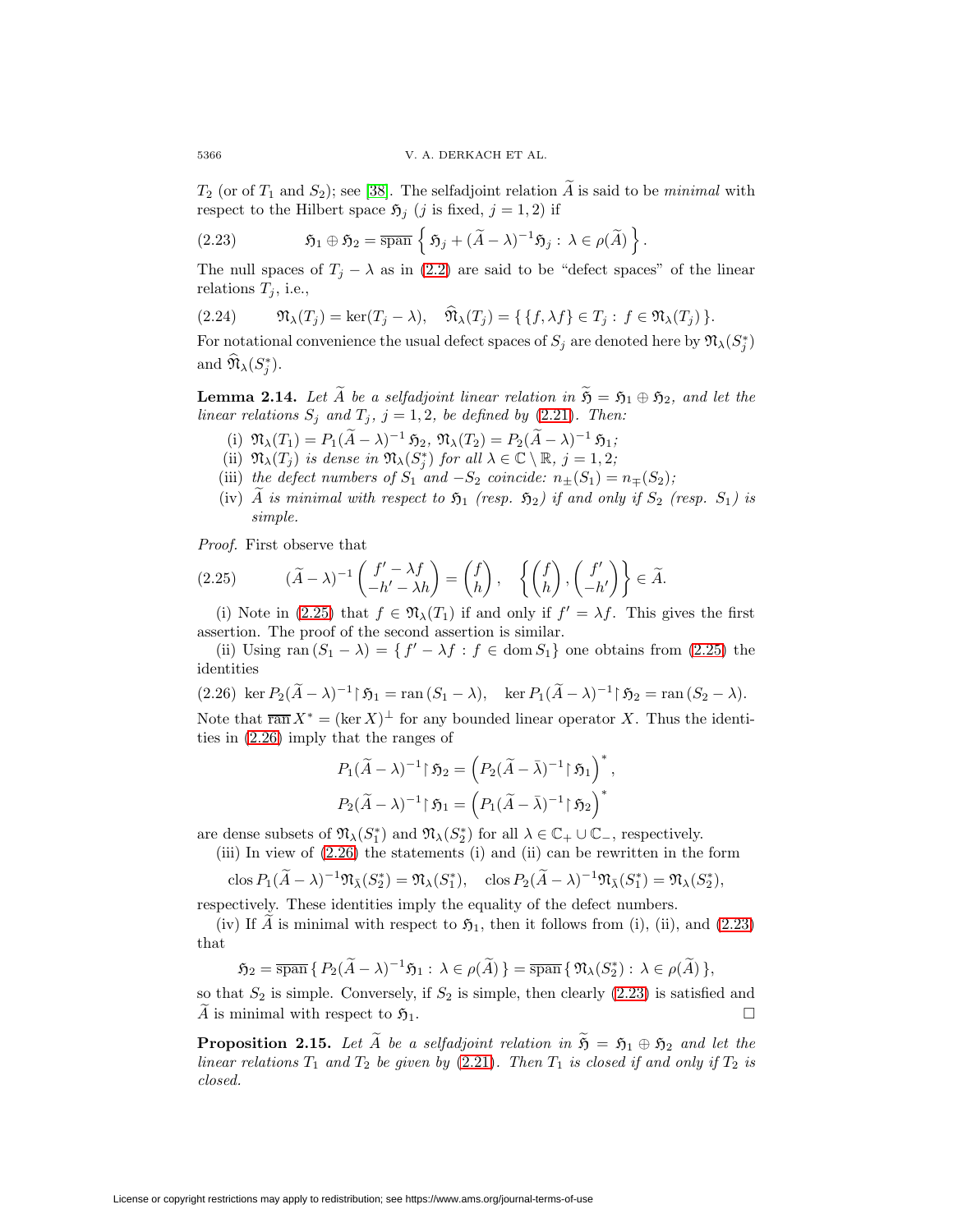*Proof.* Let  $\Gamma$  be defined by  $\tilde{A} = \mathcal{J}(\Gamma)$ , so that  $\Gamma$  is a unitary relation. By definition  $T_1 = \text{dom } \Gamma \text{ and } T_2 = \text{ran } \Gamma.$  Hence, the statement follows from Proposition [2.3.](#page-9-3)  $\Box$ 

2.6. **Nevanlinna families.** A family of linear relations  $M(\lambda)$ ,  $\lambda \in \mathbb{C} \setminus \mathbb{R}$ , in a Hilbert space  $H$  is called a *Nevanlinna family* if:

- (i) for every  $\lambda \in \mathbb{C}_+(\mathbb{C}_-)$  the relation  $M(\lambda)$  is maximal dissipative (resp. accumulative);
- (ii)  $M(\lambda)^* = M(\lambda), \lambda \in \mathbb{C} \setminus \mathbb{R};$
- (iii) for some, and hence for all,  $\mu \in \mathbb{C}_+(\mathbb{C}_-)$  the operator family  $(M(\lambda)+\mu)^{-1}$  $(\in [\mathcal{H}])$  is holomorphic for all  $\lambda \in \mathbb{C}_+(\mathbb{C}_-)$ .

By the maximality condition, each relation  $M(\lambda)$ ,  $\lambda \in \mathbb{C} \setminus \mathbb{R}$ , is necessarily closed. The class of all Nevanlinna families in a Hilbert space is denoted by  $\tilde{R}(\mathcal{H})$ . Nevanlinna families were considered in [\[24\]](#page-48-11), [\[17\]](#page-48-12), and [\[26\]](#page-49-5). The following orthogonal decomposition is useful.

<span id="page-16-0"></span>**Proposition 2.16.** If  $M(\cdot) \in \widetilde{R}(\mathcal{H})$ , then the multi-valued part mul  $M(\lambda)$  is independent of  $\lambda \in \mathbb{C} \setminus \mathbb{R}$ , so that

(2.27) 
$$
M(\lambda) = M_s(\lambda) \oplus M_\infty, \quad M_\infty = \{0\} \times \text{mul } M(\lambda), \quad \lambda \in \mathbb{C} \setminus \mathbb{R},
$$

where  $M_s(\lambda)$  is a Nevanlinna family of densely defined operators in  $\mathcal{H} \ominus \text{mul } M(\lambda)$ .

Clearly, if  $M(\cdot) \in \widetilde{R}(\mathcal{H})$ , then  $M_{\infty} \subset M(\lambda) \cap M(\lambda)^*$  for all  $\lambda \in \mathbb{C} \setminus \mathbb{R}$ . The following *subclasses* of the class  $\widetilde{R}(\mathcal{H})$  will be useful:

 $R(\mathcal{H})$  is the set of all  $M(\cdot) \in \widetilde{R}(\mathcal{H})$  for which mul  $M(\lambda) = \{0\};$ 

 $R^{s}(\mathcal{H})$  is the set of all  $M(\cdot) \in \widetilde{R}(\mathcal{H})$  for which  $M(\lambda) \cap M(\lambda)^{*} = \{0\}$  for all  $\lambda \in \mathbb{C} \setminus \mathbb{R};$ 

 $R^u(\mathcal{H})$  is the set of all  $M(\cdot) \in \widetilde{R}(\mathcal{H})$  for which  $M(\lambda) \hat{+} M(\lambda)^* = \mathcal{H}^2$  for all  $\lambda \in \mathbb{C} \setminus \mathbb{R}$ .

Hence,  $M(\cdot) \in R^s(\mathcal{H})$  or  $M(\cdot) \in R^u(\mathcal{H})$ , if  $M(\lambda)$  and  $M(\lambda)^*$  are disjoint or transversal, respectively, for every  $\lambda \in \mathbb{C} \setminus \mathbb{R}$ . With the classes  $R(\mathcal{H})$ ,  $R(\mathcal{H})$ ,  $R^s(\mathcal{H})$ , and  $R^u(\mathcal{H})$  correspond the classes  $\tilde{R}_{inv}(\mathcal{H}), R_{inv}(\mathcal{H}), R_{inv}^s(\mathcal{H}),$  and  $R_{inv}^u(\mathcal{H})$  of Nevanlinna families  $M(\cdot)$  whose domain dom  $M(\lambda)$  does not depend on  $\lambda \in \mathbb{C} \setminus \mathbb{R}$ . Furthermore, the following subclasses of  $R(\mathcal{H})$  will be important:

 $\widetilde{R}[\mathcal{H}]$  is the set of all  $M(\cdot) \in \widetilde{R}(\mathcal{H})$  for which dom  $M(\lambda)$  is closed for all  $\lambda \in \mathbb{C} \setminus \mathbb{R}$ ;

 $R[\mathcal{H}]$  is the set of all  $M(\cdot) \in \widetilde{R}[\mathcal{H}]$  for which dom  $M(\lambda) = \mathcal{H}$  for all  $\lambda \in$  $\mathbb{C} \setminus \mathbb{R}$ ;

 $R^{s}[\mathcal{H}]$  is the set of all  $M(\cdot) \in R[\mathcal{H}]$  for which ker Im  $M(\lambda) = \{0\}$  for all  $\lambda \in \mathbb{C} \setminus \mathbb{R};$ 

 $R^u[\mathcal{H}]$  is the set of all  $M(\cdot) \in R^s[\mathcal{H}]$  for which  $0 \in \rho(\text{Im }M(\lambda))$  for all  $\lambda \in \mathbb{C} \setminus \mathbb{R}$ .

Remark 2.17. In Section [4](#page-23-0) it will be shown that various properties which were used above to define the different subclasses of Nevanlinna families do not depend on  $\lambda \in \mathbb{C} \setminus \mathbb{R}$ . This means that the corresponding subclasses of  $R(\mathcal{H})$  can be equivalently defined by assuming the corresponding property of  $M(\lambda)$  only at a single point  $\lambda \in \mathbb{C} \setminus \mathbb{R}$ .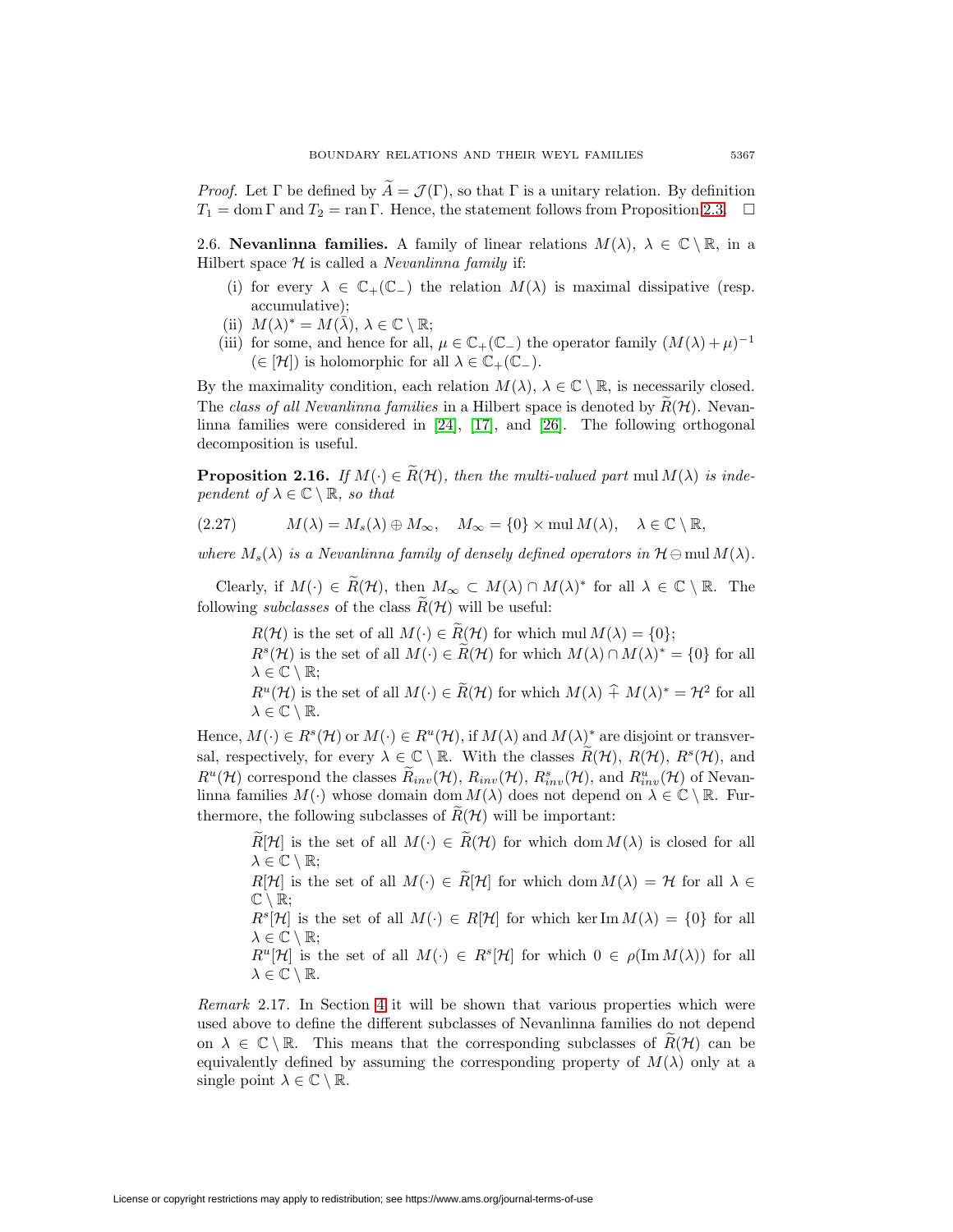For each  $M(\cdot)$  in  $R[\mathcal{H}]$  (or in its subclasses) the operator  $M_s(\lambda)$  is necessarily bounded. In what follows, the Nevanlinna functions in  $R^s[\mathcal{H}]$  and  $R^u[\mathcal{H}]$  will be called strict and uniformly strict, respectively.

<span id="page-17-1"></span>**Proposition 2.18.** Let  $M(\cdot) \in \widetilde{R}(\mathcal{H})$ . Then the following statements are equivalent:

- (i)  $M(\cdot) \in R^u(\mathcal{H});$
- (ii)  $M(\lambda) \in [\mathcal{H}]$  and  $0 \in \rho(\text{Im } M(\lambda))$  for some, and hence for all,  $\lambda \in \mathbb{C} \setminus \mathbb{R}$ .

The result in Proposition [2.18](#page-17-1) is a consequence of Propositions [4.5](#page-25-0) and [5.3;](#page-38-1) see also Theorem [4.13](#page-29-0) and Remark [4.23.](#page-33-0)

<span id="page-17-2"></span>The definitions and Proposition [2.18](#page-17-1) give rise to the inclusions and the equalities in the following array:

(2.28) <sup>R</sup>u(H) <sup>⊂</sup> <sup>R</sup>s(H) <sup>⊂</sup> <sup>R</sup>(H) <sup>⊂</sup> <sup>R</sup>(H) ∪∪∪ R<sup>u</sup> inv(H) ⊂ R<sup>s</sup> inv(H) ⊂ Rinv(H) ⊂ Rinv(H) ∪∪∪ <sup>R</sup>u[H] <sup>⊂</sup> <sup>R</sup>s[H] <sup>⊂</sup> <sup>R</sup>[H] <sup>⊂</sup> <sup>R</sup>[H]

In the infinite-dimensional situation each of the inclusions is strict. However, in the finite-dimensional situation the vertical inclusions in [\(2.28\)](#page-17-2) reduce to equalities

$$
R^{s}(\mathcal{H})=R_{inv}^{s}(\mathcal{H})=R^{s}[\mathcal{H}], R(\mathcal{H})=R_{inv}(\mathcal{H})=R[\mathcal{H}], \widetilde{R}(\mathcal{H})=\widetilde{R}_{inv}(\mathcal{H})=\widetilde{R}[\mathcal{H}].
$$

If  $M(\cdot) \in R[\mathcal{H}]$ , then it admits the following integral representation:

(2.29) 
$$
M(\lambda) = A + B\lambda + \int_{\mathbb{R}} \left( \frac{1}{t - \lambda} - \frac{t}{t^2 + 1} \right) d\Sigma(t), \quad \int_{\mathbb{R}} \frac{d\Sigma(t)}{t^2 + 1} \in [\mathcal{H}],
$$

where  $A = A^* \in [\mathcal{H}], 0 \leq B = B^* \in [\mathcal{H}],$  the  $[\mathcal{H}]$ -valued family  $\Sigma(\cdot)$  is nondecreasing, and the integral is uniformly convergent in the strong topology; cf. [\[7\]](#page-48-8), [\[21\]](#page-48-7).

## <span id="page-17-5"></span>3. Boundary relations and Weyl families

<span id="page-17-0"></span>3.1. **Definition of a boundary relation and its Weyl family.** Let S be a closed symmetric linear relation in the Hilbert space  $\mathfrak{H}$ . It is not assumed that the defect numbers of S are equal or finite. A boundary relation for  $S^*$  is defined as follows.

<span id="page-17-4"></span>**Definition 3.1.** Let S be a closed symmetric linear relation in a Hilbert space  $\mathfrak{H}$ and let H be an auxiliary Hilbert space. A linear relation  $\Gamma : \mathfrak{H}^2 \mapsto \mathcal{H}^2$  is called a boundary relation for  $S^*$ , if:

(G1) dom  $\Gamma$  is dense in  $S^*$ , and the identity

(3.1) 
$$
(f', g)_{\mathfrak{H}} - (f, g')_{\mathfrak{H}} = (h', k)_{\mathcal{H}} - (h, k')_{\mathcal{H}}
$$

<span id="page-17-3"></span>holds for every  $\{f, h\}, \{\widehat{g}, k\} \in \Gamma;$ 

(G2) Γ is maximal in the sense that if  $\{\widehat{g}, \widehat{k}\} \in \mathfrak{H}^2 \times \mathcal{H}^2$  satisfies [\(3.1\)](#page-17-3) for every  $\{f, h\} \in \Gamma$ , then  $\{\widehat{g}, k\} \in \Gamma$ .

Here  $\hat{f} = \{f, f'\}, \hat{g} = \{g, g'\} \in \text{dom}\,\Gamma(\subset \mathfrak{H}^2)$ , and  $\hat{h} = \{h, h'\}, \hat{k} = \{k, k'\} \in \text{dom}\,\Gamma(\subset \mathfrak{H}^2)$ ran  $\Gamma(\subset \mathcal{H}^2)$ ).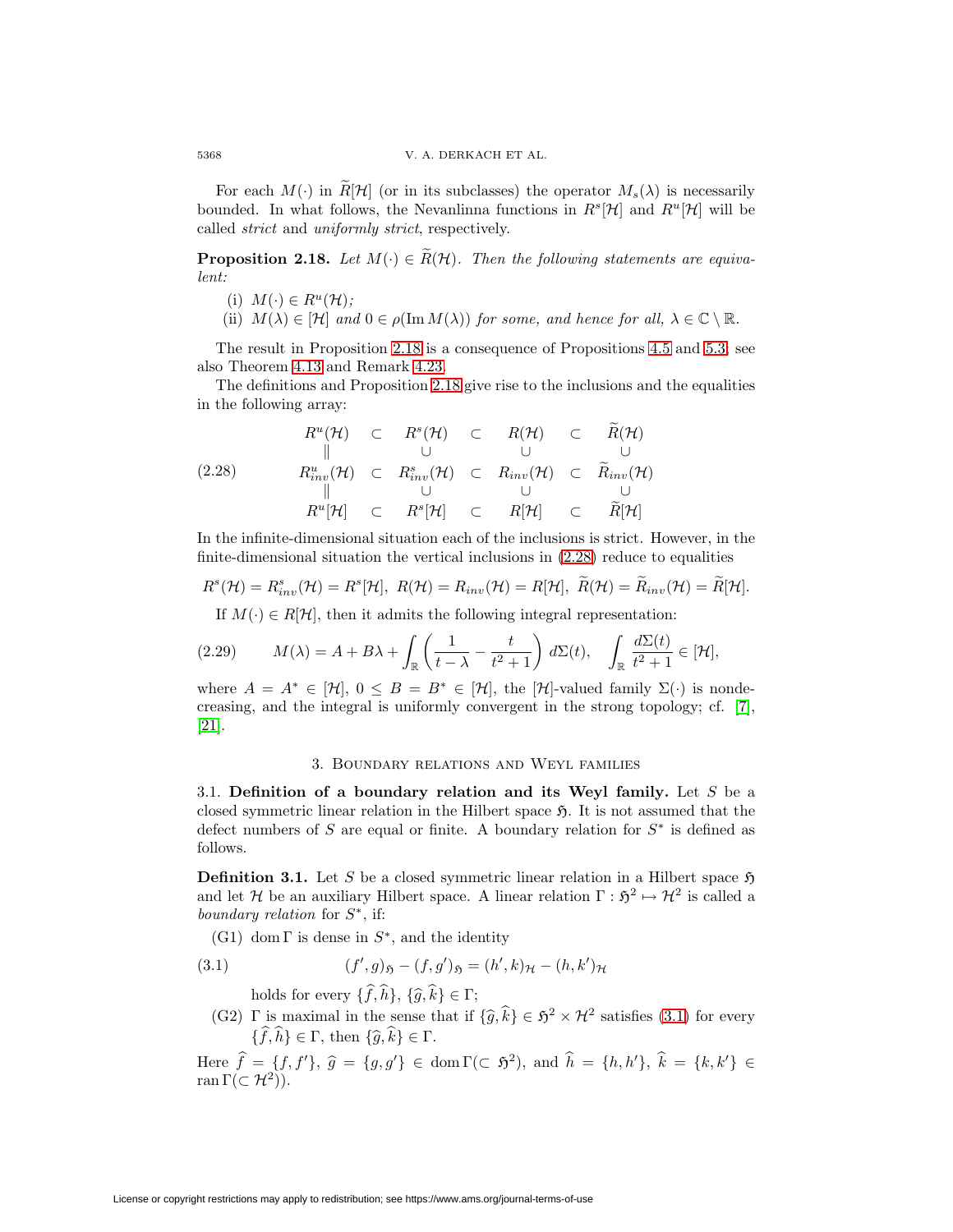The condition [\(3.1\)](#page-17-3) in (G1) can be interpreted as an abstract Green's identity. Using the terminology of Kreĭn spaces [\(3.1\)](#page-17-3) means that  $\Gamma$  is an isometric relation from the Kreĭn space  $(\mathfrak{H}^2, J_{\mathfrak{H}})$  to the Kreĭn space  $(\mathcal{H}^2, J_{\mathcal{H}})$ , since

(3.2) 
$$
(J_{\mathfrak{H}}\hat{f},\hat{g})_{\mathfrak{H}^2}=(J_{\mathcal{H}}\hat{h},\hat{k})_{\mathcal{H}^2},\quad \{\hat{f},\hat{h}\},\quad \{\hat{g},\hat{k}\}\in\Gamma.
$$

<span id="page-18-2"></span>The maximality condition (G2) and Proposition [2.3](#page-9-3) now imply the following result.

**Proposition 3.2.** Let  $\Gamma : \mathfrak{H}^2 \mapsto \mathcal{H}^2$  be a boundary relation for  $S^*$ . Then  $\Gamma$  is a unitary relation from the Kreĭn space  $(\mathfrak{H}^2, J_{\mathfrak{H}})$  to the Kreĭn space  $(\mathcal{H}^2, J_{\mathcal{H}})$ . Moreover,  $S = \ker \Gamma$ .

*Proof.* In view of [\(3.2\)](#page-18-0)  $\Gamma$  is isometric, i.e.,  $\Gamma^{-1} \subset \Gamma^{[*]}$ . Now assume that  $\{\hat{k}, \hat{g}\} \in \Gamma^{[*]}$  $\Gamma^{[*]}$ . Then

<span id="page-18-0"></span>
$$
(J_{\mathfrak{H}}\widehat{g},\widehat{f})_{\mathfrak{H}^2}-(J_{\mathcal{H}}\widehat{k},\widehat{h})_{\mathcal{H}^2}=0
$$

holds for every  $\{f, h\} \in \Gamma$  and hence  $(3.1)$  is satisfied. By assumption  $(G2)$  one concludes that  $\{\hat{g}, \hat{k}\} \in \Gamma$ , or equivalently, that  $\{\hat{k}, \hat{g}\} \in \Gamma^{-1}$ . This proves the reverse inclusion  $\Gamma^{[*]} \subset \Gamma^{-1}$ .

Since  $\overline{\text{dom}} \Gamma = S^*$ , the identity  $S = \ker \Gamma$  is implied by Proposition [2.3](#page-9-3) and [\(2.15\)](#page-12-1):

<span id="page-18-4"></span>
$$
\ker \Gamma = (\operatorname{dom} \Gamma)^{[\perp]} = (S^*)^{[\perp]} = S.
$$

This completes the proof.

Note that the boundary relation  $\Gamma$  is automatically closed and linear, since it is a unitary relation from the Kreĭn space  $(\mathfrak{H}^2, J_{\mathfrak{H}})$  to the Kreĭn space  $(\mathcal{H}^2, J_{\mathcal{H}})$ . However, it can be multi-valued, nondensely defined, or unbounded.

Let  $\Gamma$  be a boundary relation for  $S^*$  and let  $T = \text{dom }\Gamma$ . According to Proposi-tion [2.12](#page-13-3) (see  $(2.22)$ ) the linear relation T in  $\mathfrak{H}$  satisfies

$$
(3.3) \t\t S \subset T \subset S^*, \quad \cos T = S^*.
$$

The defect spaces  $\mathfrak{N}_{\lambda}(T)$  and  $\widehat{\mathfrak{N}}_{\lambda}(T)$  for T are defined as in [\(2.24\)](#page-15-3). For all elements  $\{f_{\lambda}, h\}, \{\hat{g}_{\mu}, k\} \in \Gamma$  with  $f_{\lambda} \in \mathfrak{N}_{\lambda}(T)$  and  $\hat{g}_{\mu} \in \mathfrak{N}_{\mu}(T)$ , one has

(3.4) 
$$
(\lambda - \bar{\mu})(f_{\lambda}, g_{\mu})_{\mathfrak{H}} = (h', k)_{\mathcal{H}} - (h, k')_{\mathcal{H}}, \quad \lambda, \mu \in \mathbb{C} \setminus \mathbb{R},
$$

which follows from the identity [\(3.1\)](#page-17-3). Hence, the subspace  $\widehat{\mathfrak{N}}_{\lambda}(T)$  is positive in the Kreïn space  $(\mathfrak{H}^2, J_{\mathfrak{H}})$  for  $\lambda \in \mathbb{C}_+$  and negative for  $\lambda \in \mathbb{C}_-$ .

**Definition 3.3.** The Weyl family  $M(\cdot)$  of S corresponding to the boundary relation  $\Gamma : \mathfrak{H}^2 \mapsto \mathcal{H}^2$  is defined by  $M(\lambda) := \Gamma(\widehat{\mathfrak{N}}_{\lambda}(T))$ , i.e.,

(3.5) 
$$
M(\lambda) := \left\{ \widehat{h} \in \mathcal{H}^2 : \{ \widehat{f}_\lambda, \widehat{h} \} \in \Gamma \text{ for some } \widehat{f}_\lambda = \{ f, \lambda f \} \in \mathfrak{H}^2 \right\},
$$

where  $\lambda \in \mathbb{C} \setminus \mathbb{R}$ . In the case where  $M(\cdot)$  is operator-valued it is called the Weyl function of S corresponding to the boundary relation  $\Gamma$ .

It will be shown that each Weyl family is a Nevanlinna family, and conversely, that each Nevanlinna family can be realized as the Weyl family of a minimal boundary relation.

<span id="page-18-1"></span>**Definition 3.4.** The boundary relation  $\Gamma : \mathfrak{H}^2 \mapsto \mathcal{H}^2$  is called *minimal* if

<span id="page-18-3"></span>
$$
\mathfrak{H}=\mathfrak{H}_{min}:=\overline{\operatorname{span}}\,\{\,\mathfrak{N}_{\lambda}(T):\,\lambda\in\mathbb{C}_+\cup\mathbb{C}_-\,\}.
$$

$$
\Box
$$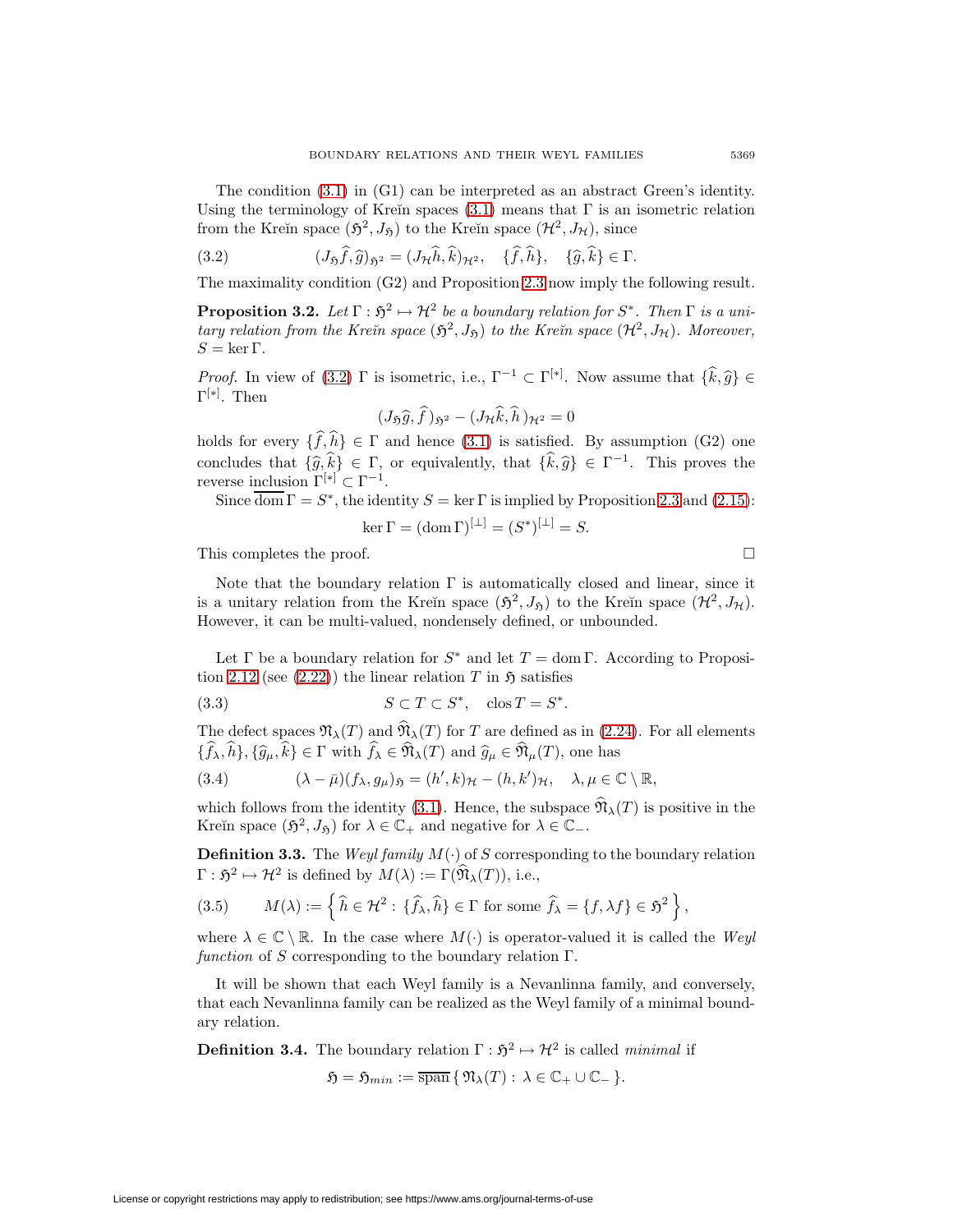Since  $\mathfrak{N}_{\lambda}(T)$  is dense in  $\mathfrak{N}_{\lambda}(S^*)$  (cf. Lemma [2.14\)](#page-15-4) the boundary relation  $\Gamma$ :  $5^2 \mapsto H^2$  is minimal if and only if S is simple. In general, if  $S_{min}$  is the simple part of S, the restriction  $\Gamma_{min}: \mathfrak{H}^2_{min} \mapsto \mathcal{H}^2$  of the linear relation  $\Gamma$  to  $\mathfrak{H}_{min}$  is a boundary relation for  $S_{min}^*$ . Clearly, the Weyl families corresponding to the linear relations Γ and  $Γ_{min}$  coincide.

Associate with  $\Gamma$  the following linear relations which are not necessarily closed:

(3.6) 
$$
\Gamma_0 = \left\{ \{ \hat{f}, h \} : \{ \hat{f}, \hat{h} \} \in \Gamma, \, \hat{h} = \{ h, h' \} \right\}, \n\Gamma_1 = \left\{ \{ \hat{f}, h' \} : \{ \hat{f}, \hat{h} \} \in \Gamma, \, \hat{h} = \{ h, h' \} \right\}.
$$

It is clear that

 $\text{dom } M(\lambda) = \Gamma_0(\widehat{\mathfrak{N}}_{\lambda}(T)) \subset \text{ran } \Gamma_0, \quad \text{ran } M(\lambda) = \Gamma_1(\widehat{\mathfrak{N}}_{\lambda}(T)) \subset \text{ran } \Gamma_1.$ 

If the boundary relation  $\Gamma$  is single-valued, the triplet  $\{\mathcal{H}, \Gamma_0, \Gamma_1\}$  will be called a boundary triplet associated with the boundary relation  $\Gamma : \mathfrak{H}^2 \mapsto \mathcal{H}^2$ . In this case the Weyl family corresponding to the boundary triplet  $\{\mathcal{H}, \Gamma_0, \Gamma_1\}$  can also be defined via the equality

(3.7) 
$$
\Gamma_1(\lbrace f_{\lambda}, \lambda f_{\lambda} \rbrace) = M(\lambda) \Gamma_0(\lbrace f_{\lambda}, \lambda f_{\lambda} \rbrace), \quad \lbrace f_{\lambda}, \lambda f_{\lambda} \rbrace \in T.
$$

The following fact is also useful. Let  $\Gamma : \mathfrak{H}^2 \mapsto \mathcal{H}^2$  be a boundary relation for  $S^*$ . Then

<span id="page-19-0"></span>
$$
\Gamma^{\top} = \begin{pmatrix} 0 & 1 \\ -1 & 0 \end{pmatrix} \Gamma
$$

is a unitary relation from  $\mathfrak{H}^2$  to  $\mathcal{H}^2$ . Clearly,  $\Gamma^{\top}$  is also a boundary relation for  $S^*$ (so that, in particular, ker  $\Gamma^{\top} = S$ ). Consequently, if  $M(\cdot)$  is the Weyl family for Γ, then  $-M(·)^{-1}$  is the Weyl family for Γ<sup>⊤</sup>.

3.2. **Orthogonal coupling associated with a boundary relation.** In this subsection the linear transform  $\mathcal J$  introduced in Subsection [2.4](#page-12-2) will be used to obtain some criteria for a linear relation  $\Gamma : \mathfrak{H}^2 \mapsto \mathcal{H}^2$  to be a boundary relation. For a boundary relation  $\Gamma$  from  $\mathfrak{H}^2$  to  $\mathcal{H}^2$  the relation  $\widetilde{A} = \mathcal{J}(\Gamma)$  is defined by [\(2.16\)](#page-12-0). In the following proposition some results of Subsection [2.4](#page-12-2) are reformulated in terms of boundary relations.

<span id="page-19-1"></span>**Proposition 3.5.** Let  $\Gamma$  be a subspace in  $\mathfrak{H}^2 \times \mathcal{H}^2$  and let  $S = \text{ker } \Gamma$ . Then  $\Gamma$  is a boundary relation for  $S^*$  if and only if  $\widetilde{A} = \mathcal{J}(\Gamma)$  is a selfadjoint linear relation in  $\mathfrak{H} \oplus \mathcal{H}$ . In this case the boundary relation  $\Gamma$  is minimal if and only if  $\widetilde{A} = \mathcal{J}(\Gamma)$  is a minimal selfadjoint extension of  $S_2 = \text{mul }\Gamma$ .

Proof. The first statement is immediate from Propositions [2.10,](#page-12-3) [2.12,](#page-13-3) and Defini-tion [3.1.](#page-17-4) By Definition [3.4](#page-18-1) the minimality of  $\Gamma$  is equivalent to the simplicity of S which, in turn, is equivalent to the minimality of  $\tilde{A} = \mathcal{J}(\Gamma)$  as a selfadjoint extension of  $S_2$  by Lemma 2.14 extension of  $S_2$  by Lemma [2.14.](#page-15-4)

<span id="page-19-2"></span>**Proposition 3.6.** The linear relation  $\Gamma : \mathfrak{H}^2 \to \mathcal{H}^2$  is a boundary relation for  $S^*$ if and only if the following conditions hold:

- (i) dom  $\Gamma$  is dense in  $S^*$ ;
- (ii)  $\Gamma$  is closed and isometric from the Kre $\check{n}$  space  $(\mathfrak{H}^2, J_{\mathfrak{H}})$  to the Kre $\check{n}$  space  $(\mathcal{H}^2, J_{\mathcal{H}});$
- (iii)  $\text{ran}\left(\Gamma(\mathfrak{N}_{\lambda}(T)) + \lambda\right) = \mathcal{H}$  for some (and, hence, for all)  $\lambda \in \mathbb{C}_+$  and for some (and, hence, for all)  $\lambda \in \mathbb{C}_-$ .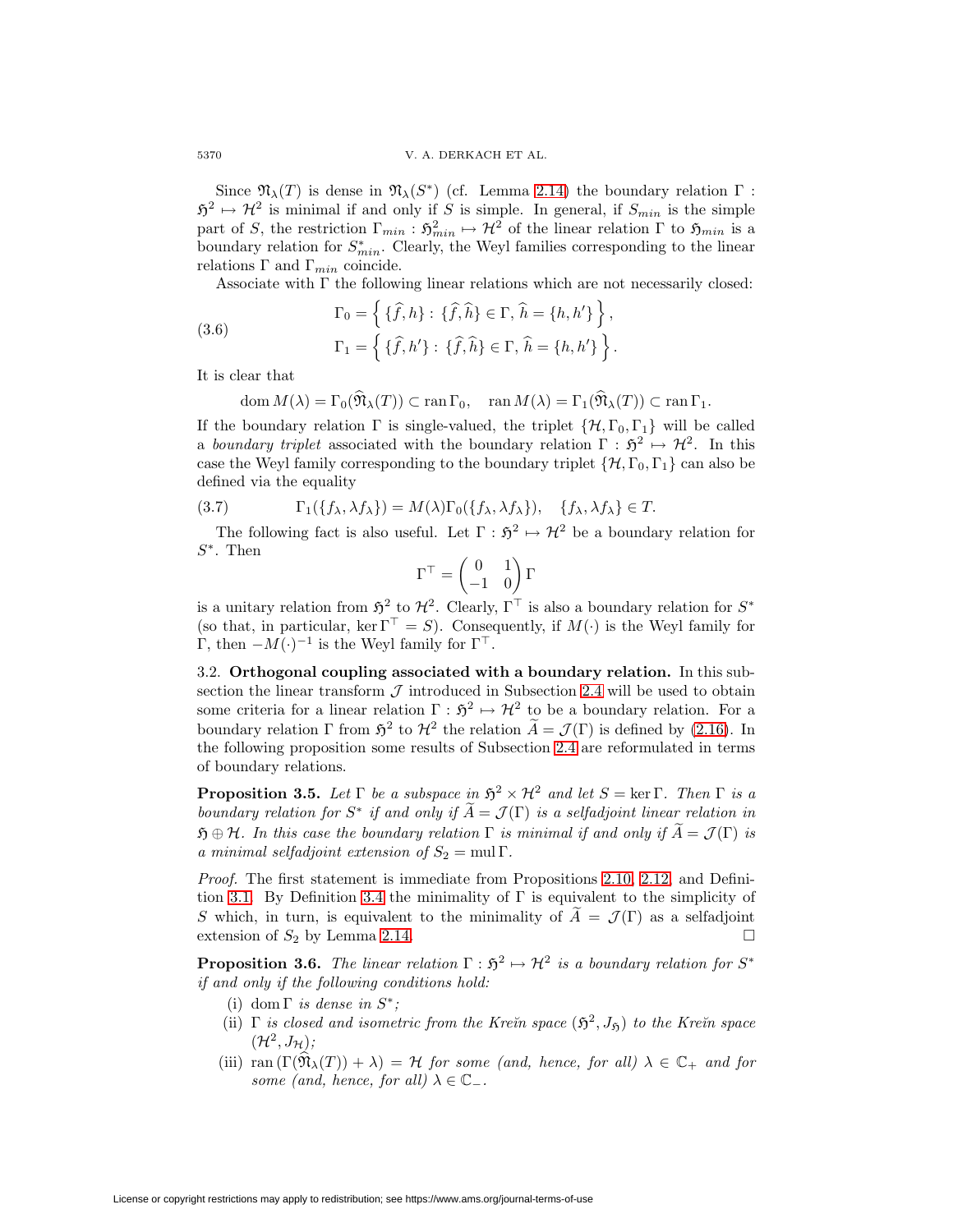*Proof.* Let  $\Gamma$  be a boundary relation for  $S^*$ . Then (i) is satisfied by definition. Furthermore, by Proposition [3.2,](#page-18-2)  $\Gamma$  is a unitary relation from the Krein space  $(\mathfrak{H}^2, J_{\mathfrak{H}})$  to the Kreĭn space  $(\mathcal{H}^2, J_{\mathcal{H}})$ . Hence, (ii) is also satisfied. The transform  $\widetilde{A} = \mathcal{J}(\Gamma)$  is selfadjoint, which implies that ran  $(\widetilde{A} - \lambda) = \mathfrak{H} \oplus \mathcal{H}$  for all  $\lambda \in \mathbb{C} \setminus \mathbb{R}$ . In particular,

<span id="page-20-0"></span>(3.8) 
$$
\mathfrak{H}_2 := \begin{pmatrix} 0 \\ \mathcal{H} \end{pmatrix} \subset \text{ran} \, (\widetilde{A} - \lambda).
$$

<span id="page-20-1"></span>It follows from [\(2.16\)](#page-12-0) that

(3.9) 
$$
\widetilde{A} - \lambda = \left\{ \left\{ \begin{pmatrix} f \\ h \end{pmatrix}, \begin{pmatrix} f' - \lambda f \\ -h' - \lambda h \end{pmatrix} \right\} : \left\{ \begin{pmatrix} f \\ f' \end{pmatrix}, \begin{pmatrix} h \\ h' \end{pmatrix} \right\} \in \Gamma \right\},
$$

which together with  $(3.5)$  and  $(3.8)$  gives (iii).

Conversely, assume that the linear relation  $\Gamma$  satisfies (i), (ii), and (iii). By (ii) and Proposition [2.10](#page-12-3) it follows that  $\tilde{A} = \mathcal{J}(\Gamma)$  is closed and symmetric. In order to prove that A is selfadjoint it suffices to show that ran  $(A - \lambda)$  is dense for some  $\lambda \in \mathbb{C}_+$  and for some  $\lambda \in \mathbb{C}_-$ . It follows from (iii) and [\(3.9\)](#page-20-1) that  $\mathfrak{H}_2 \subset \text{ran } (\widetilde{A}-\lambda)$ . To complete the argument, assume that  $\varphi \in \mathfrak{H}_1$  is orthogonal to ran  $(\widetilde{A} - \lambda)$ . This implies that  $\{\varphi, \bar{\lambda}\varphi\} \in T^*$ , where  $T = \text{dom }\Gamma$ . By (i) T is dense in  $S^*$  and hence  $S = T^*$  and  $\{\varphi, \overline{\lambda}\varphi\} \in S$ . Since S is symmetric this yields  $\varphi = 0$ .

Next it will be shown that for every closed symmetric linear relation  $S$  there exists a boundary relation for  $S^*$ ; in the case of equal defect numbers this fact is well known.

<span id="page-20-3"></span>**Proposition 3.7.** Let S be any closed symmetric linear relation with arbitrary defect numbers in a Hilbert space  $\mathfrak{H}$ . Then there exists a boundary relation  $\Gamma$ :  $\mathfrak{H}^2 \mapsto \mathcal{H}^2$  for  $S^*$ .

*Proof.* Let  $\widetilde{A}$  be any selfadjoint exit space extension of S with the property  $\widetilde{A} \cap \mathfrak{H}^2 =$ S. Then by Proposition [2.12](#page-13-3) the transform  $\Gamma = \mathcal{J}^{-1}(\tilde{A})$  of  $\tilde{A}$  satisfies ker  $\Gamma = S$ and hence by Proposition [3.5](#page-19-1)  $\Gamma$  defines a boundary relation for  $S^*$ . A particular construction of such an extension A can be given as follows.

In the orthogonal sum  $\mathfrak{H} \oplus \mathfrak{H}$  the relation  $S \oplus (-S)$  is closed and symmetric with equal defect numbers. Define the relation  $\widetilde{A}$  in  $\mathfrak{H} \oplus \mathfrak{H}$  by

(3.10) 
$$
\widetilde{A} = \left\{ \widehat{f} = \left\{ \begin{pmatrix} f_1 \\ f_2 \end{pmatrix}, \begin{pmatrix} f'_1 \\ -f'_2 \end{pmatrix} \right\} : \widehat{f}_1, \widehat{f}_2 \in S^*, P_{\mathfrak{N}} \widehat{f}_1 = P_{\mathfrak{N}} \widehat{f}_2 \right\},
$$

where  $f_1 = \{f_1, f_1'\}, f_2 = \{f_2, f_2'\},$  and  $P_{\mathfrak{N}}$  is the orthogonal projection from  $S^*$ onto  $\mathfrak{N} = \mathfrak{N}_i(S^*) \oplus \mathfrak{N}_{-i}(S^*)$ ; cf. [\(2.6\)](#page-9-4). The elements  $f_j \in S^*$ ,  $j = 1, 2$ , in [\(3.10\)](#page-20-2) have the representations

<span id="page-20-2"></span> ${f_j, f'_j} = {h_j, h'_j} + {\varphi_i, i\varphi_i} + {\varphi_{-i}, -i\varphi_{-i}},$ 

where  $\{h_j, h'_j\} \in S$ ,  $\{\varphi_i, i\varphi_i\} \in S^*$ ,  $\{\varphi_{-i}, -i\varphi_{-i}\} \in S^*$ . With this notation a typical element of the Cayley transform  $U$  of  $A$ ,

$$
U = \{ \{u' - iu, u' + iu\} : \{u, u'\} \in A \},\
$$

is of the form

$$
\left\{ \begin{pmatrix} h'_1 - ih_1 - 2i\varphi_{-i} \\ -(h'_2 + ih_2) - 2i\varphi_i \end{pmatrix}, \begin{pmatrix} h'_1 + ih_1 + 2i\varphi_i \\ -(h'_2 - ih_2) + 2i\varphi_{-i} \end{pmatrix} \right\}.
$$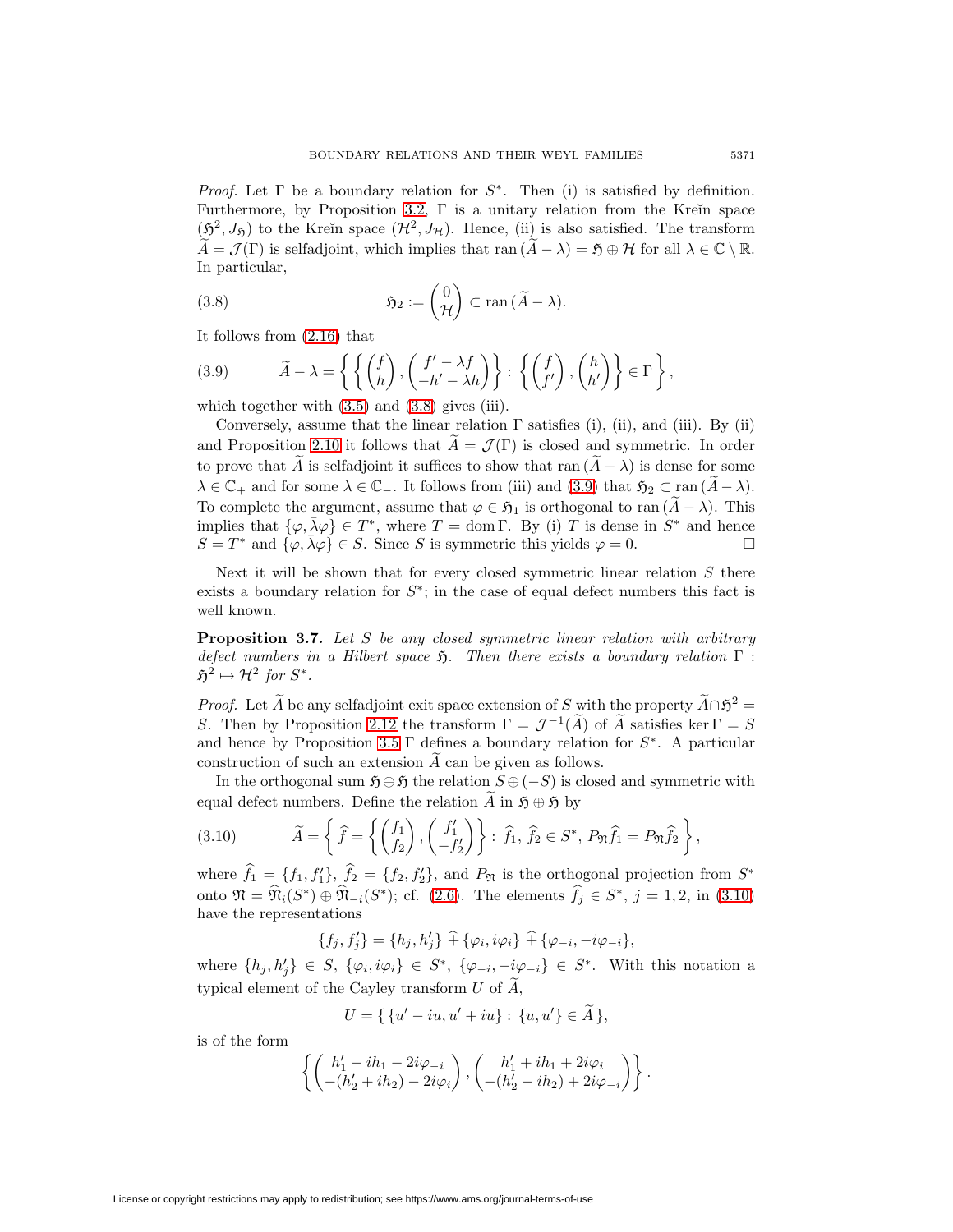This shows immediately that U is isometric and that dom  $U = \text{ran } U = \mathfrak{H} \oplus \mathfrak{H}$ , so that U is unitary. Hence A is a selfadjoint relation which extends  $S \oplus (-S)$ . Moreover, clearly  $S \subset \tilde{A} \cap \mathfrak{H}^2$ . In order to prove the reverse inclusion, assume that

$$
\widehat{f} = \left\{ \begin{pmatrix} f_1 \\ f_2 \end{pmatrix}, \begin{pmatrix} f'_1 \\ -f'_2 \end{pmatrix} \right\} \in \widetilde{A} \cap \mathfrak{H}^2.
$$

Then  $f_2 = f_2' = 0$ , and by the definition [\(3.10\)](#page-20-2) of the relation A, it follows that  $P_{\mathfrak{N}}\hat{f}_1 = 0$ , so that  $\{f_1, f'_1\} \in S$ . Hence  $\tilde{A} \cap \mathfrak{H}^2 \subset S$ , and consequently,  $\tilde{A} \cap \mathfrak{H}^2 =$  $S$ .

Remark 3.8. One can simplify the construction of the extension  $\widetilde{A}$  in the previous proposition when  $S$  is a closed symmetric relation with equal defect numbers. Let V be an isometric mapping from  $\mathfrak{N}_{-i}(S^*)$  onto  $\mathfrak{N}_{i}(S^*)$  and let  $\mathcal{H} = \mathfrak{N}_{i}(S^*)$ . Define the linear relation A by

$$
\widetilde{A} = \left\{ \left\{ \begin{pmatrix} f \\ \varphi_i + V \varphi_{-i} \end{pmatrix}, \begin{pmatrix} f' \\ -i \varphi_i + i V \varphi_{-i} \end{pmatrix} \right\} : \widehat{f} = \{f, f'\} \in S^*, \, \varphi_{\pm i} = P_{\pm i} \widehat{f} \right\},
$$

where  $P_{\pm i}$  are the orthoprojections onto  $\mathfrak{N}_{\pm i}(S^*)$  in the decomposition [\(2.6\)](#page-9-4). Then A is a selfadjoint extention of S such that  $\widetilde{A} \cap \mathfrak{H}^2 = S$ .

The transform  $\Gamma = \mathcal{J}^{-1}(\widetilde{A})$  defines a boundary relation for  $S^*$  with the additional property ran  $\Gamma = \mathcal{H}^2$  (so that dom  $\Gamma = S^*$ , mul  $\Gamma = \{0, 0\}$ , which imply that Γ is a bounded linear operator); cf. Corollary [2.6.](#page-11-5) It corresponds to an ordinary boundary triplet  $\{\mathcal{H}, \Gamma_0, \Gamma_1\}$  with the boundary operators  $\Gamma_0$ ,  $\Gamma_1$  given by

<span id="page-21-1"></span>(3.11) 
$$
\Gamma_0 \hat{f} = P_i \hat{f} + VP_{-i} \hat{f}, \quad \Gamma_1 \hat{f} = i P_i \hat{f} - i VP_{-i} \hat{f};
$$

cf. [\[28\]](#page-49-2). For a densely defined operator  $S$  with equal defect numbers, the statement of Proposition [3.7](#page-20-3) and the formulas [\(3.11\)](#page-21-1) go back to V.M. Bruck and A.N. Kochubeĭ (see [\[20\]](#page-48-0)).

3.3. **A characterization of Weyl families: The main realization theorem.** It was shown in [\[16\]](#page-48-2) that for every Nevanlinna function  $M(\cdot) \in R^u[\mathcal{H}]$  there exist a symmetric operator  $S$  in a Hilbert space  $\mathfrak H$  and an ordinary boundary triplet  $\{\mathcal{H}, \Gamma_0, \Gamma_1\}$  such that the corresponding Weyl function is  $M(\cdot)$ . Since such a Weyl function is also a Q-function of the pair  $\{S, A_0\}$  (see [\[16\]](#page-48-2)), this gives a realization for every uniformly strict Nevanlinna function as a  $Q$ -function of the pair  $\{S, A_0\}$ . The latter problem has been originally solved by M.G. Kreĭn and H. Langer in [\[25\]](#page-48-10) for the case  $\overline{\text{dom}} S = \mathfrak{H}$  and extended to the case  $\overline{\text{dom}} S \neq \mathfrak{H}$  in [\[26\]](#page-49-5). In [\[16\]](#page-48-2) it was shown that every function  $M(\cdot)$  from  $R^s[\mathcal{H}]$  can be realized as the Weyl function of an appropriate generalized boundary triplet. In this subsection this realization theorem is extended to the class  $R(\mathcal{H})$  of all Nevanlinna families and arbitrary boundary relations. The present approach is based on the generalized Naimark theorem and hence it differs from those used in [\[25\]](#page-48-10), [\[26\]](#page-49-5), [\[16\]](#page-48-2).

Two boundary relations  $\Gamma^{(j)} : (\mathfrak{H}^{(j)})^2 \to \mathcal{H}^2$ ,  $j = 1, 2$ , are said to be unitarily equivalent if there is a unitary operator  $U : \mathfrak{H}^{(1)} \to \mathfrak{H}^{(2)}$  such that

<span id="page-21-2"></span>.

(3.12) 
$$
\Gamma^{(2)} = \left\{ \left\{ \begin{pmatrix} Uf \\ Uf' \end{pmatrix}, \begin{pmatrix} h \\ h' \end{pmatrix} \right\} : \left\{ \begin{pmatrix} f \\ f' \end{pmatrix}, \begin{pmatrix} h \\ h' \end{pmatrix} \right\} \in \Gamma^{(1)} \right\}
$$

<span id="page-21-0"></span>If the boundary relations  $\Gamma^{(1)}$  and  $\Gamma^{(2)}$  satisfy [\(3.12\)](#page-21-2) and  $S_j = \text{ker } \Gamma^{(j)}$ ,  $T_j =$ dom  $\Gamma^{(j)}$ ,  $j = 1, 2$ , then  $S_2 = US_1U^{-1}$  and  $T_2 = UT_1U^{-1}$ .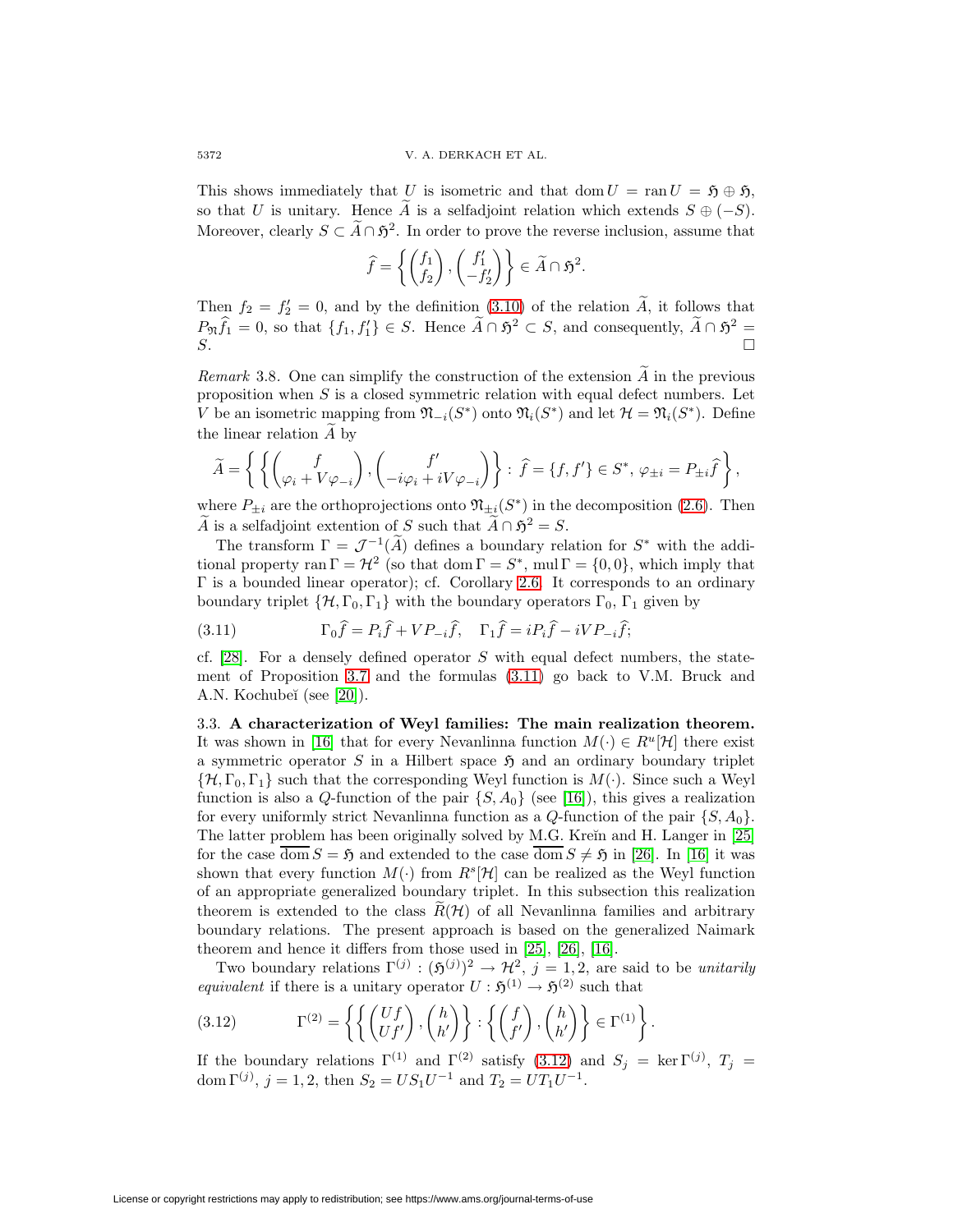**Theorem 3.9.** Let  $\Gamma : \mathfrak{H}^2 \to \mathcal{H}^2$  be a boundary relation for  $S^*$ . Then the corresponding Weyl family  $M(\cdot)$  belongs to the class  $R(\mathcal{H})$ .

Conversely, if  $M(\cdot)$  belongs to the class  $\widetilde{R}(\mathcal{H})$ , then there exists (up to unitary equivalence) a unique minimal boundary relation whose Weyl function coincides with  $M(\cdot)$ .

*Proof.* Necessity. If  $\Gamma : \mathfrak{H}^2 \to \mathcal{H}^2$  is a boundary relation, so that  $\widetilde{A}$  is selfadjoint, it follows from the  $(2.16)$ ,  $(3.9)$  that

$$
(\widetilde{A} - \lambda)^{-1} \begin{pmatrix} f' - \lambda f \\ -h' - \lambda h \end{pmatrix} = \begin{pmatrix} f \\ h \end{pmatrix}, \quad \left\{ \begin{pmatrix} f \\ f' \end{pmatrix}, \begin{pmatrix} h \\ h' \end{pmatrix} \right\} \in \Gamma,
$$

<span id="page-22-2"></span>which implies

(3.13) 
$$
R(\lambda) := P_{\mathcal{H}}(\widetilde{A} - \lambda)^{-1} \upharpoonright \mathcal{H} = -(M(\lambda) + \lambda)^{-1}, \quad \lambda \in \mathbb{C} \setminus \mathbb{R}.
$$

The latter equality can be rewritten as

$$
M(\lambda) = \{ \{ R(\lambda)h, -(I + \lambda R(\lambda))h \} : h \in \mathcal{H} \}.
$$

Since the kernel

$$
K(\lambda, \mu) = \frac{R(\lambda) - R(\mu)^*}{\lambda - \bar{\mu}} - R(\mu)^* R(\lambda) = P_{\mathcal{H}}(\tilde{A} - \bar{\mu})^{-1} (I - P_{\mathcal{H}})(\tilde{A} - \lambda)^{-1} |\mathcal{H}
$$

is nonnegative (see [\[36\]](#page-49-12)), it follows that  $M(\cdot)$  is a Nevanlinna family. Indeed, for every

$$
\{f, f'\} = \{R(\lambda)h, -(I + \lambda R(\lambda))h\} \in M(\lambda), \quad h \in \mathcal{H},
$$

one obtains

$$
\frac{(f',f)-(f,f')}{\lambda-\bar{\lambda}}=(K(\lambda,\lambda)h,h)\geq 0.
$$

Sufficiency. Assume that  $M(\cdot)$  belongs to  $\widetilde{R}(\mathcal{H})$ . Then  $M_1(\lambda) := -(M(\lambda)+\lambda)^{-1}$ belongs to  $R[\mathcal{H}]$ , and therefore it admits an integral representation of the form [\(2.29\)](#page-17-5). The estimate  $||M_1(iy)|| \le 1/y$  and the monotonicity of  $y \text{Im } M_1(iy)$  show that the strong limit  $s-\lim_{y\to\infty}y\operatorname{Im} M_1(iy)$  exists and defines a bounded operator in  $H$  such that

$$
0 \leq s - \lim_{y \to \infty} y \text{Im } M_1(iy) \leq I_{\mathcal{H}}.
$$

<span id="page-22-0"></span>Moreover,  $s - \lim_{y \to \infty} M_1(iy) = 0$ . Hence, the integral representation of  $M_1(\lambda)$ takes the form

$$
(3.14) \tM1(\lambda) = \int_{\mathbb{R}} \frac{d\Sigma(t)}{t - \lambda}, \t0 \le \int_{\mathbb{R}} d\Sigma(t) = s - \lim_{y \to \infty} y \text{Im } M1(iy) \le IH.
$$

Without loss of generality one may assume that  $\Sigma(-\infty) = 0$ , in which case  $0 \leq$  $\Sigma(+\infty) := s-\lim_{t\to\infty}\Sigma(t) \leq I_{\mathcal{H}}$ . It follows from the generalized Naimark theorem (cf. [\[1,](#page-47-2) [30,](#page-49-13) [36\]](#page-49-12)) that there is an orthogonal dilation  $E(t)$  of  $\Sigma(t)$  (i.e. a spectral family of a selfadjoint linear relation A in some Hilbert space  $\mathfrak{H} \supset \mathcal{H}$  with  $\Sigma(t) =$  $P_{\mathcal{H}}E(t)\upharpoonright_{\mathcal{H}}$  for all  $t \in \mathbb{R}$ ). Note that  $E(\infty)$  is an orthogonal projection in  $\tilde{\mathfrak{H}}$ , which is equal to  $I_{\widetilde{\mathcal{H}}}$  if and only if  $\widetilde{A}$  is an operator. The linear relation  $\widetilde{A}$  can be chosen minimal in the sense that

<span id="page-22-1"></span>(3.15) 
$$
\widetilde{\mathfrak{H}} = \overline{\text{span}} \{ \mathcal{H}, E(t) \mathcal{H} : t \in \mathbb{R} \},
$$

which, of course, is equivalent to the minimality of the selfadjoint extension  $\widetilde{A}$  with respect to  $H$ . Observe, that if  $\tilde{A}$  is minimal, then  $\tilde{A}$  is an operator if and only if  $\Sigma(+\infty)=I_{\mathcal{H}}.$ 

License or copyright restrictions may apply to redistribution; see https://www.ams.org/journal-terms-of-use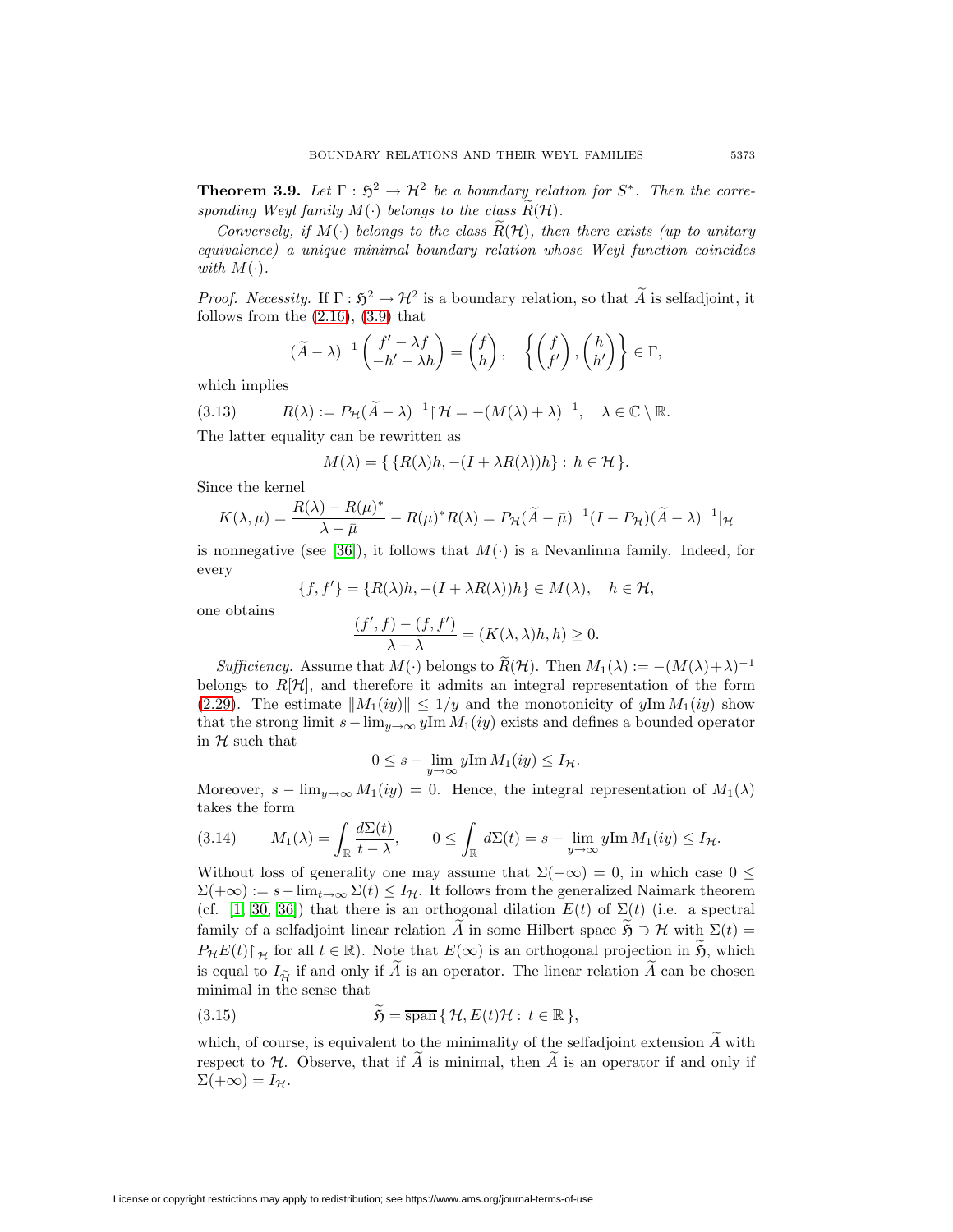<span id="page-23-1"></span>It follows from  $(3.14)$  that  $M_1(\lambda)$  takes the form

(3.16) 
$$
M_1(\lambda) = P_{\mathcal{H}}(\widetilde{A} - \lambda)^{-1} \upharpoonright_{\mathcal{H}}, \quad \lambda \in \mathbb{C} \setminus \mathbb{R},
$$

where  $\widetilde{A}$  is a minimal selfadjoint relation with the above properties. Let  $\mathfrak{H} = \widetilde{\mathfrak{H}} \ominus \mathcal{H}$ . Decompose the graph of  $\widetilde{A}$  as in [\(2.16\)](#page-12-0) according to the decomposition  $\widetilde{\mathfrak{H}} = \mathfrak{H} \oplus \mathcal{H}$ and let  $\Gamma = \mathcal{J}^{-1}(\widetilde{A})$ . Due to Proposition [3.5](#page-19-1)  $\Gamma$  defines a boundary relation for  $S^*$ where  $S := \ker \Gamma = \widetilde{A} \cap (\widetilde{\mathfrak{H}} \ominus \mathcal{H})^2$ . By Lemma [2.14](#page-15-4)  $\Gamma$  is minimal by the minimality of the selfadjoint extension  $\widetilde{A}$  with respect to  $\mathcal{H}$ ; see [\(3.15\)](#page-22-1). Now the first part of the present proof shows that the Weyl family associated with  $\Gamma$  satisfies [\(3.13\)](#page-22-2) with the compressed resolvent of  $\tilde{A}$  in  $\mathcal{H}$  given by [\(3.16\)](#page-23-1). Therefore, the Weyl family associated with  $\Gamma$  coincides with the given family  $M(\cdot) \in \widetilde{R}(\mathcal{H})$ .

Uniqueness. Assume that  $\Gamma^{(j)} : (\mathfrak{H}^{(j)})^2 \to \mathcal{H}^2$ ,  $j = 1, 2$ , are two minimal boundary relations with the same Weyl family  $M(\lambda)$ . Then  $\tilde{A}^{(j)} = \mathcal{J}(\Gamma^{(j)}), j = 1, 2$ , are two selfadjoint linear relations in Hilbert spaces  $\tilde{\mathfrak{H}}^{(j)}(\supset \mathcal{H})$  minimal with respect to  $H$  and such that

$$
P_{\mathcal{H}}(\widetilde{A}^{(j)} - \lambda)^{-1} \upharpoonright \mathcal{H} = -(M(\lambda) + \lambda)^{-1}, \quad \lambda \in \mathbb{C} \setminus \mathbb{R}.
$$

Then the corresponding resolutions of identities  $E^{(j)}(t)$  also have the minimality properties

<span id="page-23-2"></span>
$$
\widetilde{\mathfrak{H}}^{(j)} = \text{clos}\,\mathcal{L}^{(j)}, \quad \mathcal{L}^{(j)} = \text{span}\,\{\,\mathcal{H}, E^{(j)}(t)\mathcal{H} : t \in \mathbb{R}\,\},
$$

and by the Stieltjes inversion formula they satisfy the equality  $P_{\mathcal{H}}E^{(1)}(t)\upharpoonright_{\mathcal{H}}$  $P_{\mathcal{H}}E^{(2)}(t)\upharpoonright_{\mathcal{H}}$  for all  $t \in \mathbb{R}$ . Define the mapping  $U_0: \mathcal{L}^{(1)} \to \mathcal{L}^{(2)}$  by the equalities

(3.17) 
$$
U_0h = h, \quad U_0E^{(1)}(t)h = E^{(2)}(t)h, \quad h \in \mathcal{H}, \ t \in \mathbb{R}.
$$

It follows from

$$
||E^{(1)}(t)h||_{\tilde{\mathfrak{H}}^{(1)}}^2 = \int_{(-\infty,t]} d(E^{(1)}(s)h, h)_{\tilde{\mathfrak{H}}^{(1)}}= \int_{(-\infty,t]} d(E^{(2)}(s)h, h)_{\tilde{\mathfrak{H}}^{(2)}} = ||E^{(2)}(t)h||_{\tilde{\mathfrak{H}}^{(2)}}^2, \quad h \in \mathcal{H},
$$

that  $U_0$  is a well-defined isometric mapping from  $\mathcal{L}^{(1)}$  onto  $\mathcal{L}^{(2)}$ . Its closure  $\tilde{U}$ is a unitary operator from  $\widetilde{\mathfrak{H}}^{(1)}$  onto  $\widetilde{\mathfrak{H}}^{(2)}$ , and according to the decompositions  $\widetilde{\mathfrak{H}}^{(j)} = \mathfrak{H}^{(j)} \oplus \mathcal{H}$  it can be represented as  $\widetilde{U} = U \oplus I_{\mathcal{H}}$ , where  $U : \mathfrak{H}^{(1)} \to \mathfrak{H}^{(2)}$  is unitary. It follows from [\(3.17\)](#page-23-2) that  $\tilde{U}E_1(t) = E_2(t)\tilde{U}$  for all  $t \in \mathbb{R}$  and, therefore, the selfadjoint linear relations  $\tilde{A}^{(j)}$  are unitary equivalent:

$$
\widetilde{A}^{(2)} = \left\{ \left\{ \begin{pmatrix} Uf \\ h \end{pmatrix}, \begin{pmatrix} Uf' \\ -h' \end{pmatrix} \right\} : \left\{ \begin{pmatrix} f \\ h \end{pmatrix}, \begin{pmatrix} f' \\ -h' \end{pmatrix} \right\} \in \widetilde{A}^{(1)} \right\}.
$$

<span id="page-23-0"></span>This leads to the unitary equivalence [\(3.12\)](#page-21-2) of the boundary relations  $\Gamma^{(1)}$  and  $\Gamma^{(2)}$ .  $\Box$ 

## 4. Weyl families of symmetric operators

<span id="page-23-3"></span>4.1. **Subclasses of Weyl families.** The main theorem in the previous section gives a one-to-one correspondence between Nevanlinna families and boundary relations. In this subsection geometric characterizations of subclasses of Nevanlinna families or functions are given in terms of the boundary relation. The following preliminary result is important.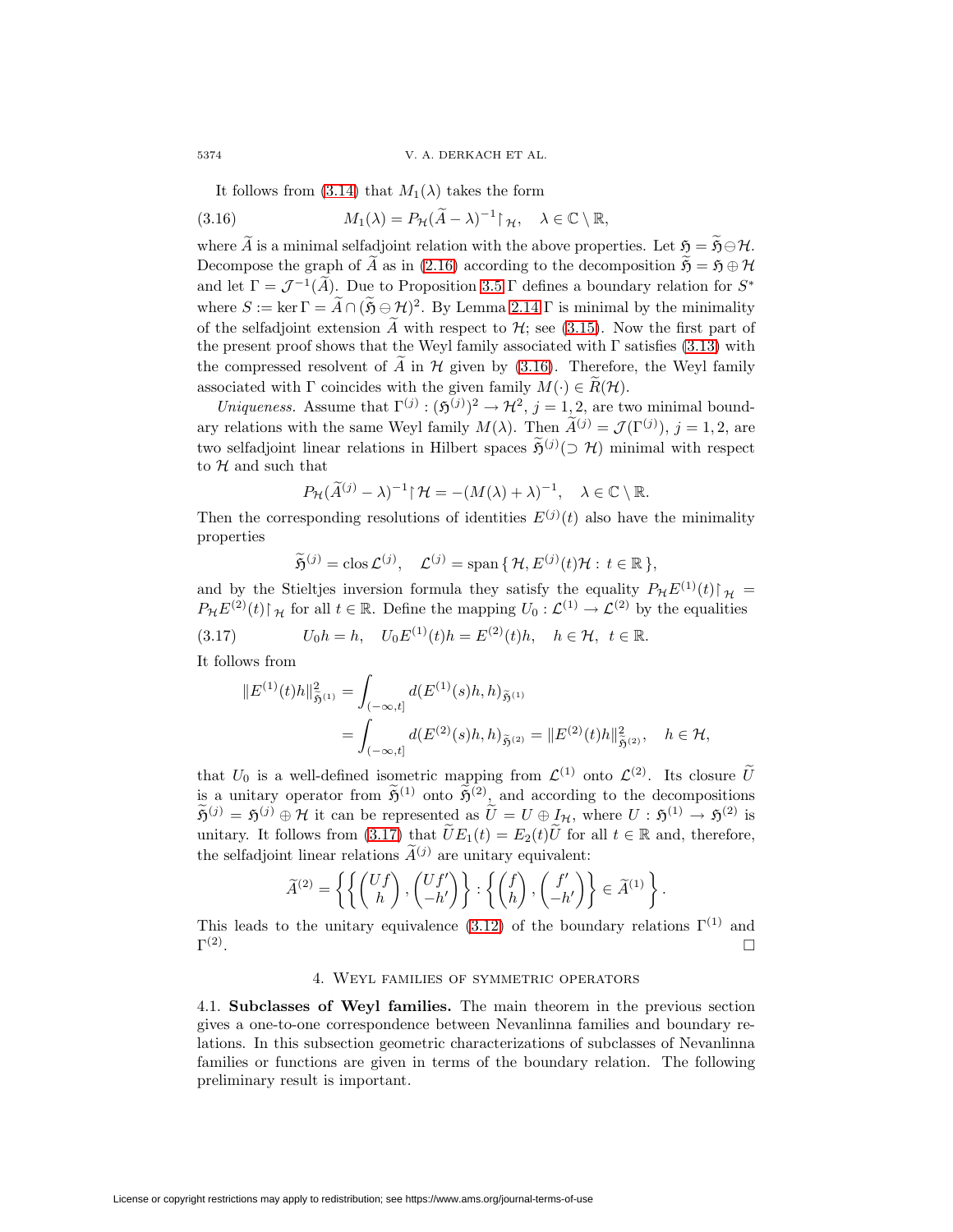**Lemma 4.1.** Let  $\Gamma : \mathfrak{H}^2 \to \mathcal{H}^2$  be a boundary relation for  $S^*$  with the Weyl family  $M(\lambda) = \Gamma(\widehat{\mathfrak{N}}_{\lambda}(T))$ . Then the following equalities hold for every  $\lambda \in \mathbb{C} \setminus \mathbb{R}$ :

- (i)  $M(\lambda) \cap M(\lambda)^* = \text{mul } \Gamma$  and  $\text{clos}(M(\lambda) \hat{+} M(\lambda)^*) = \overline{\text{ran }} \Gamma$ ;
- (ii) ker  $M(\lambda) \times \{0\} = \text{mul }\Gamma \cap (\mathcal{H} \times \{0\})$  and  $\{0\} \times \text{mul } M(\lambda) = \text{mul }\Gamma \cap (\{0\} \times \mathcal{H})$ ;
- (iii) ker $(M(\lambda) M(\lambda)^*) = \text{mul } \Gamma_0$  and ker $(M(\lambda)^{-1} M(\lambda)^{-*}) = \text{mul } \Gamma_1$ .

*Proof.* (i) Let  $\{0, h\} \in \Gamma$ ,  $h = \{h, h'\}$ . Then [\(3.1\)](#page-17-3) and [\(3.4\)](#page-18-4) show that for every  $\lambda \in \mathbb{C} \setminus \mathbb{R}$  and  $\{k, k'\} \in \Gamma(\widehat{\mathfrak{N}}_{\lambda}(T))$  the identity  $(h', k) - (h, k') = 0$  holds. Hence,  $\widehat{h} \in M(\lambda)^*$  for all  $\lambda \in \mathbb{C} \setminus \mathbb{R}$ , which proves that  $\operatorname{mul} \Gamma \subset M(\lambda) \cap M(\lambda)^*, \lambda \in \mathbb{C} \setminus \mathbb{R}$ . Conversely, if  $\widehat{h} \in M(\lambda) \cap M(\lambda)^*, \lambda \in \mathbb{C} \setminus \mathbb{R}$ , then  $\{\widehat{f}_{\lambda}, \widehat{h}\} \in \Gamma$  for some  $\widehat{f}_{\lambda} \in \widehat{\mathfrak{N}}_{\lambda}(T)$ and, moreover, according to [\(3.4\)](#page-18-4)  $(\lambda - \bar{\lambda}) ||f_{\lambda}||^2 = 0$ , which implies that  $\widehat{f}_{\lambda} = \{0, 0\}.$ Therefore,  $\{0, h\} \in \Gamma$ , and this proves the reverse inclusion  $M(\lambda) \cap M(\lambda)^* \subset \text{mul } \Gamma$ ,  $\lambda \in \mathbb{C} \setminus \mathbb{R}$ . Hence, the first statement of (i) has been shown. The second statement in (i) follows from the first one by taking adjoints and applying Proposition [2.12.](#page-13-3)

(ii) Let  $\hat{h} = \{h, 0\} \in \text{mul } \Gamma$ ,  $h \in \mathcal{H}$ . Then  $\hat{h} \in M(\lambda)$  for all  $\lambda \in \mathbb{C} \setminus \mathbb{R}$ , so that  $h \in \text{ker } M(\lambda), \, \lambda \in \mathbb{C} \setminus \mathbb{R}.$  Conversely, let  $h \in \text{ker } M(\lambda)$ , so that  $\widehat{h} = \{h, 0\} \in M(\lambda)$ for some  $\lambda \in \mathbb{C} \setminus \mathbb{R}$ . Then  $\{\widehat{f}_{\lambda}, \widehat{h}\} \in \Gamma$  for some  $\widehat{f}_{\lambda} = \{f_{\lambda}, \lambda f_{\lambda}\}\in \widehat{\mathfrak{N}}_{\lambda}(T)$  and  $(3.4)$ gives  $(\lambda - \overline{\lambda}) ||f_{\lambda}||^2 = (0, h) - (h, 0) = 0$ . Hence,  $f_{\lambda} = 0$  and  $\widehat{f}_{\lambda} = 0$ , which shows that  $h \in \text{mul } \Gamma \cap (\mathcal{H} \times \{0\})$ . This proves the first equality in (i). The proof of the second equality is similar.

(iii) These identities follow immediately from (i) and [\(2.1\)](#page-7-1), and the definition in  $(3.6)$ .

Remark 4.2. Lemma [4.1](#page-23-3) combined with the realization theorem proved in the previous section (see Theorem [3.9\)](#page-21-0) yields immediately the following invariance results for an arbitrary Nevanlinna family  $M(\cdot) \in R(\mathcal{H})$ :

<span id="page-24-0"></span>(4.1) 
$$
M(\lambda) \cap M(\lambda)^{*},
$$

$$
\ker M(\lambda), \quad \text{mul } M(\lambda),
$$

$$
\ker(M(\lambda) - M(\lambda)^{*}), \quad \ker(M(\lambda)^{-1} - M(\lambda)^{-*})
$$

do not depend on  $\lambda \in \mathbb{C} \setminus \mathbb{R}$ .

This indicates that via Theorem [3.9](#page-21-0) boundary relations in fact offer a new method for studying function and spectral theoretical properties of Nevanlinna families by means of geometric properties of boundary relations, and vice versa. Observe that direct function theoretical proofs for the invariance properties of Nevanlinna families formulated in [\(4.1\)](#page-24-0) may be based e.g. on an application of the maximality principle.

<span id="page-24-1"></span>Lemma [4.1](#page-23-3) gives also the following result.

<span id="page-24-3"></span>**Corollary 4.3.** Let  $\Gamma : \mathfrak{H}^2 \to \mathcal{H}^2$  be a boundary relation for  $S^*$  with the Weyl family  $M(\lambda) = \Gamma(\widehat{\mathfrak{N}}_{\lambda}(T))$ . Then the following equalities hold for every  $\lambda \in \mathbb{C} \setminus \mathbb{R}$ .

(4.2) 
$$
\overline{\text{dom}} M(\lambda) = \overline{\text{ran}} \Gamma_0, \quad \overline{\text{ran}} M(\lambda) = \overline{\text{ran}} \Gamma_1.
$$

*Proof.* The definition of the Weyl family  $M(\lambda)$ , the symmetry property  $M(\lambda)^* =$  $M(\lambda)$ , and part (i) of Lemma [4.1](#page-23-3) imply that

<span id="page-24-2"></span>(4.3) 
$$
M(\lambda) \hat{+} M(\bar{\lambda}) \subset \text{ran } \Gamma \subset \text{clos } (M(\lambda) \hat{+} M(\bar{\lambda})), \quad \lambda \in \mathbb{C} \setminus \mathbb{R}.
$$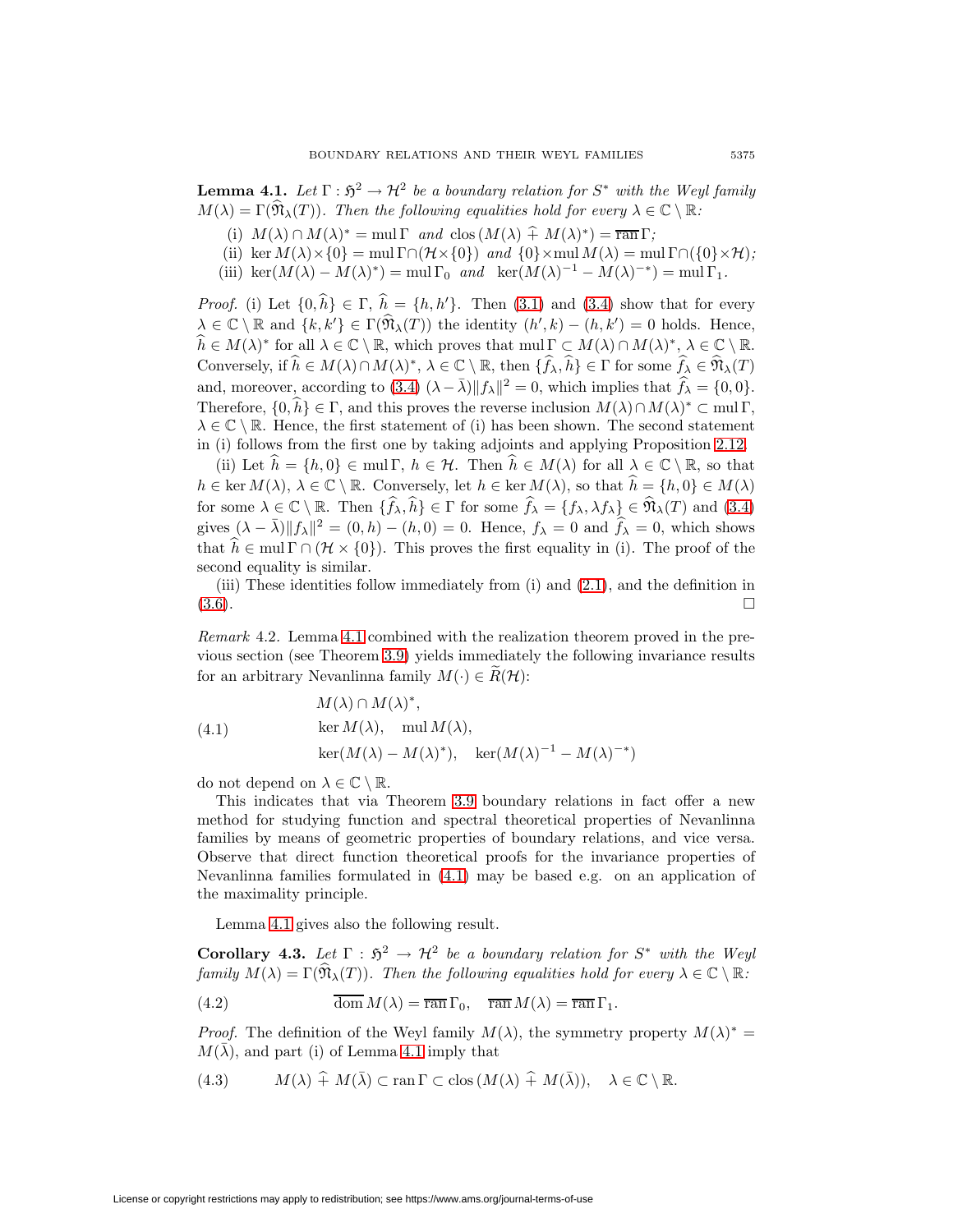Since mul  $M(\lambda)$  is independent from  $\lambda \in \mathbb{C} \setminus \mathbb{R}$ , the equality  $\overline{\text{dom}} M(\lambda) = \overline{\text{dom}} M(\overline{\lambda})$ holds. Now the identities  $(4.2)$  follow from  $(4.3)$ .

In general, the first inclusion in [\(4.3\)](#page-24-2) need not be an equality; see Examples [6.5](#page-43-0) and [6.6.](#page-44-0) However, sufficient conditions for the equality to hold can be found in the next lemma.

<span id="page-25-2"></span>**Lemma 4.4.** Let  $\Gamma : \mathfrak{H}^2 \to \mathcal{H}^2$  be a boundary relation for  $S^*$  with the Weyl family  $M(\lambda) = \Gamma(\widehat{\mathfrak{N}}_{\lambda}(T))$ . Then the following statements are equivalent:

(i) ran  $\Gamma$  *is closed*;

(ii)  $M(\lambda) \hat{+} M(\lambda)^*$  is closed for some (or, equivalently, for every)  $\lambda \in \mathbb{C} \setminus \mathbb{R}$ ; (iii)  $T = S^*$ .

If any one of these conditions is satisfied, then

(4.4) 
$$
M(\lambda) \widehat{+} M(\lambda)^* = \operatorname{ran} \Gamma, \quad \lambda \in \mathbb{C} \setminus \mathbb{R}.
$$

*Proof.* (i)  $\Leftrightarrow$  (iii) This is clear from Proposition [2.3](#page-9-3) since  $T = \text{dom } \Gamma$  dense in  $S^*$ .

(ii)  $\Rightarrow$  (i) If (ii) holds for some  $\lambda \in \mathbb{C} \setminus \mathbb{R}$ , then part (i) of Lemma [4.1](#page-23-3) and [\(4.3\)](#page-24-2) yield

<span id="page-25-1"></span>
$$
\operatorname{ran}\Gamma\subset\overline{\operatorname{ran}}\Gamma=M(\lambda)\stackrel{\sim}{+}M(\lambda)^*\subset\operatorname{ran}\Gamma.
$$

(iii)  $\Rightarrow$  (ii) Von Neumann's formula [\(2.5\)](#page-9-0) implies that for every  $\lambda \in \mathbb{C} \setminus \mathbb{R}$ 

$$
\Gamma(\mathfrak{N}_{\lambda}(T)) \widehat{+} \Gamma(\mathfrak{N}_{\bar{\lambda}}(T)) = \operatorname{ran} \Gamma,
$$

which is closed since ran Γ is closed by the equivalence of (i) and (iii).

If one of the conditions  $(i)$ ,  $(ii)$ , or  $(iii)$  is satisfied, then the identity  $(4.4)$  is clear from the above arguments.  $\Box$ 

<span id="page-25-0"></span>**Proposition 4.5.** Let  $\Gamma : \mathfrak{H}^2 \to \mathcal{H}^2$  be a boundary relation for  $S^*$  with the Weyl family  $M(\lambda) = \Gamma(\widehat{\mathfrak{N}}_{\lambda}(T))$ . Then:

- (i)  $M(\cdot) \in R(\mathcal{H})$  if and only if mul  $\Gamma \cap (\{0\} \times \mathcal{H}) = \{0\};$
- (ii)  $M(\cdot) \in R^s(\mathcal{H})$  if and only if ran  $\Gamma$  is dense in  $\mathcal{H}^2$ ;
- (iii)  $M(\cdot) \in R^u(\mathcal{H})$  if and only if ran  $\Gamma = \mathcal{H}^2$ .

*Proof.* (i) Observe that  $M(\cdot) \in R(H)$  if and only if mul  $M(\lambda) = \{0\}$ . Hence, the statement follows from part (ii) of Lemma [4.1.](#page-23-3)

(ii) By definition  $M(\cdot) \in R^{s}(\mathcal{H})$  if and only if  $M(\lambda) \cap M(\lambda)^{*} = \{0\}$ . The statement now follows from part (i) of Lemma [4.1](#page-23-3) and Proposition [2.3.](#page-9-3)

(iii) By definition  $M(\cdot) \in R^u(\mathcal{H})$  if and only if  $M(\lambda) \hat{+} M(\lambda)^* = \mathcal{H}^2$ . Hence, if  $M(\cdot) \in R^u(\mathcal{H})$ , then clearly ran  $\Gamma = \mathcal{H}^2$ ; cf. the inclusion [\(4.3\)](#page-24-2). Conversely, if ran  $\Gamma = \mathcal{H}^2$ , then ran  $\Gamma$  is closed, so that by Lemmas [4.1](#page-23-3) and [4.4,](#page-25-2)  $M(\lambda) \hat{+} M(\lambda)^* =$ ran  $\Gamma = \mathcal{H}^2$ , and thus  $M(\cdot) \in R^u(\mathcal{H})$ .

The class  $\widetilde{R}_{inv}(\mathcal{H})$  is the set of all  $M(\cdot) \in \widetilde{R}(\mathcal{H})$  such that  $\Gamma_0(\widehat{\mathfrak{N}}_{\lambda}(T)) = \mathcal{H}_0$  for some linear subspace  $\mathcal{H}_0 \subset \mathcal{H}$  with  $\text{clos } \mathcal{H}_0 = (\text{mul } M(\lambda))^{\perp}$ .

**Corollary 4.6.** The invariant subclasses  $R_{inv}(\mathcal{H})$  and  $R_{inv}^s(\mathcal{H})$  are characterized by:

- (i)  $M(\cdot) \in R_{inv}(\mathcal{H})$  if and only if mul  $\Gamma \cap (\{0\} \times \mathcal{H}) = \{0\}$  and  $\Gamma_0(\widehat{\mathfrak{N}}_{\lambda}(T)) = \mathcal{H}_0$ for some dense linear subspace  $\mathcal{H}_0 \subset \mathcal{H}$ ;
- <span id="page-25-3"></span>(ii)  $M(\cdot) \in R_{inv}^s(\mathcal{H})$  if and only if  $mul \Gamma = \{0\}$  and  $\Gamma_0(\hat{\mathfrak{N}}_{\lambda}(T)) = \mathcal{H}_0$  for some dense linear subspace  $\mathcal{H}_0 \subset \mathcal{H}$ .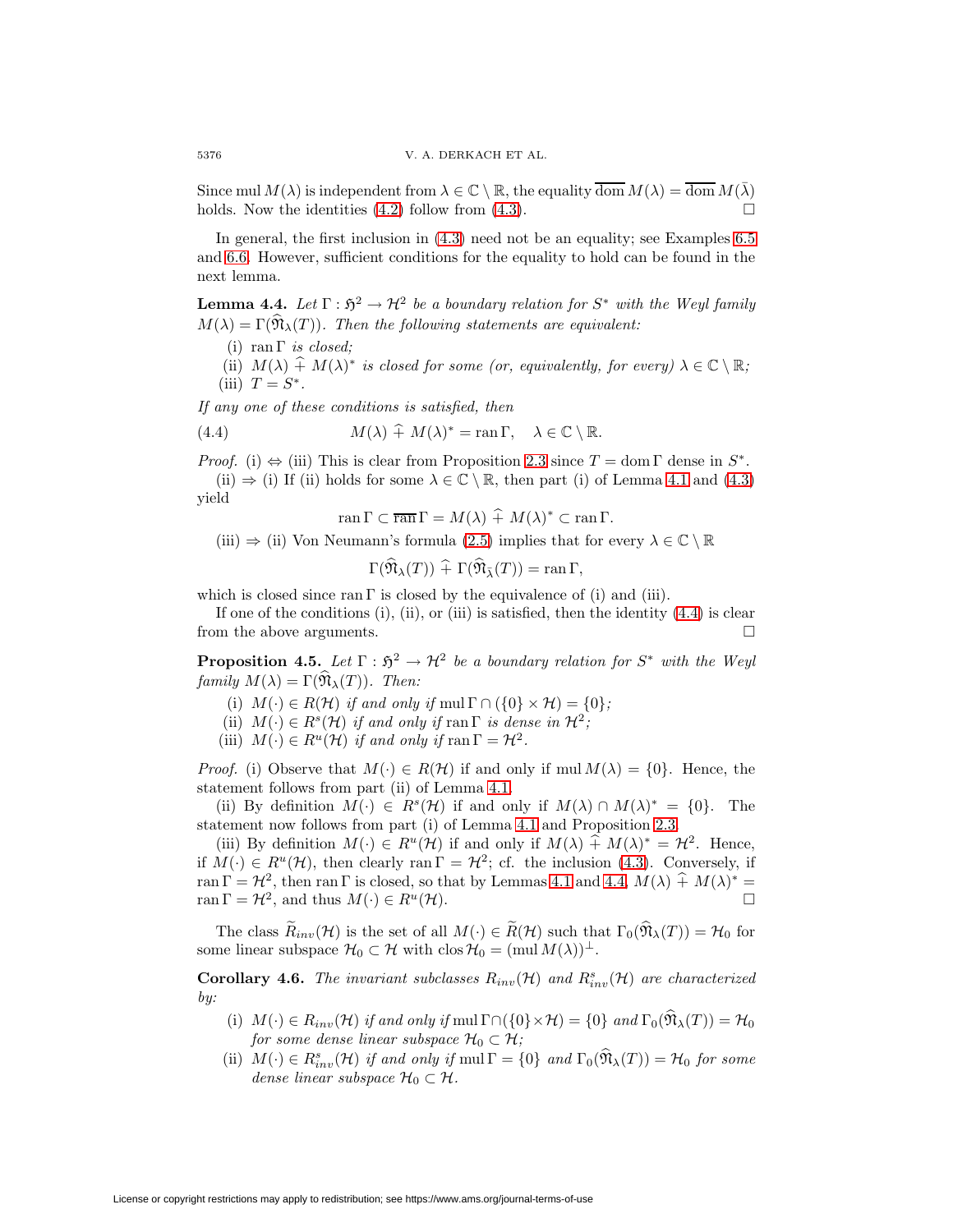**Proposition 4.7.** Let  $\Gamma : \mathfrak{H}^2 \to \mathcal{H}^2$  be a boundary relation for  $S^*$  with the Weyl family  $M(\lambda) = \Gamma(\widehat{\mathfrak{N}}_{\lambda}(T))$ . Then:

- (i)  $M(\cdot) \in \widetilde{R}[\mathcal{H}]$  if and only if  $\Gamma_0(\widehat{\mathfrak{N}}_{\lambda}(T)) = \mathcal{H}_0$ ,  $\lambda \in \mathbb{C} \setminus \mathbb{R}$ , where  $\mathcal{H}_0 \subset \mathcal{H}$  is a closed linear subspace;
- (ii)  $M(\cdot) \in R[\mathcal{H}]$  if and only if  $\Gamma_0(\widehat{\mathfrak{N}}_{\lambda}(T)) = \mathcal{H}, \ \lambda \in \mathbb{C} \setminus \mathbb{R};$
- (iii)  $M(\cdot) \in R^s[\mathcal{H}]$  if and only if  $mul \Gamma_0 = \{0\}$  and  $\Gamma_0(\widehat{\mathfrak{N}}_{\lambda}(T)) = \mathcal{H}, \lambda \in \mathbb{C} \setminus \mathbb{R}.$

*Proof.* For any  $M(\cdot) \in \widetilde{R}(\mathcal{H})$  the following orthogonal decomposition holds:

$$
\mathcal{H} = \overline{\text{dom}} \, M(\lambda) \oplus \text{mul} \, M(\lambda),
$$

and here mul  $M(\lambda)$  does not depend on  $\lambda \in \mathbb{C} \setminus \mathbb{R}$ . Define  $\mathcal{H}_0 = \mathcal{H} \oplus \text{mul } M(\lambda)$ . Since  $\Gamma_0(\widehat{\mathfrak{N}}_{\lambda}(T)) = \text{dom } M(\lambda)$ , parts (i) and (ii) follow from the definitions of  $\widetilde{R}[\mathcal{H}]$ and  $R[\mathcal{H}]$ .

For (iii) observe that  $M(\cdot) \in R^s[\mathcal{H}]$  if and only if  $M(\cdot) \in R[\mathcal{H}]$  and ker Im  $M(\lambda) =$  $\{0\}$ . Hence, the assertion follows from Lemma [4.1.](#page-23-3)  $\Box$ 

# 4.2. **Boundary relations and their**  $\gamma$ **-fields.** The identity [\(3.4\)](#page-18-4) shows that

$$
\ker(\Gamma_0 \upharpoonright \mathfrak{N}_{\lambda}(T)) = \{0\}, \quad \ker(\Gamma_1 \upharpoonright \mathfrak{N}_{\lambda}(T)) = \{0\}, \quad \ker(\Gamma \upharpoonright \mathfrak{N}_{\lambda}(T)) = \{0\},
$$

for all  $\lambda \in \mathbb{C} \setminus \mathbb{R}$ . In particular, the inverse of  $\Gamma_0 \upharpoonright \widehat{\mathfrak{N}}_{\lambda}(T)$  is a single-valued linear mapping from  $\Gamma_0(\widehat{\mathfrak{N}}_{\lambda}(T)) = \text{dom } M(\lambda)$  onto  $\widehat{\mathfrak{N}}_{\lambda}(T)$ ; it is denoted by  $\widehat{\gamma}(\lambda) :=$  $(\Gamma_0 \upharpoonright \widehat{\mathfrak{N}}_{\lambda}(T))^{-1}$ . The γ-field  $\gamma(\cdot)$  associated with the boundary relation  $\Gamma : \mathfrak{H}^2 \to \mathcal{H}^2$ is defined by

<span id="page-26-1"></span>
$$
(4.5) \quad \gamma(\lambda) = \{ \{ h, f_{\lambda} \} : \{\widehat{f}_{\lambda}, \widehat{h} \} \in \Gamma, \ \widehat{f}_{\lambda} = \{ f_{\lambda}, \lambda f_{\lambda} \} \in T, \ \widehat{h} = \{ h, h' \} \in \mathcal{H}^2 \},
$$

for  $\lambda \in \mathbb{C} \setminus \mathbb{R}$ , so that  $\gamma(\lambda)$  corresponds to the first component of the mapping  $\hat{\gamma}(\lambda)$ . It maps  $\Gamma_0(\mathfrak{N}_\lambda(T))$  onto  $\mathfrak{N}_\lambda(T)$  and satisfies  $\gamma(\lambda)\Gamma_0 f_\lambda = f_\lambda$  for all  $f_\lambda \in \mathfrak{N}_\lambda(T)$ . With  $\gamma(\lambda)$  the relation  $\Gamma \upharpoonright \widehat{\mathfrak{N}}_{\lambda}(T)$  can be rewritten as follows:

$$
(4.6)\quad \Gamma\upharpoonright \widehat{\mathfrak{N}}_{\lambda}(T):=\{\{\{\gamma(\lambda)h,\lambda\gamma(\lambda)h\},\{h,h'\}\}:\,\{h,h'\}\in M(\lambda)\,\}\,,\quad \lambda\in\mathbb{C}\setminus\mathbb{R}.
$$

In the case that Γ is single-valued one can decompose  $\Gamma = \Gamma_0 \oplus \Gamma_1$ . Then by part (ii) of Lemma [4.1](#page-23-3) the corresponding Weyl family  $M(\cdot)$  is operator-valued. In this case the identity [\(4.6\)](#page-26-0) takes the form

<span id="page-26-2"></span><span id="page-26-0"></span>
$$
\Gamma_0 \hat{\gamma}(\lambda) h = h, \quad \Gamma_1 \hat{\gamma}(\lambda) h = M(\lambda) h, \quad h \in \text{dom } M(\lambda), \quad \lambda \in \mathbb{C} \setminus \mathbb{R}.
$$

These formulas are typically used in the case of ordinary boundary triplets for defining the corresponding Weyl function.

**Proposition 4.8.** Let  $\Gamma : \mathfrak{H}^2 \to \mathcal{H}^2$  be a boundary relation for  $S^*$  with the Weyl family  $M(\lambda) = \Gamma(\widehat{\mathfrak{N}}_{\lambda}(T))$  and let  $\widetilde{A} = \mathcal{J}(\Gamma)$  be as in [\(2.16\)](#page-12-0). Then the corresponding  $\gamma$ -field  $\gamma(\cdot)$  in [\(4.5\)](#page-26-1) and the Weyl family  $M(\cdot)$  are connected by

$$
(4.7) \qquad (\widetilde{A} - \lambda)^{-1} \begin{pmatrix} 0 \\ \varphi \end{pmatrix} = - \begin{pmatrix} \gamma(\lambda)(M(\lambda) + \lambda)^{-1} \varphi \\ (M(\lambda) + \lambda)^{-1} \varphi \end{pmatrix}, \quad \varphi \in \mathcal{H}, \quad \lambda \in \mathbb{C} \setminus \mathbb{R}.
$$

<span id="page-26-3"></span>Furthermore, the  $\gamma$ -field  $\gamma(\cdot)$  satisfies with  $h \in \text{dom } M(\lambda)$ ,  $k \in \text{dom } M(\mu)$ , and  $\lambda, \mu \in \mathbb{C} \setminus \mathbb{R}$  the identity

(4.8) 
$$
\frac{(M_s(\lambda)h, k)_{\mathcal{H}} - (h, M_s(\mu)k)_{\mathcal{H}}}{\lambda - \bar{\mu}} = (\gamma(\lambda)h, \gamma(\mu)k)_{\mathfrak{H}},
$$

License or copyright restrictions may apply to redistribution; see https://www.ams.org/journal-terms-of-use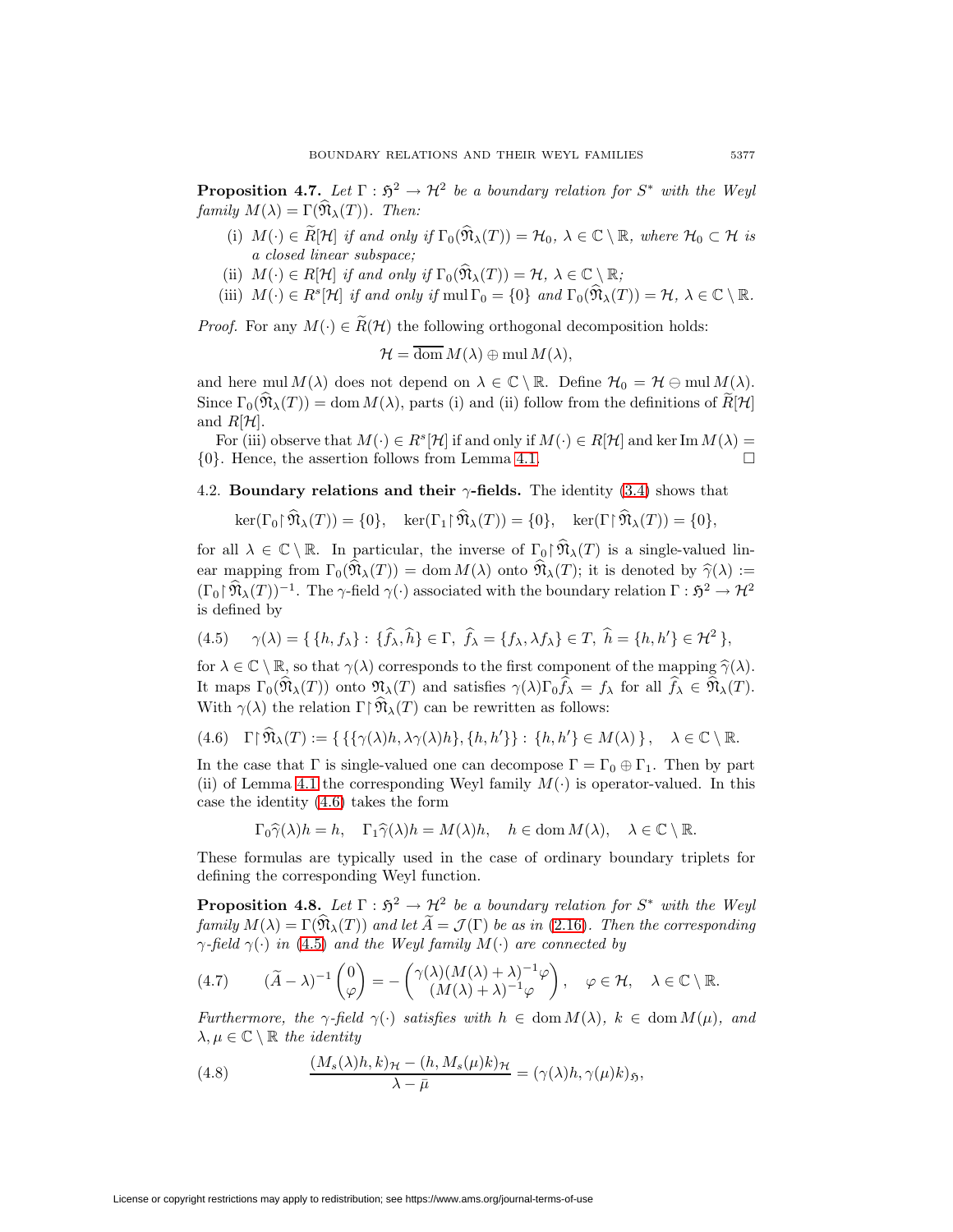<span id="page-27-0"></span>and, in particular,

(4.9) 
$$
\ker \gamma(\lambda) = \text{mul } \Gamma_0 = \ker(M(\lambda) - M(\lambda)^*).
$$

Proof. It follows from [\(2.16\)](#page-12-0) and [\(4.5\)](#page-26-1) that

$$
(\widetilde{A} - \lambda)^{-1} \begin{pmatrix} 0 \\ -h' - \lambda h \end{pmatrix} = \begin{pmatrix} \gamma(\lambda)h \\ h \end{pmatrix}, \quad h \in \Gamma_0(\widehat{\mathfrak{N}}_{\lambda}(T)),
$$

which gives  $(4.7)$  immediately. The identity  $(4.8)$  follows from  $(3.4)$  and the description  $(4.6)$ . Finally, the identities in  $(4.9)$  are obtained from the definition  $(4.5)$ and Lemma [4.1.](#page-23-3)  $\Box$ 

The identity [\(4.7\)](#page-26-2) shows the sense in which the mapping  $\gamma(\lambda): \Gamma_0(\hat{\mathfrak{N}}_{\lambda}(T)) \to$  $\mathfrak{N}_{\lambda}(T)$  can be seen to be holomorphic. In general, the closure of the mapping  $\gamma(\lambda)$ is not single-valued; cf. Example [6.7.](#page-45-0) However, there is a useful sufficient condition for  $\gamma(\lambda)$  to have a single-valued closure.

<span id="page-27-4"></span>**Proposition 4.9.** Assume that for some  $\lambda \in \mathbb{C} \setminus \mathbb{R}$  the inclusion

(4.10) 
$$
\Gamma_0(\widehat{\mathfrak{N}}_{\lambda}(T)) \subset \Gamma_0(\widehat{\mathfrak{N}}_{\bar{\lambda}}(T))
$$

is satisfied. Then  $\gamma(\lambda)$  admits a single-valued closure.

*Proof.* It follows from [\(4.8\)](#page-26-3) that for all  $h \in \text{dom } M(\lambda)$ 

$$
(\lambda - \bar{\lambda})(\gamma(\lambda)h, \gamma(\lambda)h)_{\mathfrak{H}} = (M_s(\lambda)h, h)_{\mathcal{H}} - (h, M_s(\lambda)h)_{\mathcal{H}},
$$

and the assumption dom  $M(\lambda) \subset \text{dom } M(\lambda)^*$  then implies that

(4.11) 
$$
(\gamma(\lambda)h, \gamma(\lambda)h)_{\mathfrak{H}} = \left(\frac{M_s(\lambda) - M_s(\lambda)^*}{\lambda - \bar{\lambda}}h, h\right)_{\mathcal{H}}.
$$

Now, for each  $\lambda \in \mathbb{C} \setminus \mathbb{R}$ , the operator

<span id="page-27-2"></span><span id="page-27-1"></span>
$$
N(\lambda) := \frac{M_s(\lambda) - M_s(\lambda)^*}{\lambda - \overline{\lambda}}
$$

is a nonnegative densely defined operator in  $\mathcal{H} \ominus \text{mul } M(\lambda)$ . Therefore, both qua-dratic forms in [\(4.11\)](#page-27-1) are closable (see [\[22\]](#page-48-20)). Hence,  $\gamma(\lambda)$  admits a single-valued closure.  $\Box$ 

It follows from the identity  $(N(\lambda)h,h)=(\gamma(\lambda)h,\gamma(\lambda)h), h \in \text{dom }M(\lambda)$ , that the operator  $N(\lambda)$  is nonnegative. Hence, it has a Friedrichs extension  $N_F(\lambda)$ . According to the Second Representation Theorem (see [\[22\]](#page-48-20)) the single-valued closure of  $\gamma(\lambda)$ , denoted by  $\gamma^{**}(\lambda)$ , satisfies dom  $\gamma^{**}(\lambda) = \text{dom } N_F(\lambda)^{1/2}$ . Observe that the original mapping is onto  $\mathfrak{N}_{\lambda}(T)$  and its closure is into  $\mathfrak{N}_{\lambda}(S^*)$ . In general the closure does not map onto  $\mathfrak{N}_{\lambda}(S^*)$ ; cf. Example [6.8.](#page-46-0) If [\(4.10\)](#page-27-2) is not satisfied the closure of  $\gamma(\lambda)$  can be multi-valued; see Example [6.7.](#page-45-0)

4.3. **Characterization of domain invariance.** The boundary relation for S<sup>∗</sup> and the associated mappings  $\Gamma_0$  and  $\Gamma_1$  in [\(3.6\)](#page-19-0) induce two linear relations:

$$
A_0 = \ker \Gamma_0, \quad A_1 = \ker \Gamma_1,
$$

in the Hilbert space  $\mathfrak{H}$ . Clearly, these relations are symmetric and satisfy

$$
S \subset A_0 \subset T, \quad S \subset A_1 \subset T.
$$

<span id="page-27-3"></span>The relations  $A_0$  and  $A_1$  need not be closed, and their defect numbers may be unequal; cf. Example [6.3.](#page-42-0) The following lemma is useful in the further study of these relations.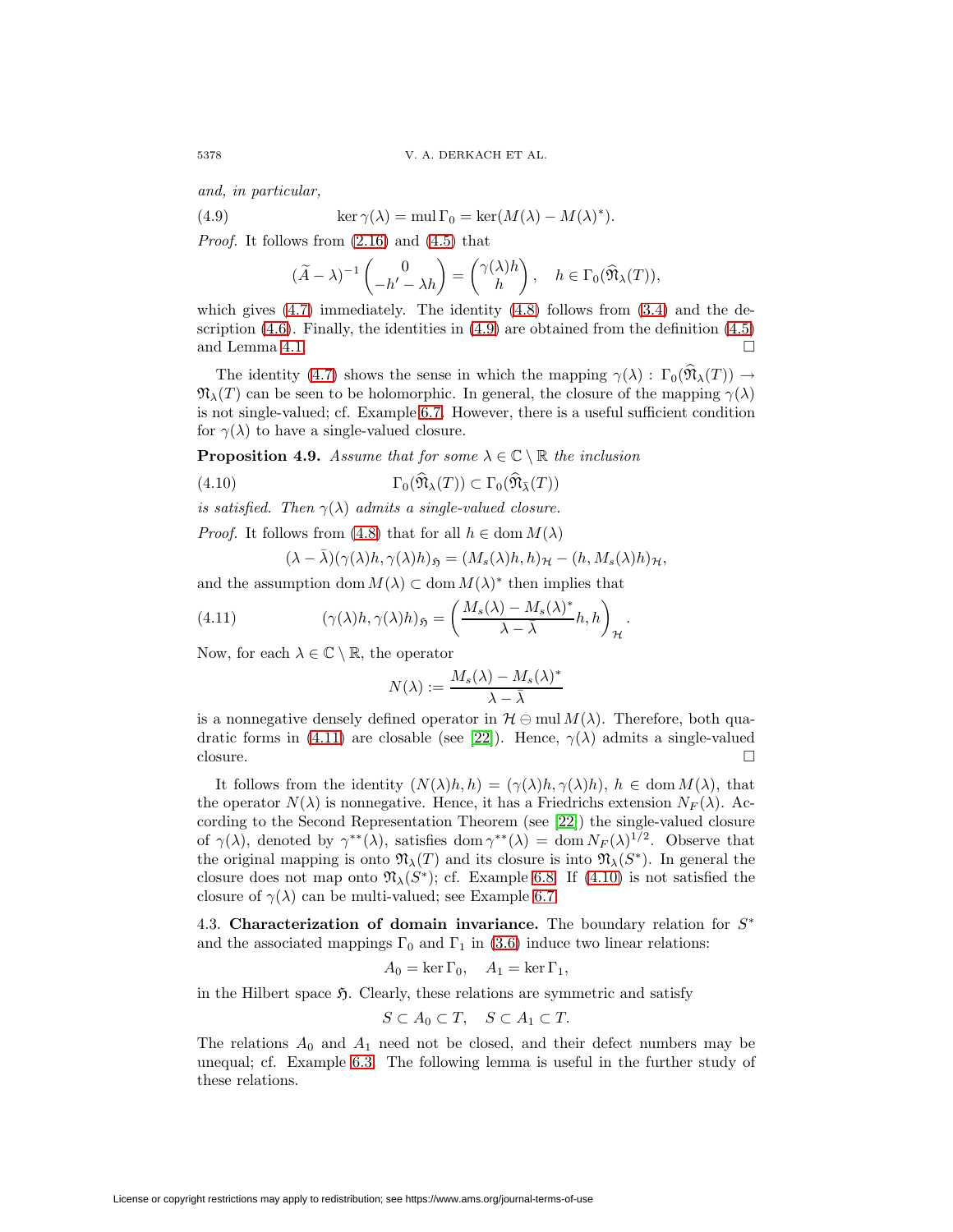**Lemma 4.10.** Let  $\Gamma : \mathcal{H}^2 \to \mathfrak{H}^2$  be a boundary relation for  $S^*$ . Then for  $j = 1, 2$ :

- (i)  $\Gamma_i(\widehat{\mathfrak{N}}_{\lambda}(T)) \subset \text{ran }\Gamma_i \subset \text{clos}(\Gamma_i(\widehat{\mathfrak{N}}_{\lambda}(T)))$  for all  $\lambda \in \mathbb{C} \setminus \mathbb{R}$ ;
- (ii)  $\text{ran } \Gamma_j^{[*]} = \text{ker } \Gamma_j$ , where  $\Gamma_j$  is understood as a linear subspace of  $\mathfrak{H}^2 \times \mathcal{H}^2$ ;
- (iii) if  $\text{ran } \Gamma_j$  is closed, then  $A_j$  is closed.

The condition in (iii) is satisfied if  $\Gamma_i(\widehat{\mathfrak{N}}_{\lambda}(T))$  is closed for some  $\lambda \in \mathbb{C} \setminus \mathbb{R}$ .

*Proof.* (i) The first inclusion is obvious. Since by definition  $\Gamma_0(\widehat{\mathfrak{N}}_{\lambda}(T)) = \text{dom } M(\lambda)$ and  $\Gamma_1(\mathfrak{N}_{\lambda}(T)) = \text{ran } M(\lambda)$ , the second inclusion is immediate from Corollary [4.3.](#page-24-3)

(ii) Identifying  $\Gamma_0$  as a linear subspace of  $\Gamma \subset \mathfrak{H}^2 \times \mathcal{H}^2$ , it takes the form

$$
\Gamma_0 = \{ \{\hat{f}, \{h, 0\}\} : \{\hat{f}, \{h, h'\}\} \in \Gamma \}.
$$

Assume that  $\hat{g} \in \text{ran }\Gamma_0^{[*]}$ , i.e.  $\{\hat{k}, \hat{g}\}\in \Gamma_0^{[*]}$  for some  $\hat{k} = \{k, k'\}$ . Then for all  $\{\widehat{f}, \{h, 0\}\}\in \Gamma_0$ ,

$$
0 = \left(J_{\mathfrak{H}}\widehat{g}, \widehat{f}\right)_{\mathfrak{H}^2} - \left(J_{\mathcal{H}}\{k, k'\}, \{h, 0\}\right)_{\mathcal{H}^2} = \left(J_{\mathfrak{H}}\widehat{g}, \widehat{f}\right)_{\mathfrak{H}^2} - \left(J_{\mathcal{H}}\{0, k'\}, \{h, h'\}\right)_{\mathcal{H}^2}.
$$

This means that  $\{\{0, k'\}, \hat{g}\} \in \Gamma^{[*]} = \Gamma^{-1}$  or equivalently that  $\{\hat{g}, \{0, k'\}\} \in \Gamma$ , i.e.,  $\widehat{g} \in A_0 = \ker \Gamma_0$ . Therefore,  $\text{ran } \Gamma_0^{[*]} = \ker \Gamma_0$ . Similarly one proves the identity  $\text{ran }\Gamma_1^{[*]} = \text{ker }\Gamma_1.$ 

(iii) Let ran  $\Gamma_j$  be closed, so that also ran  $\Gamma_j^{**}$  is closed. By Proposition [2.2,](#page-8-3) or, more precisely, by its Kreĭn space version, it follows that  $\text{ran } \Gamma_j^{[*]}$  is closed. The equalities in (ii) now imply that  $A_i$  is closed.

The last statement is clear from the inclusions in (i).

$$
\qquad \qquad \Box
$$

<span id="page-28-3"></span>The condition in (iii) is sufficient, but not necessary. In fact, in Example [6.6](#page-44-0) ran  $\Gamma_0$  is not closed, while  $A_0$  is selfadjoint.

**Proposition 4.11.** The following statements are equivalent:

(i)  $\mathcal{H}_0 := \Gamma_0(\widehat{\mathfrak{N}}_{\lambda}(T))$  is independent from  $\lambda \in \mathbb{C}_+$  (resp. from  $\lambda \in \mathbb{C}_-$ );

(ii)  $\mathfrak{N}_{\mu}(T) \subset \text{ran} (A_0 - \lambda)$  for all  $\lambda, \mu \in \mathbb{C}_+$  (resp. for all  $\lambda, \mu \in \mathbb{C}_-$ ),  $\lambda \neq \mu$ .

If one of these conditions is satisfied, then the  $\gamma$ -field  $\gamma(\cdot)$  satisfies

(4.12) 
$$
\gamma(\lambda) = [I + (\lambda - \mu)(A_0 - \lambda)^{-1}]\gamma(\mu), \quad \lambda, \mu \in \mathbb{C}_+(\mathbb{C}_-).
$$

*Proof.* (i)  $\Rightarrow$  (ii) Let  $\mathcal{H}_0 = \Gamma_0(\widehat{\mathfrak{N}}_{\lambda}(T))$  for all  $\lambda \in \mathbb{C}_+$ . It follows from [\(4.6\)](#page-26-0) that for every  $h \in \mathcal{H}_0$  there exist  $h', h'' \in \mathcal{H}$  such that

<span id="page-28-2"></span>
$$
\{\{\gamma(\lambda)h, \lambda\gamma(\lambda)h\}, \{h, h'\}\}\in \Gamma[\hat{\mathfrak{N}}_{\lambda}(T)\subset \Gamma, \{\{\gamma(\mu)h, \mu\gamma(\mu)h\}, \{h, h''\}\}\in \Gamma[\hat{\mathfrak{N}}_{\mu}(T)\subset \Gamma.
$$

Hence,

$$
\{\{(\gamma(\lambda)-\gamma(\mu))h,(\lambda\gamma(\lambda)-\mu\gamma(\mu))h\},\{0,h'-h''\}\}\in\Gamma,
$$

<span id="page-28-0"></span>and therefore

(4.13)  $\{(\gamma(\lambda) - \gamma(\mu))h, (\lambda \gamma(\lambda) - \mu \gamma(\mu))h\} \in A_0.$ 

It follows from [\(4.13\)](#page-28-0) that

<span id="page-28-1"></span>
$$
\{(\gamma(\lambda) - \gamma(\mu))h, (\lambda - \mu)\gamma(\mu)h\} \in A_0 - \lambda,
$$

so that  $\gamma(\mu)h \in \text{ran}(A_0 - \lambda)$  for every  $h \in \mathcal{H}_0$ . Therefore (ii) follows.

(ii)  $\Rightarrow$  (i) Let  $h \in \Gamma_0(\mathfrak{N}_u(T))$ . By definition there is an element  $h' \in \mathcal{H}$  so that

(4.14) 
$$
\{\{\gamma(\mu)h, \mu\gamma(\mu)h\}, \{h, h'\}\}\in \Gamma.
$$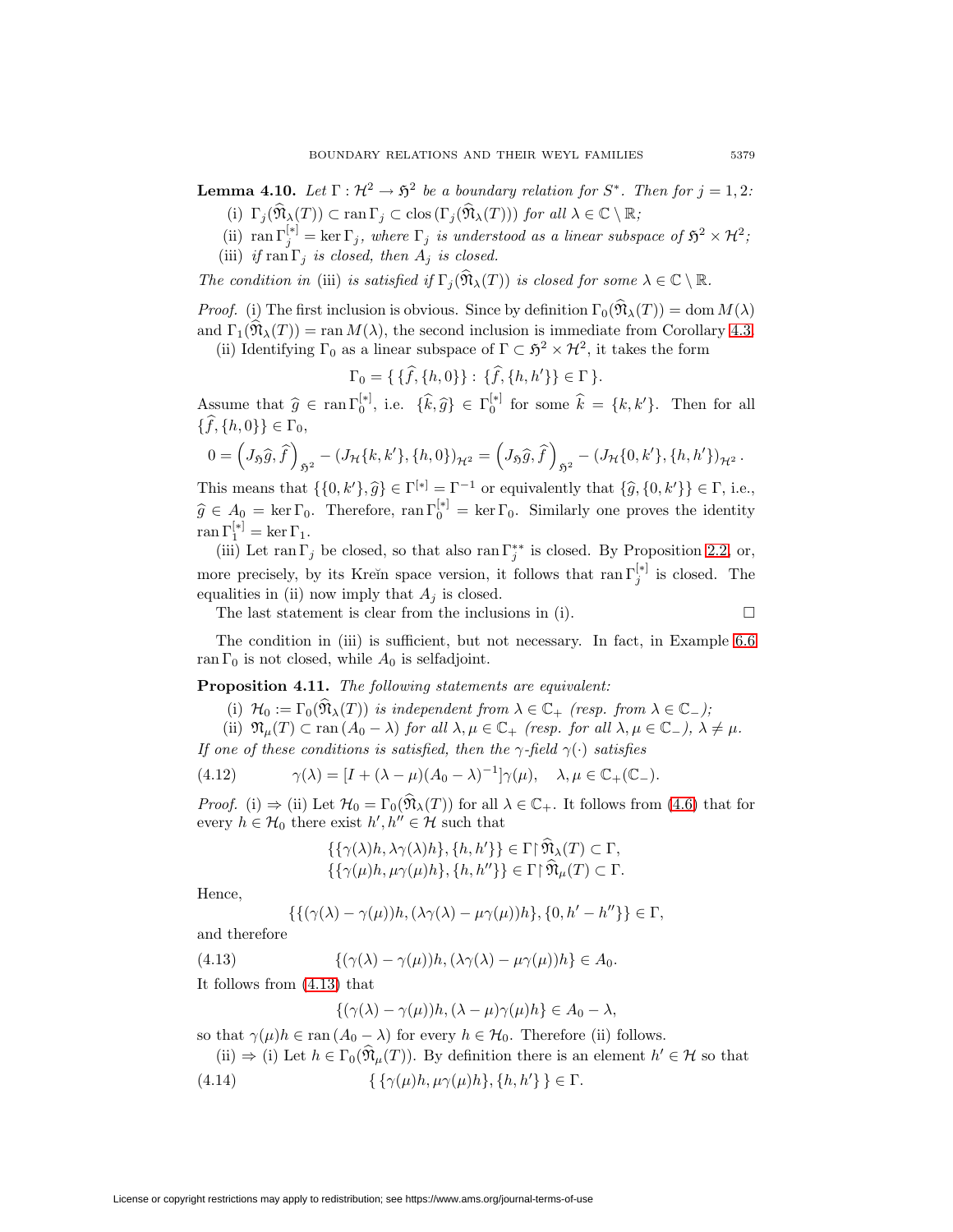The assumption in (ii) shows that  $\gamma(\mu)h \in \text{ran}(A_0 - \lambda)$ , so that there is an element  $k \in \mathfrak{H}$  such that  $\{k, \gamma(\mu)h + \lambda k\} \in A_0$ . Hence, there exists  $\varphi \in \mathcal{H}$  such that

(4.15) 
$$
\left\{ \{ (\lambda - \mu)k, (\lambda - \mu)\gamma(\mu)h + \lambda(\lambda - \mu)k \}, \{0, \varphi\} \right\} \in \Gamma.
$$

It follows from [\(4.14\)](#page-28-1) and [\(4.15\)](#page-29-1) that

$$
\{\{\gamma(\mu)h+(\lambda-\mu)k,\lambda(\gamma(\mu)h+(\lambda-\mu)k)\},\{h,h'+\varphi\}\}\in\Gamma.
$$

In other words,  $h \in \Gamma_0(\widehat{\mathfrak{N}}_{\lambda}(T))$ . Hence  $\Gamma_0(\widehat{\mathfrak{N}}_{\mu}(T)) \subset \Gamma_0(\widehat{\mathfrak{N}}_{\lambda}(T))$ , and equality follows by symmetry.

Now assume that one of the equivalent conditions (i) or (ii) is satisfied. The assumption (i) implies the identity [\(4.13\)](#page-28-0), which may be rewritten as

<span id="page-29-1"></span>
$$
\{\gamma(\mu)h, \gamma(\lambda)h\} \in I + (\lambda - \mu)(A - \lambda)^{-1},
$$

where  $(A_0 - \lambda)^{-1}$  is bounded on ran  $(A_0 - \lambda)$ , since  $A_0$  is symmetric. Hence, [\(4.12\)](#page-28-2)  $\Box$ 

<span id="page-29-3"></span>**Corollary 4.12.** If (i) or, equivalently, (ii) in Proposition [4.11](#page-28-3) holds for all  $\lambda, \mu \in$  $\mathbb{C} \setminus \mathbb{R}$ , then  $A_0$  is essentially selfadjoint and [\(4.12\)](#page-28-2) holds for all  $\lambda, \mu \in \mathbb{C} \setminus \mathbb{R}$ .

*Proof.* Assume that S is simple. Then part (ii) of Proposition [4.11](#page-28-3) implies that  $\overline{\operatorname{ran}} (A_0 - \lambda) = \mathfrak{H}, \lambda \in \mathbb{C} \setminus \mathbb{R}$ , so that  $A_0$  is essentially selfadjoint.

If S is not simple, decompose  $S = S' \oplus S''$ , where S'' is selfadjoint. The symmetric extension  $A_0$  of S decomposes accordingly:  $A_0 = A'_0 \oplus S''$ . Hence, the earlier argument shows that  $A'_0$  is essentially selfadjoint, so that  $A_0$  itself is also essentially selfadjoint.  $\square$ 

<span id="page-29-0"></span>Now, the case of equality in the first inclusion of (i) in Lemma [4.10](#page-27-3) is characterized.

**Theorem 4.13.** For every fixed  $\lambda \in \mathbb{C}_+(\mathbb{C}_-)$  the following statements are equivalent:

- (i) ran  $(A_0 \lambda) = \mathfrak{H}$  (i.e.  $A_0$  is maximal symmetric);
- (ii)  $T = A_0 \hat{+} \hat{\mathfrak{N}}_{\lambda}(T);$
- (iii)  $\Gamma_0(\mathfrak{N}_\lambda(T)) = \operatorname{ran} \Gamma_0$ .

If (i), (ii), or (iii) holds for some  $\lambda \in \mathbb{C}_+(\mathbb{C}_-)$ , then (i), (ii), and (iii) hold for every  $\lambda \in \mathbb{C}_+(\mathbb{C}_-)$  and, moreover, S satisfies

(4.16) 
$$
S = \{ \{f, g\} \in A_0^* : (g - \bar{\lambda}f, \gamma(\lambda)h)_{\mathfrak{H}} = 0, \quad h \in \mathcal{H}_0 := \Gamma_0(\widehat{\mathfrak{N}}_{\lambda}(T)) \},
$$

where  $\lambda \in \mathbb{C}_+(\mathbb{C}_-)$ .

*Proof.* (i)  $\Rightarrow$  (ii) If ran  $(A_0 - \lambda) = \mathfrak{H}$  for  $\lambda \in \mathbb{C}_+$ , it follows that

<span id="page-29-2"></span>
$$
S^* = A_0 \widehat{+} \mathfrak{N}_{\lambda}(S^*).
$$

Now observe that  $T \subset S^*$ ,  $A_0 \subset T$ , and  $T \cap \widehat{\mathfrak{N}}_{\lambda}(S^*) = \widehat{\mathfrak{N}}_{\lambda}(T)$ , which gives (ii).  $(ii) \Rightarrow (i)$  The identity in (ii) shows that

$$
ran(T - \lambda) = ran(A_0 - \lambda), \quad \lambda \in \mathbb{C}_+.
$$

Since A is selfadjoint, it follows from [\(2.16\)](#page-12-0) and [\(2.21\)](#page-14-0) that ran  $(T - \lambda) = \mathfrak{H}$  for every  $\lambda \in \mathbb{C} \setminus \mathbb{R}$ . Hence, in particular ran  $(A_0 - \lambda) = \mathfrak{H}$  for  $\lambda \in \mathbb{C}_+$ , which gives (i).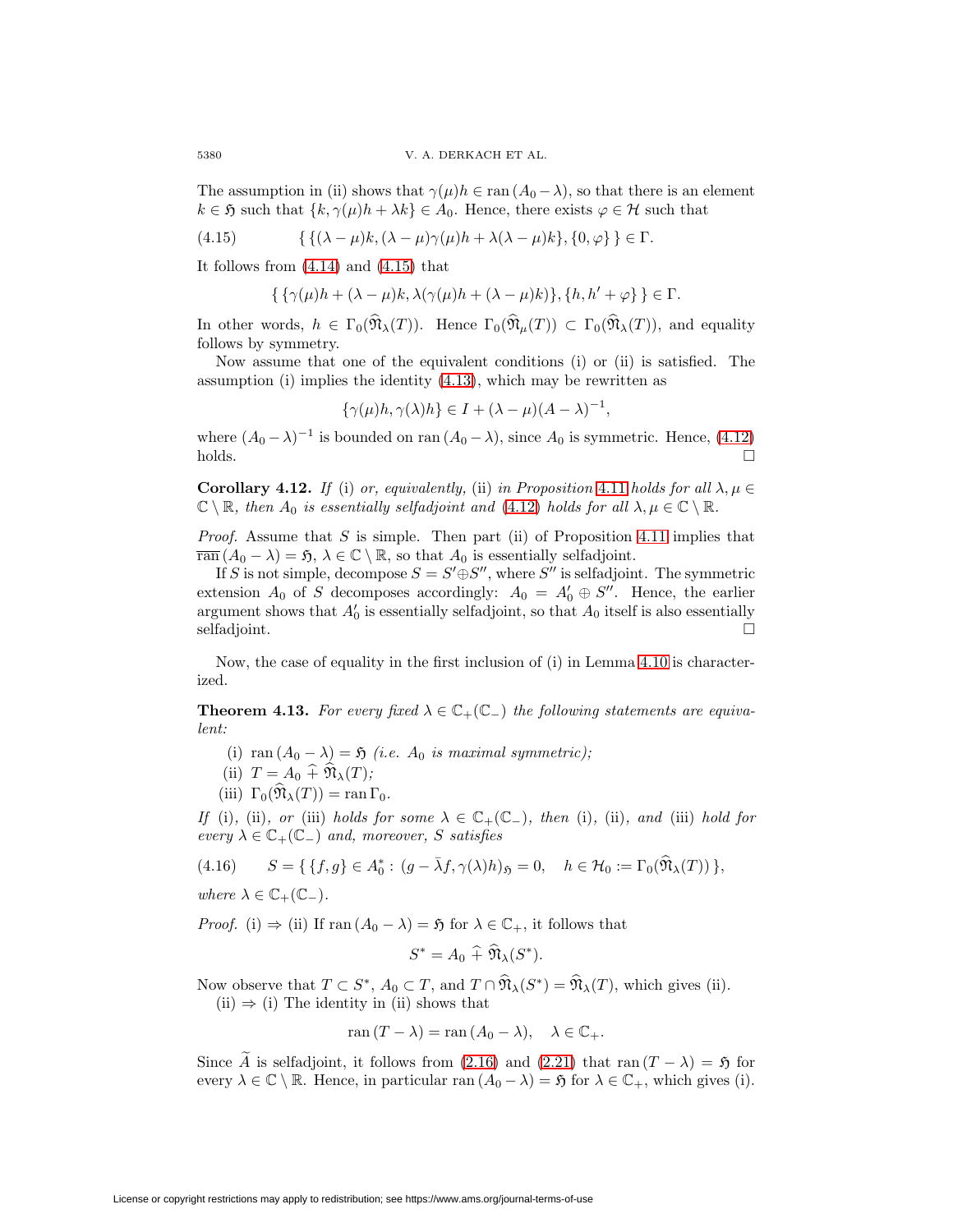(ii)  $\Rightarrow$  (iii) Let  $h \in \text{ran } \Gamma_0$ , so that  $\{f, \{h, h'\}\}\in \Gamma$  for some  $h' \in \mathcal{H}, f \in T$ . Decompose  $f = f_0 + f_\lambda$ , where  $\{f_0, \{0, k\}\}\in \Gamma$  and  $\{f_\lambda, \{h, h'-k\}\}\in \mathfrak{N}_\lambda(T)$ . This shows that  $h \in \Gamma_0(\widehat{\mathfrak{N}}_{\lambda}(T))$ , and (iii) follows.

(iii)  $\Rightarrow$  (ii) Since clearly  $A_0 \hat{+} \hat{\mathfrak{N}}_{\lambda}(T) \subset T$ , it suffices to prove the reverse inclusion. Let  $f \in T$ , so that  $\{f, \{h, h'\}\}\in \Gamma$  for some  $h, h' \in \mathcal{H}$ . According to (iii) there exists  $f_{\lambda} \in \mathfrak{N}_{\lambda}(T)$ , such that  $\{f_{\lambda}, h\} \in \Gamma_0$ , i.e.,  $\{f_{\lambda}, \{h, h''\}\}\in \Gamma$  for some  $h'' \in \mathcal{H}$ . This implies that  $\{f - f_\lambda, \{0, h' - h''\}\}\in \Gamma$ , and therefore  $f_0 := f - f_\lambda \in A_0$ , which shows that  $f = f_0 + f_\lambda \in A_0 + \mathfrak{N}_\lambda(T)$ . Hence, (ii) follows.

If any of the equivalent statements (i), (ii), or (iii) holds for some  $\lambda \in \mathbb{C}_+(\mathbb{C}_-)$ , then symmetry of  $A_0$  forces that these statements hold for every  $\lambda \in \mathbb{C}_+(\mathbb{C}_-)$ . Moreover, it follows from (ii) that

$$
T^* = A_0^* \cap \left(\widehat{\mathfrak{N}}_{\lambda}(T)\right)^*,
$$

which leads to the identity  $(4.16)$ .

$$
\mathbf{L}^{\mathbf{r}}
$$

As a consequence of Theorem [4.13](#page-29-0) one obtains criteria for  $A_0$  to be selfadjoint.

<span id="page-30-2"></span>**Corollary 4.14.** The relation  $A_0$  is selfadjoint if and only if one (and hence all) of the statements (i), (ii), or (iii) in Theorem [4.13](#page-29-0) holds for some  $\lambda \in \mathbb{C}_+$  and for some  $\lambda \in \mathbb{C}_-$ . Moreover, in this case

$$
S = \{ \{f, g\} \in A_0 : (g - \bar{\lambda}f, \gamma(\lambda)h)_{\mathfrak{H}} = 0, \ h \in \mathcal{H}_0 := \Gamma_0(\widehat{\mathfrak{N}}_{\lambda}(T)) \}, \quad \lambda \in \mathbb{C} \setminus \mathbb{R}.
$$

<span id="page-30-0"></span>Next, the case of equality in the second inclusion of (i) in Lemma [4.10](#page-27-3) is characterized.

**Proposition 4.15.** For every fixed  $\lambda \in \mathbb{C}_+(\mathbb{C}_-)$  the following statements are equivalent:

(i)  $\Gamma_0(\widehat{\mathfrak{N}}_{\lambda}(T))$  is closed;

(ii)  $\overline{\text{ran}} (A_0 - \lambda) = \mathfrak{H}$ , and  $\text{ran } \Gamma_0$  is closed.

In this case  $A_0$  is closed and ran  $(A_0 - \lambda) = \mathfrak{H}$  for every  $\lambda \in \mathbb{C}_+(\mathbb{C}_-)$ , so that  $A_0$ is maximal symmetric.

*Proof.* (i)  $\Rightarrow$  (ii) Let  $\Gamma_0(\widehat{\mathfrak{N}}_{\lambda}(T))$  be closed for some  $\lambda \in \mathbb{C}_+(\mathbb{C}_-)$ . Then it follows from Lemma [4.10](#page-27-3) that ran  $\Gamma_0$  is closed, and Theorem [4.13](#page-29-0) implies that ran  $(A_0-\lambda)$  =  $\mathfrak{H}$  for  $\lambda \in \mathbb{C}_+(\mathbb{C}_-)$ .

(ii)  $\Rightarrow$  (i) If ran  $\Gamma_0$  is closed, then  $A_0$  is closed by Lemma [4.10.](#page-27-3) Therefore the assumption  $\overline{\text{ran}} (A_0 - \lambda) = \mathfrak{H}$  for  $\lambda \in \mathbb{C}_+(\mathbb{C}_-)$  leads to  $\text{ran}(A_0 - \lambda) = \mathfrak{H}, \lambda \in$  $\mathbb{C}_+(\mathbb{C}_-)$ . Then by Theorem [4.13](#page-29-0) ran  $\Gamma_0 = \Gamma_0(\mathfrak{N}_\lambda(T))$ , and this subspace is closed by the assumptions in (ii).

The last statement follows from Lemma [4.10.](#page-27-3)  $\Box$ 

As a consequence of Proposition [4.15](#page-30-0) one obtains some further invariance results known for an arbitrary Nevanlinna family  $M(\cdot) \in R(H)$ . This in turn leads to a more precise statement concerning  $A_0$  in the previous proposition.

<span id="page-30-1"></span>**Proposition 4.16.** Let the Nevanlinna family  $M(\cdot) \in R(H)$  be the Weyl family associated to the boundary relation  $\Gamma : \mathfrak{H}^2 \to \mathcal{H}^2$  via Theorem [3.9](#page-21-0). Then:

(i) if dom  $M(\lambda_0)$  (ran  $M(\lambda_0)$ ) is closed for some  $\lambda_0 \in \mathbb{C} \setminus \mathbb{R}$ , then ran  $\Gamma_0$  (resp. ran  $\Gamma_1$ ) is closed, and the operator part of  $M(\lambda)$  (of  $M(\lambda)^{-1}$ ) is bounded for every  $\lambda \in \mathbb{C} \setminus \mathbb{R}$ ;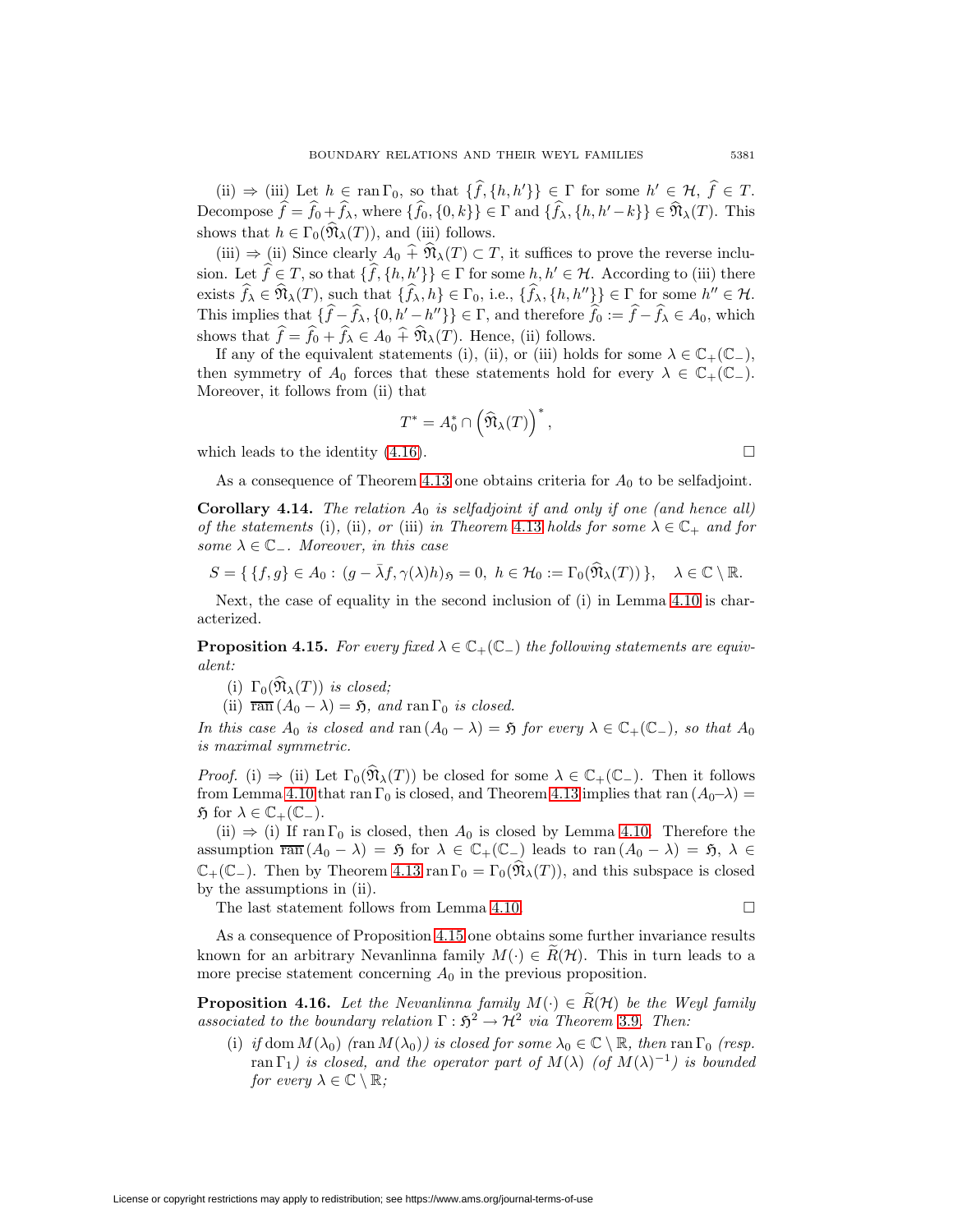(ii) if ran  $\Gamma_0$  (ran  $\Gamma_1$ ) is not closed, then dom  $M(\lambda)$  (resp. ran  $M(\lambda)$ ) is not closed, and the operator part of  $M(\lambda)$  (of  $M(\lambda)^{-1}$ ) is unbounded for every  $\lambda \in \mathbb{C} \setminus \mathbb{R}$ .

*Proof.* It is sufficient to prove (i). Since  $M(\lambda_0)^* = M(\bar{\lambda}_0)$ , it follows from Propo-sition [2.2](#page-8-3) that dom  $M(\lambda_0)$  is closed if and only if dom  $M(\bar{\lambda}_0)$  is closed. In this case dom  $M(\lambda_0) = \text{dom } M(\bar{\lambda}_0) = \text{ran } \Gamma_0$  by Corollary [4.3.](#page-24-3) Now it is clear that the properties in part (ii) of Proposition [4.15](#page-30-0) are satisfied for every  $\lambda \in \mathbb{C} \setminus \mathbb{R}$ . Hence dom  $M(\lambda) = \Gamma_0(\mathfrak{N}_\lambda(T))$  is closed for every  $\lambda \in \mathbb{C} \setminus \mathbb{R}$ . By the closed graph theorem this means that the operator part of  $M(\lambda)$ ,  $\lambda \in \mathbb{C} \setminus \mathbb{R}$ , is bounded (see [\(2.27\)](#page-16-0)). Similarly one proves the assertion for ran  $M(\lambda)$ .  $\Box$ 

<span id="page-31-3"></span>**Corollary 4.17.** If one of the equivalent statements (i) or (ii) in Proposition [4.15](#page-30-0) holds at a single point  $\lambda_0 \in \mathbb{C} \setminus \mathbb{R}$ , then  $A_0$  is selfadjoint.

*Proof.* The equalities dom  $M(\lambda_0) = \text{dom } M(\bar{\lambda}_0) = \text{ran } \Gamma_0$  were shown in the proof of Proposition [4.16,](#page-30-1) and consequently the equality ran  $(A_0 - \lambda) = \mathfrak{H}$  holds in fact for every  $\lambda \in \mathbb{C} \setminus \mathbb{R}$ .

<span id="page-31-0"></span>Further invariance results concerning the spectra of an arbitrary Nevanlinna family  $M(\cdot) \in R(H)$  are now easily established.

**Proposition 4.18.** Let  $M(\cdot) \in \widetilde{R}(\mathcal{H})$  be a Nevanlinna family, let  $\alpha \in \mathbb{R}$ , and let  $\lambda_0 \in \mathbb{C} \setminus \mathbb{R}$ . Then:

- (i) if  $M(\lambda_0) \in [\mathcal{H}]$ , then  $M(\lambda) \in [\mathcal{H}]$  for all  $\lambda \in \mathbb{C} \setminus \mathbb{R}$ ;
- (ii) if  $\alpha \in \rho(M(\lambda_0))$ , then  $\alpha \in \rho(M(\lambda))$  for all  $\lambda \in \mathbb{C} \setminus \mathbb{R}$ ;
- (iii) if  $\alpha \in \sigma_p(M(\lambda_0))$ , then  $\alpha \in \sigma_p(M(\lambda))$  for all  $\lambda \in \mathbb{C} \setminus \mathbb{R}$ ;
- (iv) if  $\alpha \in \sigma_c(M(\lambda_0))$ , then  $\alpha \in \sigma_c(M(\lambda))$  for all  $\lambda \in \mathbb{C} \setminus \mathbb{R}$ .

*Proof.* To prove the statements let  $M(\cdot) \in R(H)$  be the Weyl family associated to the boundary relation  $\Gamma : \mathfrak{H}^2 \to \mathcal{H}^2$  via Theorem [3.9.](#page-21-0)

(i) By Lemma [4.1](#page-23-3)  $\overline{\text{dom}} M(\lambda) = (\text{mul } M(\lambda))^{\perp}$  does not depend on  $\lambda \in \mathbb{C} \setminus \mathbb{R}$ , and hence the statement follows from part (i) of Proposition [4.16.](#page-30-1)

(ii) The condition  $\alpha \in \rho(M(\lambda))$  means that  $(M(\lambda) - \alpha I_{\mathcal{H}})^{-1} \in [\mathcal{H}]$ . Since  $-(M(\lambda) - \alpha I_{\mathcal{H}})^{-1} \in \widetilde{R}(\mathcal{H})$ , the assertion is obtained immediately from (i).

(iii) For every  $\alpha \in \mathbb{R}$  is clear that  $M(\lambda) - \alpha I_{\mathcal{H}} \in R(\mathcal{H})$ . Therefore, by Lemma [4.1](#page-23-3)  $\ker(M(\lambda) - \alpha I_{\mathcal{H}})$  does not depend on  $\lambda \in \mathbb{C} \setminus \mathbb{R}$ .

(iv) Observe that  $\sigma(M(\lambda)) = \sigma_p(M(\lambda)) \cup \sigma_c(M(\lambda))$ . Hence the statement follows by combining (ii) and (iii).  $\Box$ 

Remark 4.19. It follows from the proof of Proposition [4.18](#page-31-0) that the eigenspaces  $\ker(M(\lambda) - \alpha I_{\mathcal{H}}), \alpha \in \mathbb{R}$ , actually do not depend on  $\lambda \in \mathbb{C} \setminus \mathbb{R}$ .

According to Corollary [4.14](#page-30-2) the assumption that  $A_0$  is selfadjoint is equivalent to the decomposition  $T = A_0 \widehat{+} \mathfrak{N}_{\lambda}(T), \lambda \in \mathbb{C} \setminus \mathbb{R}$ . Clearly, this decomposition is direct:  $\widehat{\mathfrak{N}}_{\lambda}(T) \cap A_0 = \{0,0\}$ . In this case the intersection  $\mathfrak{N}_{\lambda}(T) \cap \text{dom } A_0$  can be described as follows.

<span id="page-31-2"></span><span id="page-31-1"></span>**Proposition 4.20.** Assume that  $A_0$  is selfadjoint. Then for  $\lambda \in \mathbb{C} \setminus \mathbb{R}$ ,

(4.17) 
$$
\mathfrak{N}_{\lambda}(T) \cap \text{dom}\, A_0 = (A_0 - \lambda)^{-1}(\text{mul}\, T).
$$

Moreover,  $h \in \Gamma_0\{0, -\omega\}$ ,  $\omega \in \text{mul } T$ , if and only if  $\gamma(\lambda)h = (A_0 - \lambda)^{-1}\omega$  for  $\lambda \in \mathbb{C} \setminus \mathbb{R}$ .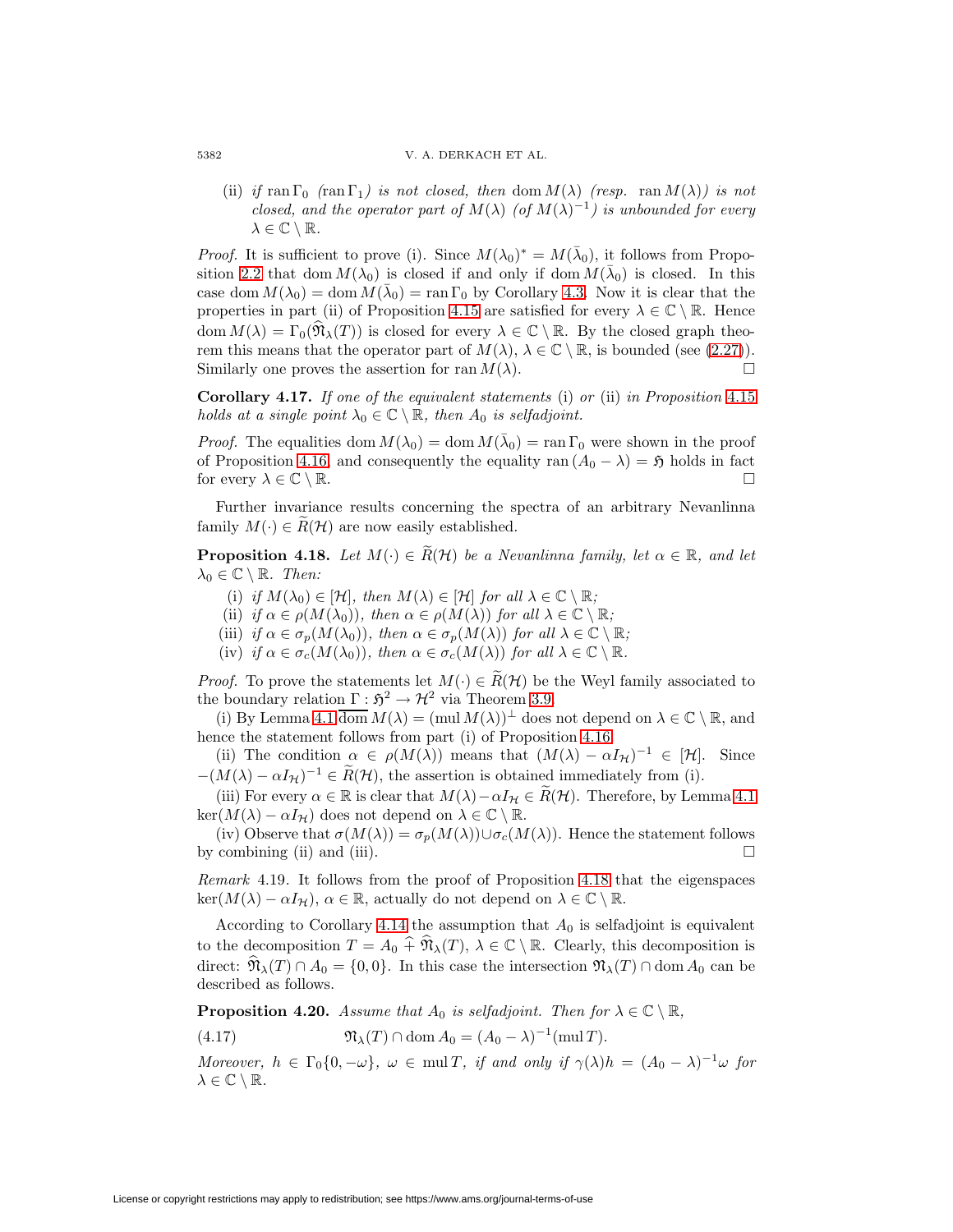<span id="page-32-0"></span>Proof. The identity in [\(4.17\)](#page-31-1) is equivalent to

(4.18) 
$$
\{ \{f, \lambda f\} \in T : f \in \text{dom } A_0 \} = \{ \{ (A_0 - \lambda)^{-1} \omega, \lambda (A_0 - \lambda)^{-1} \omega \} : \omega \in \text{mul } T \}.
$$

<span id="page-32-1"></span>Let  $\{f, \lambda f\} \in T$  have the property that  $f \in \text{dom } A_0$ . Then there is an element  $\omega \in \mathfrak{H}$  for which  $f = (A_0 - \lambda)^{-1} \omega$ . Hence

(4.19) 
$$
\{f, \lambda f\} - \{ (A_0 - \lambda)^{-1} \omega, (I + \lambda (A_0 - \lambda)^{-1}) \omega \} = \{0, -\omega\}.
$$

Since the elements in the left-hand side belong to T, it follows that  $\omega \in \text{mul } T$ . Hence the left-hand side of [\(4.18\)](#page-32-0) is contained in the right-hand side.

Conversely, observe that for  $\omega \in \mathfrak{H}$ 

$$
\{(A_0 - \lambda)^{-1} \omega, \lambda (A_0 - \lambda)^{-1} \omega\} = \{(A_0 - \lambda)^{-1} \omega, (I + \lambda (A_0 - \lambda)^{-1}) \omega\} \hat{+} \{0, -\omega\}.
$$

Thus, if  $\omega \in \text{mul } T$ , then the elements in the right-hand side belong to the relation  $A_0 + (\{0\} \times \text{mul } T) \subset T$ . Hence the right-hand side of [\(4.18\)](#page-32-0) is contained in the left-hand side.

It follows from [\(4.19\)](#page-32-1) that  $h \in \Gamma_0\{0, -\omega\}$  if and only if  $h \in \Gamma_0\{f, \lambda f\}$ , and, by definition of  $\gamma(\lambda)$ , this is equivalent to  $f = \gamma(\lambda)h$ .

Remark 4.21. The assumption that  $A_0$  is selfadjoint is essential for the inclusion mul  $T \subset \text{ran} (A_0 - \lambda)$ . If  $A_0$  is not selfadjoint, the identity [\(4.17\)](#page-31-1) need not be valid; cf. Example [6.5.](#page-43-0)

The next result is a strengthening of Lemma [4.10.](#page-27-3)

<span id="page-32-3"></span>**Proposition 4.22.** Let  $\Gamma$  be a boundary relation for  $S^*$  and let ran  $\Gamma_0$  be closed. Then:

- (i)  $\Gamma(A_0)$  is essentially selfadjoint in H, and the defect numbers of S are equal;
- (ii) if  $A_0^* \subset \text{dom } \Gamma$ , then  $A_0 = \ker \Gamma_0$  is selfadjoint and the linear relation  $\Gamma_0$  is closed;
- (iii) if ran  $\Gamma$  is closed, and in particular if the defect numbers of S are finite, then  $A_0 = \ker \Gamma_0$  is selfadjoint and the linear relation  $\Gamma_0$  is closed.

*Proof.* (i) By assumption dom  $T_2 = \text{ran } \Gamma_0$  is closed. Then also dom (clos  $T_2$ ) = dom  $S_2^*$  is closed, and hence by Proposition [2.2](#page-8-3) dom  $S_2$  is closed. Decompose  $S_2 =$  $S_0 \oplus (\{0\} \times \text{mul } S_2)$ , where  $S_0$  is the operator part of  $S_2$  in  $\mathcal{H} \ominus (\text{mul } S_2) = \text{dom } S_2^* =$ dom  $T_2$  ( $\supset$  dom  $S_2$ ) and  $\{0\} \times$  mul  $S_2$  is a selfadjoint relation in mul  $S_2$ . Since  $dom S_0 = dom S_2$  is closed,  $S_0$  is a bounded symmetric operator in dom  $T_2$ . It is well known that  $S_0$  has bounded selfadjoint extensions in dom  $T_2$ ; cf. e.g. [\[1\]](#page-47-2). Let  $B_0$  be a bounded selfadjoint extension of  $S_0$  in dom  $T_2$ . Then  $S_0^* = B_0 + (\{0\} \times \text{mul } S_0^*),$ since clearly  $(B_0 + (\{0\} \times \text{mul } S_0^*))^* = S_0$  and, moreover,  $B_0 + (\{0\} \times \text{mul } S_0^*)$  is closed, which follows from the fact that  $B_0$  is a closed bounded operator in dom  $T_2$ . Consequently,

<span id="page-32-2"></span>(4.20) 
$$
\cos T_2 = S_2^* = S_0^* \oplus (\{0\} \times \text{mul } S_2) = B_0 \hat{+} (\{0\} \times \text{mul } S_2^*).
$$

To prove essential selfadjointness of  $\Gamma(A_0)$  first observe that

$$
\Gamma(A_0) = \text{mul } \Gamma \widehat{+} (\{0\} \times \text{mul } T_2) = S_2 \widehat{+} (\{0\} \times \text{mul } T_2).
$$

Since  $A_0$  is symmetric,  $\Gamma(A_0)$  is symmetric by Proposition [2.13.](#page-14-3) Moreover, mul T is dense in mul  $S_2^*$ , which follows from [\(4.20\)](#page-32-2) and the boundedness of  $B_0$ . Since

License or copyright restrictions may apply to redistribution; see https://www.ams.org/journal-terms-of-use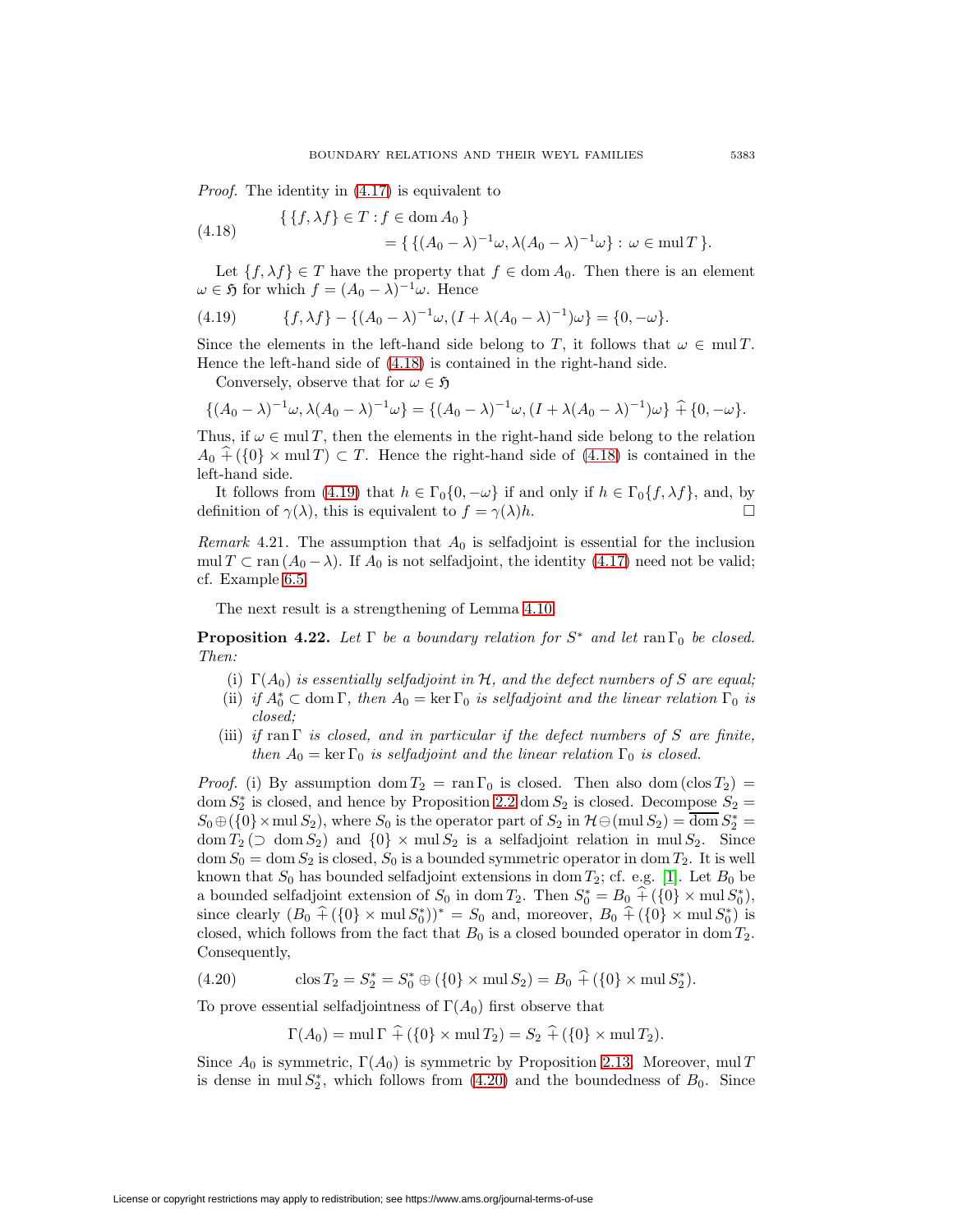$dom S_2 = dom S_0$  is closed, this together with [\(4.20\)](#page-32-2) implies that

$$
\Gamma(A_0)^* = S_2^* \cap ((\text{mul } T_2)^{\perp} \times \mathcal{H}) = S_2^* \cap (\text{dom } S_2 \times \mathcal{H})
$$
  
=  $S_0 \hat{+} (\{0\} \times \text{mul } S_2^*) \subset \text{clos } \Gamma(A_0) \subset \Gamma(A_0)^*.$ 

Hence,  $\Gamma(A_0)$  is essentially selfadjoint, and the defect numbers of  $S_2$  and  $S = S_1$ are equal.

(ii) By Proposition [2.13](#page-14-3)  $A_0$  is essentially selfadjoint, and by Lemma [4.10](#page-27-3) it is closed. Thus,  $A_0$  is selfadjoint. The closedness of  $\Gamma_0$  follows from the general implication

 $A_0 = A_0^*$ ,  $\text{ran } \Gamma_0 \text{ is closed } \Rightarrow \Gamma_0 \text{ is closed.}$ 

(iii) If ran Γ is closed, then equivalently  $T = \text{dom } \Gamma$  is closed, i.e.,  $T = S^*$ . Consequently,  $A_0^* \subset \text{dom } \Gamma$  and the statement is obtained from part (ii). Observe that if the defect numbers of  $S$  are finite, then  $T$  is closed as a finite-dimensional extension of S.

<span id="page-33-0"></span>Remark 4.23. Proposition [4.22](#page-32-3) gives rise to the following observations:

- (i) mul  $M(\lambda) = \text{mul } S_2$ , and the operator part  $M_s(\lambda)$  of  $M(\lambda)$  acts on dom  $T_2$ ;
- (ii) if ran  $\Gamma_0$  is closed, then  $\Gamma(A_0)$  is selfadjoint if and only if mul  $T_2$  is closed;
- (iii) if ran  $\Gamma_1$  is closed, then  $\Gamma(A_1)$  is selfadjoint if and only if ker  $T_2$  is closed;
- (iv) if ran  $\Gamma_0$  and ran  $\Gamma_1$  both are closed and  $\Gamma(A_0)$  or  $\Gamma(A_1)$  is selfadjoint, then  $A_0$  and  $A_1$  both are selfadjoint. Moreover,  $A_0 \hat{+} A_1 = T$ , so that  $A_0$  and  $A_1$  are disjoint with respect to S;
- <span id="page-33-1"></span>(v) part (iii) of Proposition [4.22](#page-32-3) applies in particular to the case ran  $\Gamma = \mathcal{H}^2$ . This implies for instance the equality  $R^u(\mathcal{H}) = R^u[\mathcal{H}]$ ; cf. Theorem [4.13.](#page-29-0)

4.4. **Domain invariance and operator representations of Weyl families.** A Weyl family  $M(\cdot) \in \widetilde{R}(\mathcal{H})$  belongs to the subclass  $\widetilde{R}_{inv}(\mathcal{H})$  when there exists a linear (not necessarily closed) subspace  $\mathcal{H}_0 \subset \mathcal{H}$  such that

(4.21) 
$$
\operatorname{dom} M(\lambda) = \Gamma_0(\widehat{\mathfrak{N}}_{\lambda}(T)) = \mathcal{H}_0, \quad \lambda \in \mathbb{C} \setminus \mathbb{R}.
$$

In this case Proposition [4.9](#page-27-4) may be applied to show that the closure of the  $\gamma$ -field  $\gamma(\cdot)$  is single-valued. Note that in this proposition the notations  $[\mathcal{H}_0, \mathfrak{N}_\lambda(T)]$  and  $[\mathcal{H}_0]$  refer to the bounded linear operators in the respective spaces, even when  $\mathcal{H}_0$ is not complete.

<span id="page-33-2"></span>**Proposition 4.24.** Let  $\Gamma : \mathfrak{H}^2 \to \mathcal{H}^2$  be a boundary relation with the Weyl family  $M(\cdot) \in \widetilde{R}(\mathcal{H})$ . Assume that  $\Gamma_0(\widehat{\mathfrak{N}}_{\lambda}(T)) = \mathcal{H}_0$  holds for all  $\lambda \in \mathbb{C} \setminus \mathbb{R}$ . Then:

- (i)  $\gamma(\lambda)$  admits a single-valued closure for all  $\lambda \in \mathbb{C} \setminus \mathbb{R}$ ;
- (ii)  $\mathcal{H}_0 \subset \text{dom } \gamma(\lambda)^{**} = \text{dom } \gamma(\mu)^{**} \subset \text{clos } \mathcal{H}_0, \quad \lambda, \mu \in \mathbb{C} \setminus \mathbb{R};$
- (iii)  $\mathcal{H}_0 \subset \text{dom } \gamma(\lambda)^* \gamma(\mu), \lambda, \mu \in \mathbb{C} \setminus \mathbb{R};$
- (iv)  $\gamma(\lambda) \in [\mathcal{H}_0, \mathfrak{N}_{\lambda}(T)]$  if and only if Im  $M_s(\lambda) \in [\mathcal{H}_0]$ .

Proof. (i) This is a direct consequence of Proposition [4.9.](#page-27-4)

(ii) It follows from [\(4.12\)](#page-28-2) that there exists  $c > 0$ , such that

$$
\frac{1}{c} \|\gamma(\mu)\|_{\mathfrak{H}} \le \|\gamma(\lambda)\|_{\mathfrak{H}} \le c \|\gamma(\mu)\|_{\mathfrak{H}},
$$

which shows that the topology induced on  $\mathcal{H}_0$  by the form  $(\gamma(\lambda)h, \gamma(\lambda)k)$ <sub>5</sub> does not depend on  $\lambda \in \mathbb{C} \setminus \mathbb{R}$ . Therefore, the domain of the closure of this form is also independent of  $\lambda \in \mathbb{C} \setminus \mathbb{R}$ , and clearly the closure is given by  $(\gamma(\lambda)^* h, \gamma(\lambda)^* k)$  $h, k \in \text{dom } \gamma(\lambda)^{**}$ , where  $\gamma(\lambda)^{**} : \mathcal{H} \to \mathfrak{H}$  is the closure of  $\gamma(\lambda), \lambda \in \mathbb{C} \setminus \mathbb{R}$ .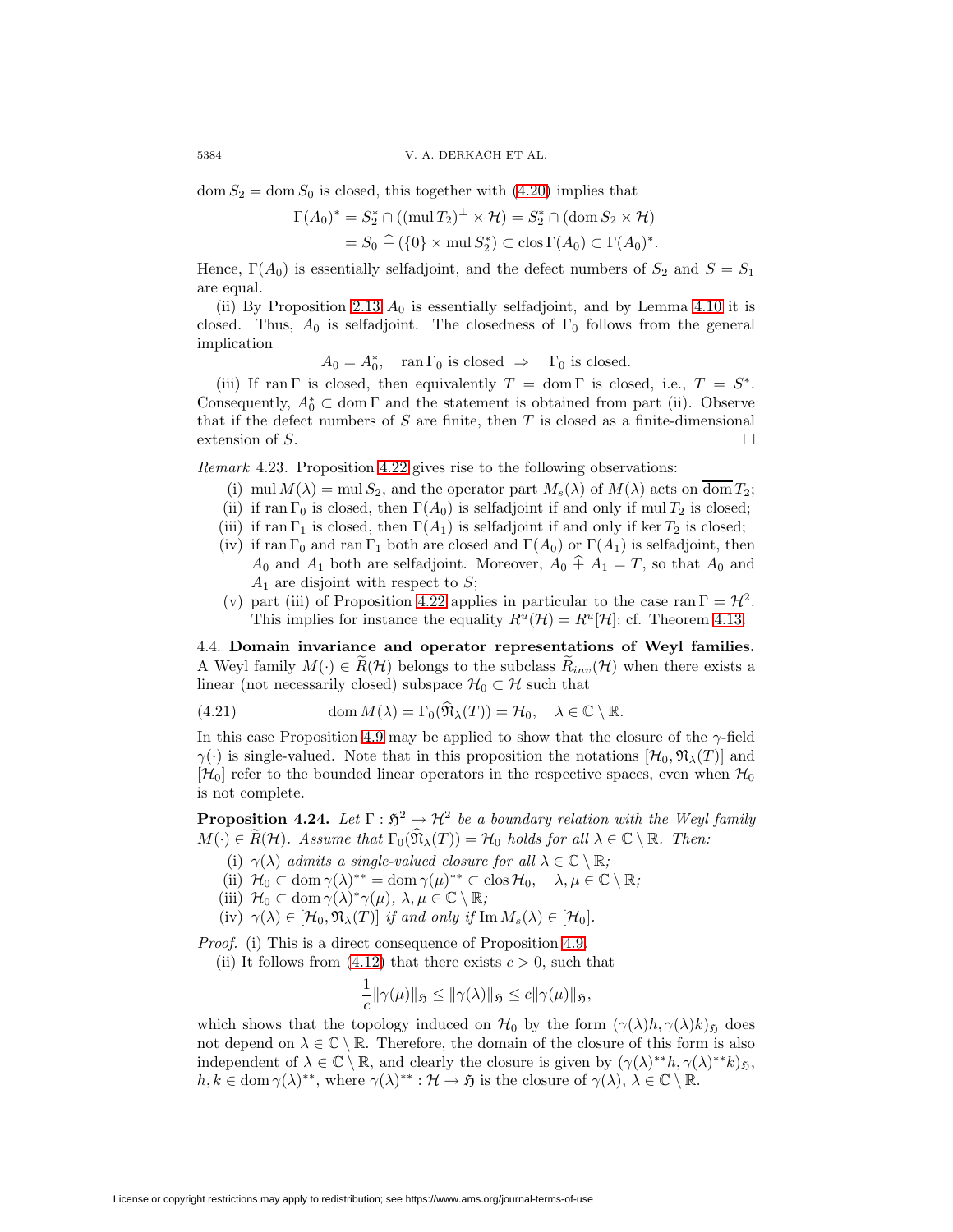(iii) It follows from [\(4.8\)](#page-26-3) that for all  $h, k \in \mathcal{H}_0$ 

$$
(\lambda - \bar{\mu})(\gamma(\lambda)h, \gamma(\mu)k)_{\mathfrak{H}} = (h, (M_s(\lambda)^* - M_s(\mu))k)_{\mathcal{H}}.
$$

Hence, for  $k \in \text{dom } \gamma(\mu) = \mathcal{H}_0$  and  $\lambda \neq \bar{\mu}$ ,

<span id="page-34-4"></span>
$$
\sup_{h \in \mathcal{H}_0} \frac{\left| (\gamma(\lambda)h, \gamma(\mu)k)_{\mathfrak{H}} \right|}{\|h\|} = \sup_{h \in \mathcal{H}_0} \frac{\left| (h, (M_s(\lambda)^* - M_s(\mu))k)_{\mathcal{H}} \right|}{\|\lambda - \bar{\mu}\| \|h\|}
$$

$$
\leq \frac{\left| \left| (M_s(\lambda)^* - M_s(\mu))k \right|_{\mathcal{H}}}{\|\lambda - \bar{\mu}\|} < \infty,
$$

which means that  $\gamma(\mu)k \in \text{dom } \gamma(\lambda)^*$ . Hence,  $\mathcal{H}_0 \subset \text{dom } \gamma(\lambda)^* \gamma(\mu)$ .

(iv) This follows immediately from the identity

(4.22) 
$$
\frac{(\text{Im } M_s(\lambda)h, h)_{\mathfrak{H}}}{\text{Im } \lambda} = \frac{(M_s(\lambda)h, h)_{\mathcal{H}} - (M_s(\lambda)^*h, h)_{\mathcal{H}}}{\lambda - \bar{\lambda}}
$$

$$
= (\gamma(\lambda)h, \gamma(\lambda)h)_{\mathfrak{H}},
$$

which is valid for all  $h \in \mathcal{H}_0$ .

**Proposition 4.25.** Assume that the Weyl family  $M(\cdot)$  belongs to the subclass  $R_{inv}(\mathcal{H})$ , so that [\(4.21\)](#page-33-1) holds with a linear subspace  $\mathcal{H}_0 \subset \mathcal{H}$ . Then the operator part of the Weyl family  $M(\lambda) = M_s(\lambda) \oplus M_\infty$  has the operator representation

<span id="page-34-2"></span>(4.23) 
$$
M_s(\lambda) = M_s(\mu)^* + (\lambda - \bar{\mu})\gamma(\mu)^*[I + (\lambda - \mu)(A_0 - \lambda)^{-1}]\gamma(\mu), \quad \lambda, \mu \in \mathbb{C} \setminus \mathbb{R},
$$
  
where  $\gamma(\mu)^* : \mathfrak{H} \to \text{clos } \mathcal{H}_0$ .

Proof. This follows immediately from the identity

$$
\frac{(M_s(\lambda)h, k)_{\mathcal{H}} - (M_s(\mu)^*h, k)_{\mathcal{H}}}{\lambda - \bar{\mu}} = (\gamma(\lambda)h, \gamma(\mu)k)_{\mathfrak{H}}, \quad h, k \in \mathcal{H}_0,
$$

the identity  $(4.12)$ , and part  $(iii)$  of Proposition [4.24.](#page-33-2)

Under the assumption of domain invariance the symmetric relation 
$$
A_0 = \ker \Gamma_0
$$
 is essentially selfadjoint (cf. Corollary 4.12), so that its closure  $A_0^{**} = A_0^*$  is a selfadjoint extension of *S*. Recall that under these circumstances the identity (4.12) now holds for all  $\lambda, \mu \in \mathbb{C} \setminus \mathbb{R}$ :

$$
(4.24) \quad \gamma(\lambda)h = [I + (\lambda - \mu)(A_0 - \lambda)^{-1}]\gamma(\mu)h, \quad h \in \Gamma_0(\widehat{\mathfrak{N}}_{\lambda}(T)), \quad \lambda, \mu \in \mathbb{C} \setminus \mathbb{R}.
$$

Denote by  $A_s$  the (orthogonal) operator part of  $A_0^{**}$ , so that  $A_0^{**}$  admits the decomposition

<span id="page-34-1"></span>
$$
A_0^{**} = A_s \oplus A_{\infty}, \quad A_{\infty} = \{0\} \times \text{mul } A_0^{**}.
$$

Let P be the orthogonal projection onto  $\mathfrak{H}_s = \text{dom } A_0^{**}$ , so that  $I - P$  is the orthogonal projection onto mul  $A_0^{**}$ . Let  $E(t)$  be the spectral family (of orthogonal projections) of  $A_0^{**}$ , so that in particular ker  $E(\infty) = \text{ran} (I - P)$ . Then the operator  $A_s$  in  $\mathfrak{H}_s$  satisfies

<span id="page-34-0"></span>(4.25) 
$$
I_{\mathfrak{H}_s} + (\lambda - \mu)(A_s - \lambda)^{-1} = \int_{\mathbb{R}} \frac{t - \mu}{t - \lambda} dE(t).
$$

<span id="page-34-3"></span>In view of [\(4.25\)](#page-34-0) the identity [\(4.24\)](#page-34-1) may now be rewritten as follows (with  $\lambda, \mu \in$  $\mathbb{C} \setminus \mathbb{R}$ :

(4.26) 
$$
\gamma(\lambda)h = (I - P)\gamma(\mu)h + [I_{\mathfrak{H}_s} + (\lambda - \mu)(A_s - \lambda)^{-1}]P\gamma(\mu)h
$$
,  $h \in \Gamma_0(\widehat{\mathfrak{N}}_{\lambda}(T))$ , which is an orthogonal decomposition.

 $\Box$ 

 $\Box$ 

License or copyright restrictions may apply to redistribution; see https://www.ams.org/journal-terms-of-use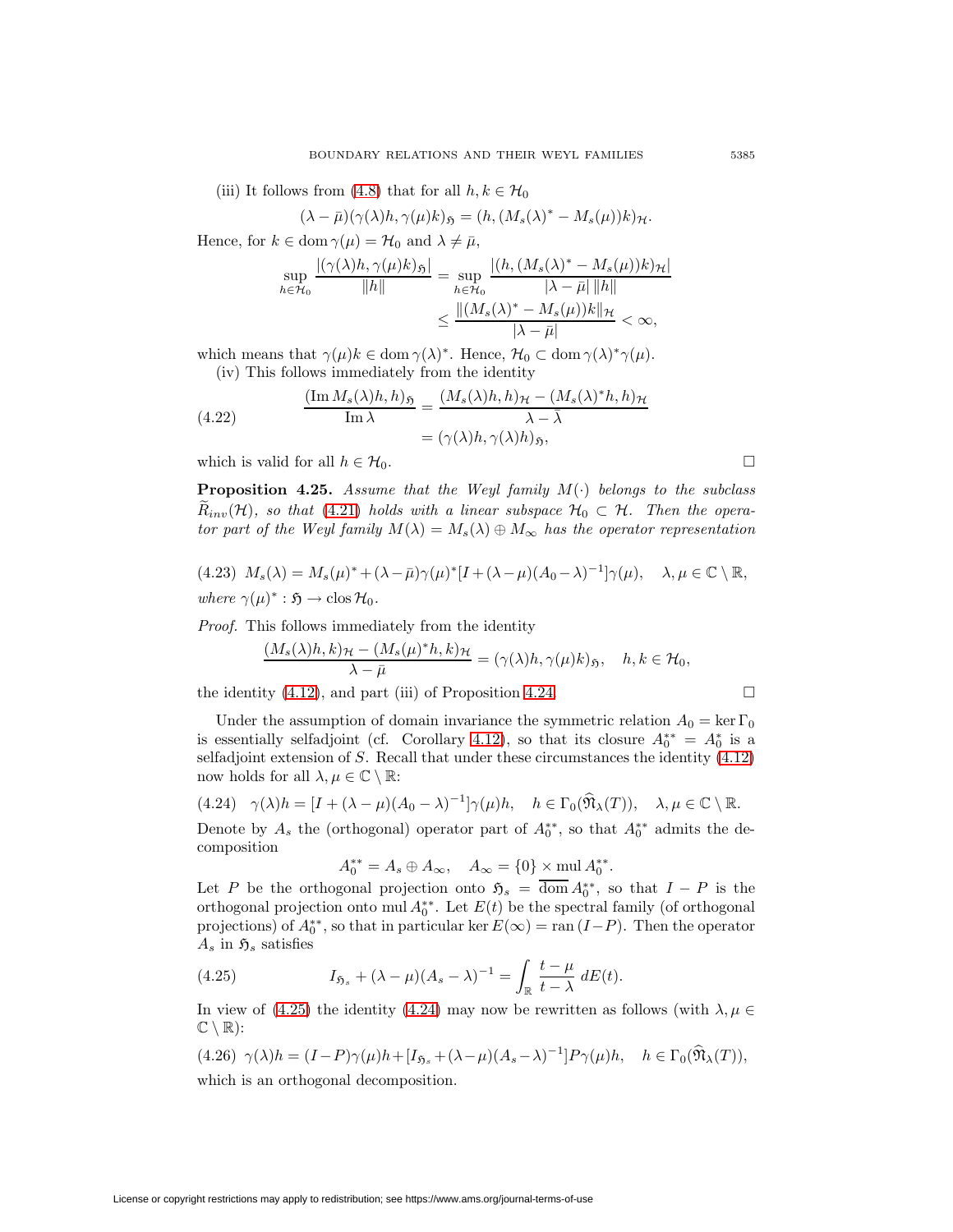The next result is an extension of the integral representation [\(2.29\)](#page-17-5) from the subclass  $R[\mathcal{H}]$  to the subclass  $\widetilde{R}_{inv}(\mathcal{H})$  of Nevanlinna families.

**Proposition 4.26.** Assume that the Weyl family  $M(\cdot)$  belongs to the subclass  $R_{inv}(\mathcal{H})$ , so that [\(4.21\)](#page-33-1) holds with a linear subspace  $\mathcal{H}_0 \subset \mathcal{H}$ . Then the operator part of the Weyl family  $M(\lambda) = M_s(\lambda) \oplus M_\infty$  has the integral representation

$$
(4.27) \qquad (M_s(\lambda)h, h)_{\mathcal{H}} = a_h + b_h \lambda + \int_{\mathbb{R}} \left( \frac{1}{t - \lambda} - \frac{t}{t^2 + 1} \right) d\sigma_h(t), \quad h \in \mathcal{H}_0,
$$

where  $a_h = (\text{Re } M_s(i)h, h)_{\mathcal{H}}$ ,  $d\sigma_h(t) = (t^2 + 1)d(E(t)P_{\gamma}(i)h, P_{\gamma}(i)h)_{\mathfrak{H}}$ , (4.28)  $b_h = ||(I - P)\gamma(i)h||_2^2,$ 

P is the orthogonal projection onto dom  $A_0^{**}$ , and  $E(t)$  is the spectral family of  $A_0^{**}$ . *Proof.* It follows from [\(4.23\)](#page-34-2), [\(4.25\)](#page-34-0), and [\(4.26\)](#page-34-3) that for all  $h \in \mathcal{H}_0 = \text{dom } M(\lambda)$ and  $\mu = i$ ,

$$
(M_s(\lambda)h, h)_{\mathcal{H}} = (M_s(i)^*h, h)_{\mathcal{H}} + (\lambda + i) \|(I - P)\gamma(i)h\|_{\mathfrak{H}}^2 + (\lambda + i)([I + (\lambda - i)(A_s - \lambda)^{-1}]P\gamma(i)h, \gamma(i)h)_{\mathfrak{H}} = (M_s(i)^*h, h)_{\mathcal{H}} + (\lambda + i)\left(b_h + \int_{\mathbb{R}} \frac{t - i}{t - \lambda} d(E(t)P\gamma(i)h, P\gamma(i)h)_{\mathfrak{H}}\right).
$$

Since

Im 
$$
(M_s(i)h, h)_{\mathcal{H}} = b_h + \int_{\mathbb{R}} d(E(t)P_{\gamma}(i)h, P_{\gamma}(i)h)_{\mathfrak{H}} = b_h + \int_{\mathbb{R}} \frac{d\sigma_h(t)}{t^2 + 1}
$$
,

<span id="page-35-1"></span><span id="page-35-0"></span> $\Box$ 

one obtains  $(4.27)$ .

<span id="page-35-4"></span>The coefficient [\(4.28\)](#page-35-1) of the linear term in the integral representation [\(4.27\)](#page-35-0) may be obtained by a limiting procedure.

**Proposition 4.27.** Assume that the Weyl family  $M(\cdot)$  belongs to the subclass  $R_{inv}(\mathcal{H})$ , so that [\(4.21\)](#page-33-1) holds with a linear subspace  $\mathcal{H}_0 \subset \mathcal{H}$ . Then for all  $\mu \in \mathbb{C} \backslash \mathbb{R}$ and  $h \in \mathcal{H}_0$ ,

<span id="page-35-2"></span>(4.29) 
$$
\lim_{y \to \infty} \frac{(M_s(iy)h, h)_{\mathcal{H}}}{iy} = ||(I - P)\gamma(i)h||_{\mathfrak{H}}^2 = ||(I - P)\gamma(\mu)h||_{\mathfrak{H}}^2.
$$

<span id="page-35-3"></span>In particular, with  $h \in \mathcal{H}_0$ ,

(4.30) 
$$
\lim_{y \to \infty} \frac{(M_s(iy)h, h)_{\mathcal{H}}}{iy} = 0 \quad \text{if and only if} \quad \gamma(\mu)h \in \overline{\text{dom}} A_0^{**}.
$$

*Proof.* The first equality in  $(4.29)$  is implied by  $(4.27)$  and  $(4.28)$ . To obtain the second equality in [\(4.29\)](#page-35-2) observe that as a consequence of [\(4.26\)](#page-34-3) the following limiting result holds:

<span id="page-35-5"></span>
$$
\lim_{y \to \infty} (\gamma(iy)h, \gamma(\mu)h)_{\mathfrak{H}} = ||(I - P)\gamma(\mu)h||_{\mathfrak{H}}^2.
$$

Now the statement is implied by  $(4.23)$ . The statement  $(4.30)$  is an immediate consequence of  $(4.29)$ .

**Corollary 4.28.** Assume that the Weyl family  $M(\cdot)$  belongs to the subclass  $\hat{R}_{inv}(H)$ and let S be an operator, i.e., mul  $S = \{0\}$ . Then  $A_0^{**}$  is an operator if and only if

(4.31) 
$$
\lim_{y \to \infty} \frac{(M_s(iy)h, h)_{\mathcal{H}}}{iy} = 0 \text{ for every } h \in \mathcal{H}_0.
$$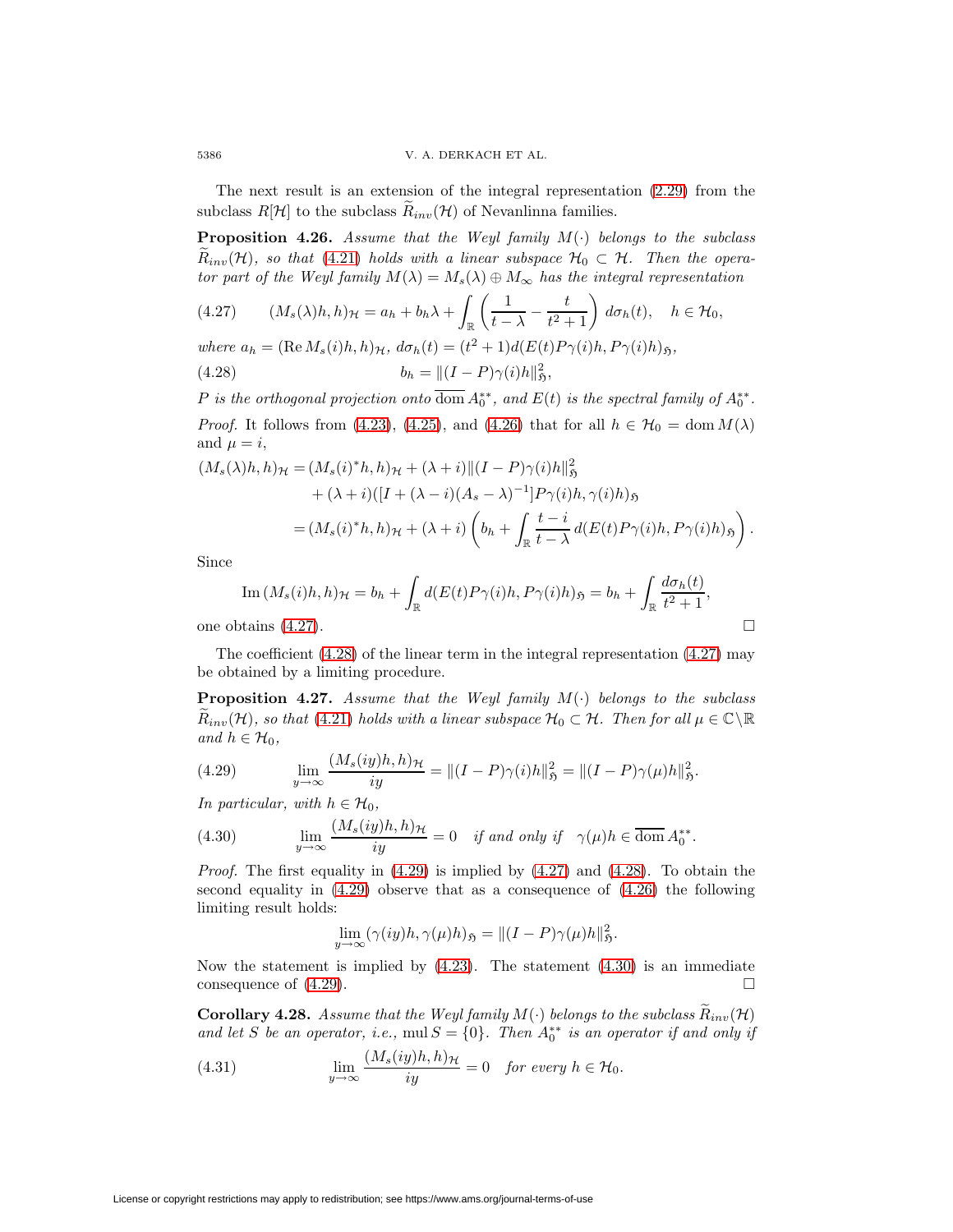*Proof.* Let  $A_0^{**}$  be an operator. Then it follows from Proposition [4.27](#page-35-4) that [\(4.31\)](#page-35-5) holds.

Conversely, assume that  $(4.31)$  holds. If S is simple, Proposition [4.27](#page-35-4) implies that  $\mathfrak{N}_{\lambda}(T), \lambda \in \mathbb{C} \setminus \mathbb{R}$ , are orthogonal to mul  $A_0^{**}$ . Since

<span id="page-36-1"></span>
$$
\mathfrak{H} = \overline{\operatorname{span}} \{ \, \mathfrak{N}_{\lambda}(T) : \, \lambda \in \mathbb{C} \setminus \mathbb{R} \, \},
$$

this implies that mul  $A_0^{**} = \{0\}$ . In the general case, when S is not necessarily simple, decompose the operator S as an orthogonal sum  $S_0 \oplus S_1$  with a simple symmetric operator  $S_0$  and a selfadjoint operator  $S_1$ . Then the result follows from the fact that  $M(\cdot)$  is the Weyl family of the simple part  $S_1$  of S.  $\Box$ 

As a direct consequence of [\(4.25\)](#page-34-0) and [\(4.26\)](#page-34-3) one obtains

(4.32) 
$$
\|\gamma(\lambda)h\|_{\mathfrak{H}}^2 = \|(I - P)\gamma(\mu)h\|_{\mathfrak{H}}^2 + \int_{\mathbb{R}} \left|\frac{t - \mu}{t - \lambda}\right|^2 \|dE(t)P\gamma(\mu)h\|_{\mathfrak{H}}^2.
$$

<span id="page-36-5"></span>It also follows from [\(4.26\)](#page-34-3) that if  $\gamma(\lambda)h \in \text{dom } A_0^{**}$  for some  $\lambda \in \mathbb{C} \setminus \mathbb{R}$ , then the same is true for all  $\lambda \in \mathbb{C} \setminus \mathbb{R}$ .

**Proposition 4.29.** Assume that the Weyl family  $M(\cdot)$  belongs to the subclass  $R_{inv}(\mathcal{H})$  and let  $h \in \mathcal{H}_0 = \Gamma_0(\mathfrak{N}_\lambda(T)), \lambda \in \mathbb{C} \setminus \mathbb{R}$ . Then

(4.33) 
$$
\sup_{y>0} y(\text{Im }M_s(iy)h, h)_{\mathcal{H}} < \infty \quad \Leftrightarrow \quad \gamma(\mu)h \in \text{dom }A_0^{**}, \quad \mu \in \mathbb{C} \setminus \mathbb{R}.
$$

<span id="page-36-0"></span>Proof. It follows from [\(4.8\)](#page-26-3) that

(4.34) 
$$
y\left(\frac{M_s(iy) - M_s(iy)^*}{2i}h, h\right)_{\mathcal{H}} = y^2 \|\gamma(iy)h\|_{\mathfrak{H}}^2.
$$

<span id="page-36-2"></span>Combining [\(4.34\)](#page-36-0) with [\(4.32\)](#page-36-1) leads to

$$
(4.35) \quad y \text{Im}\left(M_s(iy)h, h\right)_{\mathcal{H}} = y^2 \|(I - P)\gamma(i)h\|_{\mathfrak{H}}^2 + y^2 \int_{\mathbb{R}} \frac{t^2 + 1}{t^2 + y^2} \, d\|E_t P \gamma(i)h\|_{\mathfrak{H}}^2.
$$

<span id="page-36-3"></span>An application of Lebesgue's monotone convergence theorem gives

(4.36) 
$$
\sup_{y>0} y^2 \int_{\mathbb{R}} \frac{t^2+1}{t^2+y^2} d\|E_t P \gamma(i)h\|_{\mathfrak{H}}^2 = \int_{\mathbb{R}} (t^2+1) d\|E_t P \gamma(i)h\|_{\mathfrak{H}}^2.
$$

Now [\(4.35\)](#page-36-2) and [\(4.36\)](#page-36-3) show that the left-hand side of [\(4.35\)](#page-36-2) is uniformly bounded for  $y > 0$  if and only if  $(I - P)\gamma(i)h = 0$  and  $P\gamma(i)h \in \text{dom } A_0^{**}$ .

Define the subclass  $\tilde{R}_{inv}^s(\mathcal{H})$  as the set of all Nevanlinna families  $M(\cdot) \in \tilde{R}_{inv}(\mathcal{H})$ for which ker $(\text{Im } M_s(\lambda)) = \{0\}$  for all  $\lambda \in \mathbb{C} \setminus \mathbb{R}$ .

**Corollary 4.30.** Let the Weyl family  $M(\cdot)$  belong to the subclass  $\tilde{R}_{inv}^s(\mathcal{H})$ . Moreover, assume that  $A_0$  is selfadjoint and mul  $S = \{0\}$ . Then mul  $T = \{0\}$  if and only if for every  $h \in \mathcal{H} \setminus \{0\}$ 

<span id="page-36-4"></span>(4.37) 
$$
\lim_{y \to \infty} \frac{(M_s(iy)h, h)_{\mathcal{H}}}{iy} = 0 \quad and \quad \lim_{y \to \infty} y(\operatorname{Im} M_s(iy)h, h)_{\mathcal{H}} = \infty.
$$

*Proof.* If [\(4.37\)](#page-36-4) holds, then  $A_0$  is an operator and  $\mathfrak{N}_{\lambda}(T) \cap \text{dom } A_0 = \{0\}, \lambda \in \mathbb{C} \setminus \mathbb{R}$ . Now Proposition [4.20](#page-31-2) shows that  $mul T = \{0\}.$ 

Conversely, assume that mul T = {0}. Then by Proposition [4.20](#page-31-2)  $\mathfrak{N}_{\lambda}(T) \cap$ dom  $A_0 = \{0\}$  for every  $\lambda \in \mathbb{C} \setminus \mathbb{R}$ , and this implies  $(4.37)$ , since  $\gamma(\lambda)$  is injective (see  $(4.22)$ ).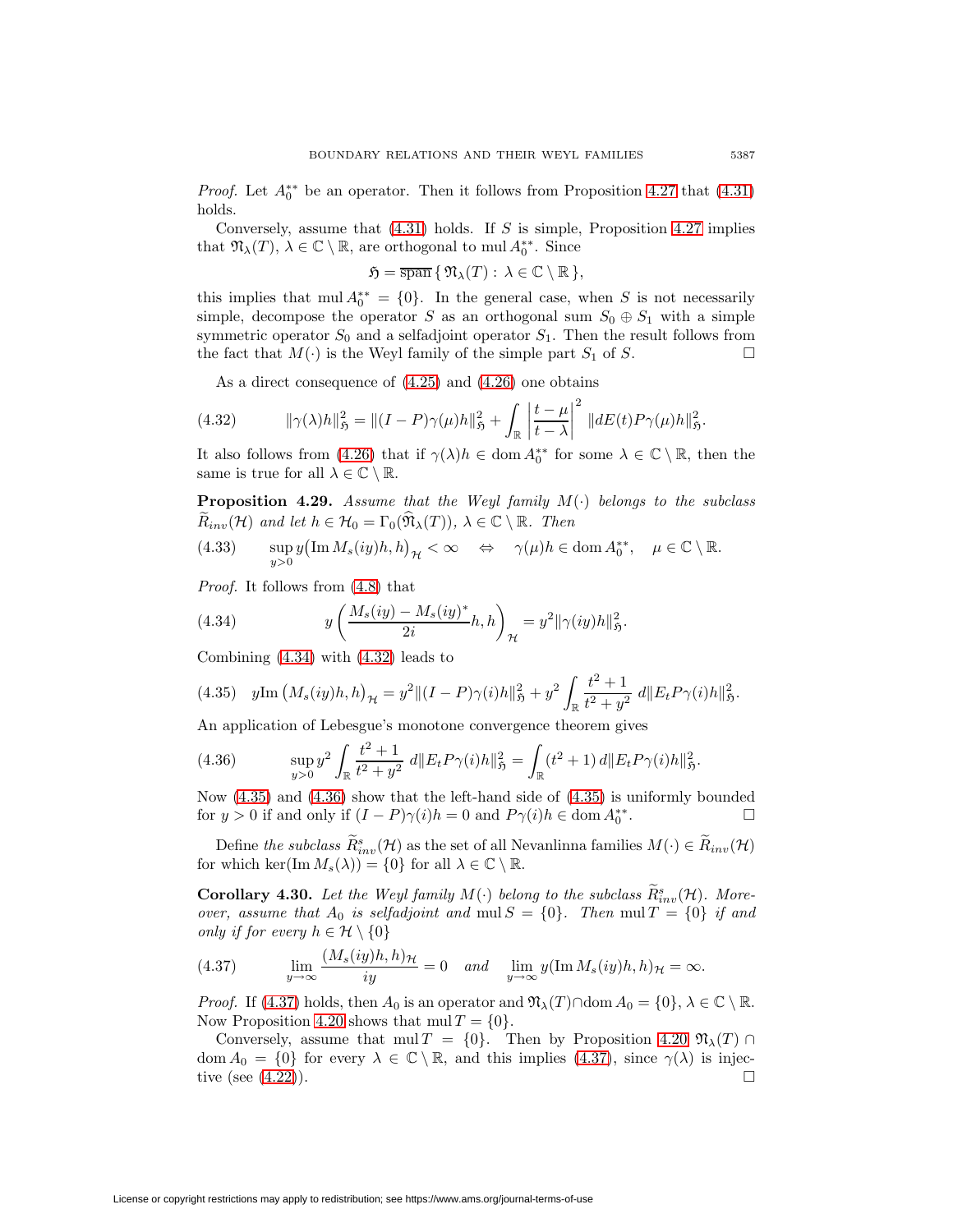Remark 4.31. The results in this subsection are generalizations of similar statements which are well known for Q-functions of symmetric operators and Weyl functions of ordinary boundary triplets, i.e., for the subclass  $R^u[\mathcal{H}]$  of Nevanlinna functions; see e.g. [\[26\]](#page-49-5), [\[28\]](#page-49-2).

4.5. **Forbidden lineals.** The concept of a forbidden (isometric) operator V in the framework of von Neumann's theory was originally introduced by M.A. Krasnosel'ski $\check{\mathbf{i}}$  in [\[23\]](#page-48-21). The connection between the operator V and limit values of the characteristic function was discovered by A.V. Straus  $[37]$ . In the case of ordinary boundary triplets the so-called forbidden lineal has been introduced and studied in [\[28\]](#page-49-2); cf. also [\[16\]](#page-48-2).

**Definition 4.32.** Let  $\Gamma : \mathfrak{H}^2 \to \mathcal{H}^2$  be a boundary linear relation and let  $T =$ dom Γ. The *forbidden lineal* of Γ is defined by

$$
\mathcal{F}_{\Gamma} = \Gamma(\{0\} \times \text{mul } T).
$$

In this subsection the forbidden lineal of  $\Gamma$  will be characterized by using the asymptotic properties of the Weyl family  $M(\cdot)$ , under the assumptions that  $A_0$  is selfadjoint, and the operator part  $M_s(\cdot)$  of  $M(\cdot)$  has a bounded imaginary part for  $\lambda \in \mathbb{C} \setminus \mathbb{R}$ . The approach given below is rather straightforward, and the proof of the main statement in Proposition [4.34](#page-37-0) is essentially simpler than the one used earlier in the case of ordinary boundary triplets.

<span id="page-37-4"></span>**Proposition 4.33.** Let  $A_0 = A_0^*$  and let P be the orthogonal projection onto  $\overline{\text{dom}} A_0$ . Let  $h \in \Gamma_0\{0, -\omega\}$  for some  $\omega \in \text{mul } T$  and let  $\text{Im } M_s(\lambda)$ ,  $\lambda \in \mathbb{C} \setminus \mathbb{R}$ , be bounded. Then:

- (i)  $\gamma(\lambda)h \to 0$  strongly in H as  $\lambda = iy \to \infty$ ;
- <span id="page-37-1"></span>(ii)  $\lambda \gamma(\lambda) h \rightarrow -P\omega$  strongly in  $\mathfrak{H}$  as  $\lambda = iy \rightarrow \infty$ ;
- (iii) the following strong limit exists:

(4.38) 
$$
M_s(i\infty)h := \lim_{y \to \infty} M_s(iy)h = M_s(\bar{\mu})h - \gamma(\mu)^* P\omega.
$$

*Proof.* It follows from Proposition [4.20](#page-31-2) that  $h \in \text{dom } \gamma(\lambda)$  and

(4.39) 
$$
\gamma(\lambda)h = (A_0 - \lambda)^{-1}\omega, \quad \lambda \in \mathbb{C} \setminus \mathbb{R}.
$$

The statements (i) and (ii) are immediate from the representation [\(4.39\)](#page-37-1). Moreover, (iii) is implied by [\(4.23\)](#page-34-2), since  $\gamma(\mu)^*$  is bounded due to Proposition [4.24.](#page-33-2)  $\Box$ 

<span id="page-37-3"></span><span id="page-37-0"></span>**Proposition 4.34.** Let  $\Gamma : \mathfrak{H}^2 \to \mathcal{H}^2$  be a boundary linear relation such that  $A_0 = A_0^*$  and  $\text{Im } M_s(\lambda)$  is a bounded operator for  $\lambda \in \mathbb{C} \setminus \mathbb{R}$ . Then

(4.40) 
$$
\operatorname{dom} \mathcal{F}_{\Gamma} = \{ h \in \mathcal{H} : \sup_{y>0} y(\operatorname{Im} M_s(iy)h, h) < \infty \},
$$

and the forbidden lineal  $\mathcal{F}_{\Gamma}$  admits the representation

<span id="page-37-5"></span>
$$
(4.41) \t\t \mathcal{F}_{\Gamma} = \{ \{ h, M_s(i\infty)h \} : h \in \text{dom}\,\mathcal{F}_{\Gamma} \} \hat{+} \Gamma(\{0\} \times \text{mul}\,A_0).
$$

<span id="page-37-2"></span>*Proof.* The following characterization concerning dom  $\mathcal{F}_{\Gamma}$  is implied by Proposition [4.20:](#page-31-2)

(4.42)  $h \in \text{dom } \mathcal{F}_{\Gamma}$  if and only if  $\gamma(\lambda)h \in \text{dom } A_0$ .

Combining [\(4.42\)](#page-37-2) with Proposition [4.29](#page-36-5) gives the description of dom  $\mathcal F$  in [\(4.40\)](#page-37-3).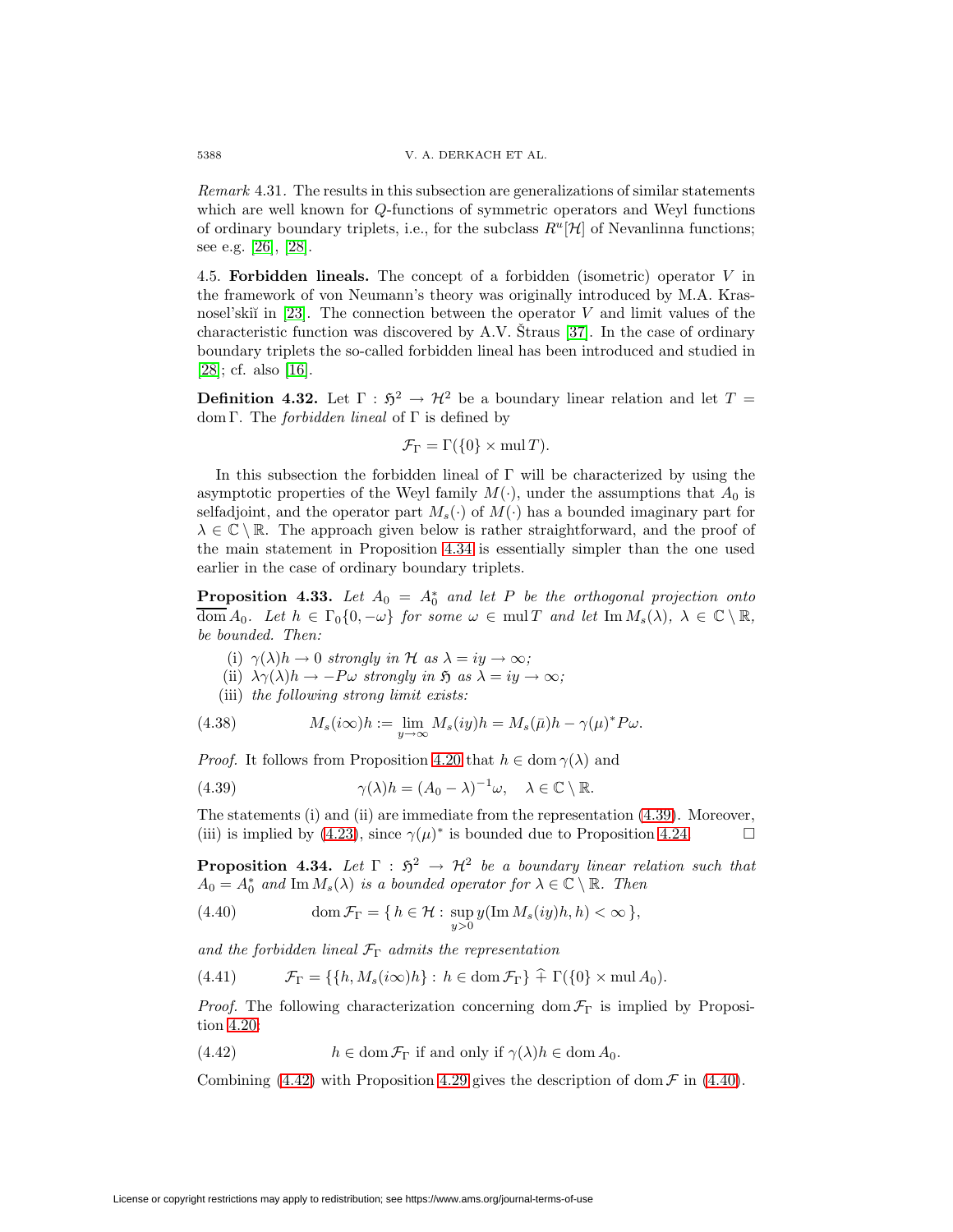Next assume that  $\{h, h'\} \in \Gamma\{0, -\omega\}$ , where  $\omega \in \text{mul } T$ . Then

(4.43) 
$$
\left\{ \begin{pmatrix} 0 \\ h \end{pmatrix}, \begin{pmatrix} -\omega \\ -h' \end{pmatrix} \right\} \in \widetilde{A}.
$$

Also consider the elements

(4.44) 
$$
\left\{ \begin{pmatrix} \gamma(\lambda)h \\ h \end{pmatrix}, \begin{pmatrix} \lambda \gamma(\lambda)h \\ -M_s(\lambda)h \end{pmatrix} \right\} \in \widetilde{A}, \quad \lambda \in \mathbb{C} \setminus \mathbb{R}.
$$

It follows from Proposition [4.33](#page-37-4) that with  $\lambda = iy \rightarrow \infty$  these elements converge to

(4.45) 
$$
\left\{ \begin{pmatrix} 0 \\ h \end{pmatrix}, \begin{pmatrix} -P\omega \\ -M_s(i\infty)h \end{pmatrix} \right\} \in \widetilde{A}.
$$

Now subtract from this element the element in [\(4.43\)](#page-38-2), so that

$$
\left\{ \begin{pmatrix} 0 \\ h \end{pmatrix}, \begin{pmatrix} -P\omega \\ -M_s(i\infty)h \end{pmatrix} \right\} - \left\{ \begin{pmatrix} 0 \\ h \end{pmatrix}, \begin{pmatrix} -\omega \\ -h' \end{pmatrix} \right\} = \left\{ \begin{pmatrix} 0 \\ 0 \end{pmatrix}, \begin{pmatrix} (I-P)\omega \\ h'-M_s(i\infty)h \end{pmatrix} \right\} \in \widetilde{A}.
$$

This shows that  $\{0, h' - M_s(i\infty)h\} \in \Gamma(\{0\} \times \text{mul } A_0)$ . Hence,

$$
\{h, h'\} = \{h, M_s(i\infty)h\} + \{0, h' - M_s(i\infty)h\},\
$$

proving one inclusion in [\(4.41\)](#page-37-5). The reverse inclusion is obvious from [\(4.40\)](#page-37-3) and  $(4.45)$ .

**Corollary 4.35.** Let  $\Gamma : \mathfrak{H}^2 \to \mathcal{H}^2$  be a boundary relation, which is single-valued and satisfies the assumptions of Proposition [4.34](#page-37-0). Then

$$
\operatorname{mul}\mathcal{F}_{\Gamma}=\Gamma(\{0\}\times\operatorname{mul} A_0).
$$

# 5. Special boundary relations and their Weyl families

<span id="page-38-0"></span>5.1. **Ordinary boundary triplets.** A combination of Definition [1.1](#page-0-0) of an ordinary boundary triplet for the case of a densely defined symmetric operator from [\[20\]](#page-48-0) (see also [\[15\]](#page-48-1), [\[28\]](#page-49-2)) and the adaptation for the case of a nondensely defined symmetric operator leads to the following definition. Note that now the adjoint  $S^*$  of a symmetric operator S in  $\mathfrak H$  is a closed linear relation in  $\mathfrak H$ ; it can be considered as a Hilbert space with the graph norm.

<span id="page-38-5"></span>**Definition 5.1** ([\[20\]](#page-48-0)). Let S be a closed symmetric operator in a Hilbert space  $\mathfrak{H}$ with equal defect numbers. A triplet  $\Pi = \{H, \Gamma_0, \Gamma_1\}$ , where H is a Hilbert space with dim  $\mathcal{H} = n_{\pm}(S)$  and  $\Gamma_i \in [S^*, \mathcal{H}]$ , is said to be an *ordinary boundary triplet* for  $S^*$ , if:

- (A1) the abstract Green's identity [\(1.7\)](#page-2-4) holds;
- (A2) the mapping  $\Gamma := {\Gamma_0, \Gamma_1} : S^* \to \mathcal{H}^2$  is surjective.

<span id="page-38-4"></span>**Lemma 5.2.** Let  $\Gamma : (\mathfrak{H}^2, J_{\mathfrak{H}}) \to (\mathcal{H}^2, J_{\mathcal{H}})$  be isometric and let  $T = \text{dom }\Gamma$  satisfy  $S \subset T \subset S^*$ . If T is dense in  $S^*$  and  $\text{ran } \Gamma = \mathcal{H}^2$ , then  $S = \text{ker } \Gamma$  has equal defect numbers,  $T = S^*$ , and  $\Gamma$  is a bounded single-valued unitary relation.

<span id="page-38-1"></span>*Proof.* By assumptions  $(\text{dom }\Gamma)^{[\perp]} = T^* = S \subset \text{dom }\Gamma$ . Hence, Corollary [2.6](#page-11-5) shows that Γ is a unitary single-valued relation which is bounded with  $T = \text{dom }\Gamma = S^*$ . In particular, ker  $\Gamma = T^* = S$ . Since mul  $\Gamma = \{0\}$ , the defect numbers of S are equal by Lemma [2.14.](#page-15-4)  $\Box$ 

<span id="page-38-3"></span><span id="page-38-2"></span>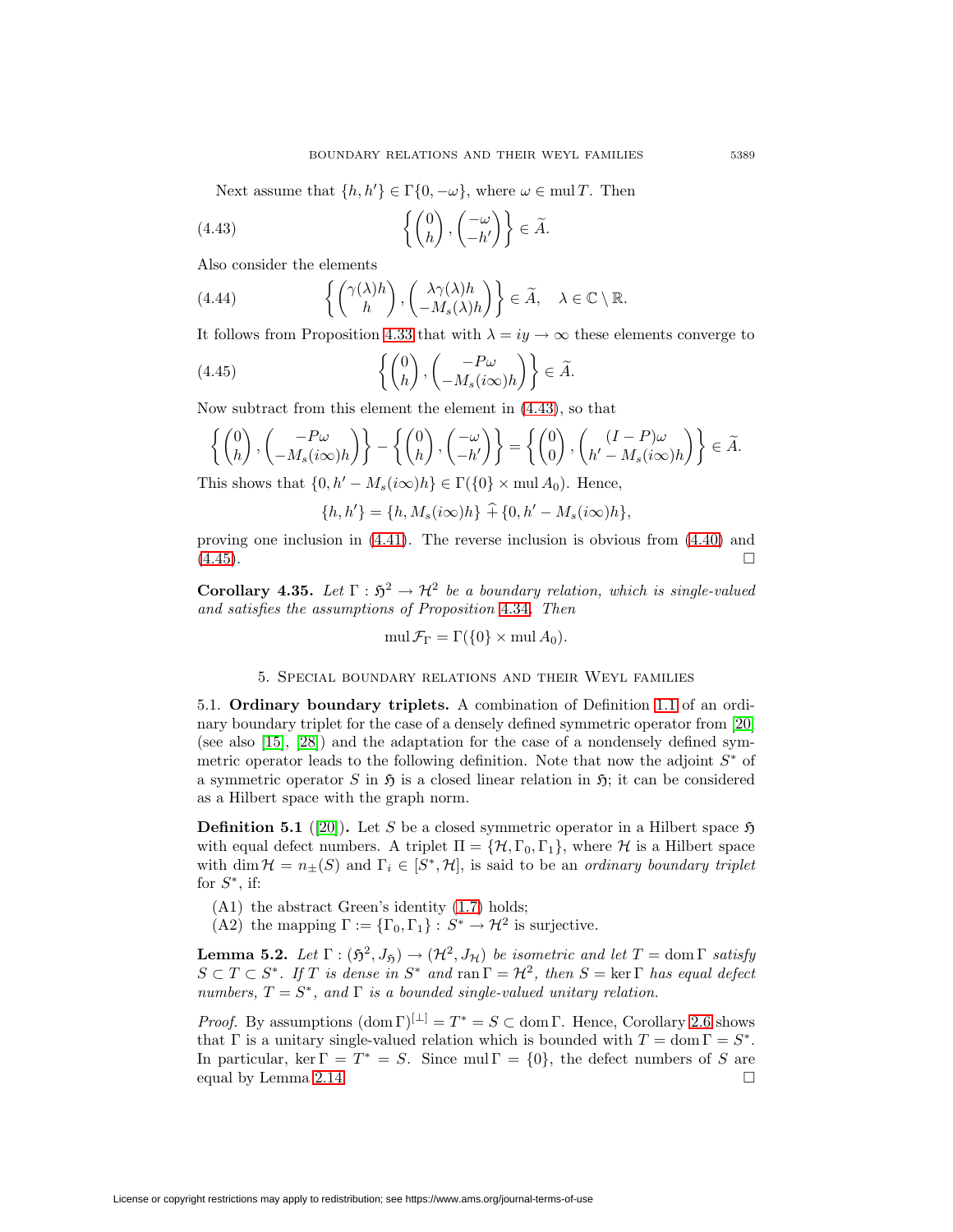**Proposition 5.3.** A triplet  $\{\mathcal{H}, \Gamma_0, \Gamma_1\}$  is an ordinary boundary triplet for  $S^*$  if and only if  $\Gamma = {\{\Gamma_0,\Gamma_1\}} : \mathfrak{H}^2 \mapsto \mathcal{H}^2$  is a boundary relation for  $S^*$  such that

(5.1) 
$$
\operatorname{ran} \Gamma = \mathcal{H}^2.
$$

*Proof.* Let  $\{\mathcal{H}, \Gamma_0, \Gamma_1\}$  be an ordinary boundary triplet for  $S^*$ . Note that (A1) and (A2) mean that  $\Gamma : \mathfrak{H}^2 \mapsto \mathcal{H}^2$  is an isometric operator from the Kreĭn space  $(\mathfrak{H}^2, J_{\mathfrak{H}})$ into the Kreĭn space  $(\mathcal{H}^2, J_{\mathcal{H}})$  with dom  $\Gamma = S^*$  and ran  $\Gamma = \mathcal{H}^2$ . By Lemma [5.2](#page-38-4)  $\Gamma$ is unitary and (G1) and (G2) are satisfied.

Conversely, if  $\Gamma : \mathfrak{H}^2 \to \mathcal{H}^2$  is a boundary relation for  $S^*$  with ran  $\Gamma = \mathcal{H}^2$ , then Γ is unitary and dom  $\Gamma = S^*$ . The assumptions in Definition [5.1](#page-38-5) are now obtained from Lemma [5.2.](#page-38-4)  $\Box$ 

<span id="page-39-0"></span>The kernels  $A_i := \ker \Gamma_i$ ,  $i = 0, 1$ , define two selfadjoint extensions of S. Associated with  $\Pi$  are two functions which are holomorphic on  $\rho(A_0)$ .

**Definition 5.4** ([\[15\]](#page-48-1), [\[16\]](#page-48-2)). Let  $\Pi = {\mathcal{H}, \Gamma_0, \Gamma_1}$  be an ordinary boundary triplet for  $S^*$ . Then the  $\gamma$ -field  $\gamma(\cdot)$  and the Weyl function  $M(\cdot)$  corresponding to  $\Pi$  are defined by

<span id="page-39-3"></span>(5.2) 
$$
\widehat{\gamma}(\lambda) := (\Gamma_0 \mid \widehat{\mathfrak{N}}_{\lambda})^{-1}, \quad \gamma(\lambda) := \pi_1(\Gamma_0 \mid \widehat{\mathfrak{N}}_{\lambda})^{-1}, \quad M(\lambda) = \Gamma_1 \widehat{\gamma}(\lambda),
$$

with  $\lambda \in \rho(A_0)$ . Here  $\widehat{\mathfrak{N}}_{\lambda} := \widehat{\mathfrak{N}}_{\lambda}(S^*)$  and  $\pi_1$  stands for the projection onto the first component of  $\mathcal{H} \oplus \mathcal{H}$ .

In this case the corresponding Weyl function  $M(\cdot)$  belongs to the class  $R^u[\mathcal{H}]$ . In fact,  $M(\cdot)$  determines the pair  $\{S, A_0\}$  up to unitary equivalence (cf. [\[26\]](#page-49-5)), and, conversely, for every such function  $M(\cdot) \in R^u[\mathcal{H}]$  there exist a symmetric operator S and an ordinary boundary triplet for  $S^*$  whose Weyl function is equal to  $M(\cdot)$ .

<span id="page-39-4"></span>It was shown in [\[15\]](#page-48-1), [\[28\]](#page-49-2) that  $\gamma(\cdot)$  and  $M(\cdot)$  satisfy [\(4.12\)](#page-28-2) and the following identity:

(5.3) 
$$
M(\lambda) - M(\mu)^* = (\lambda - \bar{\mu})\gamma(\mu)^*\gamma(\lambda), \quad \lambda, \mu \in \rho(A_0).
$$

This means that the  $\gamma$ -field  $\gamma(\cdot)$  of S in Definition [5.4](#page-39-0) is generated by  $A_0$  and that  $M(\cdot)$  is a Q-function of the pair  $\{S, A_0\}.$ 

5.2. **Generalized boundary triplets.** A more general definition of a boundary triplet for a symmetric operator  $S$  with equal defect numbers appears in [\[16\]](#page-48-2). This motivates the next lemma.

<span id="page-39-2"></span>**Lemma 5.5.** Let  $\Gamma$  be an isometric relation from  $(\mathfrak{H}^2, J_{\mathfrak{H}})$  to  $(\mathcal{H}^2, J_{\mathcal{H}})$  with the properties

- (i) ran  $\Gamma_0 = \mathcal{H}$ ;
- (ii)  $A_0 := \ker \Gamma_0$  is essentially selfadjoint in  $\mathfrak{H}$ ,

where  $\Gamma_0$  is as defined in [\(3.6\)](#page-19-0). Then  $\Gamma$  is a unitary relation from  $(\mathfrak{H}^2, J_{\mathfrak{H}})$  to  $(\mathcal{H}^2, J_{\mathcal{H}}).$ 

Proof. Let  $\{\hat{k}, \hat{g}\} \in \Gamma^{[*]}$  with  $\hat{k} = \{k, k'\}$  and  $\hat{g} = \{g, g'\}$ . By assumption (i)  $\{\widehat{s}, \{k, t'\}\}\in \Gamma$  for some  $\widehat{s} = \{s, s'\}\in \mathfrak{H}^2$  and  $t' \in \mathcal{H}$ . Since  $\Gamma^{-1} \subset \Gamma^{[*]}$ , one concludes that

<span id="page-39-1"></span>(5.4) 
$$
\{\{0,k'-t'\},\hat{g}-\hat{s}\}=\{\hat{k},\hat{g}\}-\{\{k,t'\},\hat{s}\}\in\Gamma^{[*]}.
$$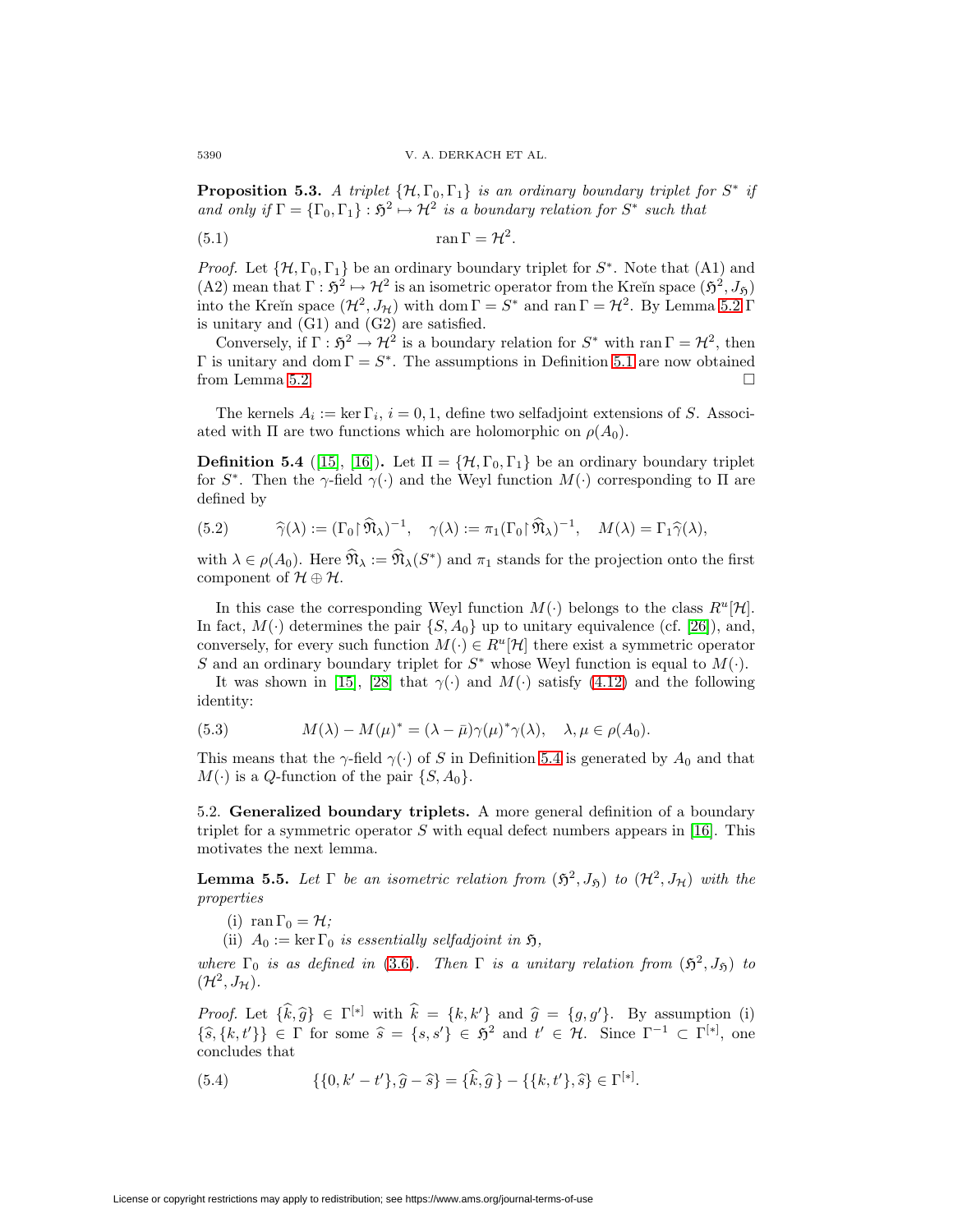Moreover, the assumption (i) and Lemma [4.10](#page-27-3) imply that  $A_0$  is closed. Thus, by the assumption (ii)  $A_0$  is a selfadjoint relation in  $\mathfrak{H}$ . The condition  $f \in A_0$  means that  $\{f, \{0, h'\}\}\in \Gamma$  for some  $h' \in \mathcal{H}$ . Now it follows from [\(5.4\)](#page-39-1) that for all  $f \in A_0$ ,

$$
(J_{\mathfrak{H}}\hat{f}, \hat{g} - \hat{s})_{\mathfrak{H}^2} = (J_{\mathcal{H}}\{0, h'\}, \{0, k' - t'\})_{\mathcal{H}^2} = 0.
$$

Therefore,  $\hat{g} - \hat{s} \in A_0^* = A_0$  by assumption (ii). Hence,  $\{\hat{g} - \hat{s}, \{0, v'\}\}\in \Gamma$  for some  $\{g \in A_0 : \mathbb{R}^d \to \mathbb{R}^d : \mathbb{R}^d \to \mathbb{R}^d\}$  $v' \in \mathcal{H}$ , and [\(5.4\)](#page-39-1) implies that  $\{\{0, k' - t' - v'\}, \{0, 0\}\} \in \Gamma^{[*]}$ . This means that for all  $\{f, h\} \in \Gamma$ ,

$$
0 = (J_{\mathfrak{H}}\hat{f}, \{0,0\})_{\mathfrak{H}^2} = (J_{\mathcal{H}}\hat{h}, \{0,k'-t'-v'\})_{\mathcal{H}^2} = i(h,k'-t'-v')_{\mathcal{H}},
$$

and now (i) yields  $k' - t' - v' = 0$ . Hence  $\{\hat{g}, k\} = \{\hat{g} - \hat{s}, \{0, v'\}\} + \{\hat{s}, \{k, t'\}\} \in \Gamma$ and therefore  $\Gamma^{[*]}\subset \Gamma^{-1}$ .

Now recall the definition of a generalized boundary triplet as given in [\[16\]](#page-48-2).

**Definition 5.6** ([\[16\]](#page-48-2)). Let S be a closed symmetric operator in a Hilbert space  $\mathfrak H$  with equal defect numbers and let T be a linear relation in  $\mathfrak H$  such that  $S \subset$  $T \subset \text{clos } T = S^*$ . Then the triplet  $\{\mathcal{H}, \Gamma_0, \Gamma_1\}$ , where  $\mathcal{H}$  is a Hilbert space and  $\Gamma = {\lbrace \Gamma_0, \Gamma_1 \rbrace}$  is a single-valued linear mapping from T to  $\mathcal{H}^2$ , is said to be a generalized boundary triplet for  $S^*$ , if:

- (S1) the abstract Green's identity [\(1.7\)](#page-2-4) holds for all  $f = \{f, f'\}, \hat{g} = \{g, g'\} \in T;$
- (S2) ran  $\Gamma_0 = \mathcal{H}$ ;
- (S3)  $A_0 := \ker \Gamma_0$  is a selfadjoint linear relation in  $\mathfrak{H}$ .

By definition  $A_0 \subset \text{dom } \Gamma = T$ , so that  $A_0$  is a selfadjoint extension of S.

<span id="page-40-1"></span>**Proposition 5.7.** A triplet  $\{\mathcal{H}, \Gamma_0, \Gamma_1\}$  is a generalized boundary triplet for  $S^*$  if and only if  $\Gamma = {\Gamma_0, \Gamma_1} : \mathfrak{H}^2 \mapsto \mathcal{H}^2$  is a boundary relation for  $S^*$  such that

(5.5) 
$$
\text{mul } \Gamma = \{0\}, \quad \Gamma_0(\widehat{\mathfrak{N}}_{\lambda}(T)) = \mathcal{H}, \quad \lambda \in \mathbb{C} \setminus \mathbb{R}.
$$

In this case the corresponding Weyl family  $M(\lambda)$  belongs to the class  $R^s[\mathcal{H}]$ . Conversely, every  $R^s[\mathcal{H}]$ -function is the Weyl function of some generalized boundary triplet  $\{\mathcal{H}, \Gamma_0, \Gamma_1\}.$ 

*Proof.* Let  $\{\mathcal{H}, \Gamma_0, \Gamma_1\}$  be a generalized boundary triplet for  $S^*$ . Then  $\Gamma = \{\Gamma_0, \Gamma_1\}$ is unitary by Lemma [5.5,](#page-39-2) and hence it is a boundary relation for  $S^*$  with mul  $\Gamma =$  $\{0\}$ . It follows from the assumption (S3) that  $S^* = A_0 \widehat{+} \widehat{\mathfrak{N}}_{\lambda}(S^*), \lambda \in \mathbb{C} \setminus \mathbb{R}$ , and since  $A_0 \subset T$ , the equality

<span id="page-40-2"></span>(5.6) 
$$
T = A_0 \widehat{+} \widehat{\mathfrak{N}}_{\lambda}(T), \quad \lambda \in \mathbb{C} \setminus \mathbb{R},
$$

also holds. This together with (S2) gives

<span id="page-40-0"></span>
$$
\Gamma_0(\widehat{\mathfrak{N}}_{\lambda}(T)) = \Gamma_0(T) = \mathcal{H}, \quad \lambda \in \mathbb{C} \setminus \mathbb{R}.
$$

The statement  $M(\lambda) \in R^s[\mathcal{H}]$  is obtained from Proposition [4.7.](#page-25-3)

Conversely, let  $\Gamma$  be a boundary relation for  $S^*$  with the properties [\(5.5\)](#page-40-0). Then  $\mathcal{H} = \Gamma_0(\hat{\mathfrak{N}}_{\lambda}(T)) \subset \text{ran} \Gamma_0$ , so that  $\text{ran} \Gamma_0 = \mathcal{H}$ , i.e., (S2) is satisfied. Also the property (S3) is obtained from  $\Gamma_0(\mathfrak{N}_{\lambda}(T)) = \mathcal{H}$  by using Proposition [4.15;](#page-30-0) cf. Corollary [4.17.](#page-31-3) The remaining conditions for generalized boundary triplets are clearly satisfied.

It follows from Theorem [3.9](#page-21-0) and Propositions [4.5,](#page-25-0) [4.7](#page-25-3) that every  $R^s[\mathcal{H}]$ -function is the Weyl function of some generalized boundary triplet.  $\Box$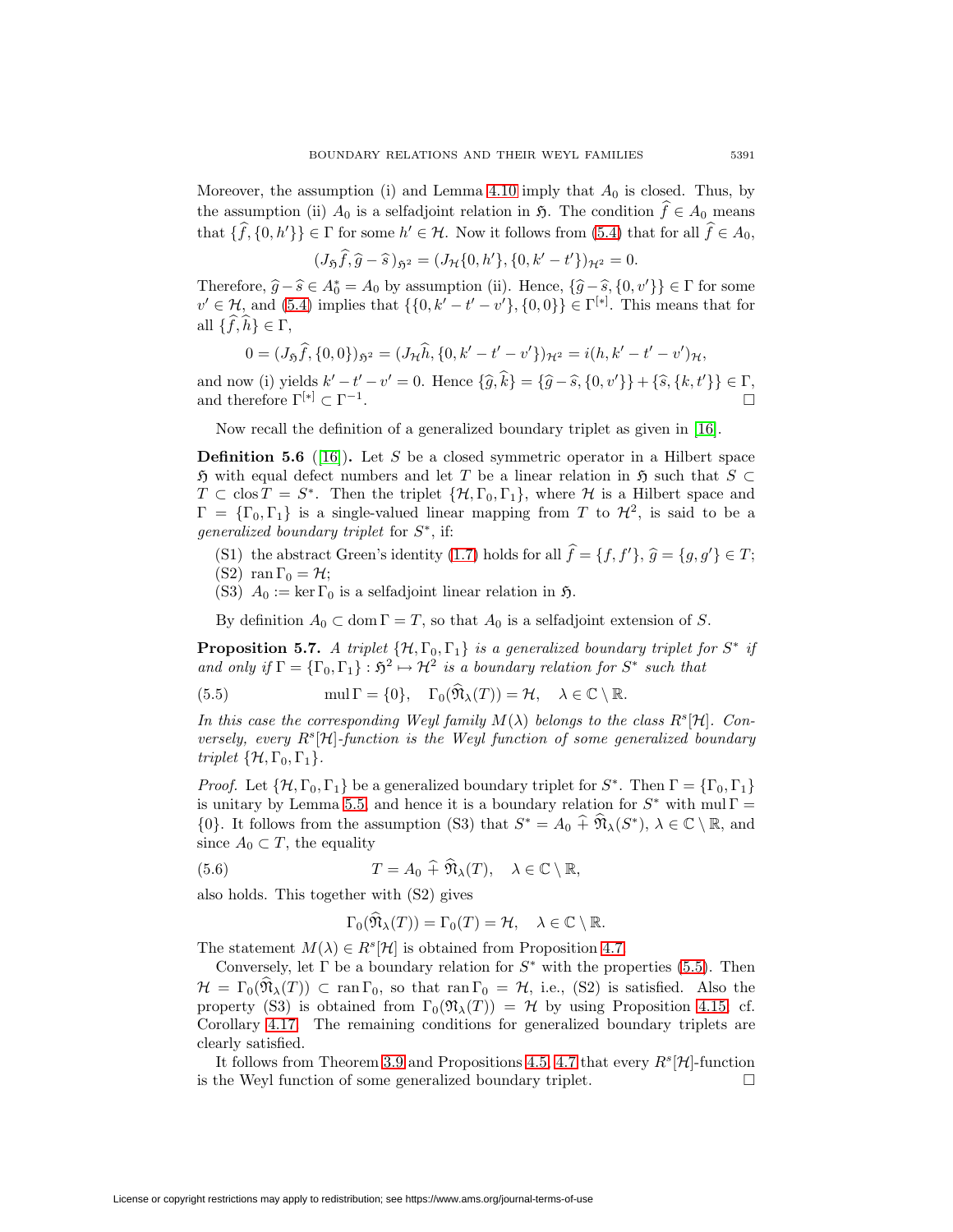<span id="page-41-2"></span>The converse part of Proposition [5.7](#page-40-1) was first proved in [\[16\]](#page-48-2). The next result collects some further properties of generalized boundary triplets.

**Proposition 5.8** ([\[16\]](#page-48-2)). Let  $\{\mathcal{H}, \Gamma_0, \Gamma_1\}$  be a generalized boundary triplet for  $S^*$ . Then:

- (i)  $T = A_0 \hat{+} \hat{\mathfrak{N}}_{\lambda}(T)$  for every  $\lambda \in \mathbb{C} \setminus \mathbb{R}$ ;
- (ii) clos  $\Gamma_1(A_0) = \mathcal{H}$  and  $\overline{\text{ran}} \Gamma = \mathcal{H}^2$ ;
- (iii) the restriction  $\Gamma_0 : \widehat{\mathfrak{N}}_{\lambda}(T) \to \mathcal{H}$  is a closed mapping for every  $\lambda \in \mathbb{C} \setminus \mathbb{R}$ ;
- (iv) the equalities [\(5.2\)](#page-39-3) define an  $[\mathcal{H}, \widehat{\mathfrak{N}}_{\lambda}]$ -valued function  $\widehat{\gamma}(\cdot)$ , an  $[\mathcal{H}, \mathfrak{N}_{\lambda}]$ -valued function  $\gamma(\cdot)$ , and an [H]-valued function  $M(\cdot)$ , which are holomorphic on  $\mathbb{C} \setminus \mathbb{R}$  and satisfy the identities [\(4.12\)](#page-28-2) and [\(5.3\)](#page-39-4).

Proof. (i) This was shown in the proof of Proposition [5.7;](#page-40-1) cf. [\(5.6\)](#page-40-2).

(ii) By Proposition [2.3](#page-9-3) ran Γ is dense in  $\mathcal{H}^2$ . Now assume that  $h \perp \Gamma_1(A_0)$ . Then  $\{k,h\} \perp \Gamma(A_0)$  in  $\mathcal{H}^2$  for every  $k \in \mathcal{H}$ . Since  $\{-M(\lambda)^*h,h\} \perp \Gamma(\widehat{\mathfrak{N}}_{\lambda})$  in  $\mathcal{H}^2$ , it follows from (i) that  $\{-M(\lambda)^*h, h\} \perp \text{ran } \Gamma$  and, therefore,  $h = 0$ .

(iii) By Proposition [4.9](#page-27-4) the mapping  $\Gamma_0 : \widehat{\mathfrak{N}}_{\lambda}(T) \to \mathcal{H}, \lambda \in \mathbb{C} \setminus \mathbb{R}$ , is closable. Moreover, it is closed since  $\Gamma_0(\widehat{\mathfrak{N}}_{\lambda}(T)) = \mathcal{H}$ .

(iv) The operators  $\hat{\gamma}(\lambda)$ ,  $\lambda \in \mathbb{C} \setminus \mathbb{R}$ , are bounded by the closed graph theorem and thus also the operators  $\gamma(\lambda)$ ,  $\lambda \in \mathbb{C} \setminus \mathbb{R}$ , are bounded. The corresponding statement for  $M(\lambda)$  was shown in Proposition [5.9.](#page-41-0) The remaining statements are immediate from Proposition [4.11](#page-28-3) and the operator representation  $(4.23)$ .  $\Box$ 

5.3. **Boundary relations with Weyl functions in**  $R[\mathcal{H}]$ . In this subsection the class of boundary relations whose Weyl functions belong to the class  $R[\mathcal{H}]$  is considered.

<span id="page-41-0"></span>**Proposition 5.9.** Let H and  $\tilde{\mathfrak{H}}$  be Hilbert spaces and let  $\Gamma : \tilde{\mathfrak{H}}^2 \to \mathcal{H}^2$  be a (possibly multi-valued) linear relation such that:

(B1) Green's identity [\(3.1\)](#page-17-3) holds;

<span id="page-41-1"></span>(B2) ran  $\Gamma_0 = \mathcal{H}$ ;

(B3)  $A_0 := \ker \Gamma_0$  is a selfadjoint linear relation in  $\mathfrak{H}$ .

Then  $\Gamma : \mathfrak{H}^2 \to \mathcal{H}^2$  is a boundary relation for  $S^* := (\ker \Gamma)^*$  such that

(5.7) 
$$
\Gamma_0(\widehat{\mathfrak{N}}_{\lambda}(T)) = \mathcal{H}, \quad \lambda \in \mathbb{C} \setminus \mathbb{R}.
$$

Conversely, every boundary relation  $\Gamma : \mathfrak{H}^2 \to \mathcal{H}^2$  satisfying [\(5.7\)](#page-41-1) also satisfies the conditions  $(B1)$ – $(B3)$ . In this case the corresponding Weyl function belongs to the class  $R[\mathcal{H}]$ , and moreover, every  $R[\mathcal{H}]$ -function is the Weyl function of some boundary relation  $\Gamma : \mathfrak{H}^2 \to \mathcal{H}^2$  with the properties (B1)–(B3).

Proof. The proof is completely analogous to that of Proposition [5.7](#page-40-1) and will be omitted.  $\Box$ 

**Proposition 5.10.** Let  $\Gamma : \mathfrak{H}^2 \to \mathcal{H}^2$  be a boundary relation satisfying the conditions  $(B1)$ – $(B3)$ . Then:

- (i)  $T = A_0 \widehat{+} \widehat{\mathfrak{N}}_{\lambda}(T)$  for every  $\lambda \in \mathbb{C} \setminus \mathbb{R}$ ;
- (ii)  $(\Gamma_0 \upharpoonright \widehat{\mathfrak{N}}_{\lambda}(T))^{-1} : \mathcal{H} \to \widehat{\mathfrak{N}}_{\lambda}(T)$  is closed bounded and single-valued for every  $\lambda \in \mathbb{C} \setminus \mathbb{R}$ ;
- (iii) the equalities [\(5.2\)](#page-39-3) define  $[\mathcal{H}, \widehat{\mathfrak{N}}_{\lambda}]$ -valued,  $[\mathcal{H}, \mathfrak{N}_{\lambda}]$ -valued, and  $[\mathcal{H}]$ -valued functions  $\hat{\gamma}(\cdot), \gamma(\cdot)$ , and  $M(\cdot)$ , respectively, which are holomorphic on  $\mathbb{C} \setminus \mathbb{R}$ and satisfy the identities [\(4.12\)](#page-28-2) and [\(5.3\)](#page-39-4).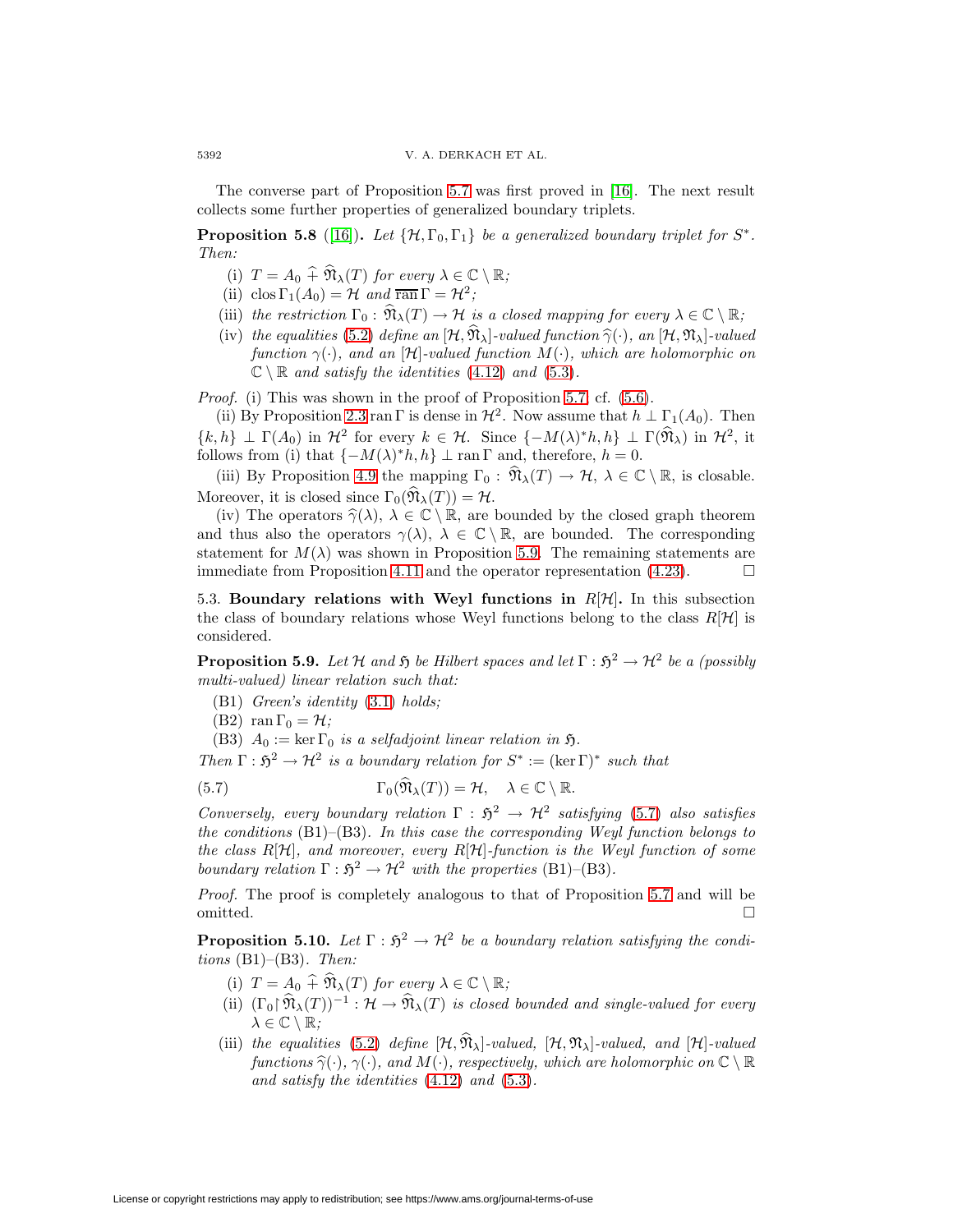Proof. The proof is analogous to that of Proposition [5.8.](#page-41-2) The main difference is that the mapping  $\Gamma_0(\hat{\mathfrak{N}}_{\lambda}(T)) : \hat{\mathfrak{N}}_{\lambda}(T) \to \mathcal{H}$  may be multi-valued, but it still has a trivial kernel and its inverse is a closed bounded single-valued mapping for every  $\lambda \in \mathbb{C} \setminus \mathbb{R}$  by Proposition [4.9.](#page-27-4) The identity [\(5.3\)](#page-39-4) is implied by [\(4.23\)](#page-34-2).

## 6. Examples

<span id="page-42-1"></span>In this section a number of illustrative examples are presented. Each example by itself shows some characteristic behaviour of boundary relations.

**Example 6.1.** Let A be a selfadjoint relation in a Hilbert space  $\mathfrak{H}$  and let B be a selfadjoint relation in a Hilbert space  $\mathcal{H}$ . Define the linear relation A in  $\mathfrak{H} \oplus \mathcal{H}$  by  $A = A \oplus (-B)$ , i.e.,

$$
\widetilde{A} = \left\{ \left\{ \begin{pmatrix} f \\ h \end{pmatrix}, \begin{pmatrix} f' \\ -h' \end{pmatrix} \right\} : \{f, f'\} \in A, \{h, h'\} \in B \right\}.
$$

It is clear that  $\widetilde{A}$  is selfadjoint. The transform

$$
\Gamma = \mathcal{J}^{-1}(\widetilde{A}) = \left\{ \left\{ \begin{pmatrix} f \\ f' \end{pmatrix}, \begin{pmatrix} h \\ h' \end{pmatrix} \right\} : \{f, f'\} \in A, \{h, h'\} \in B \right\}
$$

defines a boundary relation  $\Gamma : \mathfrak{H}^2 \to \mathcal{H}^2$  for  $S^* = A$  with

 $T = \text{dom }\Gamma = A, \quad S = \ker \Gamma = A, \quad \text{ran }\Gamma = B, \quad \text{mul }\Gamma = B.$ 

In particular, this implies that  $A_0 = A_1 = S = S^*$  are selfadjoint. The corresponding Weyl family  $M(\lambda) = \Gamma(\widehat{\mathfrak{N}}_{\lambda}(T))$  is given by  $M(\lambda) \equiv B$ . Since ran  $\Gamma_0 = \text{dom } B$ ,  $M(\lambda) \in R[\mathcal{H}]$  if and only if dom B is closed (in which case B is the orthogonal sum of a bounded selfadjoint operator and a closed multi-valued part). Furthermore,  $\mathfrak{N}_{\lambda}(S^*) = \mathfrak{N}_{\lambda}(A) = \{0,0\}$ , so that the  $\gamma$ -field satisfies  $\gamma(\lambda)h = 0$  for all  $h \in \text{dom } B$ and hence its closure is single-valued.

Example [6.1](#page-42-1) gives a realization for a constant Nevanlinna family  $M(\lambda) \equiv B$ as a Weyl family of a boundary relation Γ. Observe that the symmetry property  $M(\lambda)^* = M(\overline{\lambda})$  forces that  $B = B^*$ . In Example [6.1](#page-42-1) the boundary relation  $\Gamma$  is not minimal. The following result expresses this situation more explicitly.

**Corollary 6.2.** Let  $\Gamma : \mathfrak{H}^2 \to \mathcal{H}^2$  be an arbitrary boundary relation whose Weyl function satisfies  $M(\lambda) = B$ ,  $\lambda \in \mathbb{C} \setminus \mathbb{R}$ . If  $\Gamma$  is minimal, then  $\mathfrak{H} = \{0\}$ , and in particular  $S = T = S^*$ .

*Proof.* Consider  $\{\hat{f}_{\lambda}, \hat{h}\} \in \Gamma$  with  $\lambda \in \mathbb{C} \setminus \mathbb{R}$ . The identity [\(3.4\)](#page-18-4) with  $\lambda = \mu$  shows that

$$
(\lambda - \bar{\lambda}) \|f_{\lambda}\|^2 = (h', h) - (h, h') = 0,
$$

since B is selfadjoint. This implies that  $f_{\lambda} = \{0, 0\}$ . Now the assumption that  $\Gamma : \mathfrak{H}^2 \to \mathcal{H}^2$  is minimal yields  $\mathfrak{H} = \overline{\text{span}} \{ \mathfrak{N}_{\lambda}(T) : \lambda \in \mathbb{C} \setminus \mathbb{R} \} = \{0\}.$  In this case  $S = T = S^* = \{0, 0\}.$  $\Box$ 

<span id="page-42-0"></span>In Proposition [3.7](#page-20-3) a boundary relation for an arbitrary closed symmetric relation S in a Hilbert space  $\mathfrak{H}$  is constructed. In the next example some further properties of the corresponding boundary relation are considered.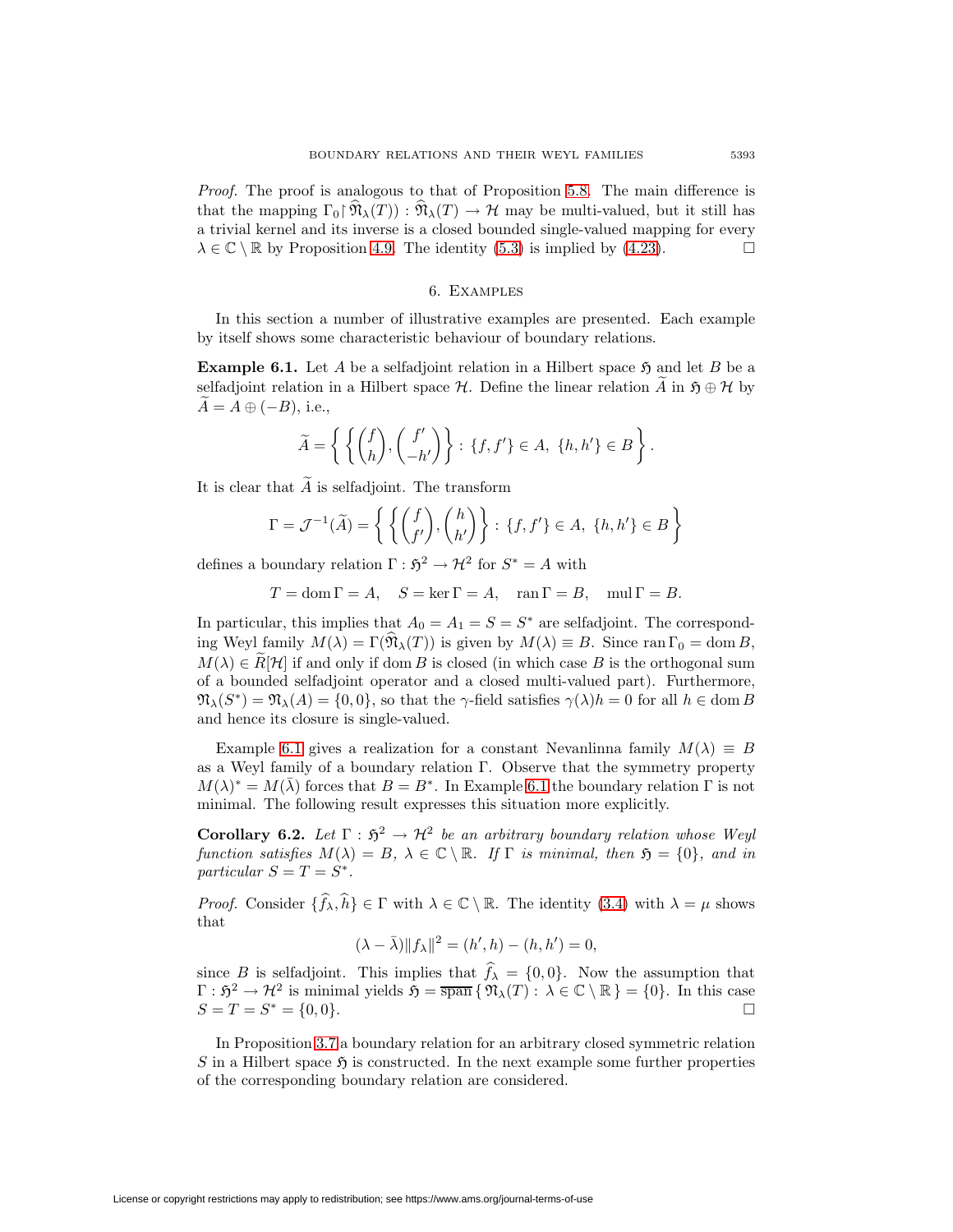**Example 6.3.** Let A be the linear relation in  $\mathfrak{H} \oplus \mathfrak{H}$  given by [\(3.10\)](#page-20-2) and let  $\Gamma = \mathcal{J}^{-1}(\widetilde{A})$  be the corresponding boundary relation for  $S^*$ . Then  $\Gamma$  satisfies the following equalities:

<span id="page-43-1"></span>ker  $\Gamma = \text{mul } \Gamma = S$ , dom  $\Gamma = \text{ran } \Gamma = S^*$ .

Moreover, the corresponding Weyl family  $M(\lambda)$  is given by

(6.1) 
$$
M(\lambda) = S + \widehat{\mathfrak{N}}_{\lambda}(S^*), \quad \lambda \in \mathbb{C} \setminus \mathbb{R}.
$$

To see this assume  $\{f_2, f'_2\} \in M(\lambda)$ . Then it follows from [\(3.5\)](#page-18-3) that

$$
\{\{f_{\lambda}, \lambda f_{\lambda}\}, \{f_2, f_2'\}\}\in \Gamma \quad \text{for some} \quad \{f_{\lambda}, \lambda f_{\lambda}\}\in S^*.
$$

By [\(3.10\)](#page-20-2) this shows  $P_{\mathfrak{N}}(\lbrace f_2, f'_2 \rbrace - \lbrace f_\lambda, \lambda f_\lambda \rbrace) = 0$ , which implies that

<span id="page-43-2"></span>
$$
\{f_2, f_2'\} - \{f_\lambda, \lambda f_\lambda\} \in S,
$$

so that  $\{f_2, f'_2\} \in S + \mathfrak{N}_{\lambda}(S^*)$ . Hence  $M(\lambda) \subset S + \mathfrak{N}_{\lambda}(S^*)$ , and the reverse inclusion can be seen immediately. Furthermore,

(6.2) 
$$
\text{mul } M(\lambda) = \text{mul } S, \quad \lambda \in \mathbb{C} \setminus \mathbb{R}.
$$

To see this, consider an arbitrary element in  $M(\lambda)$  with  $\lambda \in \mathbb{C} \setminus \mathbb{R}$ :

$$
\{h, h'\} \widehat{+} \{f_{\lambda}, \lambda f_{\lambda}\} \in M(\lambda) \quad \text{with} \quad \{h, h'\} \in S, \quad \{f_{\lambda}, \lambda f_{\lambda}\} \in \widehat{\mathfrak{N}}_{\lambda}(S^*),
$$

so that  $(h', f_\lambda) = \overline{\lambda}(h, f_\lambda)$ . If  $h + f_\lambda = 0$ , then  $\{-f_\lambda, h'\} \in S$  and  $(h', f_\lambda) \in \mathbb{R}$ . Hence  $f_{\lambda} = 0$ , and consequently,  $h = 0$ . Thus mul  $M(\lambda) \subset \text{mul } S$  and the reverse inclusion is obvious.

In this example  $M(\cdot) \in \widetilde{R}(\mathfrak{H})$ . According to Proposition [3.5](#page-19-1) the boundary relation Γ is minimal if and only if the selfadjoint relation  $\tilde{A} = \mathcal{J}(\Gamma)$  in  $\mathfrak{H} \oplus \mathfrak{H}$  is minimal with respect to  $\mathfrak{H}$ , which is equivalent to S being simple. Hence, if S is simple, in which case  $S$  is an operator, this model provides a minimal realization for the Weyl family  $M(\lambda)$  in [\(6.1\)](#page-43-1). Moreover, its multi-valued part is trivial due to [\(6.2\)](#page-43-2). Therefore, if S is simple,  $M(\cdot) \in R(\mathfrak{H})$ .

Note that ran  $\Gamma_0 = \text{dom } S^*$  and ran  $\Gamma_1 = \text{ran } S^*$ . Moreover,

$$
A_0 = \ker \Gamma_0 = \{ \{f_1, f_1'\} \in S^* : P_{\mathfrak{N}} f_1 = P_{\mathfrak{N}} \{0, f_2'\}, \{0, f_2'\} \in S^* \},
$$

<span id="page-43-3"></span>
$$
A_1 = \ker \Gamma_1 = \{ \{ f_1, f_1' \} \in S^* : P_{\mathfrak{N}} f_1 = P_{\mathfrak{N}} \{ f_2, 0 \}, \{ f_2, 0 \} \in S^* \}.
$$

This implies, in a similar way as above, that

(6.3) 
$$
A_0 = S + \{0, \text{mul } S^*\}, \quad A_1 = S + \{\text{ker } S^*, 0\}.
$$

The extension  $A_0$  of S is symmetric and, in general, not selfadjoint. The defect numbers of  $A_0$  are called semi-defect numbers of S; see [\[23\]](#page-48-21).

*Remark* 6.4. If in Example [6.3](#page-42-0) S is a densely defined symmetric operator, then  $(6.3)$ shows that  $A_0 = \ker \Gamma_0$  coincides with S. Therefore,  $A_0$  need not be selfadjoint and, in general, it can have arbitrary (equal or unequal) defect numbers.

<span id="page-43-0"></span>The next example gives a boundary relation whose Weyl function belongs to  $R_{inv}(\mathcal{H})\backslash R[\mathcal{H}].$ 

**Example 6.5.** Let B be a closed densely defined linear operator in  $\mathfrak{H}$  and let A be the operator determined by the block form

$$
\widetilde{A} = \begin{pmatrix} 0 & B \\ B^* & 0 \end{pmatrix}.
$$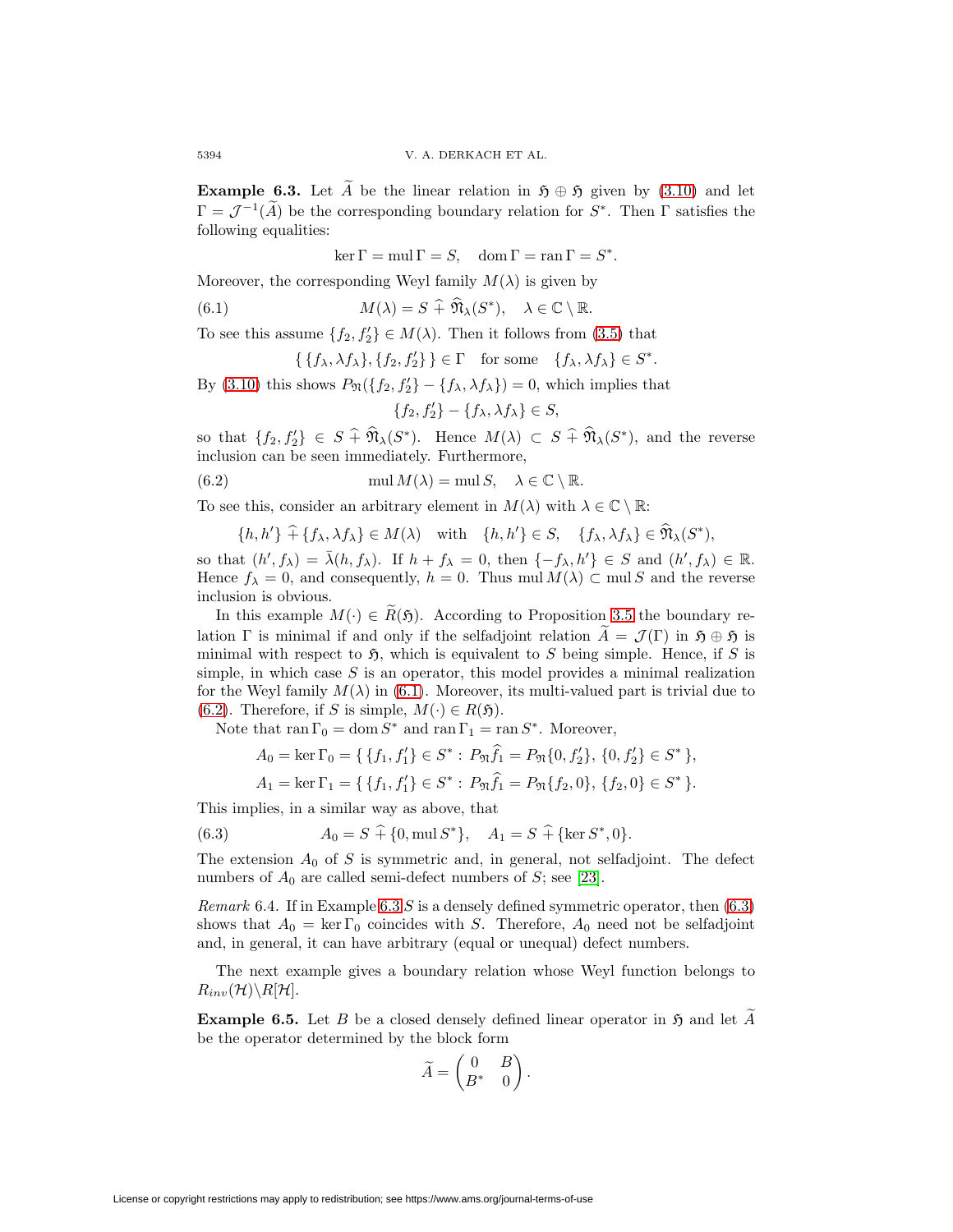By definition A is a selfadjoint operator in  $\mathfrak{H} \oplus \mathfrak{H}$  whose graph is given by

$$
\widetilde{A} = \left\{ \left\{ \begin{pmatrix} f \\ h \end{pmatrix}, \begin{pmatrix} Bh \\ B^*f \end{pmatrix} \right\} : h \in \text{dom}\,B, \, f \in \text{dom}\,B^* \right\}
$$

The transform

$$
\Gamma = \mathcal{J}^{-1}(\widetilde{A}) = \left\{ \left\{ \begin{pmatrix} f \\ Bh \end{pmatrix}, \begin{pmatrix} h \\ -B^*f \end{pmatrix} \right\} : h \in \text{dom}\,B, \, f \in \text{dom}\,B^* \right\}
$$

defines a boundary relation for  $S^* = \mathfrak{H} \oplus \overline{\operatorname{ran}} B$  in  $\mathfrak{H} \oplus \mathfrak{H}$  with

$$
T = \text{dom}\,\Gamma = \text{dom}\,B^* \times \text{ran}\,B, \quad S = \text{ker}\,\Gamma = \text{ker}\,B^* \times \{0\},
$$

$$
\operatorname{ran} \Gamma = \operatorname{dom} B \times \operatorname{ran} B^*, \quad \operatorname{mul} \Gamma = \ker B \times \{0\}.
$$

Hence,  $\Gamma$  is single-valued if and only if ker  $B = \{0\}$  and, since mul  $\Gamma \cap \{0, \mathfrak{H}\} = \{0\},$ the corresponding Weyl family  $M(\lambda)$  is operator-valued. Clearly,  $\{f, \lambda f\} \in T$  if and only if

$$
f = \frac{1}{\lambda} Bh, \quad h \in \text{dom}\, B^*B.
$$

Hence,

$$
\Gamma_0(\widehat{\mathfrak{N}}_{\lambda}(T)) = \text{dom}\, B^*B, \quad \Gamma_1(\widehat{\mathfrak{N}}_{\lambda}(T)) = \text{ran}\, B^*B,
$$

and the corresponding  $\gamma$ -field and the Weyl family are given by

$$
\gamma(\lambda) = \frac{1}{\lambda} B, \quad M(\lambda) = -\frac{1}{\lambda} B^* B
$$

on dom  $B^*B$ . In particular,  $\Gamma_0(\widehat{\mathfrak{N}}_{\lambda}(T))$  and  $\Gamma_1(\widehat{\mathfrak{N}}_{\lambda}(T))$  are independent of  $\lambda \in$  $\mathbb{C} \setminus \mathbb{R}$ . In general they do not coincide with ran  $\Gamma_0$  and ran  $\Gamma_1$ , since

ran  $\Gamma_0 = \text{dom } B$ , ran  $\Gamma_1 = \text{ran } B^*$ .

In this example  $A_0$  and  $A_1$  are essentially selfadjoint in  $\mathfrak{H}$ , since

 $A_0 = \ker \Gamma_0 = \dim B^* \times \{0\}, \quad A_1 = \ker \Gamma_1 = \ker B^* \times \operatorname{ran} B.$ 

Furthermore, the equality  $M(\lambda) - M(\mu)^* = (\lambda - \bar{\mu})\gamma(\mu)^*\gamma(\lambda)$  is satisfied.

The next example gives a boundary relation whose Weyl function  $M(\cdot)$  typically appears in the case of bounded perturbations of a selfadjoint operator. Observe that in this example  $-M(\cdot)^{-1}$  need not belong to the class  $\widetilde{R}_{inv}(\mathcal{H})$ .

<span id="page-44-0"></span>**Example 6.6.** Let B be bounded and let D and E be selfadjoint operators in  $\mathfrak{H}$ . Define A by the block form

$$
\widetilde{A} = \begin{pmatrix} D & B \\ B^* & -E \end{pmatrix}.
$$

Then  $\widetilde{A}$  is a selfadjoint operator in  $\mathfrak{H} \oplus \mathfrak{H}$  whose graph is given by

$$
\widetilde{A} = \left\{ \left\{ \binom{f}{h}, \binom{Df + Bh}{B^*f - Eh} \right\} : f \in \text{dom}\,D, h \in \text{dom}\,E \right\}
$$

The transform

$$
\Gamma = \mathcal{J}^{-1}(\widetilde{A}) = \left\{ \left\{ \binom{f}{Df + Bh}, \binom{h}{Eh - B^*f} \right\} : f \in \text{dom}\,D, h \in \text{dom}\,E \right\}
$$

defines a boundary relation in  $\mathfrak{H} \oplus \mathfrak{H}$  with

License or copyright restrictions may apply to redistribution; see https://www.ams.org/journal-terms-of-use

$$
T = \text{dom}\,\Gamma = D + (\{0\} \times B(\text{dom}\,E)), \quad S = \ker\Gamma = D\,|\,\ker B^*,
$$
  
 
$$
\operatorname{ran}\Gamma = E + (\{0\} \times B^*(\text{dom}\,D)), \quad \operatorname{mul}\Gamma = E\,|\,\ker B,
$$

.

.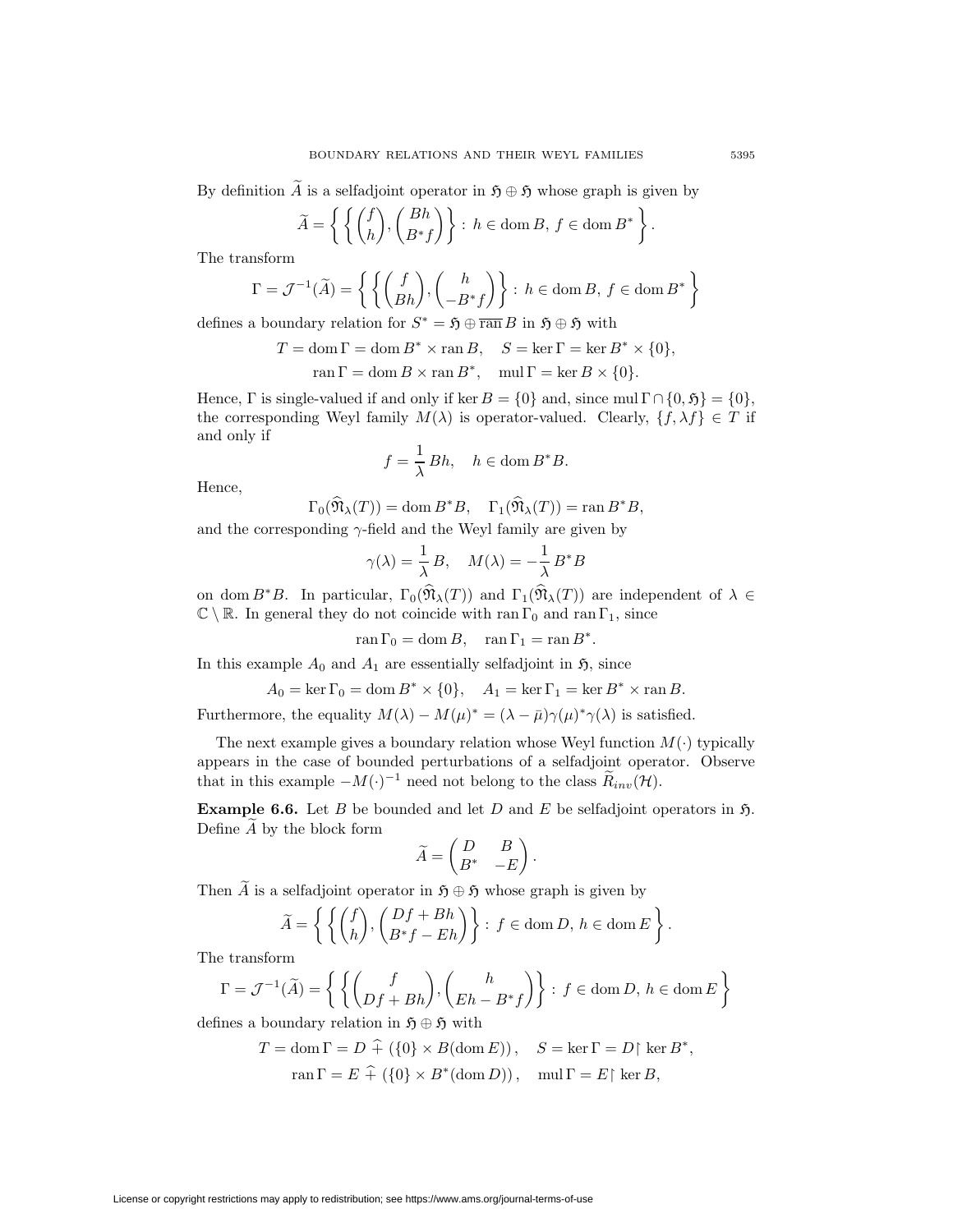so that  $S^* = \text{clos}(D + (\{0\} \times \overline{\text{ran }B}))$ . Since mul  $\Gamma \cap \{0, \mathfrak{H}\} = \{0\}$ , the corresponding Weyl family  $M(\lambda)$  is operator-valued. Moreover,

$$
\operatorname{ran} \Gamma_0 = \operatorname{dom} E, \quad \operatorname{ran} \Gamma_1 = B^*(\operatorname{dom} D) + \operatorname{ran} E.
$$

Observe, that  $\{f, \lambda f\} \in T$  if and only if

$$
f = -(D - \lambda)^{-1} Bh.
$$

Hence,

$$
\Gamma_0(\widehat{\mathfrak{N}}_{\lambda}(T)) = \text{dom}\, E, \quad \Gamma_1(\widehat{\mathfrak{N}}_{\lambda}(T)) = \text{ran}\, (B^*(D - \lambda)^{-1}B + E),
$$

and the corresponding  $\gamma$ -field and the Weyl family are given by

 $\gamma(\lambda) = -(D - \lambda)^{-1}B, \quad M(\lambda) = B^*(D - \lambda)^{-1}B + E,$ 

on dom  $M(\lambda)$ . In particular,  $\Gamma_0(\widehat{\mathfrak{N}}_{\lambda}(T)) = \text{ran } \Gamma_0$  for every  $\lambda \in \mathbb{C} \setminus \mathbb{R}$ , while  $\Gamma_1(\widehat{\mathfrak{N}}_{\lambda}(T))$  in general depends on  $\lambda \in \mathbb{C} \setminus \mathbb{R}$  and need not coincide with ran  $\Gamma_1$ . The formulas

$$
A_0 = \ker \Gamma_0 = D,
$$

$$
A_1 = \ker \Gamma_1 = \{ \{f, Df + Bh\} : f \in \text{dom } D, h \in \text{dom } E, B^*f = Eh \},
$$

show that  $A_0$  is selfadjoint, while  $A_1$  need not be essentially selfadjoint in  $\mathfrak{H}$ .

However, if for instance  $E = 0$ , then  $A_1$  takes the form

$$
A_1 = \{ \{f, f'\} \in T : B^* f = 0 \} = S + (\{0\} \times \operatorname{ran} B).
$$

By Theorem [4.13](#page-29-0) the equality  $\Gamma_1(\widehat{\mathfrak{N}}_{\lambda}(T)) = \text{ran} \Gamma_1$  holds for every  $\lambda \in \mathbb{C} \setminus \mathbb{R}$  if and only if  $A_1$  is selfadjoint: this holds if, for instance,  $E = 0$  and ran B is finitedimensional, in which case  $A_1$  is in fact the generalized Friedrichs extension of  $S$ . Since  $A_0$  is a selfadjoint extension of S, S has equal defect numbers. Observe that  $A_0 = S$  if and only if  $B = 0$ , so that when  $B \neq 0$ , S is not selfadjoint.

On the other hand,  $A_1 = S$  if and only if the following implication holds:

$$
B^*f = Eh, \quad f \in \text{dom } D \quad \Rightarrow \quad h = 0 \text{ and } B^*f = 0,
$$

<span id="page-45-1"></span>or equivalently,

(6.4) 
$$
B^*(\text{dom } D) \cap \text{ran } E = \{0\} \text{ and } \ker E = 0.
$$

In this case  $A_1$  cannot be essentially selfadjoint (unless  $B = 0$ ) and thus  $\Gamma_1(\widehat{\mathfrak{N}}_{\lambda}(T))$ must depend on  $\lambda \in \mathbb{C} \setminus \mathbb{R}$ . Observe that there exist bounded selfadjoint operators  $B = B^*$  and  $E = E^*$  with the properties

$$
ran B \cap ran E = \{0\}, \quad \text{ker } E = \text{ker } B = \{0\},\
$$

so that also the conditions in [\(6.4\)](#page-45-1) can be satisfied.

In the next example the Weyl function takes a constant value in the lower halfplane which is a symmetric operator with defect numbers  $(1, 0)$ . In fact, this example can be seen as a special case of Example [6.3.](#page-42-0) It involves some first-order differential operators on the halflines.

<span id="page-45-0"></span>**Example 6.7.** Let  $S_+$  and  $S_-$  be the minimal differential operator generated in  $\mathfrak{H} = L_2(0, \infty)$  and  $\mathcal{H} = L_2(-\infty, 0)$ , respectively, by the expression *iD*. Let  $\widetilde{A}$  be the selfadjoint operator in  $\mathfrak{H} \oplus \mathcal{H}$  given by

$$
\left\{ \left\{ \begin{pmatrix} y_+ \\ y_- \end{pmatrix}, \begin{pmatrix} -iy'_+ \\ -iy'_- \end{pmatrix} \right\} : y_+ \in W_2^1(0, \infty), y_- \in W_2^1(-\infty, 0), y_+(0+) = y_-(0-) \right\}.
$$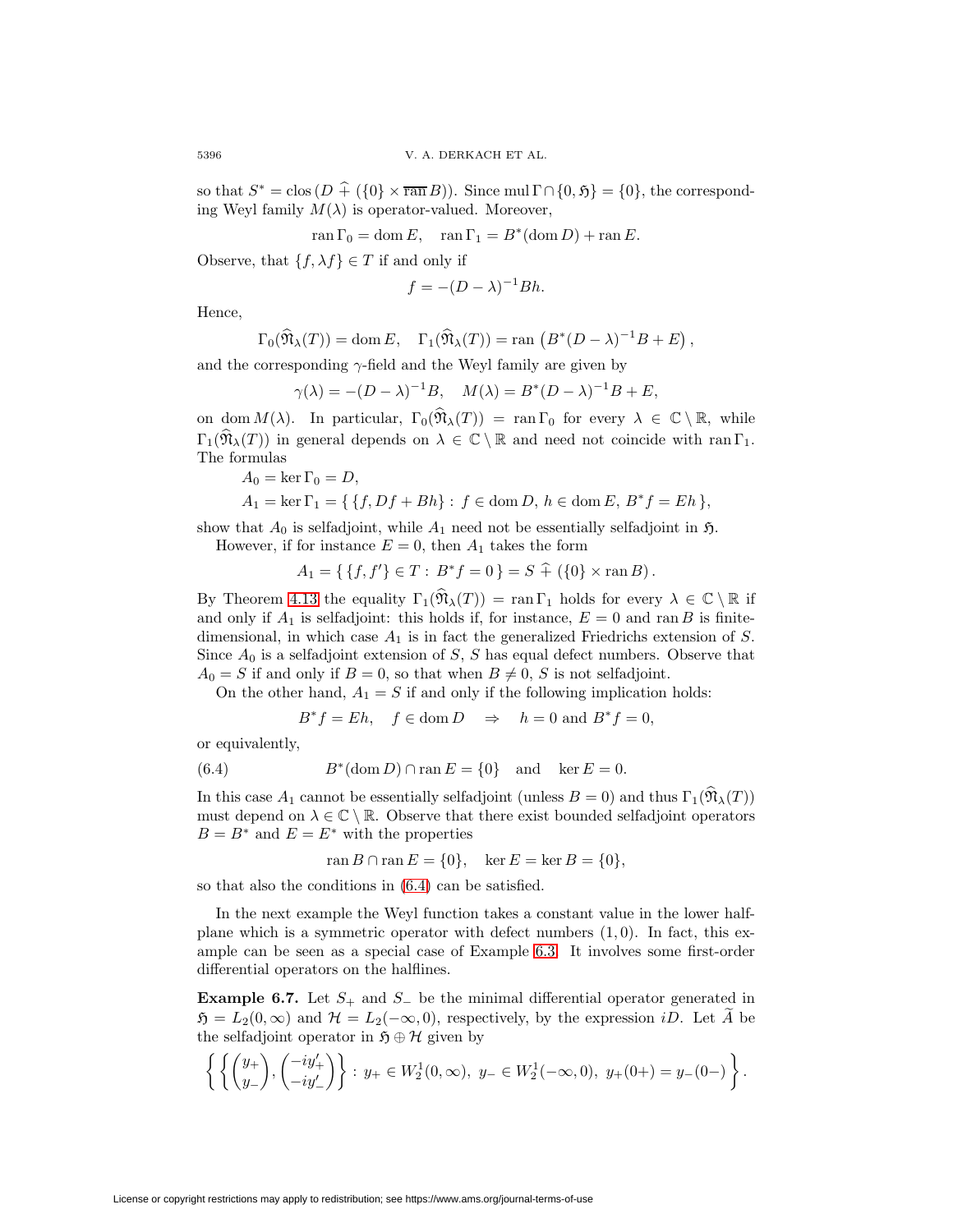Clearly, the operator  $A$  is minimal with respect to the space  $H$  in the sense of [\(2.23\)](#page-15-2) since the symmetric operator  $S_+$  is simple; see Lemma [2.14.](#page-15-4) Then the linear relation  $\Gamma = \mathcal{J}^{-1}(\widetilde{A}) : \mathfrak{H}^2 \to \mathcal{H}^2$  is a minimal boundary relation with

$$
\operatorname{dom}\Gamma = -S_+^*, \quad \ker\Gamma = -S_+, \quad \operatorname{ran}\Gamma = S_-^*, \quad \operatorname{mul}\Gamma = S_-.
$$

The symmetric extensions  $A_0 = \ker \Gamma_0$  and  $A_1 = \ker \Gamma_1$  are equal and coincide with  $S = \ker \Gamma = -S_+$ , which is a maximal symmetric operator. Furthermore, observe that

$$
\operatorname{ran}\Gamma_0=\operatorname{dom}S^*_{-},\quad\operatorname{ran}\Gamma_1=\operatorname{ran}S^*_{-}.
$$

The defect subspaces  $\mathfrak{N}_{\lambda}(S^*)$  are given by

$$
\mathfrak{N}_{\lambda}(S^*) = \text{span}\{e^{i\lambda x}\}, \quad \lambda \in \mathbb{C}_+, \quad \mathfrak{N}_{\lambda}(S^*) = \{0\}, \quad \lambda \in \mathbb{C}_-,
$$

and the corresponding Weyl family  $M(\lambda) = \Gamma(\widehat{\mathfrak{N}}_{\lambda}(S^*))$  has the form

$$
M(\lambda) = S^*_{-}, \quad \lambda \in \mathbb{C}_+, \quad M(\lambda) = S_{-}, \quad \lambda \in \mathbb{C}_-.
$$

Clearly,  $M(\lambda)$  belongs to the class  $R(\mathcal{H})$  and has the domain invariance property in each halfplane, but not on  $\mathbb{C} \setminus \mathbb{R}$ ; cf. Proposition [4.11.](#page-28-3) In fact, each halfplane gives different behaviour. For  $\lambda \in \mathbb{C}_+$  the corresponding  $\gamma$ -field is given by

$$
\gamma(\lambda)h = h(0) e^{i\lambda x}, \quad h \in \text{dom}\, S^*_{-},
$$

so that

$$
\|\gamma(\lambda)h\|^2 = \frac{|h(0)|^2}{2\text{Im }\lambda} = \frac{(S_-^*h, h) - (h, S_-^*h)}{\lambda - \bar{\lambda}}, \quad h \in \text{dom } S_-^*.
$$

Clearly [\(4.10\)](#page-27-2) is not satisfied for  $\lambda \in \mathbb{C}_+$ , since  $S^* \not\subset S_-$ . In fact, the closure of the  $\gamma$ -field  $\gamma(\lambda)$  is not single-valued for  $\lambda \in \mathbb{C}_+$ . To see this, define a sequence of smooth functions  $h_n \in \mathcal{H}$  such that  $h_n(0) = 1$  and  $h_n \to 0$  in  $\mathcal{H} = L^2(-\infty, 0)$ , in which case  $\gamma(\lambda)h_n = e^{i\lambda x} \neq 0$ . For  $\lambda \in \mathbb{C}_-$  the corresponding  $\gamma$ -field is given by

$$
\gamma(\lambda)h=0, \quad h \in \text{dom}\, S_-,
$$

and

$$
\|\gamma(\lambda)h\|^2 = \frac{(S-h,h) - (h, S-h)}{\lambda - \bar{\lambda}}, \quad h \in \text{dom}\, S_-.
$$

Clearly [\(4.10\)](#page-27-2) is satisfied for  $\lambda \in \mathbb{C}_{-}$ , since  $S_{-} \subset S_{-}^{*}$ . Therefore, the closure of  $\gamma(\lambda)$ is single-valued for  $\lambda \in \mathbb{C}_-$  and, in fact,  $\gamma(\lambda)h = 0$  for all  $h \in \mathcal{H}$ .

The last example demonstrates the applicability of boundary relations (as defined in the present paper) for treating boundary value problems involving partial differential operators.

<span id="page-46-0"></span>**Example 6.8.** Let  $A = A^*(\geq I)$  be a semibounded operator in a Hilbert space  $\mathcal H$ and let S be a minimal symmetric operator in  $\mathfrak{H} = L_2((0,\infty), \mathcal{H})$  associated with the differential expression

<span id="page-46-1"></span>(6.5) 
$$
l[y] = -y'' + A^2y.
$$

Define the operator  $T$  as a restriction of  $S^*$  to the domain

$$
\text{dom}\,T = \{ \, y \in \text{dom}\,S^* : \, y(0), \, y'(0) \in \mathcal{H} \, \}
$$

and the mapping  $\Gamma : \text{dom } T \to \mathcal{H}^2$  by

$$
\Gamma y = \begin{pmatrix} \Gamma_0 y \\ \Gamma_1 y \end{pmatrix} = \begin{pmatrix} y(0) \\ y'(0) \end{pmatrix}, \quad y \in \text{dom } T.
$$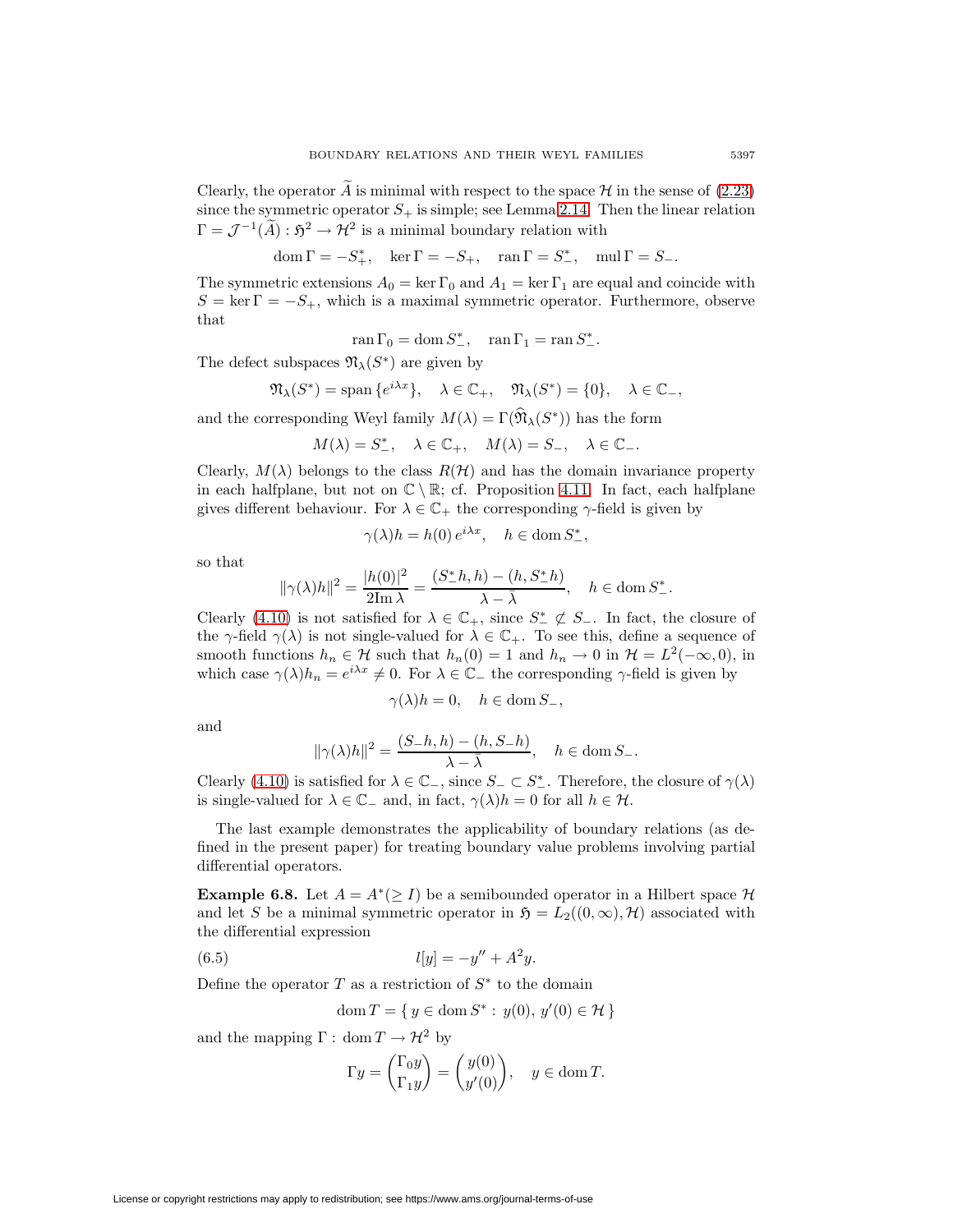It will be proved that  $\Gamma$  is a boundary relation for  $S^*$  in the sense as defined in the present paper. Simple calculations show that

$$
(Ty, z) - (y, Tz) = (\Gamma_1 y, \Gamma_0 z)_{\mathcal{H}} - (\Gamma_0 y, \Gamma_1 z)_{\mathcal{H}}, \quad y, z \in \text{dom } T,
$$

that is, the condition (G1) of Definition 3.1 (the Green's identity) is satisfied. Next, observe that the defect subspace  $\mathfrak{N}_{\lambda}(T)$  consists of the vectors

<span id="page-47-3"></span>
$$
y_{\lambda} := e^{-\sqrt{A^2 - \lambda} t} h, \quad h \in \text{dom } A.
$$

Since  $\Gamma_0 y_\lambda = h$  and  $\Gamma_0 y_\lambda = -\sqrt{A^2 - \lambda} h$ , the  $\gamma$ -field and the Weyl function corresponding to  $\{\mathcal{H}, \Gamma_0, \Gamma_1\}$  are given by

(6.6) 
$$
\gamma(\lambda)h = y_{\lambda}, \quad M(\lambda)h = -\sqrt{A^2 - \lambda}h, \quad h \in \text{dom } A.
$$

Indeed, the operator  $M(\lambda)$  is maximal dissipative for all  $\lambda \in \mathbb{C}_+$  due to  $A = A^*$ . To see that the linear relation  $\Gamma$  is closed, let  $y_n \in \text{dom } T$  and  $y_n \to y$ ,  $Ty_n \to z$  in  $\mathfrak{H}$  and  $y_n(0) \to h$ ,  $y'_n(0) \to g$  in  $\mathcal H$  as  $n \to \infty$ . Then  $y \in \text{dom } S^*$ , since  $S^*$  is a closed operator. It is shown in [\[20\]](#page-48-0) that  $y(0) \in \mathcal{H}_{-1/2}(A)$  and  $y'(0) \in \mathcal{H}_{-3/2}(A)$ , where  $\mathcal{H}_{\alpha}(A) = \text{dom } A^{\alpha}$  if  $\alpha \geq 0$ , and it is the completion of H with respect to the norm  $||h||_{\alpha} = ||A^{\alpha}h||$  if  $\alpha < 0$ . Moreover,  $\mathfrak{N}_{\lambda}(S^*) = \{e^{-\sqrt{A^2-\lambda t}} h : h \in \mathcal{H}_{-1/2}(A)\}$ . Since  $y_n(0)$  converges to  $y(0)$  in  $\mathcal{H}_{-1/2}(A)$  and  $y'_n(0)$  converges to  $y'(0)$  in  $\mathcal{H}_{-3/2}(A)$ , one concludes that  $y(0) = h \in H$ ,  $y'(0) = g \in H$  and, therefore,  $y \in \text{dom } T$ . Finally, the graph of  $T$  is dense in  $S^*$ . This follows from von Neumann's formula, since the defect subspace  $\mathfrak{N}_{\lambda}(T) = \{e^{-\sqrt{A^2-\lambda t}}h : h \in \text{dom } A\}$  is dense in  $\mathfrak{N}_{\lambda}(S^*)$ . Therefore, by Proposition [3.6](#page-19-2) Γ is a boundary relation for  $S^*$  and  $M(\lambda)$  is the corresponding Weyl function.

 $\text{Clearly, } M \in R_{inv}(\mathcal{H}) \setminus R[\mathcal{H}], \text{ since the function } -\sqrt{s^2 - \lambda} \text{ is unbounded on }$  $[1,\infty)$  for every  $\lambda \in \mathbb{C} \setminus [1,\infty)$  and dom  $M(\lambda) = \mathcal{H}_1(A)$  for all  $\lambda \in \mathbb{C} \setminus \mathbb{R}$ .

Note that the proof of the fact that  $\Gamma$  is a boundary relation for  $S^*$  is rather simple. At the same time a construction of an ordinary boundary triplet for  $S^*$  is a nontrivial problem, since, in general, boundary values  $y(0)$  and  $y'(0)$  of  $y \in \text{dom } S^*$ do not belong to  $H$ . M.L. Gorbachuk has shown (cf. [\[20\]](#page-48-0)) that an ordinary boundary triplet  $\{\mathcal{H}, \Gamma_0, \Gamma_1\}$  for  $S^*$  can be chosen in the form

$$
\widetilde{\Gamma}_0 y = \widehat{A}^{-1/2} y(0), \quad \widetilde{\Gamma}_1 y = A^{1/2} (y'(0) + \widehat{A} y(0)),
$$

where  $\widehat{A}$  denotes the continuation of the operator A acting from  $\mathcal{H}_{\alpha}(A)$  to  $\mathcal{H}_{\alpha+1}(A)$ . where A denotes the continuation of the operator A acting from  $\ell_{\alpha}(A)$  to  $\ell_{\alpha+1}(A)$ .<br>In this case the corresponding Weyl function is  $M(\lambda) = (A - \sqrt{A^2 - \lambda})A$ ; see [\[15\]](#page-48-1).

In a forthcoming paper the usefulness of the concept of Weyl functions with unbounded values is demonstrated for the spectral analysis of selfadjoint extensions in Example [6.8.](#page-46-0) In particular, starting with the representation [\(6.6\)](#page-47-3) of the Weyl function, it will be shown that for any  $A \geq I$ ) the Friedrichs extension  $S_F$  corresponding to the Dirichlet boundary value problem for the operator [\(6.5\)](#page-46-1) has a purely absolutely continuous spectrum.

#### **REFERENCES**

- <span id="page-47-2"></span>[1] N.I. Achieser and I.M. Glasmann, Theorie der linearen Operatoren im Hilbertraum, 8., erweiterte Auflage, Akademie Verlag, Berlin, 1981. M[R0661612 \(83i:47001c\)](http://www.ams.org/mathscinet-getitem?mr=0661612)
- <span id="page-47-1"></span>[2] R. Arens, "Operational calculus of linear relations", Pacific J. Math., 11 (1961), 9–23. M[R0123188 \(23:A517\)](http://www.ams.org/mathscinet-getitem?mr=0123188)
- <span id="page-47-0"></span>[3] T.Ya. Azizov and I.S. Iokhvidov, Linear operators in spaces with indefinite metric, John Wiley and Sons, New York, 1989. M[R1033489 \(90j:47042\)](http://www.ams.org/mathscinet-getitem?mr=1033489)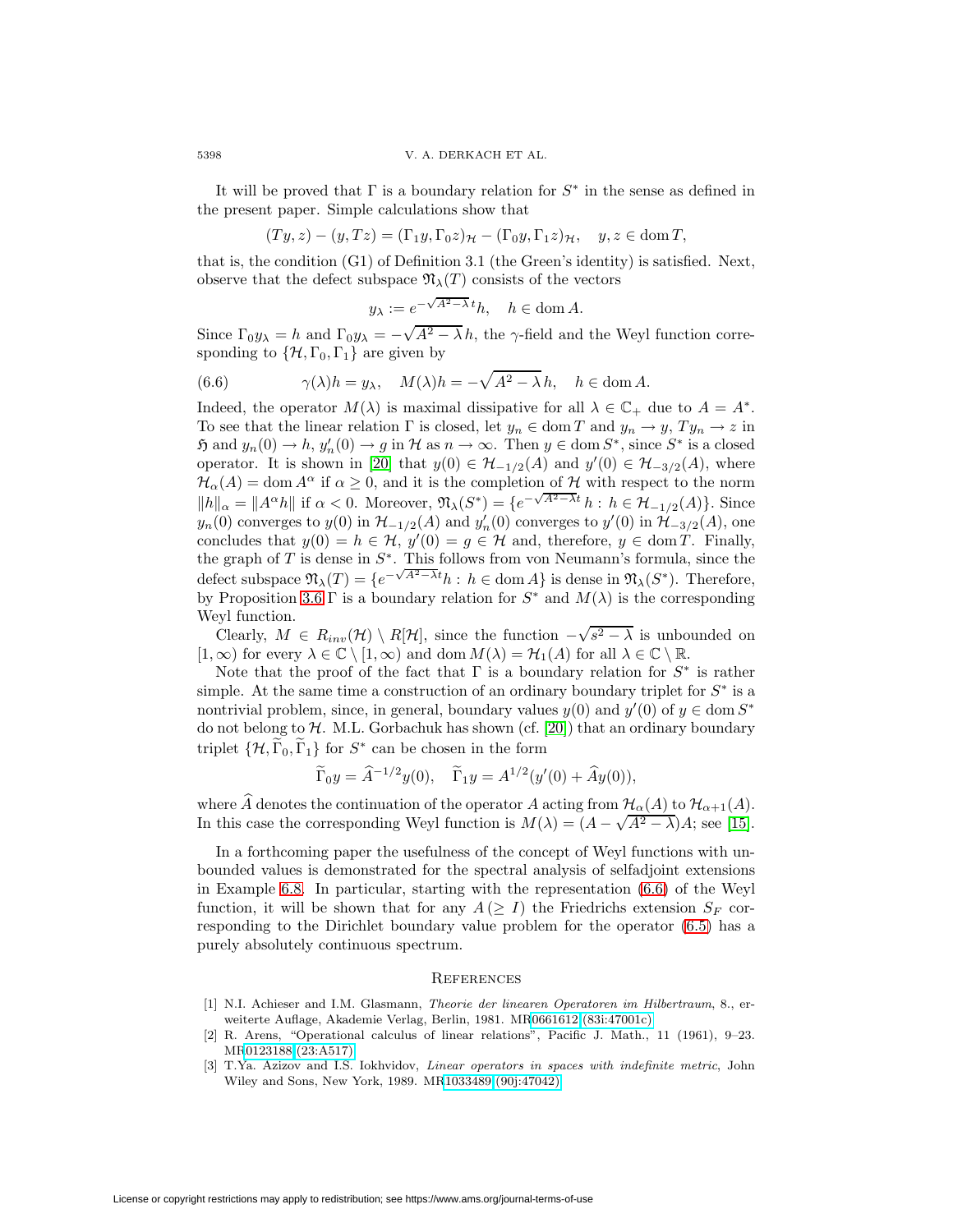- <span id="page-48-14"></span>[4] J. Behrndt and P. Jonas, "Boundary value problems with local generalized Nevanlinna functions in the boundary condition", Integral Equations Operator Theory, to appear (Preprint 01-2004, Institute of Mathematics, Technische Universität Berlin, 2004).
- <span id="page-48-18"></span>[5] C. Bennewitz, "Symmetric relations on a Hilbert space", Lect. Notes Math., 280 (1972), 212–218. M[R0415380 \(54:3468\)](http://www.ams.org/mathscinet-getitem?mr=0415380)
- <span id="page-48-9"></span>[6] L. de Branges, "Some Hilbert spaces of entire functions", Trans. Amer. Math. Soc., 105 (1962), 43–83. M[R0143016 \(26:583\)](http://www.ams.org/mathscinet-getitem?mr=0143016)
- <span id="page-48-8"></span>[7] M.S. Brodskii, Triangular and Jordan representations of linear operators, Nauka, Moscow, 1968. M[R0259648 \(41:4283\)](http://www.ams.org/mathscinet-getitem?mr=0259648)
- <span id="page-48-15"></span>[8] J. Brüning and V. Geyler, "Geometric scattering on compact Riemannian manifolds", Dokl. Akad. Nauk, 389 (2003), 310–313. M[R2003683 \(2004g:58039\)](http://www.ams.org/mathscinet-getitem?mr=2003683)
- <span id="page-48-16"></span>[9] J. Brüning, V. Geyler, and K. Pankrashkin, "On diagonal singularities of the Green functions for Schrödinger operators", J. Math. Phys., 46, 113508 (2005) (16 pages). M[R2186783](http://www.ams.org/mathscinet-getitem?mr=2186783)
- <span id="page-48-19"></span>[10] E.A. Coddington, "Extension theory of formally normal and symmetric subspaces", Mem. Amer. Math. Soc., 134 (1973), 1–80. M[R0477855 \(57:17357\)](http://www.ams.org/mathscinet-getitem?mr=0477855)
- <span id="page-48-13"></span>[11] V.A. Derkach, S. Hassi, M.M. Malamud, and H.S.V. de Snoo, "Generalized resolvents of symmetric operators and admissibility", Reports of the Department of Mathematics, University of Helsinki, Preprint 252 (2000), 51 pp.
- <span id="page-48-3"></span>[12] V.A. Derkach, S. Hassi, M.M. Malamud, and H.S.V. de Snoo, "Generalized resolvents of symmetric operators and admissibility", Methods of Functional Analysis and Topology, 6, no.3 (2000), 24–55. M[R1903120 \(2003b:47042\)](http://www.ams.org/mathscinet-getitem?mr=1903120)
- <span id="page-48-17"></span>[13] V.A. Derkach, S. Hassi, M.M. Malamud, and H.S.V. de Snoo, "Boundary relations and Weyl families", Rus. Dokl. Acad. Sci., 399, no. 2 (2004), 151–156 (Russian). M[R2125963](http://www.ams.org/mathscinet-getitem?mr=2125963) [\(2006c:47013\)](http://www.ams.org/mathscinet-getitem?mr=2125963)
- <span id="page-48-4"></span>[14] V.A. Derkach and M.M. Malamud, "On Weyl function and Hermitian operators with gaps", Doklady Acad. Nauk SSSR, 293, no. 5 (1987), 1041–1046. M[R0890193 \(88k:47032\)](http://www.ams.org/mathscinet-getitem?mr=0890193)
- <span id="page-48-1"></span>[15] V.A. Derkach and M.M. Malamud, "Generalized resolvents and the boundary value problems for hermitian operators with gaps", J. Funct. Anal., 95 (1991), 1–95. M[R1087947 \(93d:47046\)](http://www.ams.org/mathscinet-getitem?mr=1087947)
- <span id="page-48-2"></span>[16] V.A. Derkach and M.M. Malamud, "The extension theory of hermitian operators and the moment problem", J. Math. Sciences, 73 (1995), 141–242. M[R1318517 \(95m:47009\)](http://www.ams.org/mathscinet-getitem?mr=1318517)
- <span id="page-48-12"></span>[17] A. Dijksma and H.S.V. de Snoo, "Selfadjoint extentions of symmetric subspaces", Pacific J. Math., 54, no. 1 (1974), 71–99. M[R0361889 \(50:14331\)](http://www.ams.org/mathscinet-getitem?mr=0361889)
- <span id="page-48-5"></span>[18] W.F. Donoghue, Monotone matrix functions and analytic continuation, Springer-Verlag, Berlin, Heidelberg, New York, 1974. M[R0486556 \(58:6279\)](http://www.ams.org/mathscinet-getitem?mr=0486556)
- <span id="page-48-6"></span>[19] F. Gestezy, N.J. Kalton, K. Makarov, and E.R. Tsekanovskiı̆, "Some applications of operator-valued Herglotz functions", Operator theory, system theory and related topics (Beer-Sheva/Rehovot, 1997), Oper. Theory Adv. Appl., 123 (2001), 271–321. M[R1821917](http://www.ams.org/mathscinet-getitem?mr=1821917) [\(2002f:47049\)](http://www.ams.org/mathscinet-getitem?mr=1821917)
- <span id="page-48-0"></span>[20] V. I. Gorbachuk and M. L. Gorbachuk, Boundary value problems for operator differential equations. Translated and revised from the 1984 Russian original. Mathematics and its Applications (Soviet Series), 48, Kluwer Academic Publishers Group, Dordrecht, 1991. M[R1154792](http://www.ams.org/mathscinet-getitem?mr=1154792) [\(92m:34133\)](http://www.ams.org/mathscinet-getitem?mr=1154792)
- <span id="page-48-7"></span>[21] I.S. Kac and M.G. Kreĭn, "R-functions – analytic functions mapping the upper halfplane into itself", Supplement to the Russian edition of F.V. Atkinson, Discrete and continuous boundary problems, Mir, Moscow 1968 (Russian) (English translation: Amer. Math. Soc. Transl. Ser. 2, 103 (1974), 1–18). M[R0243149 \(39:4473\)](http://www.ams.org/mathscinet-getitem?mr=0243149)
- <span id="page-48-20"></span>[22] T. Kato, Perturbation theory for linear operators, Springer-Verlag, Berlin, Heidelberg, New York, 1966. M[R0203473 \(34:3324\)](http://www.ams.org/mathscinet-getitem?mr=0203473)
- <span id="page-48-21"></span>[23] M.A. Krasnosel'skiĭ, "On selfadjoint extensions of Hermitian operators", Ukrainian Mat. Zh., 1, no. 1 (1949), 21–38. M[R0047924 \(13:954b\)](http://www.ams.org/mathscinet-getitem?mr=0047924)
- <span id="page-48-11"></span>[24] M.G. Kreĭn and H. Langer, "On defect subspaces and generalized resolvents of Hermitian operator in a Pontryagin space", Funkts. Anal. i Prilozhen, 5, no. 2 (1971), 59–71; ibid. 5, no. 3 (1971), 54–69 (Russian) (English translation: Funct. Anal. Appl., 5 (1971), 136–146; ibid. 5 (1971), 217–228). M[R0282238 \(43:7951a\)](http://www.ams.org/mathscinet-getitem?mr=0282238)
- <span id="page-48-10"></span>[25] M.G. Kreĭn and H. Langer, "Uber die  $Q$ -function eines  $\pi$ -hermitescher Operators in Raume  $\Pi_{\kappa}$ ", Acta. Sci. Math. (Szeged), 34 (1973), 191–230. M[R0318958 \(47:7504\)](http://www.ams.org/mathscinet-getitem?mr=0318958)